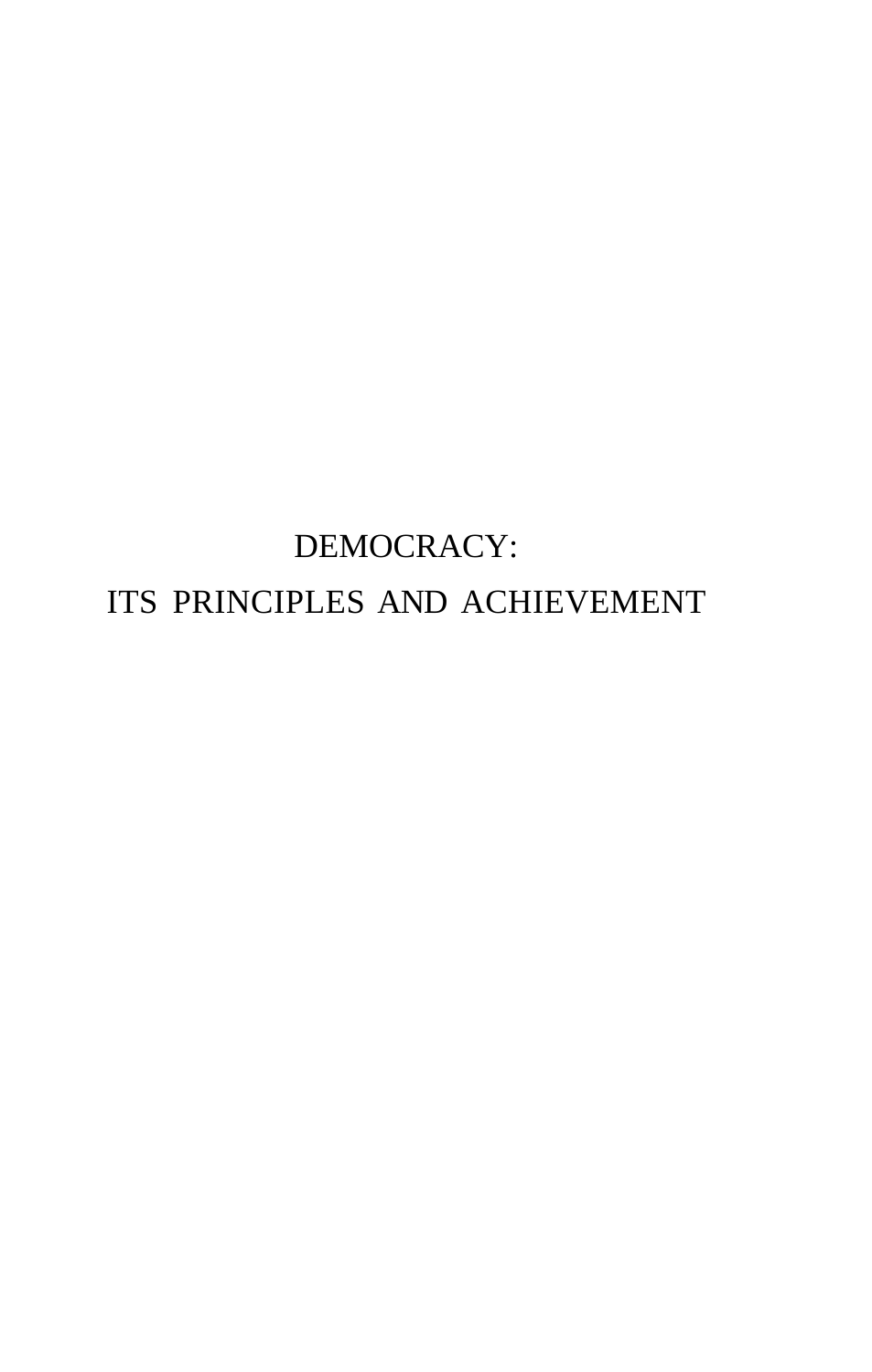# DEMOCRACY: ITS PRINCIPLES AND ACHIEVEMENT

Publication prepared and edited by the Inter-Parliamentary Union Texts contributed by:

Cherif Bassiouni (General Rapporteur), David Beetham, Justice M. Fathima Beevi (Ms.), Abd-El Kader Boye, Awad El Mor, Hieronim Kubiak, Victor Massuh, Cyril Ramaphosa, Juwono Sudarsono, Alain Touraine, Luis Villoro

Inter-Parliamentary Union

Genev a

1998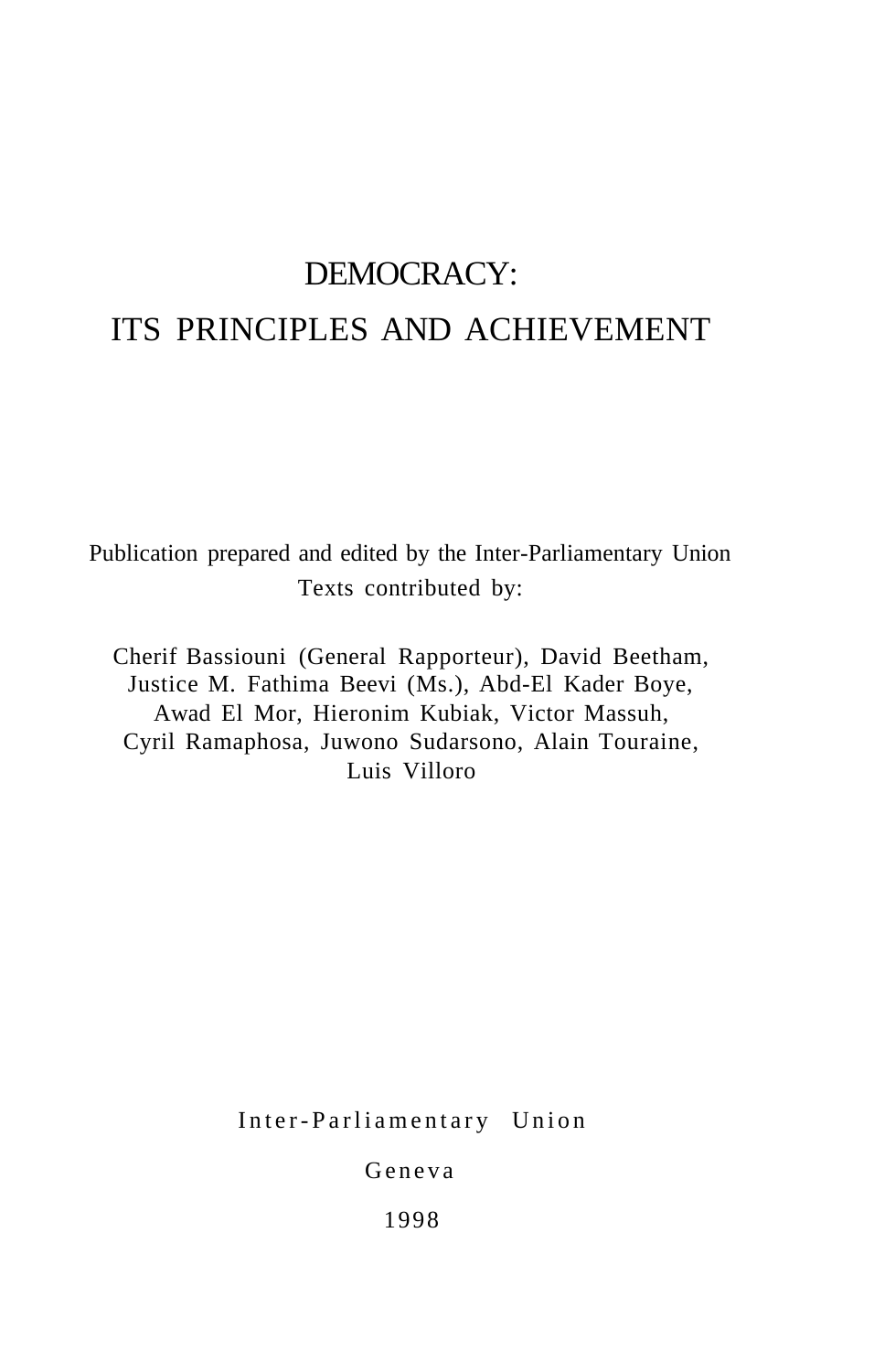© Inter-Parliamentary Union 1998

All rights reserved. No part of this publication may be reproduced, stored in a retrieval system, or transmitted, in any form or by any means, electronic, mechanical, photocopying, recording or otherwise, without the prior permission of the Inter-Parliamentary Union.

This book is sold subject to the condition that it shall not be a way of trade or otherwise, be lent, re-sold, hired out or otherwise circulated without the publisher's prior consent in any form of binding or cover other than that in which it is published and without a similar condition including this condition being imposed on the subsequent publisher.

ISBN 92-9142-036-0

Published by

THE INTER-PARLIAMENTARY UNION P.O.Box 438 1211 Geneva 19 Switzerland

*Layout, printing and binding by* ATAR, Geneva, Switzerland *Cover design by* Aloys Robellaz, Les Studios Lolos, Carouge, Switzerland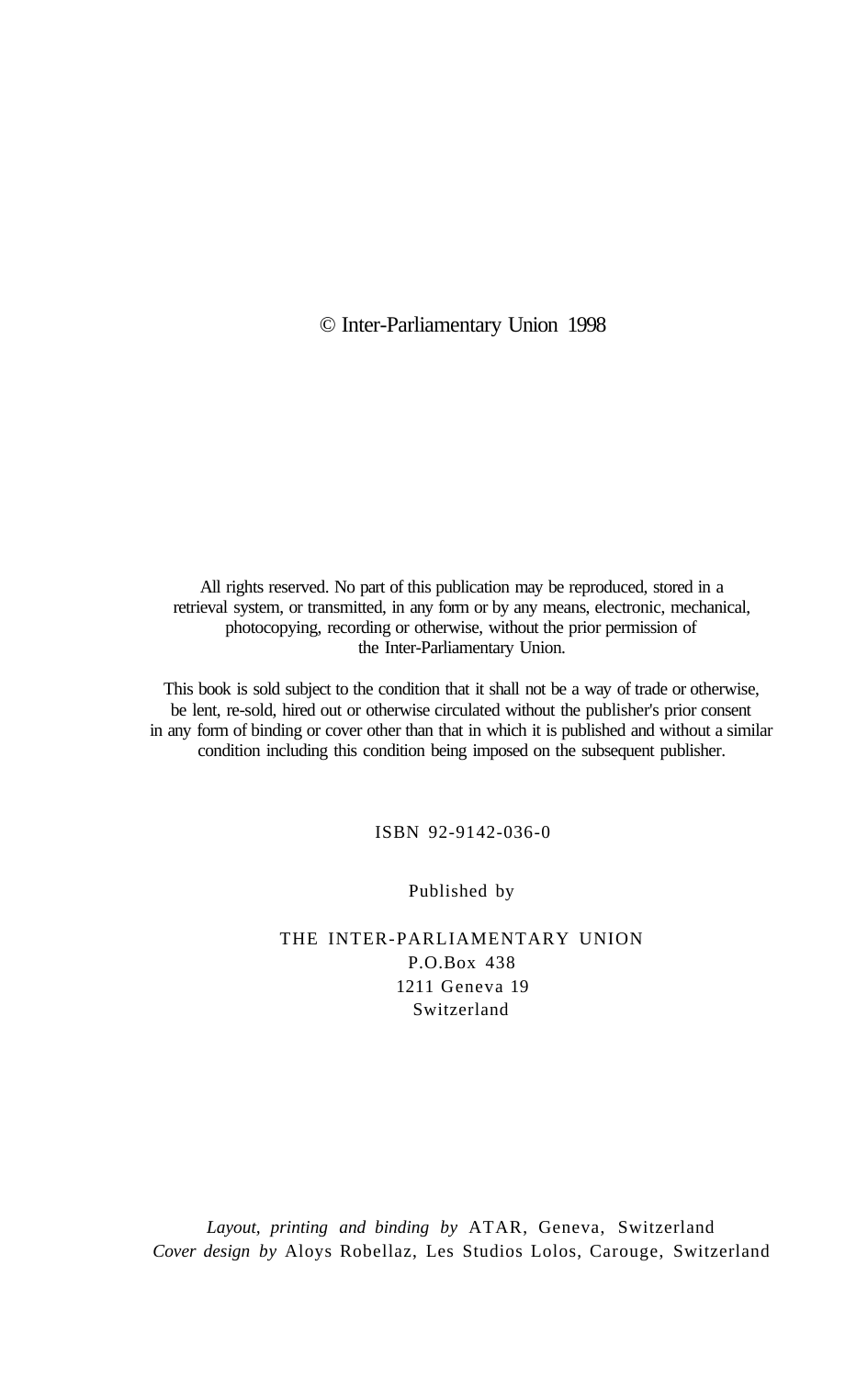# Table of Contents

| <b>FOREWORD</b><br>Pierre Cornillon, Secretary General, Inter-Parliamentary Union [11] [12] Pierre Cornillon, Secretary General, Inter-Parliamentary Union                                            |
|-------------------------------------------------------------------------------------------------------------------------------------------------------------------------------------------------------|
| UNIVERSAL DECLARATION ON DEMOCRACY<br>Adopted by the Inter-Parliamentary Council at its 161st session                                                                                                 |
| TOWARD A UNIVERSAL DECLARATION ON THE BASIC PRINCIPLES<br>OF DEMOCRACY: FROM PRINCIPLES TO REALIZATION                                                                                                |
| DEMOCRACY: KEY PRINCIPLES, INSTITUTIONS AND PROBLEMS                                                                                                                                                  |
| THE JUDICIARY IN DEMOCRATIC GOVERNANCE: SOME<br>INSIGHTS FROM THE INDIAN EXPERIENCE<br>Ms. Justice M. Fathima Beevi music contained a state of the State Ms. Justice M. Fathima Beevi music contained |
| SOME IMPORTANT PROBLEMS AND ASPECTS OF DEMOCRACY<br>IN THE CONTEXT OF THE BLACK AFRICAN STATES                                                                                                        |
| TOWARDS A UNIVERSAL DECLARATION ON DEMOCRACY                                                                                                                                                          |
| DEMOCRACY AND THE INDIVIDUAL WILL                                                                                                                                                                     |
| DEMOCRACY: A DELICATE BALANCE AND UNIVERSALITY                                                                                                                                                        |
| THE MAIN ELEMENTS OF DEMOCRACY:<br>A SOUTH AFRICAN EXPERIENCE                                                                                                                                         |
| DEMOCRACY-BUILDING IN SOUTHEAST ASIA                                                                                                                                                                  |
| DEMOCRACY: ITS NECESSARY CONDITIONS, ITS ENEMIES AND<br><b>ITS OPPORTUNITIES</b>                                                                                                                      |
| WHICH DEMOCRACY?                                                                                                                                                                                      |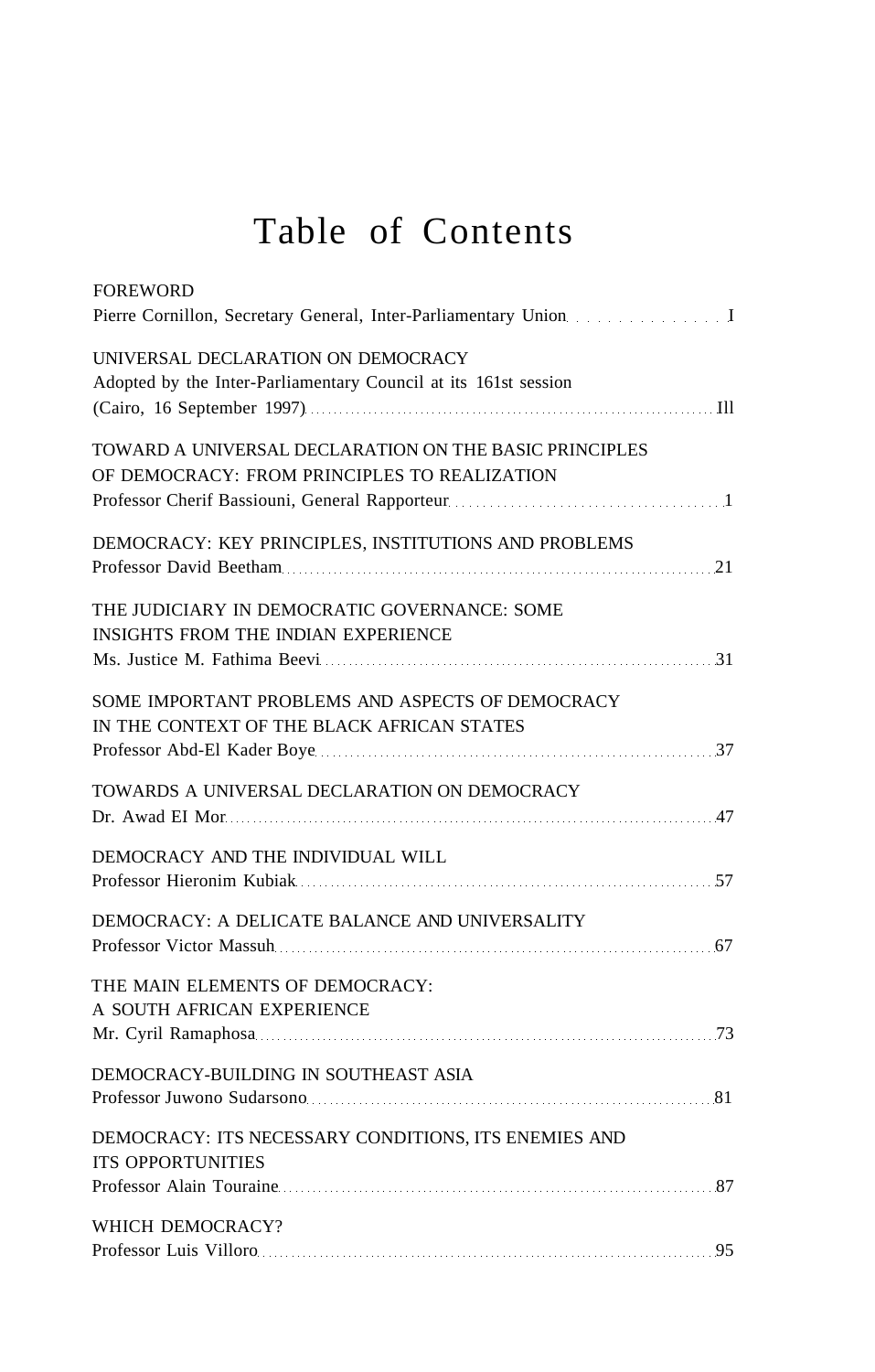## Foreword

The word democracy is one of the most used terms of the political vocabulary. This vital concept, through its transcultural dimension and because it touches the very fundamentals of the life of human beings in society, has given rise to much written comment and reflection; nevertheless, until now there has not been any text adopted at the world-wide level by politicians which defined its parameters or established its scope. This concept was probably in some way frozen by the opposition between plain or "formal" democracy and "popular" democracy which was current until recently in world-wide multilateral circles. These times are past; democracy - now unqualified - seems to be the subject of broad consensus and its promotion is high on the agenda of international bodies.

On the initiative of Dr. Ahmed Fathy Sorour, then President of its Council, the Inter-Parliamentary Union decided in 1995 to embark on a Universal Declaration on Democracy in order to advance international standards and contribute to the process of democratisation under way in the world.

This project followed naturally on the earlier work of the Union which had recently published several studies on the conduct of elections and political activities - a key element of the exercise of democracy - and had adopted in Paris in 1994 a *Declaration on Criteria for Free and Fair Elections.* It was nevertheless fairly audacious for the Union, a world-wide political organisation, to embark on this work and a serious and prudent approach was therefore taken so that the wager could be won.

As a first step, the Union wished to gather written opinions and thoughts from personalities representative of the different geopolitical currents in order to have a solid basis before starting to frame a preliminary draft. Twelve leading figures and experts kindly took up the Union's invitation to present in writing and after consultation among themselves their views on the principles and achievements of democracy.

At the outset, the project captured the interest of UNESCO whose Director-General wished his Organisation also to be involved. Accordingly, the Expert Group members held a meeting at UNESCO Headquarters in Paris on 6 and 7 December 1996 in order to co-ordinate their contributions. This Group included: Professor Cherif Bassiouni, Professor of Law, President, International Human Rights Law Institute, DePaul University, Chicago (United States of America), President, International Association of Penal Law; President, International Institute of Higher Studies in Criminal Sciences, who had agreed to act as General Rapporteur; Professor David Beetham, Director of the Centre for Democratisation Studies of the University of Leeds (United Kingdom); Ms. Justice M. FathimaBeevi, Governor of Tamil Nadu State, former Supreme Court Judge, Madras (India); Professor Abd-El Kader Boye, Faculty of Law of the University of Dakar (Senegal); Dr. Awad El Mor, Chief Justice of the Supreme Constitutional Court, Cairo (Egypt); Professor Steven Hanser, former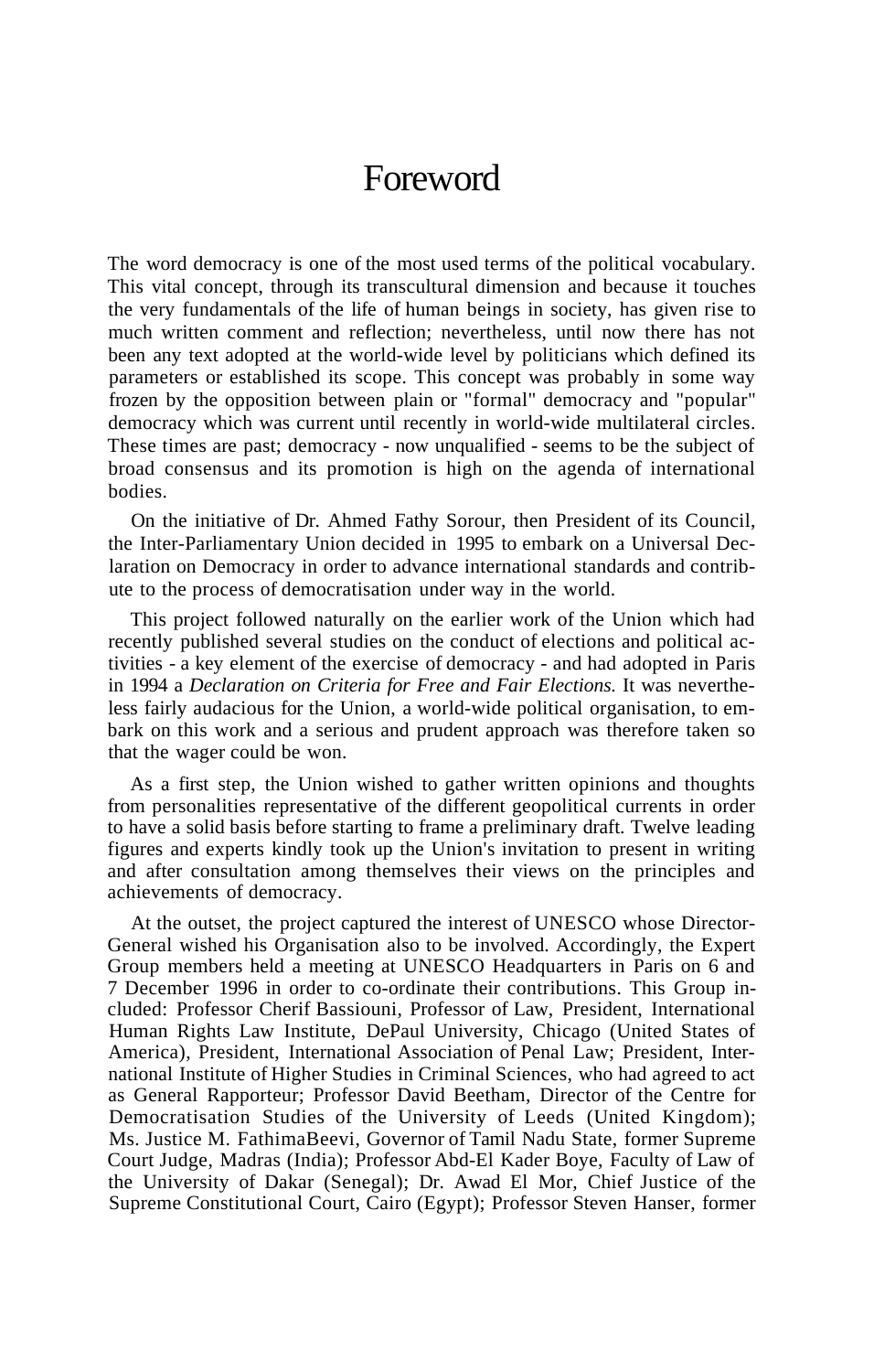Chairman of the Department of History, Georgia State University (United States of America); Professor Hieronim Kubiak, Jegiellonian University, Institute of Sociology, Krakow (Poland); Professor Victor Massuh, University of Buenos Aires (Argentina); Mr. Cyril Ramphosa, Former President of the Constitutional Assembly of South Africa (1994-1996); Mrs. Evi Fitriani, representing Professor Juwono Sudarsono, Dean of the Faculty of Political and Social Sciences of the University of Indonesia and Deputy Governor of the National Defence Institute; Professor Luis Villoro, Institute of Philosophical Studies (Mexico). Professor Alain Touraine, Director of the School of Higher Studies in Social Sciences, Paris (France), was unfortunately unable to attend the meeting. Mr. Janusz Symonides, Director of UNESCO's Division for Human Rights, Democracy and Peace, also contributed to the work of the Expert Group.

In the months that followed, ten of these experts and the General Rapporteur presented their written contributions. These texts were considered in April 1997 in Seoul by the IPU's Executive Committee which was then able to launch the second stage of the project: the drafting of the Declaration itself.

Drawn up in the following months by the General Rapporteur and the Secretariat of the Union, a first draft was closely studied by the Executive Committee whose members, representing all the world's geopolitical regions, devoted to this exercise an entire day specially added to the programme of their 225th session in Cairo in September 1997.

The text resulting from their deliberations was immediately made available to all the delegations of the Union gathered in Cairo for its 98th Conference and was presented some days later to the Inter-Parliamentary Council - the plenary governing body of the Union - which adopted it without a vote on 16 September 1997.

The inter-Parliamentary Union is pleased to publish in this book the text of the *Universal Declaration on Democracy* and well as the contributions of the members of the Expert Group and the overall report of the General Rapporteur.

The Union also wishes to take this opportunity to express its gratitude to these persons for their valuable help towards the successful outcome of the project and to UNESCO and its Director-General for their support to the undertaking. These thanks are also addressed to all those who, in various capacities, contributed to the exercise. Dr. Sorour deserves special mention for having had the merit of launching and closely following up this project which represents a fine achievement for the Inter-Parliamentary Union.

The Union's commitment to democracy will, however, be pursued far beyond the approval and publication of a text whose substantive implementation it is now striving to promote assiduously. Already, as these lines are written, the United Nations has taken note of this Declaration in a resolution adopted by the General Assembly. It may therefore be hoped that other stones will be added to the foundations which the Inter-Parliamentary Union has laid down with this political proclamation and will complement its scope, perhaps even leading to the adoption of an international juridical instrument.

> Pierre Cornillon Secretary General Inter-Parliamentary Union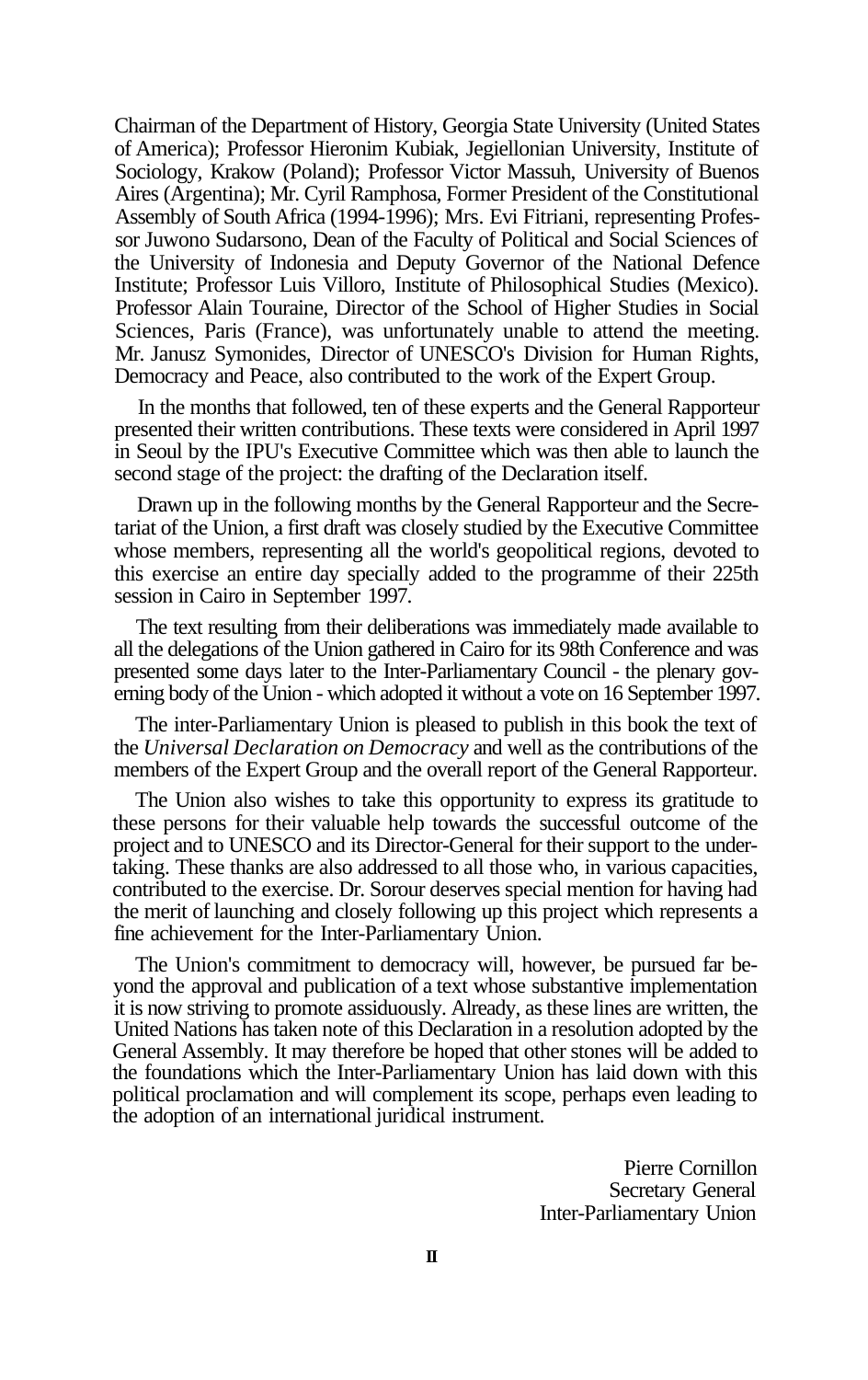## Universal declaration on democracy

Adopted\* by the Inter-Parliamentary Council at its 161st session (Cairo, 16 September 1997)

*The Inter-Parliamentary Council,* 

*Reaffirming the Inter-Parliamentary Union's commitment to peace and development and convinced that the strengthening of the democratisation process and representative institutions will greatly contribute to attaining this goal,* 

*Reaffirming also the calling and commitment of the Inter-Parliamentary Union to promoting democracy and the establishment of pluralistic systems of representative government in the world, and wishing to strengthen its sustained and multiform action in this field,* 

*Recalling that each State has the sovereign right freely to choose and develop, in accordance with the will of its people, its own political, social, economic and cultural systems without interference by other States in strict conformity with the United Nations Charter,* 

*Recalling also the Universal Declaration of Human Rights adopted on 10 December 1948, as well as the International Covenant on Civil and Political Rights and the International Covenant on Economic, Social and Cultural Rights adopted on 16 December 1966, the International Convention on the Elimination of All Forms of Racial Discrimination adopted on 21 December 1965 and the Convention on the Elimination of All Forms of Discrimination Against Women adopted on 18 December 1979,* 

*Recalling further the Declaration on Criteria for Free and Fair Elections which it adopted in March 1994 and in which it confirmed that in any State the authority of the government can derive only from the will of the people as expressed in genuine, free and fair elections,* 

*Referring to the Agenda for Democratisation presented on 20 December 1996 by the UN Secretary-General to the 51st session of the United Nations General Assembly,*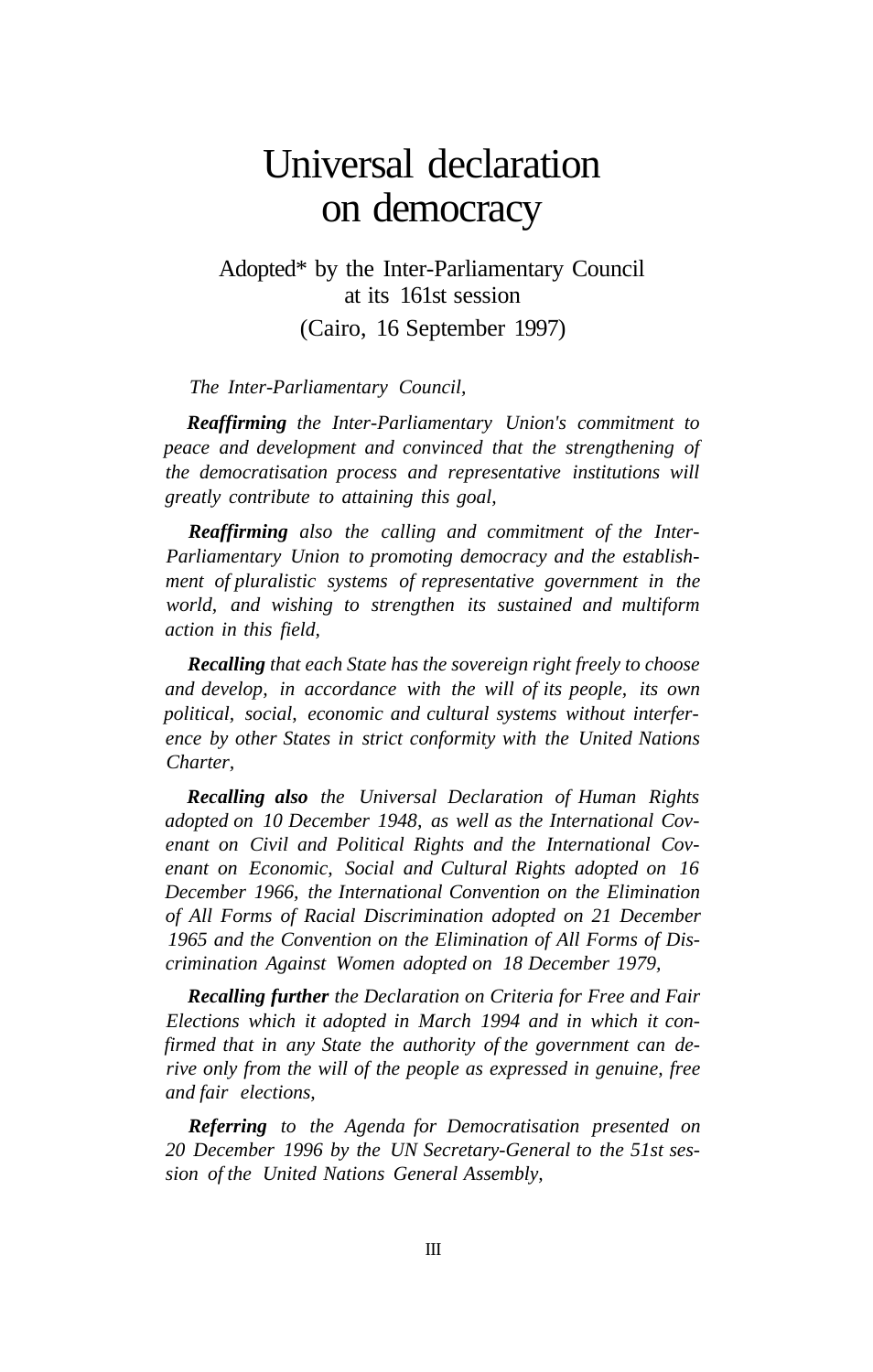*Adopts the following Universal Declaration on Democracy and urges Governments and Parliaments throughout the world to be guided by its content:* 

#### *The principles of democracy*

1. Democracy is a universally recognised ideal as well as a goal, which is based on common values shared by peoples throughout the world community irrespective of cultural, political, social and economic differences. It is thus a basic right of citizenship to be exercised under conditions of freedom, equality, transparency and responsibility, with due respect for the plurality of views, and in the interest of the polity.

2. Democracy is both an ideal to be pursued and a mode of government to be applied according to modalities which reflect the diversity of experiences and cultural particularities without derogating from internationally recognised principles, norms and standards. It is thus a constantly perfected and always perfectible state or condition whose progress will depend upon a variety of political, social, economic and cultural factors.

3. As an ideal, democracy aims essentially to preserve and promote the dignity and fundamental rights of the individual, to achieve social justice, foster the economic and social development of the community, strengthen the cohesion of society and enhance national tranquillity, as well as to create a climate that is favourable for international peace. As a form of government, democracy is the best way of achieving these objectives; it is also the only political system that has the capacity for self-correction.

4. The achievement of democracy presupposes a genuine partnership between men and women in the conduct of the affairs of society in which they work in equality and complementarity, drawing mutual enrichment from their differences.

5. A state of democracy ensures that the processes by which power is acceded to, wielded and alternates allow for free political competition and are the product of open, free and nondiscriminatory participation by the people, exercised in accordance with the rule of law, in both letter and spirit.

6. Democracy is inseparable from the rights set forth in the international instruments recalled in the preamble. These rights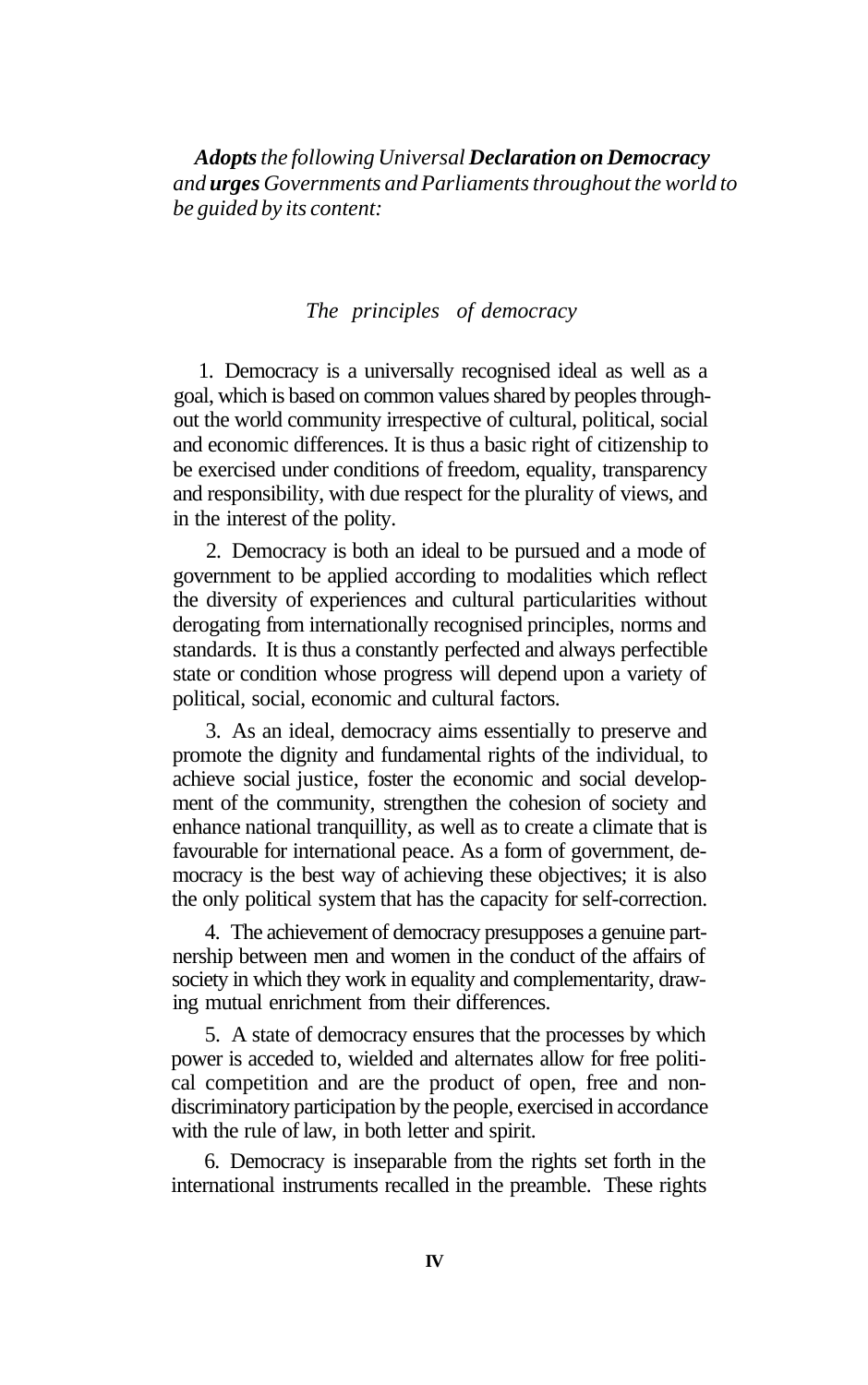must therefore be applied effectively and their proper exercise must be matched with individual and collective responsibilities.

7. Democracy is founded on the primacy of the law and the exercise of human rights. In a democratic State, no one is above the law and all are equal before the law.

8. Peace and economic, social and cultural development are both conditions for and fruits of democracy. There is thus interdependence between peace, development, respect for and observance of the rule of law and human rights.

#### *The elements and exercise of democratic government*

9. Democracy is based on the existence of well-structured and well-functioning institutions, as well as on a body of standards and rules and on the will of society as a whole, fully conversant with its rights and responsibilities.

10. It is for democratic institutions to mediate tensions and maintain equilibrium between the competing claims of diversity and uniformity, individuality and collectivity, in order to enhance social cohesion and solidarity.

11. Democracy is founded on the right of everyone to take part in the management of public affairs; it therefore requires the existence of representative institutions at all levels and, in particular, a Parliament in which all components of society are represented and which has the requisite powers and means to express the will of the people by legislating and overseeing government action.

12. The key element in the exercise of democracy is the holding of free and fair elections at regular intervals enabling the people's will to be expressed. These elections must be held on the basis of universal, equal and secret suffrage so that all voters can choose their representatives in conditions of equality, openness and transparency that stimulate political competition. To that end, civil and political rights are essential, and more particularly among them, the rights to vote and to be elected, the rights to freedom of expression and assembly, access to information and the right to organise political parties and carry out political activities. Party organisation, activities, finances, funding and ethics must be properly regulated in an impartial manner in order to ensure the integrity of the democratic processes.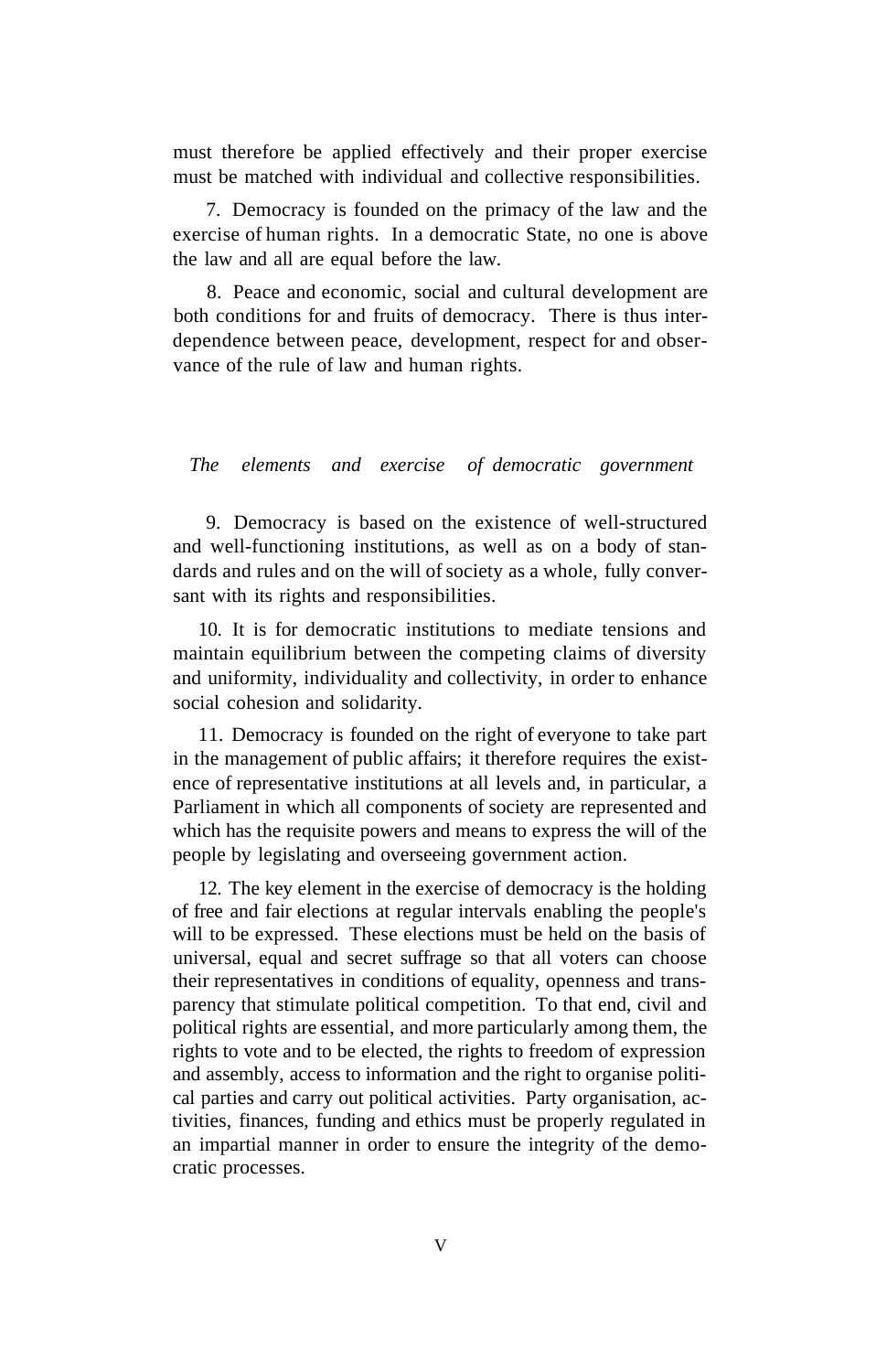13. It is an essential function of the State to ensure the enjoyment of civil, cultural, economic, political and social rights to its citizens. Democracy thus goes hand in hand with an effective, honest and transparent government, freely chosen and accountable for its management of public affairs.

14. Public accountability, which is essential to democracy, applies to all those who hold public authority, whether elected or non-elected, and to all bodies of public authority without exception. Accountability entails a public right of access to information about the activities of government, the right to petition government and to seek redress through impartial administrative and judicial mechanisms.

15. Public life as a whole must be stamped by a sense of ethics and by transparency, and appropriate norms and procedures must be established to uphold them.

16. Individual participation in democratic processes and public life at all levels must be regulated fairly and impartially and must avoid any discrimination, as well as the risk of intimidation by State and non-State actors.

17. Judicial institutions and independent, impartial and effective oversight mechanisms are the guarantors for the rule of law on which democracy is founded. In order for these institutions and mechanisms fully to ensure respect for the rules, improve the fairness of the processes and redress injustices, there must be access by all to administrative and judicial remedies on the basis of equality as well as respect for administrative and judicial decisions both by the organs of the State and representatives of public authority and by each member of society.

18. While the existence of an active civil society is an essential element of democracy, the capacity and willingness of individuals to participate in democratic processes and make governance choices cannot be taken for granted. It is therefore necessary to develop conditions conducive to the genuine exercise of participatory rights, while also eliminating obstacles that prevent, hinder or inhibit this exercise. It is therefore indispensable to ensure the permanent enhancement of, *inter alia,* equality, transparency and education and to remove obstacles such as ignorance, intolerance, apathy, the lack of genuine choices and alternatives and the absence of measures designed to redress imbalances or discrimination of a social, cultural, religious and racial nature, or for reasons of gender.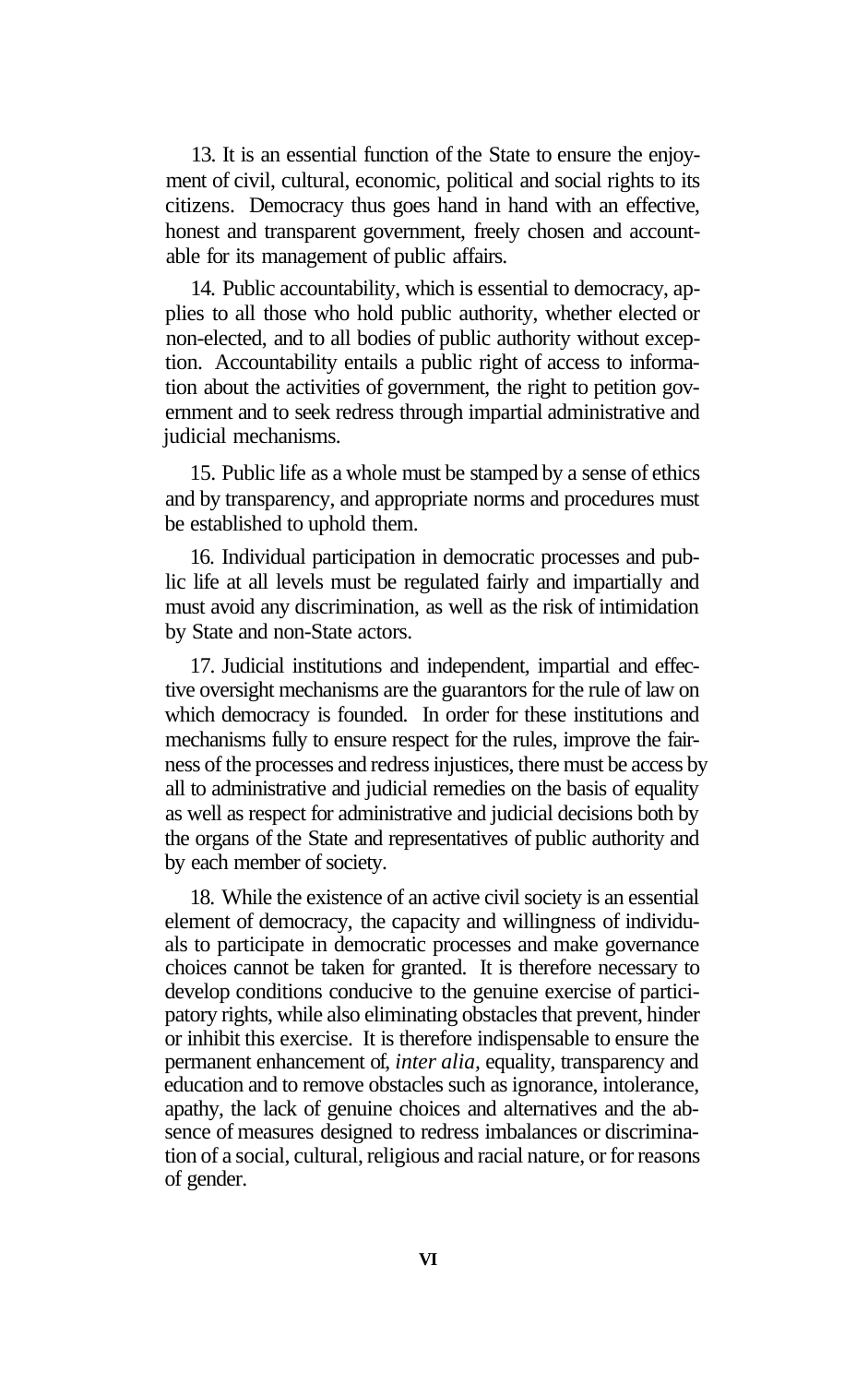19. A sustained state of democracy thus requires a democratic climate and culture constantly nurtured and reinforced by education and other vehicles of culture and information. Hence, a democratic society must be committed to education in the broadest sense of the term, and more particularly civic education and the shaping of a responsible citizenry.

20. Democratic processes are fostered by a favourable economic environment; therefore, in its overall effort for development, society must be committed to satisfying the basic economic needs of the most disadvantaged, thus ensuring their full integration in the democratic process.

21. The state of democracy presupposes freedom of opinion and expression; this right implies freedom to hold opinions without interference and to seek, receive and impart information and ideas through any media and regardless of frontiers.

22. The institutions and processes of democracy must accommodate the participation of all people in homogeneous as well as heterogeneous societies in order to safeguard diversity, pluralism and the right to be different in a climate of tolerance.

23. Democratic institutions and processes must also foster decentralised local and regional government and administration, which is a right and a necessity, and which makes it possible to broaden the base of public participation.

*The international dimension of democracy* 

24. Democracy must also be recognised as an international principle, applicable to international organisations and to States in their international relations. The principle of international democracy does not only mean equal or fair representation of States; it also extends to the economic rights and duties of States.

25. The principles of democracy must be applied to the international management of issues of global interest and the common heritage of humankind, in particular the human environment.

26. To preserve international democracy, States must ensure that their conduct conforms to international law, refrain from the use or threat of force and from any conduct that endangers or violates the sovereignty and political or territorial integrity of other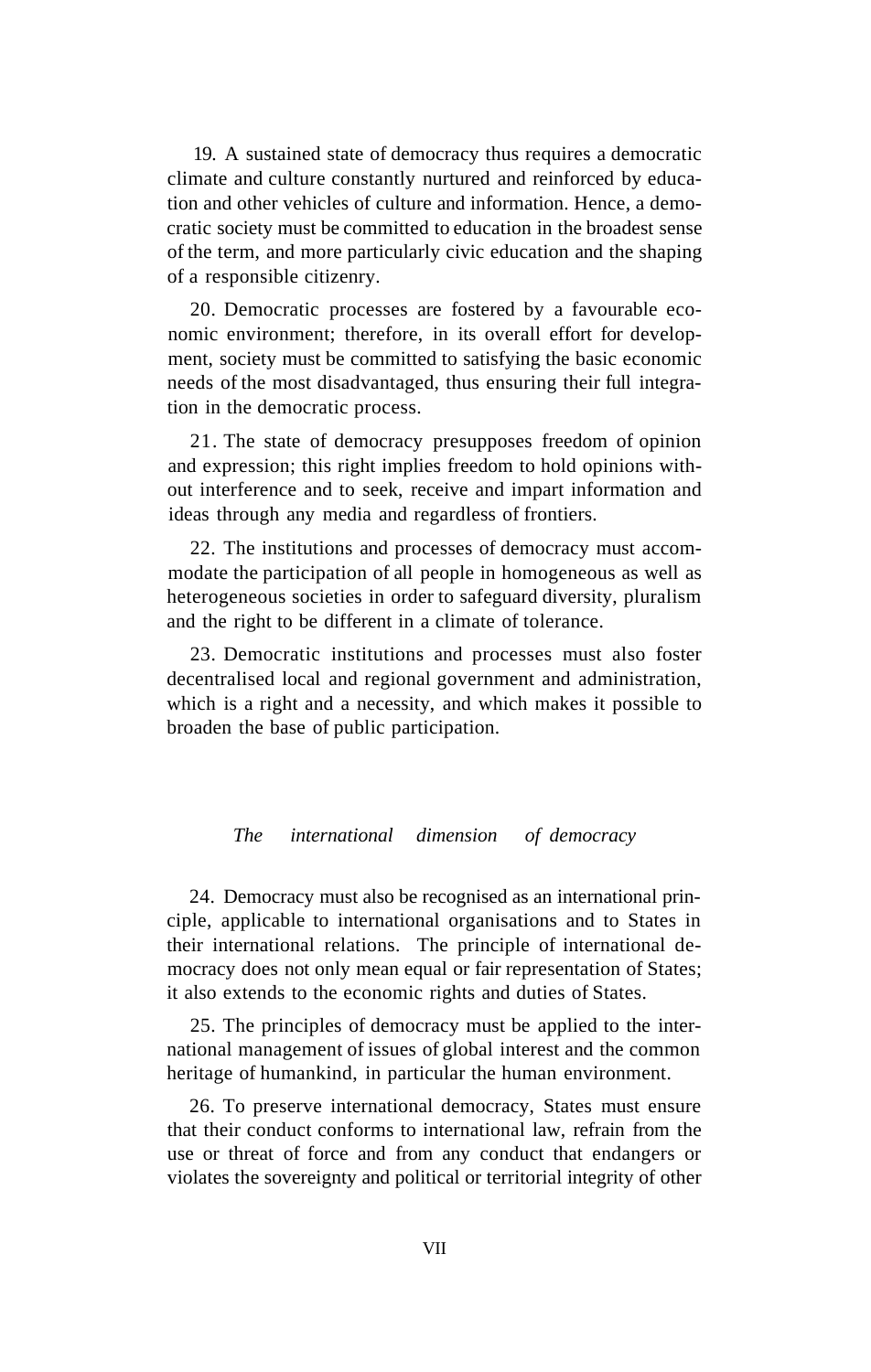States, and take steps to resolve their differences by peaceful means.

27. A democracy should support democratic principles in international relations. In that respect, democracies must refrain from undemocratic conduct, express solidarity with democratic governments and non-State actors like non-governmental organisations which work for democracy and human rights, and extend solidarity to those who are victims of human rights violations at the hands of undemocratic regimes. In order to strengthen international criminal justice, democracies must reject impunity for international crimes and serious violations of fundamental human rights and support the establishment of a permanent international criminal court.

\* After the Declaration was adopted, the delegation of China expressed reservations to the text.

On 16 September 1097, 137 national parliaments were members of the Inter-Parliamentary Union. Representatives from the parliaments of the following 128 countries look part in the work of the Cairo Conference:

Albania, Algeria, Andorra, Angola, Argentina, Armenia, Australia, Austria, Azerbaijan, Bangladesh. Belarus, Belgium, Benin, Bolivia, Botswana, Brazil, Bulgaria, Burkina Faso, Cambodia. Cameroon, Canada, Cape Verde, Chile, China, Colombia, Costa Rica, Croatia, Cuba. Cyprus, Czech Republic, Democratic People's Republic of Korea, Denmark, Djibouti, Ecuador, Egypt, El Salvador, Estonia, Ethiopia, Fiji, Finland, France, Gabon, Georgia, Germany, Ghana, Greece, Guatemala, Guinea, Hungary, Iceland, India, Indonesia, Iran (Islamic Republic of), Iraq, Ireland, Israel, Italy, Japan, Jordan, Kazakstan, Kuwait. Kyrgyzstan, Latvia, Lebanon, Libyan Arab Jamahiriya, Lidiuania, Luxembourg, Malawi, Malaysia. Mali, Malta, Mauritania, Mauritius, Mexico, Monaco, Mongolia, Morocco, Mozambique, Namibia, Nepal, Netherlands, New Zealand, Nicaragua, Niger, Norway, Pakistan, Panama, Papua New Guinea, Paraguay, Peru, Philippines, Poland, Portugal, Republic of Korea, Republic of Moldova, Romania, Russian Federation, Rwanda, San Marino, Senegal, Singapore, Slovakia, Slovenia, South Africa, Spain, Sri Lanka, Sudan, Suriname, Sweden, Switzerland, Syrian Arab Republic, Tajikistan, Thailand, The former Yugoslav Republic of Macedonia, Togo, Tunisia, Turkey, Uganda, United Kingdom, United Republic of Tanzania, Uruguay, Uzbekistan, Venezuela. Viet Nam, Yemen, Yugoslavia, Zambia, Zimbabwe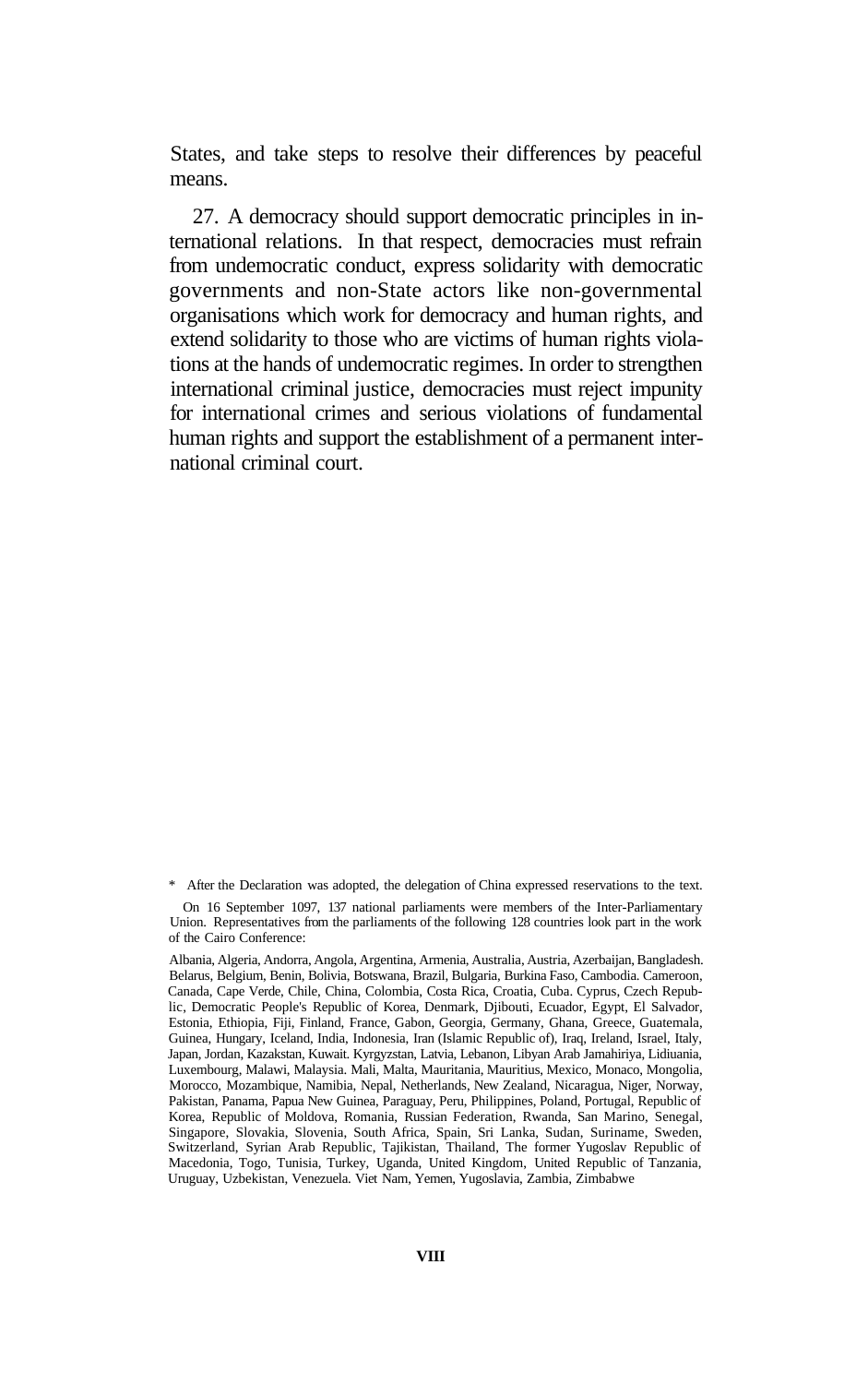# Toward a Universal Declaration on the Basic Principles of Democracy: From Principles to Realisation

PROFESSOR CHERIF BASSIOUNI \*

*General Rapporteur* 

"In democracy, liberty is to be supposed; for it is commonly held that no man is free in any government"

Aristotle, *Politics* (Lib. VI, Cap. ii. 350 BC)

"...And matters are by consultation between them." *Qu 'rein (Surat al-Shum,* 42:38, (622)

"A commonwealth is said to be instituted, when a multitude of men do agree and covenant, everyone with everyone, that to whatsoever man, or assembly of men, shall be given by the major part the right to present the present of them all, that is to say, to be their representative; everyone, as well as he that voted for it as he that voted against it, shall authorize all the actions and judgments of that man, or assembly of men, in the same manner as if they were his own, to the end to live peaceably amongst themselves and be protected against other men."

Thomas Hobbes, *Leviathan* (OF COMMONWEALTH, Chapter XVII, "Of the Rights of Sovereigns by Institution", 1651)

"This country, with its institutions, belongs to the people who inhabit it. Whenever they shall grow weary of existing government they can exercise their constitutional right of amending it, or their revolutionary right to dismember it."

Abraham Lincoln, Inaugural Address, 1861

"Many forms of government have been tried, and will be tried in this world of sin and woe. No one pretends that democracy is perfect or all-lies. Indeed, it has been said that democracy is the worst form of Government except all those other forms that have been tried from time to time."

Winston Churchill, House of Commons, 11 November 1947

<sup>\*</sup> Professor of Law. President. International Human Rights Law Institute. DePaul University. Chicago (United Slates of America); President, International Association of Penal Law; President, International Institute of Higher Studies in Criminal Sciences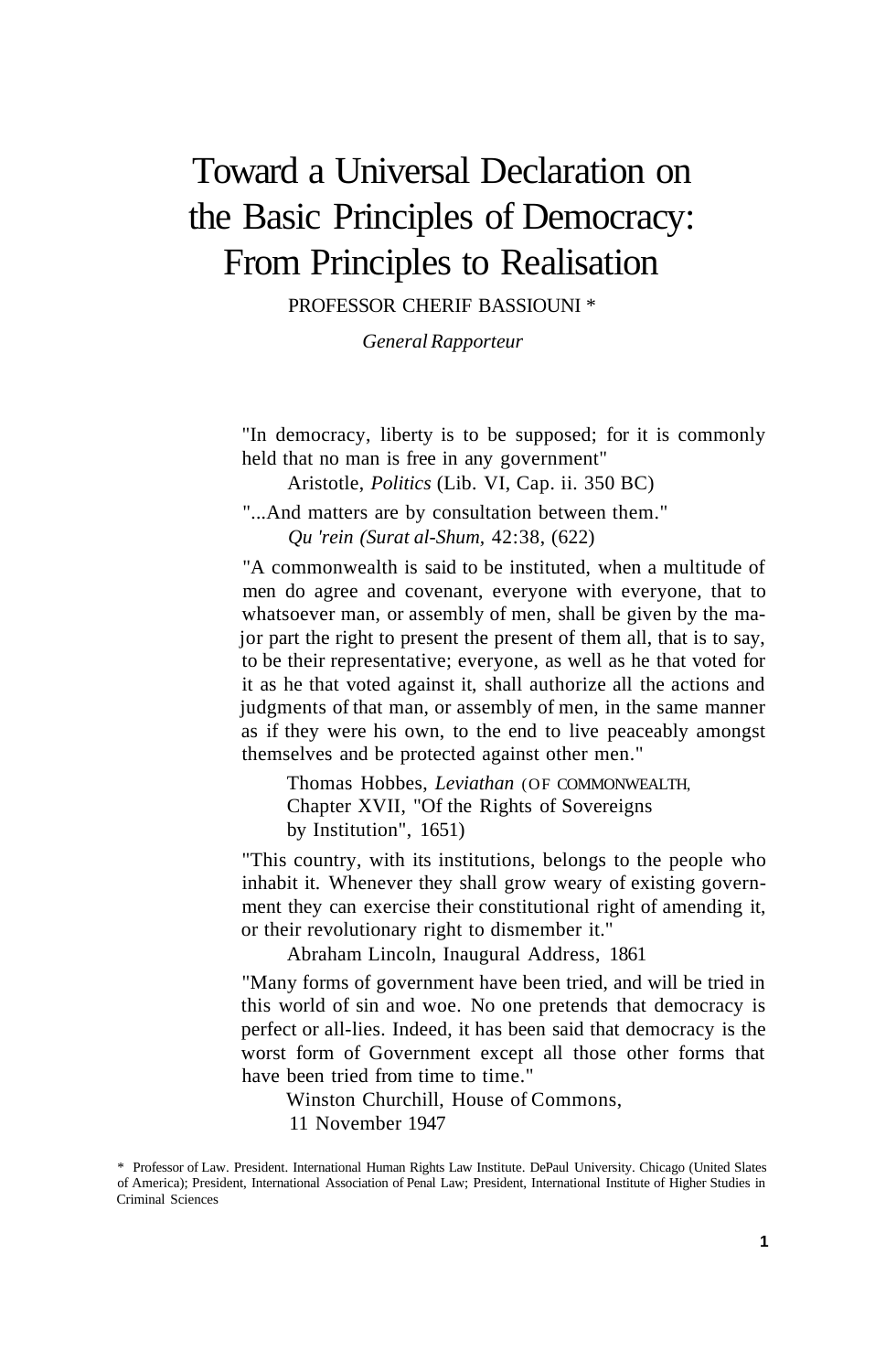### From principles to realization: Some general considerations

### A. Meaning and Content

The term ''democracy"' means different things to different people and that conclusion is accepted by most commentators.<sup>2</sup> Indeed, there is a wide range of perspectives as to the meaning and content of democracy as well as to the conditions of its realization; all of which vary depending on the proponents' philosophical, ideological, political, cultural, social, and economic perspectives. This range of perceptions goes from the higher conceptual plane as expressed, for example, by the great thinkers of western civilization<sup>3</sup> and by other great non-western political philosophers,<sup>4</sup> to the practical means of application as

: Even Herodotus said ihal *"Demokratia* has complex implications." *See* SEALEY. *supra* note 1. at 371. Herodotus deemed *Demokratia* to be the rule of law as opposed to the arbitrary rule of Tyrants. For the history of political institutions, *see e.g.* ANDRE AYMARD & JEANNINF: AUHOYLR. I L'ORIENT ET I A GREC I ANTIQUE (Presses Untversitaires de France, Paris. France, 19.13). JEAN IMBERT. GERARD SAUIEL & MARGUERITE BOL'LEI-SAITEL, HISTOIRE LIES INSTIII TIONS ET DES FAITSSIHTAUX (Presses Universitairesde France. Paris. France, Vol. I, 1957, Vol.2. 1961).

<sup>1</sup> See THOMAS AguiNAs, BASIC WRITINGS OF SAIN'I THOMAS AQUINAS (Anton C. Pegis ed., Random House, New York. NY, USA, 1945); ARISTOTLE, NICOMACHEAN ETHICS (Terence Irwin trans., Hackett Publisher Co.. Indianapolis, IN, USA, 1985) *(written in* 350 BC),ARISTOTI£, POLITICS (Stephen Everson ed., Cambridge University Press. New York. NY. USA, *]9&&) (written in* 350 BC); ERNEST BARKER. THE POLITICAL THOUGHT OE PLATO AND ARISTOTLE. (Dover Publications, New York. NY, USA, 1959); JEAN BODIN, DE REPUBLICA LIBRI Six (Apud lacobum Du Puys Sub Signo Samaritanae. Parisiis, 15Xn); MAKCUS TULEIUS CICERO. DE REPUBLICA DE LEGIHUS (Clinton Walker Keyes trans., Harvard University Press, Cambridge, MA, USA. 1966) (Org. pub. in 1670); CONDORCET, OUTLINES OF AN HISTORICAL VIEW OF THE PROGRESS or MAN (Lang and Ustick, Philadelphia, PN, USA. 1796); GEOKC. WILHELM FRIEDRICH HEGEL,THE PHILOSOPHY OF HISTORY (J. Sibree trans., Dover Publications. New York, NY. USA. 1956) (2nd ed. pub. in 1S57); THOMAS HOBBES, LEVIATHAN (A.R. Waller ed., Cambridge University Press. Cambridge. UK, 1904) (Org. pub. in 1651); DAVIII HUMS. POUIICAI ESSAYS (Charles W. Handel ed., Bobbs-Merrill, Indianapolis, IN. USA. 1953); EMMANUEL KANT, THE CATEGORICAL IMPERATIVE (Commuiiican, Houston, TX, USA, 1990) (Org. pub. in 1797); JOHN LOCKE. TREATISE ON Crvu. GOVERNMENT (Charles L, Sherman ed., D. Appleton-Century Co.. New York. NY. USA. 1965); JOHN STUART MILL. O N LIBERTY (R.B. McCallum ed.. Macmillan Co., New York, NY, USA, 1946) (Org. pub. in London 1859); THOMAS PAINE. THE RIGHTS OF MAN (Eckler, London. UK, 1792); PLATO, THE REPUBLIC (Penguin Books, London, UK, 1970); BAKON DE MONTESQUIEU, SPIRIT OI-mi: LAW (Cambridge University Press. Cambridge, UK, 1989); THL STOIC AND EPICUREAN PHIIOSOPHERS: THE COMPLETE EXTENT WRITINGS or EPICURES, EPICTETUS, LUCRETIUS (AND) MARCUS AUREUUS (Whitney Jennings Oates ed.. Random House. New York, NY, USA. 1940). For a recent anthology which includes most of the major modern political theories, see CLASSICS OF MODEKN POLITICAL THEORY (Steven M. Cahn ed., Oxford University Press, Oxford. UK, 1996).

4  *See for example* THE HISTORY OF AT-TABARI (Ismail K. Poonawala irans., and annotated, State University Press. New York, NY. USA, 12 Vols. 1990): |BN KHALIXHJN THE MAQUADDIMAH (Fray Rosenthal trans., Bollenger Series, New York NY, USA, 3 Vols. 1958); Hamilton A.R. Gibb, *Some Considerations on the Sunnii Theory- of the Caliphate, in*  ARCHIVES HISTOIRK DU DROIT ORIENTAL 401 -410 (Wetteren. Paris, France. 1939); Hamilton A.R. Gibb, *The Evolution of Government in Early Islam.* IV STUPIA ISLAMICA 1-17(1933). In Islam there are three relevant principles: One is that of *Ba'ia,* which is a form of popular election; *shura.* which is specified in the *Qu'rat\* and is equivalent to a popular referendum or to a legislative process; and *ijma* which means popular consensus, see M. Cherif Bassiouni, *Sources of Islamic Law and the Protection of Human Rights in the Islamic Criminal Justice Svstem, in* THE ISLAMIC CRIMINAL JUSTICE SYSTEM 3-54 (M. Cherif Bassiouni ed.. Oceana Publications, Dobbs Ferry. NY, USA. 1982].

<sup>&#</sup>x27; RANDOM HOUSE DICTIONARY (unabridged ed. 1967) definesde-moc-ra-cy (di mok'ras\_),/(., *ni.* =cies. 1, government by the people; a form of government in which ihe supreme power is vested in ihe people and exercised by them or by their elected agents under a free electoral system. *2.* a state having such a form of government. 3. a state in which the supreme power is vested in the people arid exercised directly by them rather than by elected representatives. 4. a state of society characterized by forma! equality of rights and privileges. 5. political or social equality; democratic spirit. 6. the common people of a community as distinguished from any privileged class; the common people with respect to their political power. 7. *(cop. I U.S.* a. the principles of the Democratic party, b. the Democratic parly or its members. *\<F. democratic, LL Democratut. < GK djnokratic* popular government, equiv. To *d\_mo-* demo + *-kratic* -cracyj. *Demokratia* was founded in Athens by Cleisthenes in the fifth century with the introduction of the Council of Five Hundred. For the history of *Demokratia* in Greece, *see* Raphael Sealey, *The Origin of Demokratia,* 6 CALIFORNIA STUDIES IN CLASSICAL ANT IQUITY 253 (1973); *see also* RAPHAEL SEALEY, A HISTORY or THE GREEK CITY STATES (University of California Press. Berkeley, CA. USA. 1976); and JAKOB AALL. OTTESEN LARSFN, REPRESENTATIVE: GOVERNMENT IN GREEK AND ROMAN HISTORY (University of California Press. Berkeley. CA, USA. 1955).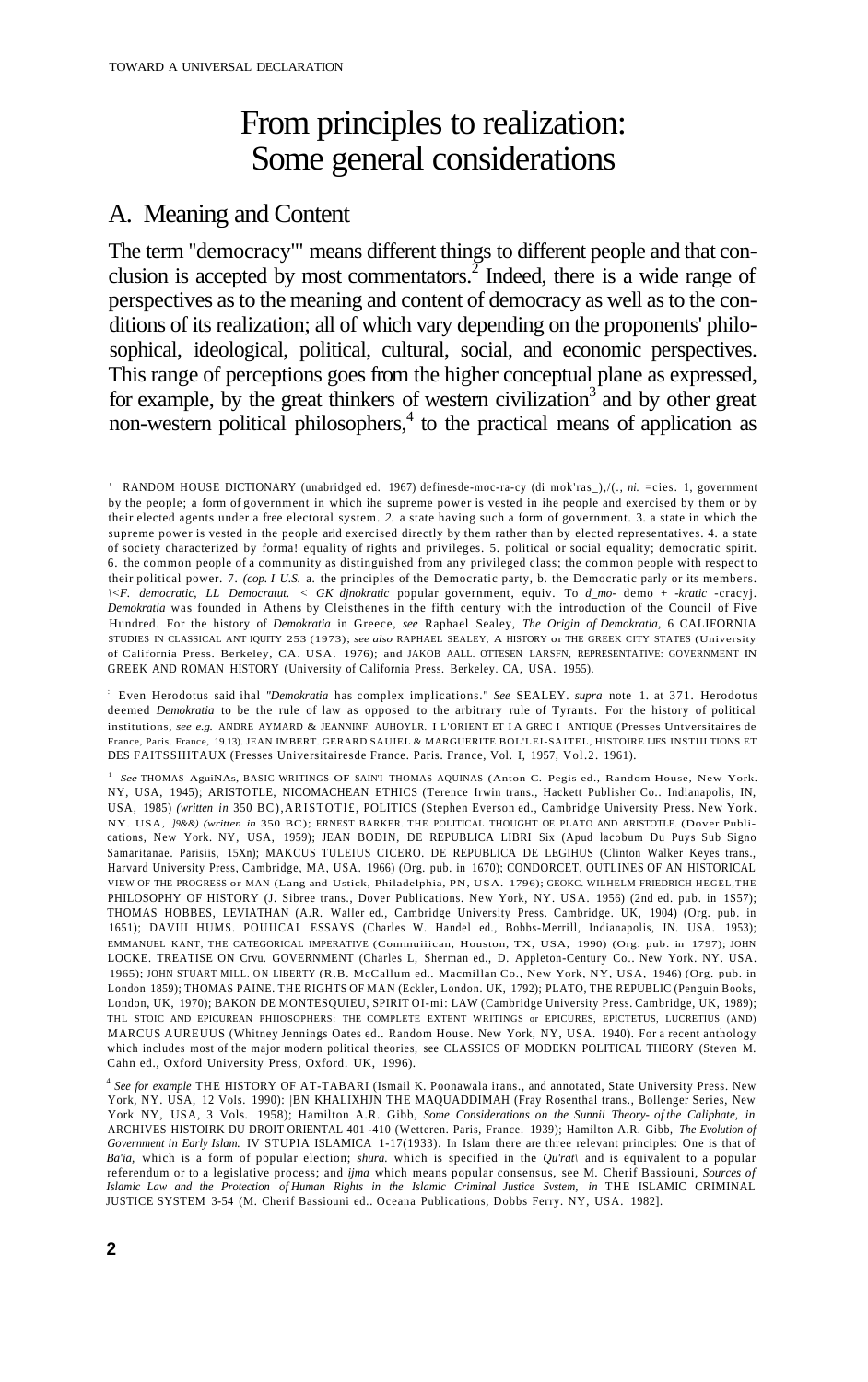expressed by contemporary experts.<sup>5</sup> To be sure, however, the antithesis of democracy as recognized by almost all post 1900's political thinkers, are the ideologies of fascism, communism, and totalitarianism.<sup>6</sup>

Conceptually, there are three basic paradigms which are addressed by contemporary commentators. They are: (i) the universality or relativity of democracy; (ii) democracy as a process or a condition; and (iii) democracy as methods and modalities or as substance and substantive outcomes. Historical experience reveals, however, that all these paradigms are equally valid because democracy can be all of the above.

Scholars, experts and activists, however, agree that power is what democracy is essentially about, irrespective of whether it is the use, sharing, control or transfer of power, or the accountability of those who wield it and those who seek it. These questions of power are also perceived differently depending upon philosophical and ideological perspectives and that range from the ethical conceptions of Plato<sup>7</sup> and Aristotle\* on the one hand, to those devoid of moral and ethical content such as Karl Marx, Friedrich Engels,<sup>1</sup> and Vladimir Lenin."'

Contemporary political realists see the disincorporation of power as a cornerstone issue,<sup>11</sup> while ethicists see it more in terms of means and outcomes.<sup>I:</sup> Most contemporary modernists, however, view democracy as having elements of political realism and ethicism; some of them emphasizing it as the continuing struggle between power-holders and power-seekers or between power-systems and individuality.<sup>11</sup> Though these concepts are not mutually exclusive. they nonetheless reflect different philosophical perspectives which mirror the nature of "Man" and the nature of society. For certain religions, sovereignty rests in God and not in "man," consequently, human society must be guided by

" If no consensus can be reached as to what constitutes democracy, or "genuine democracy." u term that has recently hecome part of the discourse on the subject, clearly, there is ample consensus as to what is not democrat,\*).

" AKI.STON I . supra note .\

" KAKL MARX, FHIH>RICH HMiH S. THE COMMI'MST MANILLSTO (Bantam, New York. NY. USA. 1992) (On« pub. in IK4K) wherein Marx .sees power in terms of class struggle and in terms of legality.

s  *See e.g.,* J[-,AN BAIXHII.K. DI.MUCRACY: AN ANALYTICAL SURVEY (UNESCO. Paris, France. 1995); Du in Hi I-THAM AND KI.VIN Bou.L. DLMOCKACY: QULSHONS ANL> ANSWLRS I UNESCO, Paris, France, 1995).

Pi ATO. supra note .1.

<sup>&#</sup>x27;" VLADIMIR II.ICII LLNIN, LA KLVOLUTIUN PROI LTAKILNNI- (Bibliotheque communale. Paris, France, 1921 > wherein he slates at p. 18 "ladiclatuieest tin pouvoirqui s'appuie surla force etqui n'est soumis a auciine loi." Later in 1948. Mao Tse Tung echoed this thought in his RKD BOOK, wherein he states "truth comes out of the barrel of a gun." f-'ui the Lenin-Stalin period ol application of this theory of force.:*see* LEONARD SHAPIRO. DI I.I NINI .[\STAI](file:///Stai) INF: HISIOIRI DI- PAKH CUMMI'NLVII. Dh i 'UMDN sovii-.ngiL (Gallimard ed., Paris, France, 1967). For the Stalin purges, *see* Rom Hi [COM.II I](http://Com.ii) SI. THI.GRLAI TLRKUR(MacMillianPub.. London, UK. 1968). For the end of communist ideology .we FRANCOIS FI KI I. LI PASSE. II'LSK II I I SKIN (Robert Laffont: Calmann-Lcvy, Paris. France, 1995). For the right to dissent from the const it utional political order, *.see e.y.* M. CHERIT BASSIOIM, THI. LAW OI- DISSENT VNII Runs [Charles C. Thomas. Publishers. Springfield, IL. USA. 1971); and HLNRY DAVID THORLAC, CIVIL DISOBERIFNCI. (D.R. Gndirte. Bosion. MA. USA. 19691.

<sup>&</sup>quot; *See* Abdel Kader Boye. *l)e queluues problemes el aspects important\* de In demtn mtie thins le canteue ties l-Jcits d'Afrique noire. Infra* at p. 37 for the view that disincorporation of power is one of the main issues of democracy.

<sup>,:</sup>  *See* Alain Touniine, *I AS conditions, les ennemis el les chances de In democratic, infra* at p. K7, who raises moral and ethical questions about the conduct of slates and the hypocrisy of governments.

<sup>&</sup>quot; *See* Hieronim Kubiak, *Democracy mui the Individual Will, infra at* p. *51.* SWtf/.wOiMMiiNiTARlANiSM AMI INUIVIOI - -\i ISM (Shlomo Avineri and Avner De-Shalit eds . Oxford University Press, UK. 1992).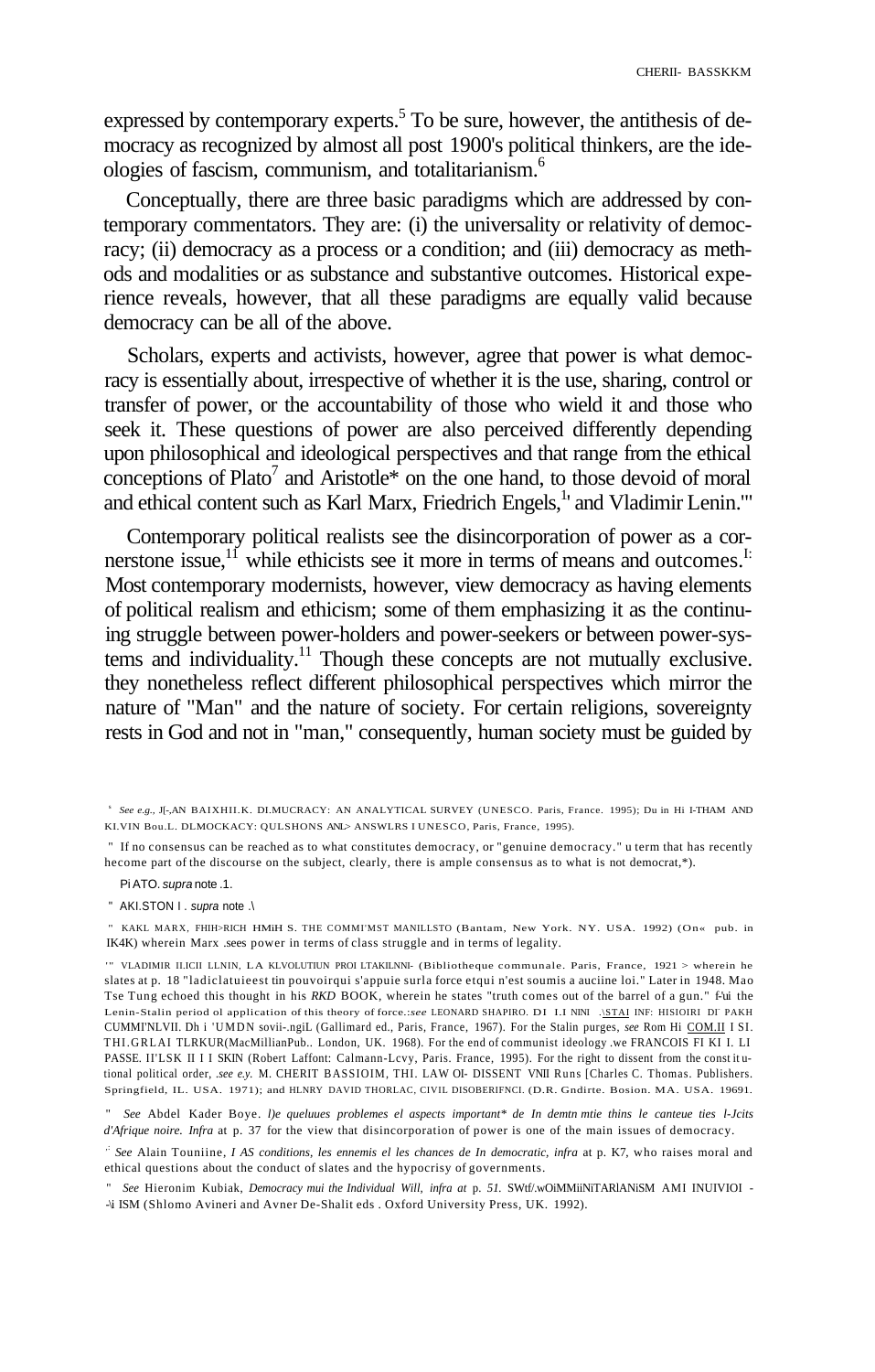divine revelations, though, within this framework, democracy can exist.<sup>14</sup> Conversely, secular philosophies place sovereignty in the people who are deemed to have the right to create and undo government, because government is, as Abraham Lincoln once said, "by the people, for the people."<sup>115</sup>

Contemporary political thinkers are far less ideological and much more pragmatic than their predecessors of the last century. This is why such modernists see democracy essentially as a process which is based on some principles, though recognizing that the mere existence of a formal process is not a sufficient guarantee to achieve substantive democracy.<sup>16</sup> This approach raises another paradigm, namely: whether democracy is a modality through which authority is delegated by the multitude to the one or the few who are to exercise certain (defined or limited or undefined or unlimited) powers over them on the basis of that delegation of authority, or whether it is a series of interactive processes in which checks and balances constantly or periodically redress or equalize the scales of power between those who govern and those who are governed.<sup>17</sup> To speak of allocation of powers, checks and balances, control and redress mechanisms presupposes a choice in the institutions of government, that is to say three branches of government: legislative, executive, and judicial. It is in this context that the debate about constitutionalism arises;<sup>18</sup> and, whether constitutionalism has become the contemporary equivalent of the "social contract."<sup>19</sup>

Historical experience reveals that democracy cannot be attained without a system of government which divides power among three co-equal branches each with certain prerogatives of power, and where the role of the judiciary is to channel power-related conflicts through a legal process which uses agreed legal reasoning to interpret and apply pre-existing law.<sup>20</sup>

'\* *See* CHARLKS HOWARD MCILWALN, CONSTITUTIONALISM, ANCIENT AND MODERN (Cornell University Press, Ithaca, NY, USA, Rev. ed. 1947); ARTHUR EDWIN SUTHERLAND, CONSTITUTIONALISM IN AMERICA: ORIGINS AND EVOLUTION IN ITS FUN-DAMENTAL IDEAS (Blaisdell Pub. Co., New York, NY, USA, 1965). *See also,* Louis HENKIN, CONSTITUTIONALISM, DEMOC-RACY AND FOREIGN AFFAIRS (Columbia University Press, New York, NY, USA. 1990). Prior lo the 19th century the question related to the powers ot the judioiary to review decisions by the rules and be the legislative bodies. *See e.g.,*  SAMUEL PUKENDORE, ELEMKNTORAM JURISPRUDENTIAL UNIVERSALIS (William Abbott Oldfather trans., Oceana, NY, USA, 1964) (Orig. pub. in 1660); JEREMY BENTHAM, INTRODUCTION TO PRINCIPLES OE MORALS AND LEGISLATION (Doubleday. Garden City, NY, USA, 1961) (Org, pub. in 1780); and, *also e.g.,C).* FRIKDRICH, THE PHILOSOPHY OE LAW IN HISTORICAL PERSPECTIVE (University of Chicago Press, Chicago, IL, USA, 2d. ed. 1963); and GEORG WILHELM, FRIKDRICH HEGEL, ELEMENTS OF THE PHILOSOPHY OE RIGHT (Allen Wooded., H. Nisbet trans, Cambridge University Press, Cambridge, UK, 1991).

"' JHAN-JAI'QUES RnusshALi, Du CIINTRAT SOCIAL (Ronald Gimsley ed., Clarendon Press, Oxford, UK, 1972) (Org. pub. in Amsterdam, 1762).

<sup>11</sup>  *See. supra* note 4.

<sup>&</sup>lt;sup>1S</sup> Abraham Lincoln, The Gettysburg Address, 19 November 1863. The preamble of the United States Constitution starts with "We the people,.." as does the Preamble of the United Nations Charter, "We the peoples..."

<sup>&</sup>lt;sup>1,1</sup> See David Beetham, *Democracy: Key Principles, Institutions and Problems, infra* at p. 21. Beetham starts from the premise that "democracy is identified by principles, and by a set of institutions and practices through which these principles are realized."

<sup>&</sup>lt;sup>17</sup> JOHN STUART MII.I, ON REPRESENTATIVE GOVERNMENTS (Longmans, Green and Co, Ltd., London, UK, 1926).

<sup>-&</sup>quot; Implicit in that debate is the one concerning the role of constitutional adjudication and its outcomes. *See* ROSCOE POUND, THE DEVELOPMENT OE CONSTITUTIONAL GUARANTEES OE LIBERTY (Yale University Press, New Haven, CT, USA, 1957). *See also* ULRICH K. PREUSS, CONSTITUTIONAL REVOLUTION: THE LINK BETWEEN CONSTITUTIONALISM AND PROGRESS (Deborah Lucas Schneider trans., Humanities Press International, Inc., Atlantic Heights, NJ, USA, 1995). This view is represented in Awad el Mor, *Towards a Universal Declaration on Democracy, infra* at p. 47; and Mrs. Fathima Beevi,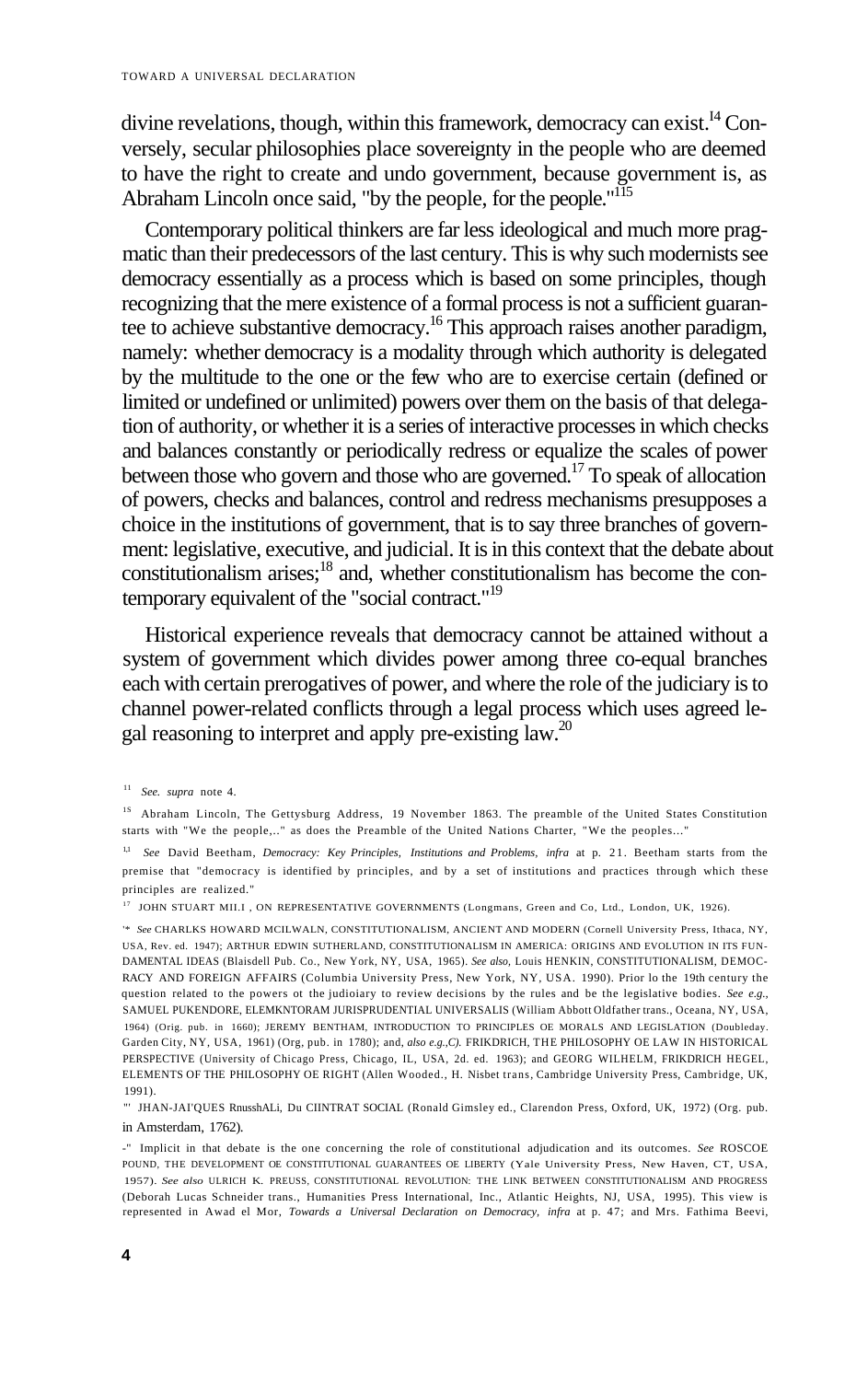The factors taken into account by contemporary commentators and proponents of different perspectives on democracy are not always clear or easily identifiable; and when they are, it is not always apparent that the various arguments they advance are followed consistently or logically. $^{21}$  This is evident in the literature on contemporary political thought, but even more so in the public debate over democracy. One of the sources of this intellectual and political confusion is the fact that the term democracy is often used interchangeably and without distinction with respect to three different concepts for which the term is employed. They are:

1. Democracy as a process, with all that which it comports of mechanisms, procedures and formalities — from political organization to elections.

2. Democracy as a state, or condition, *(un etat,* the French equivalent, which more aptly conveys this meaning than its English counterpart), with all which this condition implies for given civil society and its governance, including the processes of democracy and maybe also democratic outcomes.

3. Democracy as an outcome, is putting into effect policies and practices which are generally agreed upon by the governed. Such an outcome may or may not be the result of a condition or state, and it may or may not be the product of democratic processes.

These three concepts are neither mutually self-excluding nor contradictory, on the contrary, they are on the same continuum. But it is important to distinguish between them because in a sense they represent three levels or stages of democracy.<sup>22</sup> Whatever meaning and content is given to the term democracy, what essentially distinguishes it in essence from other systems of government is the right of popular participation in governance, and the legitimacy and legitimation of government and governance. The Vienna Declaration on Human Rights states: "Democracy is based on the freely-expressed will of the people to determine their own political, economic, social and cultural systems and their full participation in all aspects of their lives,"<sup>21</sup> But, it would be misleading to read these assertions only in light of western cultural and socio-political experiences. As Secretary-General Boutros-Ghali stated in his 1995 Report to the UN General Assembly: "Democracy is not a model to be copied from certain states, but a goal to be attained by all peoples and assimilated by all cultures. It may take many forms, depending upon the characteristics and circumstances of societies.".<sup>14</sup>

*The Judiciary in Damn-milt- Governance, infra* at p. 31, where the author emphasizes the role of the judiciary. The history of constitutionalism is predicated on the notion that unbridled authority leads to abuse and that constitutions and laws control the power of those who govern. *See, e.g.,* THOMAS PAIN. RIGHTS OK MAN (Heritage Press, New York. NY. USA. 1%!) (Org. pub. in 1791): ALJ-XANDLR HAMILTON, JOHN JAV & JAMKS MADISON. Tut-. FKIM-.RALISI PAH-KS (Bantam. New York, NY, USA. I9K2); .we H/.V« FRIU>RICH, su/Jra note 16. A contrary position is expressed by Thomas Hobbes in LI-VIATHAN. the Latin version of 1670 slated "...sed authority, non Veritas, tacit legem." THOMAS HOHHI s. LLVIATHAN: SIVI. in MAII-.RIA. FORMA, IT PUFST vTh CJVITATIS Ei'Cl,t-;siASTic Ah LT Civn.is III I London, UK. 1K41).

<sup>&</sup>lt;sup>1</sup> See Ri Ni. DIM AHTI-S, RI'LKS S-DRTIH-. DIKV-CTIONOI-THE MINI\*(Elizabeth S. Haldane& Ci.R.T. Ross trans.. Encyclopedia Britannica, Chicago. IL. USA, 1953) (Org. pub. in 1629), and RLNK DHSCARTLS, DISCOURSE, ON MI-THUD (Laurence J. Lalleur trans.. Liberal Arls Press, New York, NY, USA, I960) (Org. pub. in 1637) whose writings on the workings of the mind and the method of logic in reasoned expression has been the most influential since Renaissance thinkers.

<sup>::</sup> As such, they reflect the degree to which democracy may be deemed "'genuine," a term which this writer interprets as meaning •.ubslantive.

<sup>-</sup> l Vienna Declaration on Human Rights. Part I. para. 8. UN GAOR. UN Doc. A/CONF. 157/23 (1993).

<sup>&</sup>lt;sup>JJ</sup> The UN Secretary-General's Report on New or Restored Democracies, para.5, UN GAOR. 50th Sess. UN Doc. A/50/332 (1995).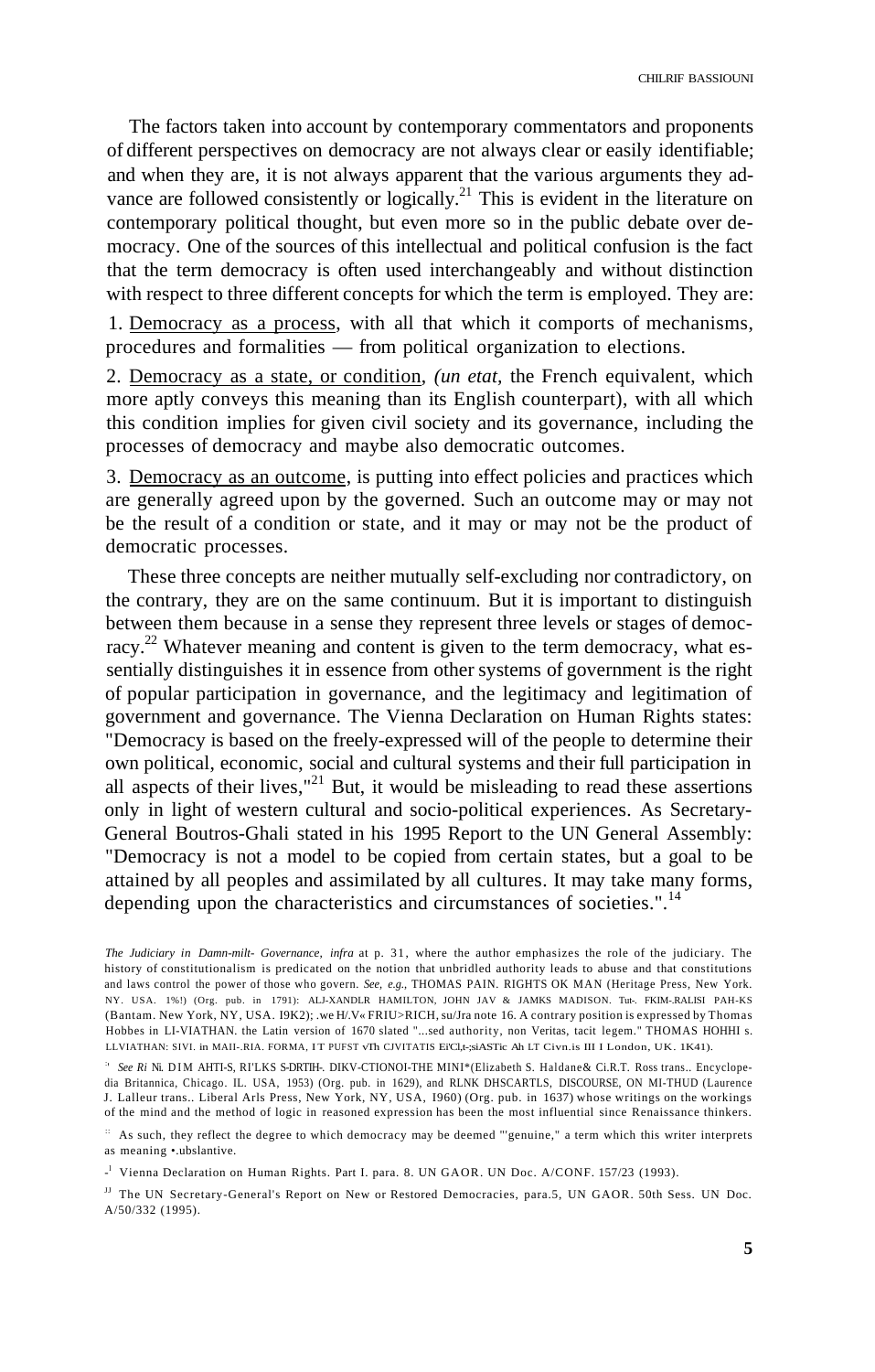#### B. Democratization

A related term, democratization, has also recently appeared in the debate on democracy. At times it is used to refer to the processes of democracy, and at other times it refers to the "transitional stage" of government from non-democratic to the various emerging forms of power sharing, governance and public  $accountability$  in new regimes. $^{25}$  In both cases, however, the term democratization is process-oriented and it, therefore, represents a series of evolutionary developments.<sup>26</sup> Thus, the content of democratization is necessarily relative and contextual, particularly with respect to the issue of accountability for the abuses of prior regimes.<sup>27</sup> Democratization in transitional countries also encompasses societies which are deemed least developed countries (LDC) and whose priorities are both economic development and democracy. But, as much

<sup>1</sup> See Council of Europe. Parliamentary Assembly, Report on measures to dismantle the heritage of the former com*munist totalitarian systems.* A/D0C/7568, 3 June 19%. which states:

1. The heritage of former communist totalitarian systems is not an easy one to handle. On an institutional level this heritage includes (over) centralization, the militarization of civil institutions, bureaucratization, monopolization. overregulation; on the level of the society, it reaches from collectivism and conformism 10 blind obedience and other totalitarian thought-patterns. To re-establish a civilized, liberal state under the rule of law on this basis is difficult — this is why the old structures and thought-patterns have to be dismantled and overcome.

2. The goals of this transition process are clear: to create pluralist democracies, based on the rule of law and the respect of human rights and diversity. The principles of subsidiarity, freedom of choice, equality of chances, economic pluralism and transparency of the decision-making process all have a role to play in this process. The separation of powers of the media, the protection of private property and the development of a civil society are some of the means to attain the goal, as are decentralization, demilitarization, demonopolization and debureacratization.

3. The dangers of a failed transition process are manifold. At best, oligarchy will reign instead of democracy, corruption instead of rule of law. and organized crime instead of human rights. At worst, the result could be the "velvet restoration" of a totalitarian regime, if not a violent overthrow of the fledgling democracy. The key to a successful transition process lies in striking the delicate balance of providing justice without seeking revenge.

4. A democratic state based on the rule of law must thus, in dismantling the heritage of former communist totalitarian systems, apply the procedural means of such a state. It cannot apply the procedural means of such a slate. It cannot apply any other means, since it would then be no better than the previous totalitarian regime which is to be dismantled. A democratic state based on the rule of law does have sufficient means at its disposal to ensure that the cause of justice is served and the guilty are punished — it cannot, and should not, however, cater to the desire for revenge instead of justice. It must instead respect human rights and fundamental freedoms, such as the right to due process and the right to be heard, and it must apply them even to those people who, when they were in power, did not apply them themselves. But a state based on the rule of law can also defend itself against a resurgence of the communist totalitarian threat, since it has ample means at its disposal which do not conflict with human rights and the rule of law, using both criminal justice and administrative measures.

*Id.* p. I. *See also* Resolution 1096, June 27, I996. Parliamentary, Assembly of the Council of Europe. *See also*  Adrienne Quill, *Comment. To Prosecute or not to Prosecute: Problems Encountered in the Prosecution of Former Communist Officials in Germany, Czechoslovakia, and the Czech Republic.* 8 INU. INT'L & COM p. L. REV. 165 (I996).

-" The Conference on Security and Cooperation in Europe (CSCE) was the mechanism through which human rights and political freedoms were brought to Eastern and Central Europe as of the 1970s. The Helsinki Final Act (HFA) was signed on August 1, 1975, and paved the way for the changes that accord in the late 1980s. The HFA was followed by the Helsinki Implementation (1992) which concluded other interim developments. *See e.g.* Thomas Buergenthal, *CSCE Human Rights Dimensions: The Birth of a System,* 1990 COLLECTED COURSES or THF. ACADEMY OF EUROPEAN LAW 163 (Academy of European Law ed., Dordrecht. The Netherlands, Vol. 1, Book 2, 1992). *See also,* Roman Wieruszwski, *Human Rights and Current Constitutional Debates in Central end Eastern European Countries, in* THE STRENGTH LIE DIVERSITY: HUMAN RIGHTS AND PLURALIST DEMOCRACY (Allan Roses and Jan Melgesen eds., Martinus Nijhoff Publishers, Dordrecht. The Netherlands, 1992). *See* Charter of Paris for a New Europe, 20 I.L.M. 193 (Nov. 21, 1991). Relevant excerpts are attached as Annex H.

: ' *See* TRANSITIONAL JUSTICE — How EMERGING DEMOCRACIES DEAL WITH FORME\* REGIMES (3 Vols.. Neil J. Kritz ed.. US Institute of Peace, Washington. DC. USA, 19%) where the author collected an impressive series of articles on the issue of justice in which the question of accountability for prior regime crimes and fundamental human rights violations are covered in a wide range of situations.

*\**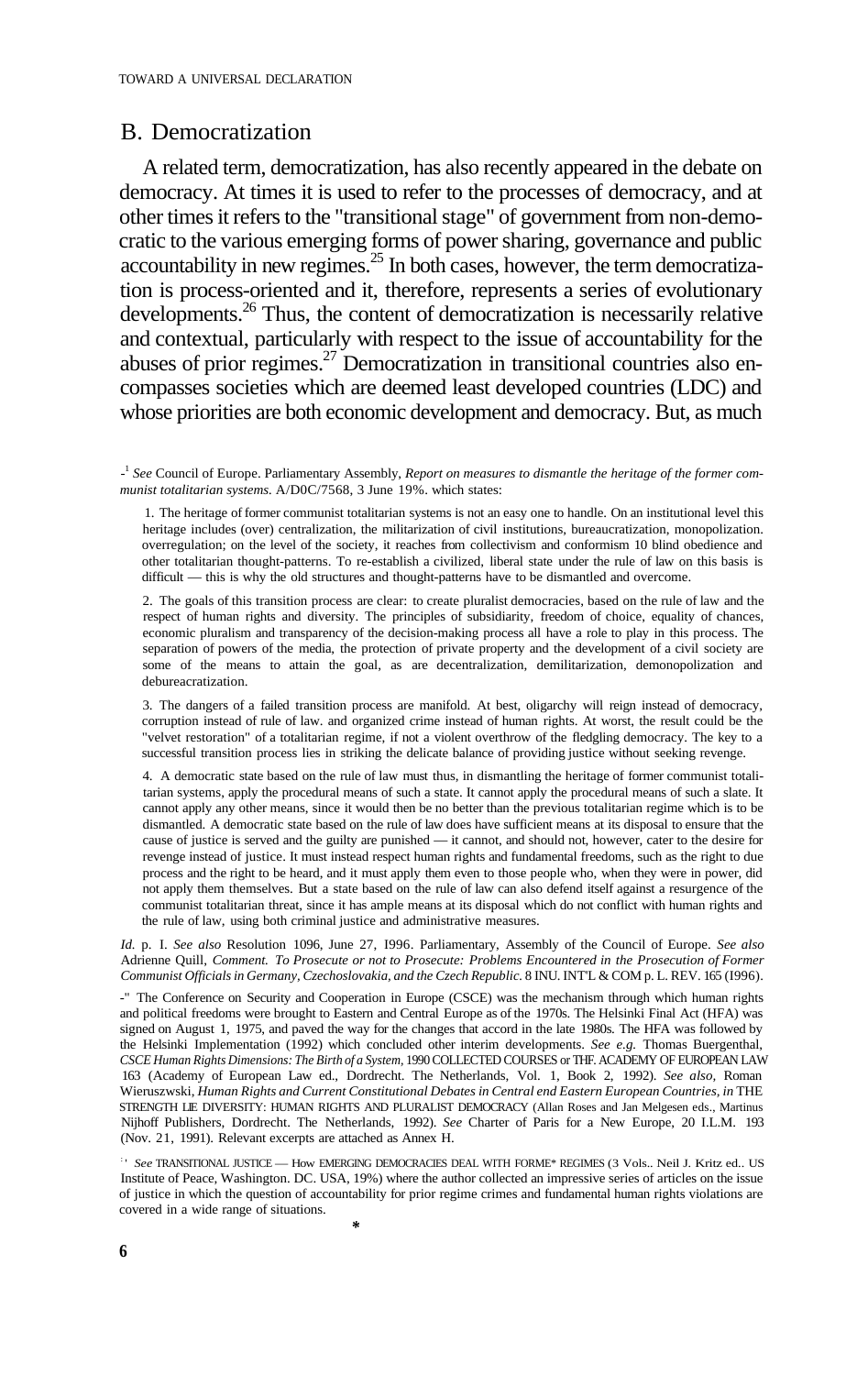as these two goals do not appear to be in consistent, they are in fact very difficult to achieve in tandem. In that respect the Vienna Declaration on human rights states: "The World Conference on Human Rights reaffirms that least developed countries committed to the process of democratization and economic reforms, many of which are in Africa, should be supported by the international community in order to succeed in their transition to democracy and economic development."<sup>2\*</sup>

#### C. Democracy, Rule of Law and Human Rights

Democracy in any of its meanings, requires the existence and free exercise of certain basic individual and group rights without which no democracy, however perceived, can exist. These basic rights are *inter alia:* life, liberty, and property, due process of law, equality; non-discrimination, freedom of expression and assembly, and, judicial access and review. Each one of these basic rights in turn given rise to other substantive rights. But all substantive rights are dependent for their fair and effective implementation on procedural rights. $^{24}$ These rights are contained in the Universal Declaration on Human Rights,<sup>30</sup> the International Covenant on Civil and Political Rights, $31$  the International Covenant on Social Economic and Cultural Rights,<sup>32</sup> and other human rights instruments, norms and standards." Regional Convention with implementation mechanisms such as the European Convention of Human Rights and Fundamental Freedoms and its Protocols,<sup>4</sup> and the American Convention on Human

<sup>&</sup>lt;sup>ik</sup> The Vienna Convention on Human Rights. *supra* note 23, at Part 1, para.9.

<sup>:</sup> " *See e.g.* The Protection of Human Rights in the Administration of Justice: A Compendium of United Nations Norms and standards (M. Cherif Bassiouni ed.. Transnational Publishers, Inc., Irvington-on-Hudson. NY. USA. 1994); and M. Cherif Bassiouni. *Human High:\* in the Cuntevtof Criminal Justice: Identifying International Procedural Protections and Equivalent Protections in National Constitutions.* 3 DUKE JOURNAL OF COMPARATIVE AND INTERNATIONAL LAV\* 235(1993).

<sup>&</sup>lt;sup>11</sup> Universal Declaration on Human Rights, G A. Res. 217 A, II.N. GAOR. 3d Sess.. Supp. No. 1.at 135; U.N. Doc. A/810 (1948).

<sup>&</sup>lt;sup>11</sup> International Covenant on Civil and Political Rights (1CCPR), Opened for signature December 19. 1966; 999 U.N.T.S. 171; The Committee of Human Rights, established by the ICCPR had developed an interpretative jurisprudence of the ICCPR which can be found in its Annual Reports and in the *Yearbook of the Committee on Human Rights*  (whose latest volumes are the years 1992-93).

i: International Covenant on Social Economic and Cultural Rights. Opened for signature December 19. 1966; 993 U.N.T.S. 3.

<sup>&</sup>quot; DONNA GOMIEN, DAVID HARRIS & Lio ZWAAK, LAW AND PRACTICE OI- THL EUROPEAN SOCIAL CHARTER (1996); Tin EUROPEAN UNION AND HUMAN RIGHTS (Nanette Neuwahl *&* Allan Rosas eds., 1995); THK EUROPEAN SYSTEMS Hon Tin; PROTECTION OI- HUMAN RIGHTS (R. St. J. Macdonald et al. eds., 1993); ECONOMIC, SOCIAL AND CULTURAL RIGHTS; A TuartonK (Ashjorn Eide. Catarina Krause & Allan Rosas eds., 1995}; HUMAN RIGHTS IN CKOSS-CULI URAL PERSPFCTIVLN: A QUEST EOR CONSENSUS (Abdullahi An-Na' im ed., 1995); JACK DONNELLY, INTER NATION A I HUMAN RIGHTS (1993); MARK JANIS, RICHARD KAY & ANTHONY BKMH I-Y, EL'KOPE'AN HUMAN RIGHTS LAW: TEXT AND MATERIALS: D. J. HARRIS, M. O'BOY I E & C WXRHRICK. LAW OF THE EUROPEAN CONVENTION ON HUMAN RIGHTS.

u European Convention of Human Rights and Fundamental Freedoms, Opened for signature November 4, 1950; ETS No. *5:* 213 U.N.T.S. 221. as amended by Protocol No. 1. ETS 9, May, 18, 1954, Protocol No. 2. ETS 44, Sept. 21, 1970, Protocol No. 3, ETS 45. Sept. 21, 1970, Protocol No. 4, ETS 46, May 2. 1968, Protocol No. 5. ETS 55, Dec. 20, 1971. Protocol No. 6. ETS 114. Jan. I. 1985, Protocol No. 7, ETS 117. Jan. 11, 1988, Protocol No. 8, ETS IIS, Jan. I, 1990, Protocol No. 9. ETS 140, Jan. 10. 1994, Protocol No. 10, ETS 146, opened for signatures on Mar. 25. 1992. and Protocol No I I. ETS 155, opened for signatures on May 11. 1994; the European Commission on Human Rights and the European Court on Human Rights have developed an extensive interpretative jurisprudence of the European Convention, its cases covering all the assets of fundamental rights and freedoms, as well as specific rights concerning elections, under Protocol I. These decisions are contained *inter alia* in the European Human Rights Reports. *See also*  The European Social Charter, 529 U.N.T.S. 89 (Oct. 18, 1961}.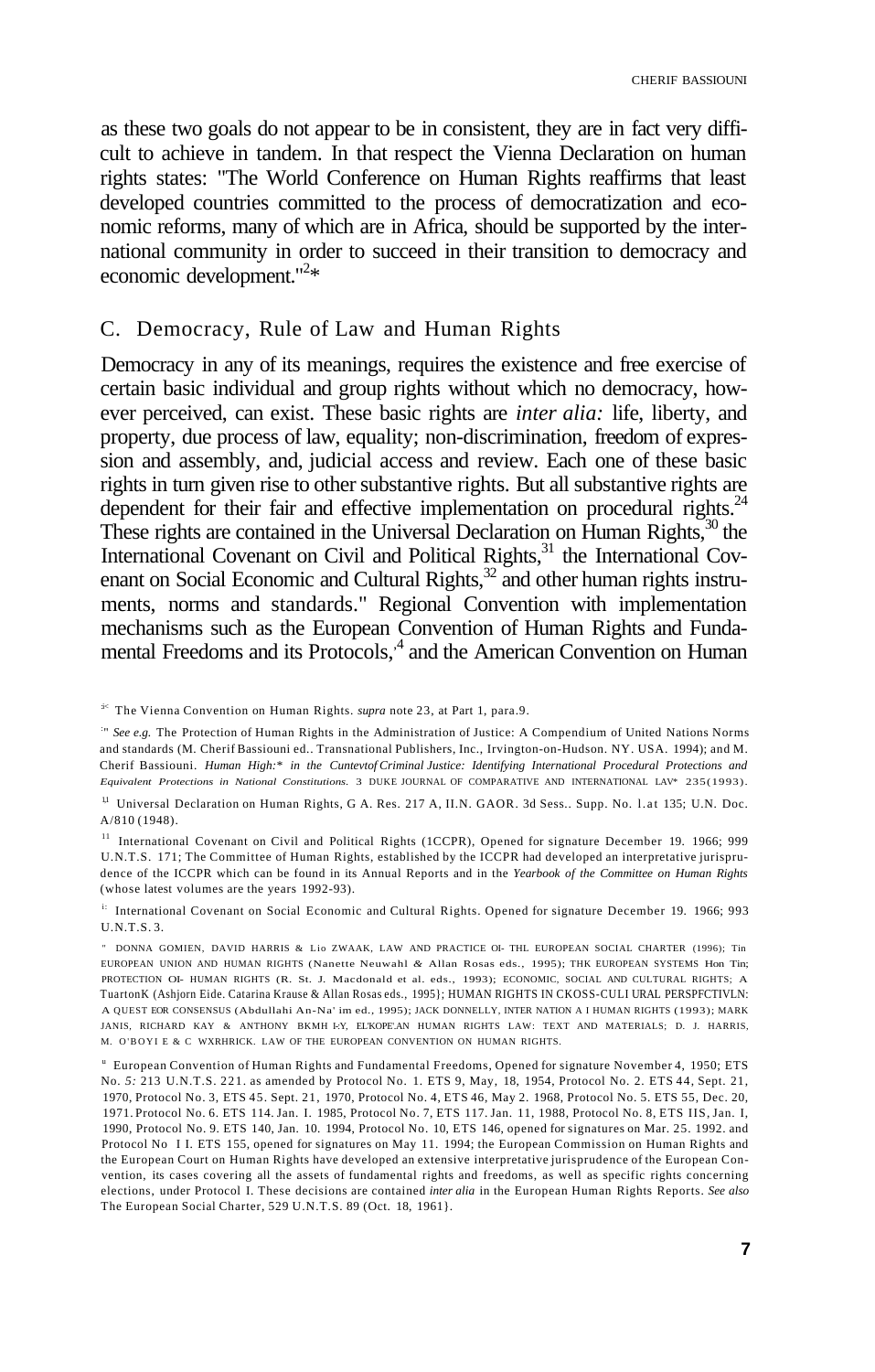Rights<sup>15</sup> have significantly contributed to the strengthening of the fabric of democracy. The African Charter on Human and Peoples' Rights system of enforcement<sup>36</sup> is moving in the same direction as its counterparts in Europe and in the Americas, but at a slower pace; $37$  while other efforts lag behind. $38$  But the progress at the international and regional levels is consistent and constant; it also evidences the correlation between international, regional and national norms on human rights (which are the necessary foundation of democracy irrespective of how it may be conceived.)

The linkage between democracy, human rights, and the rule of law was evidenced in the Charter of Paris for a New Europe which states:<sup>39</sup>

#### A New Era of Democracy, Peace and Unity

We, the Head of State or Government of the States participating in the Conference on Security and Co-operation in Europe, have assembled in Pairs at a time of profound change and historic expectations. The era of confrontation and division of Europe has ended. We declare that henceforth our relations will be founded on respect and co-operation.

Europe is liberating itself from the legacy of the past. The courage of men and women, the strength of the will of the peoples and the power of the ideas of the Helsinki Final Act have opened a new era of democracy, peace and unity in Europe.

Ours is a time for fulfilling the hopes and expectations our peoples have cherished for decades: steadfast commitment to democracy based on human rights and fundamental freedoms; prosperity through economic liberty and social justice; and equal security for all our countries.

The Ten Principles of the Final Act will guide us towards this ambitious future, just as they have lighted our way towards better relations for the past fifteen years. Full implementation of all CSCE commitments must form the basis for the initiatives we are now taking to enable our nations to live in accordance with their aspirations

<sup>-</sup> 15 American Convention on Human Rights. Opened for signature November 22,1969; 36 O.A.ST.S. 1; 114 U.N.T.S. 123; THOMAS BUF.RGENTHAL AND DINAH SHELTON, PROTECTING HUMAN RIGHTS IN THE AMERICAS (N.P. Eugel ed., Irtstitut international cies droits de 1'Homme, Kehl, Germany, Strasbourg, France,, 4th rev, ed. 1995).

<sup>&</sup>lt;sup>h</sup> African Charter on Human Rights and Peoples' Rights, 21 I.L.M, 59, adopted June 27. 1981, entered into force Oct. 21 . 1986.

<sup>&</sup>quot; FATSAH OuciUfcRGoii/, LA CHAKTI- AERICAENE DES DROITS I>F I.'IIOMME ET DKS PKUPLES: UNE APPRDCHF. JURIDIQUE PES DROITS DEL<sup>7</sup> HOMME ENTRhTRAI>ITION ET MOPHRNITE (Presses Universitaires de France, Paris, France, 1993); KEBA M'BAVH, Lts DROITS DE I.'HOMME EN AKRIQUK (Pedone. Paris, France, 1992); *see also* THE PROTECTION OF HUMAN RIGHTS IN AFRICAN CRIMINAL PROCEEDINGS (M. Cherif Bassiouni & Ziyad Moulaeds., Martinus Nijhoff Publishers, Dordrecht., The Netherlands, 1995).

<sup>&#</sup>x27;\* The Organization of the Islamic Conference developed an Islamic Charter on Human rights, but it remains without effect. The League of Arah States developed a draft Arab Charter on Human Rights patterned after a project developed by a group of experts meeting in December 1985 in Siracusa, Italy and adopted by the Union of Arab Lawyers. *See e.g.*  M. Cherif Bassiouni, *The Arab Human Rights Program of the International Institute of Higher Studies in Criminal Sciences, Siracusa. Italy,* 12 HUMAN RIGHTS QUARTERLY 365 (1990).

w Charter of Paris for a New Europe, 30 l.L.M. (Nov. 21. 1991).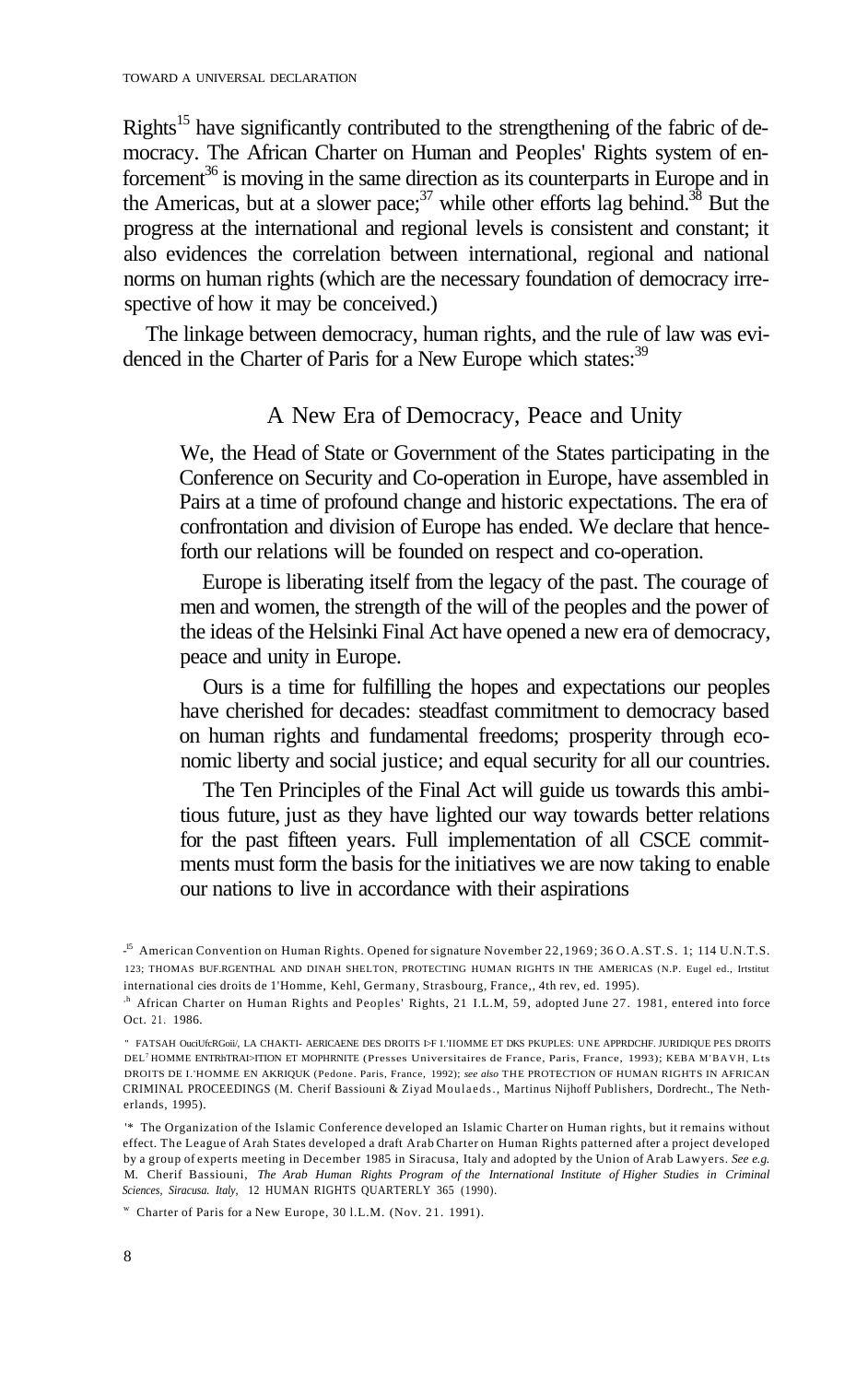#### Human Rights, Democracy and Rule of Law

We undertake to build, consolidate and strengthen democracy as the only system of government of our nations. In this endeavor, we will abide by the following:

Human rights and fundamental freedoms are the birthright of all human beings, are inalienable and are guaranteed by law. Their protection and promotion is the first responsibility of government. Respect for them is the essential safeguard against an over-mighty State. Their observance and full exercise are the foundation of freedom, justice and peace.

Democratic government is based on the will of the people, expressed regularly through free and fair elections. Democracy has as its foundation respect for the human person and the rule of law. Democracy is the best safeguard of freedom of expression, tolerance of all groups of society, and equality of opportunity for each person.

Democracy, with al its representative and pluralist character, entails accountability to the electorate, the obligation of public authorities to comply with the law and justice administered impartially. No one will be above the law.

We affirm that, without discrimination.

Every individual has the right to:

freedom of though, conscience and religion or belief,

*freedom of* expression,

freedom of association and peaceful assembly,

freedom of movement,

no one will be:

subject to arbitrary arrest or detention

subject *to* torture or other cruel, inhuman *or* degrading treatment *or*  punishment,

everyone also has the right:

to know and act upon his rights,

to participate in free and fair elections,

*to fair* and public trial if charged with an offense,

to own property alone or in association and exercise individual enterprise,

to enjoy his economic, social and cultural rights.

We affirm that the ethnic, cultural, linguistic and religious identity of national minorities will be protected and that persons belonging to national minorities have the right freely to express, preserve and develop that identity without any discrimination and in full equality of the law.

We will ensure that everyone will enjoy recourse to effective remedies, national or international, against any violation of his rights.

Full respect for these precepts is the bedrock on which we will seek to construct the new Europe.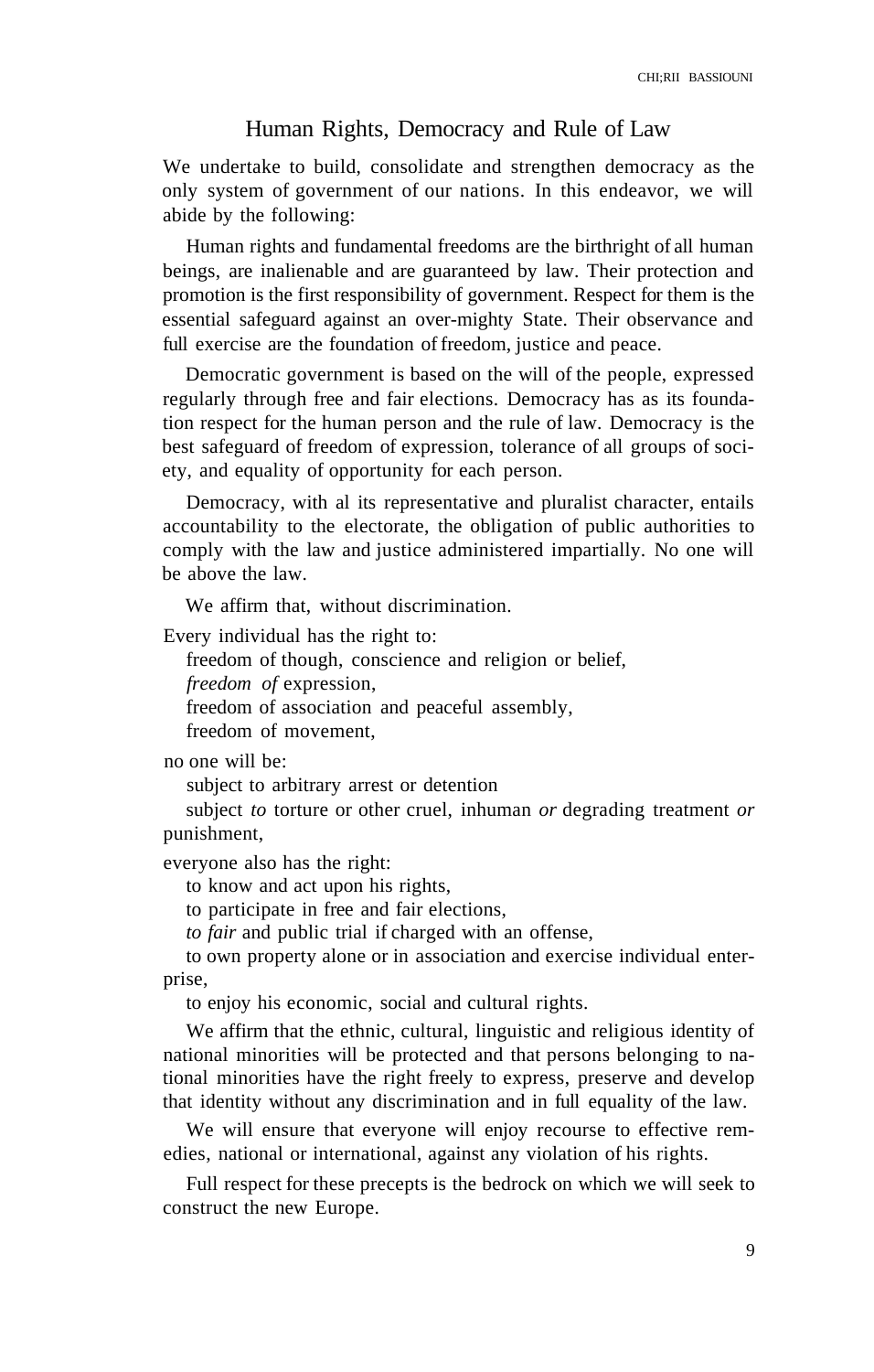Our States will co-operate and support each other with the aim of making democratic gains irreversible.<sup>4</sup>

Also the Vienna Declaration on Human Rights States: "Democracy, development and respect for human rights and fundamental freedoms are interdependent and mutually reinforcing... The international Community should support the strengthening and formation of democracy, development and respect for human rights and fundamental freedoms in the entire world."<sup>41</sup>

#### D. Democratic Processes and Civil Society

Democracy is an ever-perfecting and perfectible goal, likely never to be attained, but always meritorious enough to be pursued with commitment and good faith. But to understand what is sought to be achieved is not enough, for without democratic processes, which need constant enhancement of their effectiveness and integrity, democracy as a goal can never be achieved.

Democratic processes must not be measured in terms of what they are intended to achieve, but by what they actually achieve. This means that certain operational conditions are to be deemed part and parcel of these processes. They include: (i) access and openness of public institutions to the citizenry without discrimination or intimidation; (ii) transparency in the workings of public institutions; (iii) integrity of the processes; and (iv) accountability mechanisms capable of a effecting outcomes and effectively redressing wrongs. Public institutions, however, are administered by bureaucracies which can be an impediment to democracy and a means by which public corruption can be subvert democracy.<sup>42</sup>

All governments have bureaucracies, and most of them are a great rubber wall against which very little bounces off, but which, instead, seems to have the capacity to absorb so much.<sup>43</sup> Bureaucracies are, therefore, the ideal means through which those who control power can stifle democracy unless they are prevented or checked by accountability and redress mechanisms. That is why these accountability and redress mechanisms are so necessary to safeguard democracy, democratic processes and justice. Democratic process, however, must also be safeguarded through the application of the rule of law, which should never be suspended.<sup>44</sup>

•"' *id.* 

<sup>&</sup>lt;sup>Jl</sup> Vienna Declaration on Human Rights, *supra* note 23. al part 1, para. 8.

 $J<sup>1</sup>$ . All societies endure some form of corruption, but some do more than others. Corruption is the bane of developing societies, where oligarchies of the military or party type shamelessly profit from their fellow citizens and destroy<br>national economics. Civil society can stop it, and democracies ultimately find a way to correct these abu Interamerican Convention Against Corruption. OEA/Ser.K.xxxiv. 1 CICOR/Doc. 14/96 Rev. 2 (March 29. 1996); UN Declaration Against Bribery and Corruption, UN GAOR, 51st Sess., Supp. No. 3. UN Doc. A/5I/3/RCV.1. Victor<br>Massuh. "Democracia: delicado equilibrio y universalidad." infru p. 67. Emphases the importance of civil society an substantive rights over processes which can be subverted for private interest and corruption.

<sup>•&</sup>quot; In developing countries the problems of institutions and bureaucracies is more acute than in developed ones because of the lack of resources, personnel, and skills and because of the lack of effective accountability and control mechanisms. But in developing countries the subtle control exercised by economic elites is greater over institutions and bureaucracies than in developed ones and that too constitutes a threat to democracy.

All societies, however, have bureaucracies which have lives of their own and that can achieve illegal or unethical outcomes without any external power manipulation. This is also true of international organizations. That is one reason why the term "genuine democracy" has also become more in use in the contemporary debate.

<sup>44</sup> See M. Cherif Bassiouni, lex Etats d'urgence el d'exception, in DROITS INTANGIBLES ET ETATS D'EXCEFTION (Etablissements Emile Bruylant. Bruxellcs. 1996).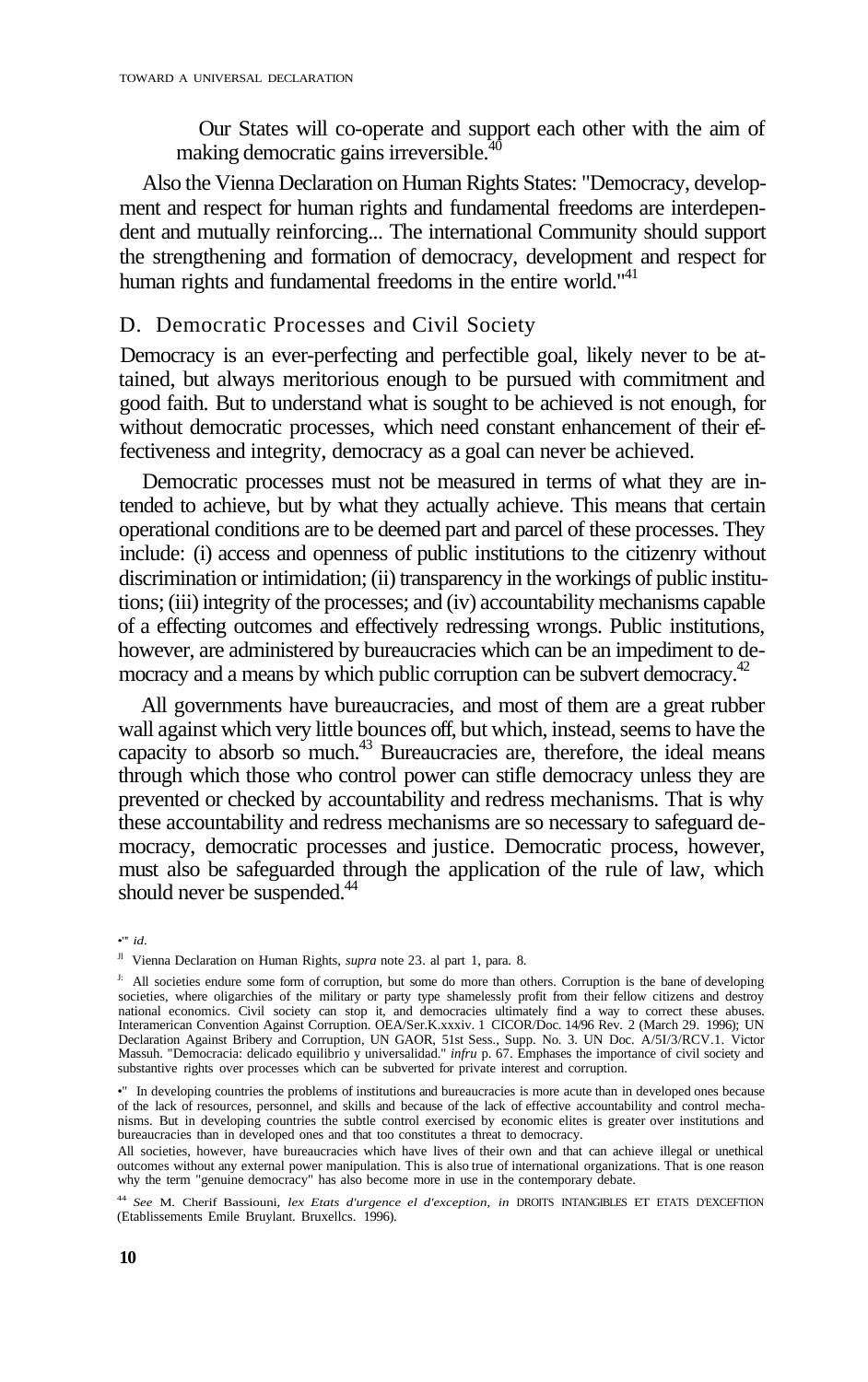Among the many social and political issues facing democracy are those of states comprised of multi-ethnic and multi-religious groups. These states face the difficult, and sometimes intractable, problems of achieving a balanced socio-political pluralism while preserving group identity within overall social integration. The results since WWII has been more disastrous than generally perceived. Internal conflicts, wars of secession and tyrannical regimes have produced more victimization than conflicts of an international character.<sup>45</sup> The existence of democracy and democratic processes may have saved the political integrity of these states; above all, it may have saved millions of lives and untold human and material harm. This is where democracy can make its largest contribution to humanity and to civilization.

It should be noted that in all tyrannical regimes which caused massive victimization, these regimes at first destroyed or sapped civil society, and then established power on discriminatory or intolerant ideologies, while concurrently placing in positions or power persons who carried out the fallacies that brought about the victimization.<sup>4</sup>" In most cases, these persons were either from among the worst elements of society, or they relied on some of the worst elements of society to carry out horrendous deeds. It is, therefore, the combination of the absence of civil society and the lack of social controls which created the vacuum in which the policies and practices of victimization were carried out. In many of these cases, the elimination of civil society also permitted rampant corruption, which like the human victimization produced by these regimes occurred in a climate of impunity<sup>47</sup> and with the expectation of future impunity. This is why the need for such post-regime accountability is indispensable as a deterrent for similar future occurrences.<sup>48</sup> The restoration of civil society and democracy must, therefore, always be accompanied by accountability whatever form it may take in light of the future goals of each society. Past crimes are never left hanging in the limbo of history, they remain locked in an everlasting present, either crying for vengeance or hoping for redress. Coming to terms with the past is an indispensable element of future reconciliation. To do otherwise, is, to paraphrase the philosopher George Santayana, to be condemned to repeat the mistakes of the past.

Democracy cannot exist without civil society, and civil society cannot exist without a population that has the will and capacity to act in defense of its values and institutions. In the final analysis, however, it is people who make and live

<sup>&#</sup>x27;^ One author estimates that since WWII these conflict situations have produced more than 150 million casualties. *See*  RUDY RUMMLT.. DLATH HY GOVI-RNMKNT (Transactions Publishers, New Brunswick, USA, 1994): DANIEL CHIROT. MODKRN TYRANTS (Princeton University Press, Princeton. NJ, USA, 1994). For a humanistic political perspective, *see*  HANNAH AKLNDI. Tin. OKII.INS DI TOTALITARIANISM (Harcourt, Brace, New York, NY, USA, 1951).

<sup>&</sup>quot;' For the example of" the Former Yugoslavia, see Final Report and Annexes of the Commission of Experts Established Pursuant to Security Council Res. 78(1 (1992); *see* also United Nations Commission of Experts Established Pursuant to Security Council Res. 780 (1992) *in* 88 Am. J. Int'l L. (1994).

*A* ' *See* Naomi Roht-Arria/a. *&* Michael Scharf |MCB]

*M* M. Cherif Bassiouni. *From Versailles to Rwanda in Seventy-Five Years: The Need to Establish an Permanent International Criminal Court.* IOHARV, HUM. RTS. J. 1 (1997).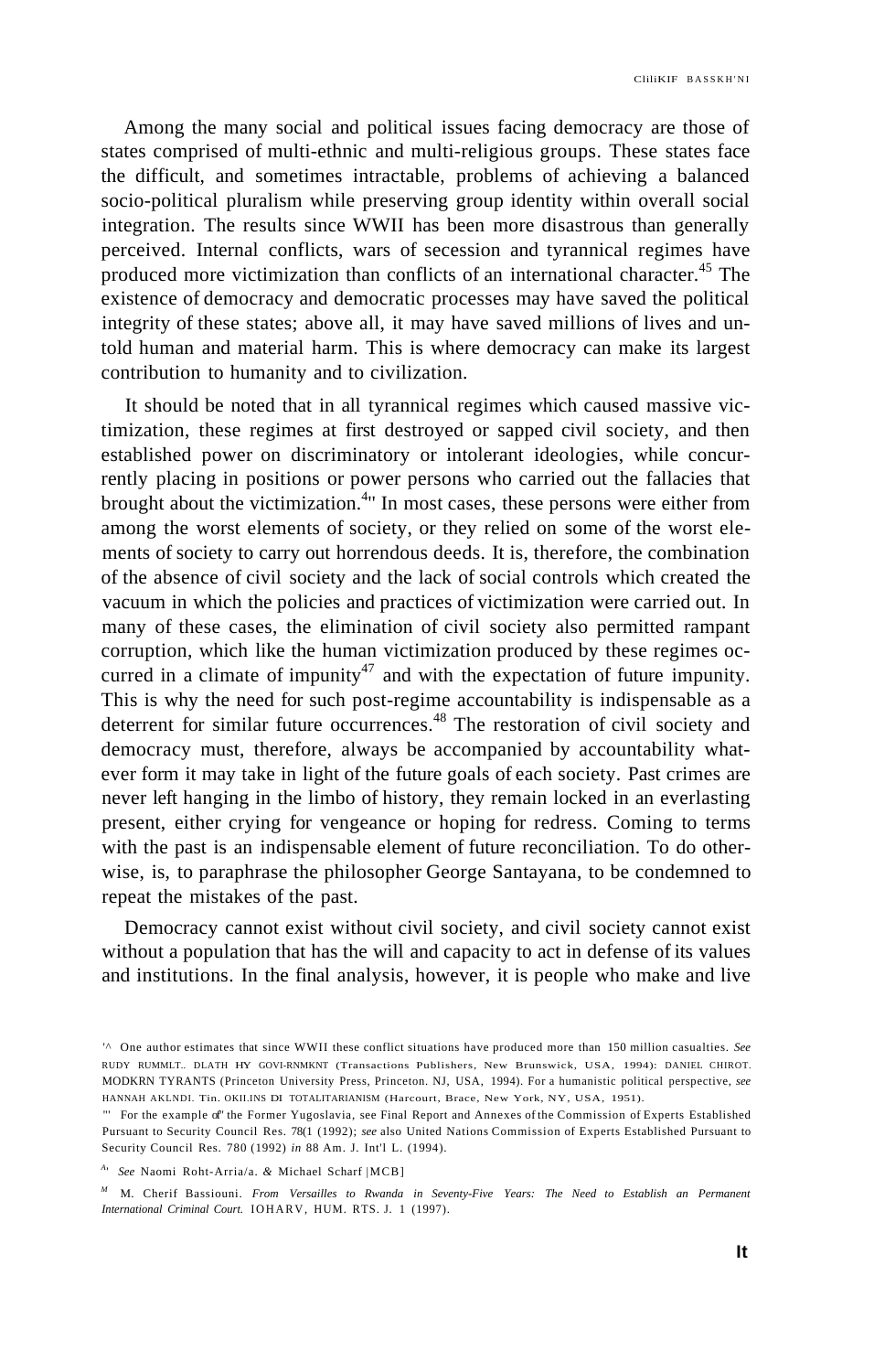democracy, and who can also undo it and destroy it. Thus, people must have the knowledge and capacity to exercise their individual and collective rights in order to bring about democracy, preserve democratic processes, and insure that these processes work effectively and with integrity so that democratic outcomes may be attained — and this is where the larger questions of education and resources become relevant to the debate. Education is indispensable and allows a citizenry the capacity to develop civil society and to act in defense of its values and institutions. Lack of education is probably the single most factor which causes apathy and indifference in a society. Such apathy and indifference is what allows the few to malgovern, to abuse individual and collective rights, and to exploit their fellow citizens. No genuine democracy can long exist while the citizenry is apathetic or indifferent to the ways of government — engagement and participation in public life, and in support of civil society is indispensable to democracy.

### E. Democracy, Pluralism and Social Solidarity

The Vienna Declaration on Human Rights stated that "Democracy" is one of the "aspirations of all the peoples for an international order based on the principles enshrined in the Charter of the United Nations."<sup>49</sup> The Charter, in its Preamble and in Articles 1,55, and 56 recognizes as a basic principle the equality of states and peoples, the right of equal self determination of peoples, and respect for individual collective human rights and fundamental freedoms. Implicitly it can be said that the principles of the charter, when read in conjunction with international norms on individual and collective rights, provide for two essential social rights which are pivotal to democracy. They are pluralism and social solidarity. The first requires non-homogenous societies to strive for consocialization, tolerance and respect for group rights. The second requires social and economic solidarity for all groups within a society. Pluralism and social solidarity are reflected in the simple prohibition of discrimination and the injunction to afford equality. But unlike certain ideologies like Marxism which have also claimed as one of its goals to achieve pluralism and social solidarity, democracies goal to achieve both is founded on the philosophy of social humanism. While this philosophy is consistent with free enterprise capitalism with respect to pluralism it is not necessarily so with respect to social solidarity. The later is closer to what is commonly referred to as social democracy. Which is a form of liberal socialism.

It is quite clear from the above that a discourse on pluralism and more so on social solidarity will necessarily draw into the debate considerations of political economy on which there is significant divergence of views. Since the demise of Marxism and socialism as a form of government notions of social solidarity in the context of democratic societies have also regressed in the face of a

*<sup>1,1</sup>* The Vienna Declaration on Human Rights, *supra* note 23.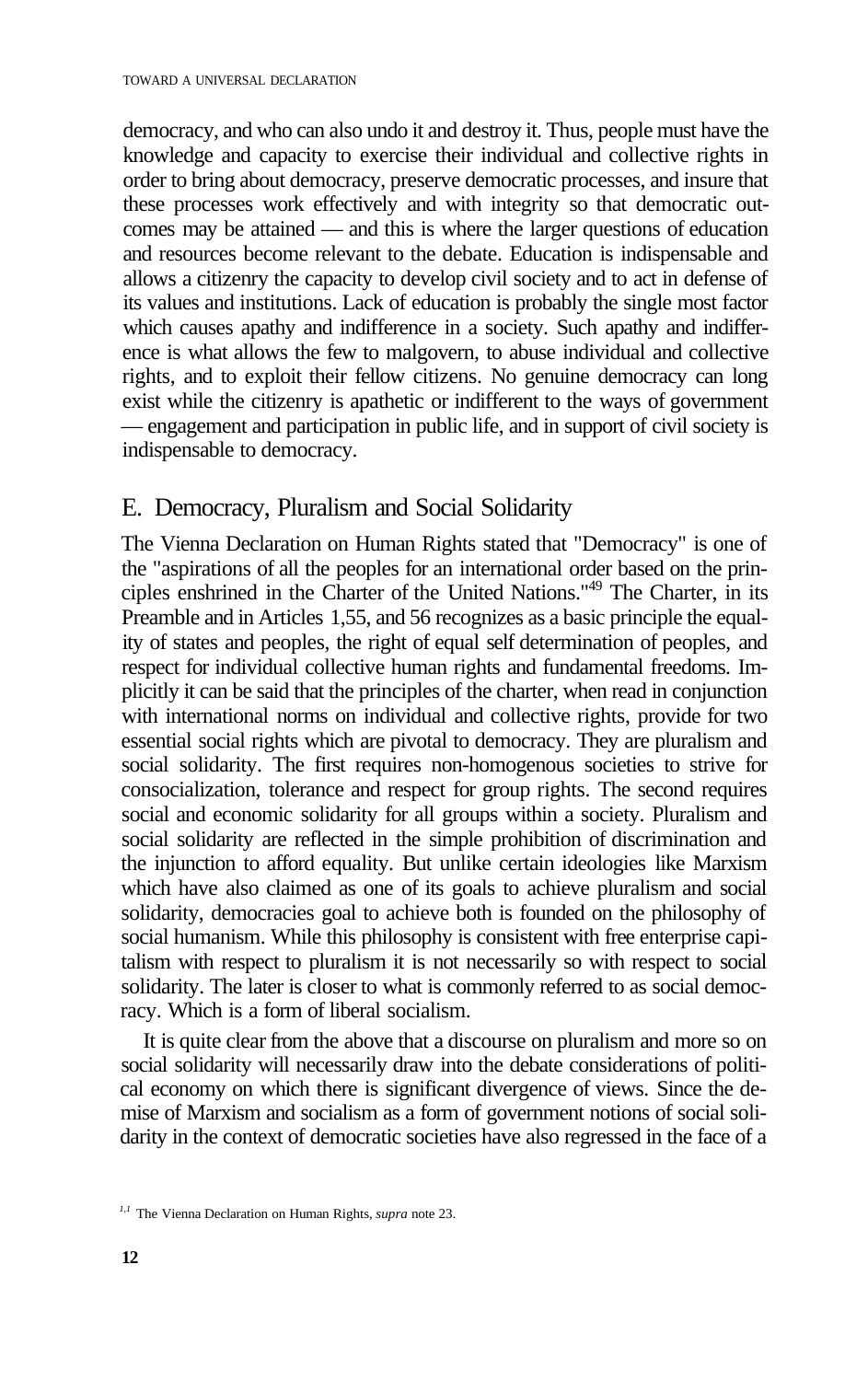CHERIF BASSIOUNI

more aggressive form of free enterprise capitalism. Democratic societies will therefore have to face the difficult task of determining whether social solidarity is a fundamental element of democratic society or not.

Along a different path democratic societies will also face the question of whether pluralism is an indispensable element of democracy or not, and whether societies can be exclusivists, either on a racial, ethnic or religious basis and still be deemed democratic for their own and to the exclusion of others and still be deemed democratic or do they become undemocratic when they reject or separate from those who do not constitute part of their homogenous group.

#### F. A Developing Consensus

As is evident from the above discussion, the inherent difficulties of the subject of democracy and the intellectual confusion that surrounds it makes it more difficult to develop a consensus understanding of what it is and how it should or could be achieved in different cultural, political, social and economic contexts.<sup>5</sup>" Developing an international definition of democracy or even a consensus as to its content, other than for the intellectual challenge of the undertaking is a daunting task, instead a more realistic one would be to inquire into the values, principles, goals and methods that emerge as a consensus among scholars, experts and public activists representing all regions and major cultures of the world. The starting point, however, is the need to develop a method whereby it is possible to: (i) identify the factors and considerations that go into the making of a given conception of democracy; (ii) identify its values and value-oriented goals; (iii) appraise these values and value-oriented goals in relation to other competing values and other valueoriented goals; (iv) ascertain the minimum required conditions of democracy as a state or condition; (v) determine the structures and institutions that are needed to transform the values of democracy into processes through which these identified values and value-oriented goals can be achieved, or at least channeled in the direction of their expected realization; and (vi) to determine the means by which to maximize the integrity and effectiveness of the processes which are deemed indispensable to the attainment of the pursued goals. Such a method would at least serve the purposes of facilitating comparative analysis and help assess the differences and divergences of perspectives in the world's different cultures. But such an undertaking is beyond the scope of this report, whose purpose is to identify the basic framework for the exercise of democracy. In that respect, it appears that four sets of elements are common to these various contemporary perspectives on democracy, even though the content and mixture of these elements vary from one perspective to the other.<sup>51</sup> These four common sets of elements are:

<sup>•\*&#</sup>x27; For the position of developing and non-Western countries, *see* LARKY DIAMOND, JUAN L. LIU/ AND SKYMOUR MAKI IN LifShT, Lbs FAYs tN nPvhi.oppFMF.NT FT t.'KXPP.RlKNct »K LA DEMOCRATIK (Nouveaux Horizons, 1990) referred loin ABDH KAIIFH BOYH, *supra* note 9, a p. 37; Luis Villoro, *Dos sentidos de 'Democracia,' infra* at p. 95; Juwono Sudersono. *Problems of Democratic Standard Senium, infra* at p. 81; and Cyril Ramaphosa, *The Main Elements of Democracy: A South African Experience, infra* at p. 73.

<sup>,(</sup> Indeed, the broader the generality, the greater the consensus, while the more specific the content the wider the divergence.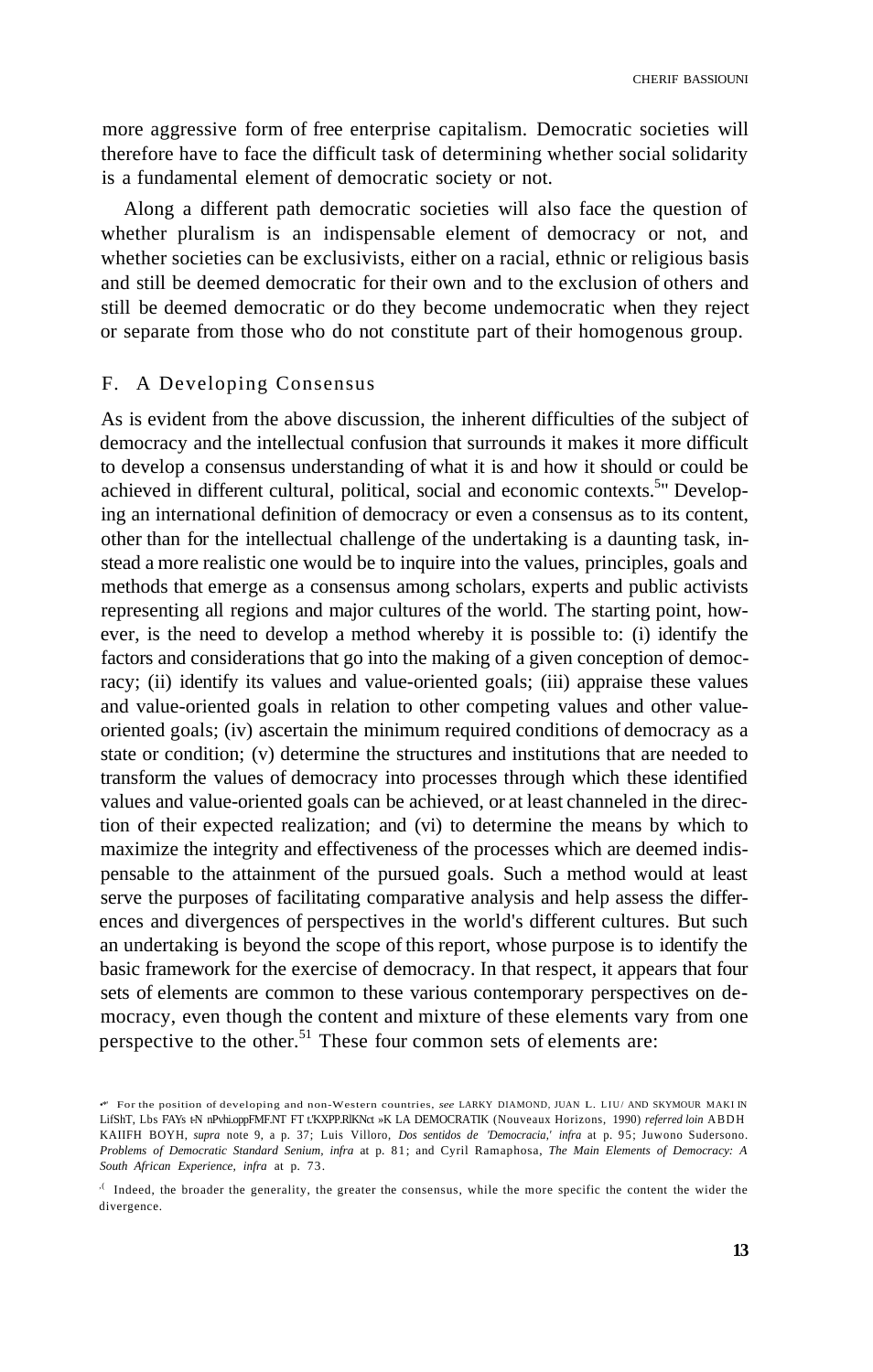1. A system of governance which gives the governed a choice about those who govern, for how long, and about policies and practices of the government;

2. The recognition of certain collective and individual rights susceptible of effective implementation;

3. The establishment of fair, free and effective processes by which government, governance, and collective and individual rights can be exercised; and

4. The development of accountability mechanisms at the political and judicial levels to ensure the legality and integrity of political and administrative processes for those in power and for those seeking power.

Because we live in an era of oversimplification, the shorthand formula used to reflect the first set of elements is contained in the term "free and fair elections," while the other three sets of elements are referred to in the shorthand formulas of "rule of law" and "respect for and observance of human rights." Clearly, these shorthand formulas mean much more than what their labels convey.<sup>52</sup> But more importantly, democracies and democratic processes must rely on national capabilities which at their turn are dependent on a variety of factors ranging from education to technology — all of which are dependent upon availability of resources.<sup>53</sup>

#### G. Internationalization of Democracy

Another new concept of extending democracy at the international level has also emerged in the last few years. It is referred to as the "internationalization of democracy," though it is still largely inchoate.<sup>54</sup> It is used to signify equal vote and equal representation of states in international organizations. But it also sometimes has the implication of a weighted approach to the equalization of power in international decision-making processes. This latter approach is a form of international "affirmative action," as that term is understood, in some national systems whereby certain social imbalances are sought to be redressed or adjusted by providing preferential treatment to some over others. At the international representational level, this redress of power imbalance between states is

<sup>11</sup> National Capacity - Building for Democracy, Report of Proceedings of the Feb. 12-14, 1996 Stockholm Conference of the Institute for Democracy and Electoral Assistance.

*u See* BOUTROS BOUTROS-GHAU, AN AGENDA FOR DEMOCRATIZATION (United Nations. New York. NY. USA, 1996). Relevant excerpts are attache as Annex I. *See also.* The Parliamentary Vision for International Cooperation Into the 21st Century, Declaration adopted by the Special Session of the Inter-Parliamentary Council (New York, UN Headquarters. August 30-September 1.1995). The Declaration emphasizes the links between human rights and democracy. And see, The Vienna Declaration on Human Rights, *supra* note 23; The UN Secretary-General's Report on New and Restored Democracies, *supra* note 24;

The essence of both being:

- 1. Democracy is a single and universal concept, based on the "freely-expressed will of the people."
- 2. There are certain "minimum conditions" and defining features of "democracy," and
- 3. "Democracy may take many forms, and in expressing their will, the people of different countries may determine different political, economic, social and cultural systems, depending on the characteristics of their societies.

<sup>,;</sup>  *See e.g.* ANDRE [RE.SZI.ER,](http://Re.szi.er) LE PI JJRAUSMF: ASPECTS THEORIQUES ET HISTORIQUES DES SOCIETES OUVERTES (Georg ed., Gereva. Switzerland, I960); AKEND LIJHART. DEMOCRACIES: PATTERNS OF IMAGINATIONS AND CONSENSUS IN GOVERNMENT IN TWENTY-ONE COUNTRIES (Yale University Press, New Haven, CT, USA, 1984); AREND LIJHAKT, DEMOCRACY IN PLU-RAL SOCIETIES: COMPARATIVE EXPLORATION (Yale University Press, New Haven, CT, USA. 1977); JAMES VISCOUNT BRYCE, MODERN DEMOCRACIES (The Macmillan Co., New York, NY, USA, 1924).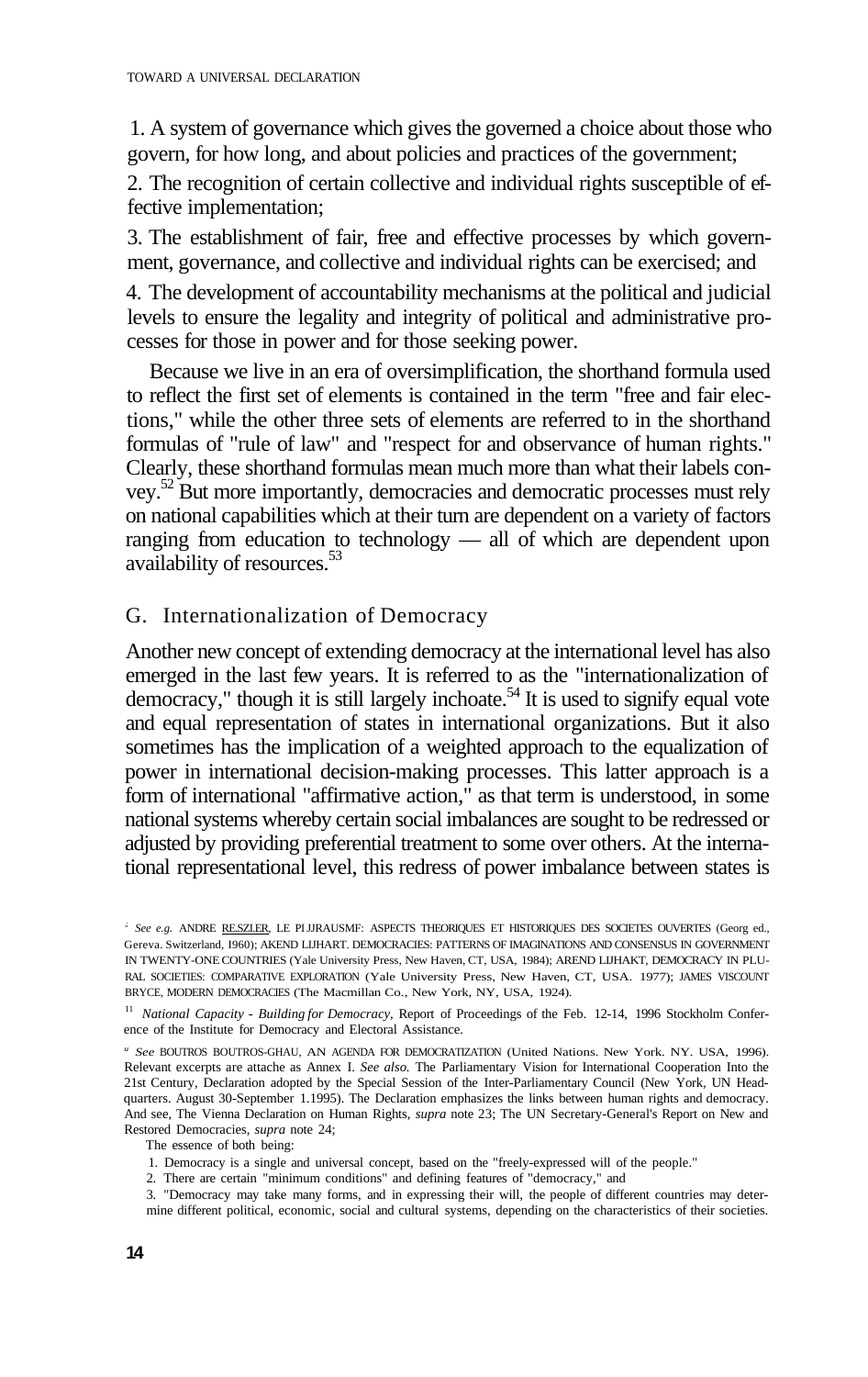reflected in the formula of "equitable geographic representation," and it give developing states a larger numerical representation in international bodies than developed states. But the substantive extension of that concept into the international economic field, such as transfer of technology from developed to developing states, sharing of natural resources, and assumption of certain costs by industrialized societies is largely unheeded by the developed states, notwithstanding the UN's Declaration on the Economic Rights and Duties of States.<sup>53</sup> The questions of "internationalization of democracy" as applicable to economic rights and duties is, however, further complicated by the fact that multinational corporations dominate international trade and investments and the development of technology.% These multinationals are guided by the profit motive and are not subject to the same legal constraints applicable to states in their mutual relations. Furthermore, multinational corporations are not concerned by the same considerations that some state voluntarily take into account in their foreign relations."

The "internationalization of democracy" can also be seen as a substitute for the short-lived concept of the "new world order."<sup>5\*</sup> The extension of the right to democracy into the context of peace and security was manifested in 1990 when the UN General Assembly in Resolution 940 authorized the resort to "all necessary force" to restore the legitimately elected government in Haiti that had been removed by military force.  $(1996)^{59}$  Thus, for the first time since the adoption of the UN Charter, there has been collective action including the use of force to restore democratic government.™'

The "internationalization of democracy" can also be viewed from the perspective of the growth and development of international and regional protection of human rights, which is the area where the greatest advances in establishing the foundation of democracy can be seen. $61$ 

#### H. Democracy and Peace

Lastly, there is another new concept that is making its way in the public discourse, namely that democracy as a national form of government fosters international peace and security.<sup>6</sup>- This concept is certainly appealing and has merit.

<sup>&</sup>quot; *See* Charter on hconomic Rights and Dunes ot Stales. UN GAOR. 29th Sess. Supp. No. 31. UN Doc. 9631 (1974). *reprinted in* 14 I.L.M. 251 (1975). Nevertheless, ihe economic dimension of ihe internationalization of democracy has some recognition in the UN's budget-sharing cost, which is based on the resources of states.

<sup>•&</sup>quot;' The regulation of multinational corporations have been attempted by the UN and OECD for the last 30 years with limited results. Some standards have, however, been established to limit the corruption of public officials in stales. presumably developing states, where multinational corporations seek to do business.

<sup>&</sup>quot; This is evident in the various foreign assistance programs undertaken by certain developed states.

<sup>&</sup>quot; This term was used by President George Bush in connection with the 1990 [check date] Gulf War. [see if there is anything published under heading of "new world order"']

*<sup>&#</sup>x27;"' See* Thomas Frank. *The Emerging Right to Democratic Government in* DF.MOTRACY FORIM 23-31 (Broderna Carlssons Boktryckeri AB. Varberg 1996)

<sup>&</sup>quot;" Scharf. *supra* note 47,

<sup>&</sup>lt;sup>r</sup>" See supra notes 18-32 and corresponding text.

<sup>&</sup>lt;sup>n:</sup> See BOUTROS BOUIROS-GHAU. supra note 50. See also, UN Declaration on Friendly Relations and Co-operation among States, G A. Res. 2625, UN GAOR. 25th Sess.. Supp. No. 28. UN Doc A/8028 (1970).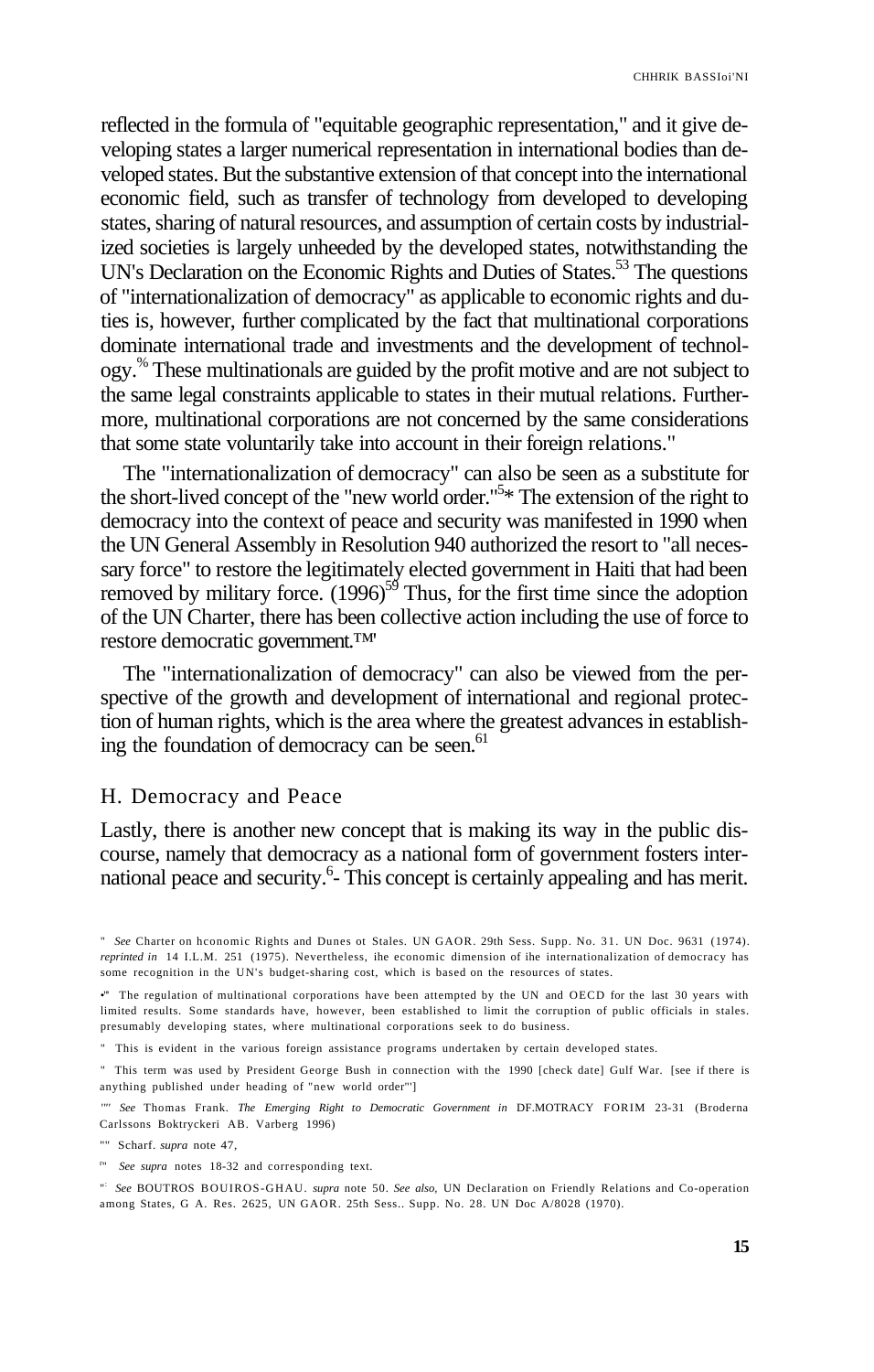But a national democratic form of government does not necessarily translate into international democratic conduct or conduct in international relations that is in conformity with the preservation of peace or observance of international legality.<sup>63</sup> Indeed, the conduct of states in their international relations, even those that have democratic governments, is still essentially guided by power considerations and by economic interests. These considerations may not necessarily produce what would generally be considered to be democratic, namely, lawful or fair and equitable conduct. There is, therefore, a danger in oversimplifying the relationship between national democratic forms of government and international peace and security and surely more so in matters of political and economic fairness and equity in the sharing of resources and technology between developed and developing societies.

There is, however, another international track in progress mat surely enhances the opportunities for the realization of world order,<sup>64</sup> namely international justice. The greater acceptance of the International Court of Justice's authority,<sup>65</sup> and the establishment of two *ad hoc* international criminal tribunals for the Former Yugoslavia<sup>66</sup> and Rwanda,<sup>67</sup> are encouraging signs. But perhaps more hopeful are the prospects of establishing a permanent international criminal court to prosecute those responsible for such international crimes as aggression, genocide, crimes against humanity and war.<sup>68</sup> If there is not the certainty, there is at least the expectation that the realization of international justice enhances not only peace, but also the internationalization of democracy, in the sense of a more lawful and legitimate world order. $69$ 

<sup>\*\*</sup> *See e.g.* the case of *Nicaragua v. U.S. Military and Paramilitary Activities {Nicar. v. U.S.),* 1984 I.CJ. 169 (r Oct.)

M  *See* MYRF.5 MCDOUGALAND & FLORENTINE P. FELICIANO, LAW AND THE MINIMUM WORLD ORDER (Yale University Press. New Haven, CT, USA. 1961).

ft\* *See e.g..* SHABTAI ROSENNE, THF. WORLD COURT (Martinus Nijhoff Publishers, Dordrecht, The Netherlands, 5th revised ed., 1995). But the ICJ's authority has its limitations. *See* MOHAMMED BHDJAOUI, THE NHW WORLD ORDER AND THE SECURITY COUNCIL: TESTING THE LEGALITY OF ITS ACTS (Martinus Nijhoff, Boston, MA, USA, 1994); and AFRICAN POLITI-CAL SYSTEMS (E.E. Evans-Pritchard and M. Fortes eds., Oxford University Press, Oxford, UK, 1940). For the concept of stale and its bearing on different forms of governments, *see* R. ARON, ETUDES POI ITIQULS (Gallimard ed., Paris, France. 1972).

<sup>\*\*</sup> *See* M. CHERIF BASSIOUNI (IN COLLABORATION WITH PETER MANIKAS). THE LAW OF THH INTERN ATIONAJ. CRIMINAL TRIBU-NAL TOR THE FORMER YUGOSLAVIA (Transnational Publishers, Irvington-on-Hudson, NY, USA, 1996).

<sup>&</sup>quot; Larry Johnson, *International Criminal Tribunal for Rwanda,* 67 REVUE INTERNATIONAL DE DROIT PENAI 211(1996).

<sup>\*\*</sup> *See* General Assembly Resolution on the Establishment of an International Criminal Court, 17 December 1996, UN Doc. A/51/627; Report of the UN G.A. Preparatory Committee for the Establishment of an International Criminal Court, UN Doc. A/51/22 (Vol I & II); THE INTERNATIONAL CRIMINAL COURT: OBSERVATIONS AND ISSUES BEFORE THE 1997- 98 PREPARATORY COMMITTEE (M. Cherif Bassiouni ed., 13 NOUVELLES ETUDES PENALES( 1993). M.Cherif Bassiouni, *The Time Has Come for an International Criminal Court,* I INDIANA INTERNATIONAL AND COMPARATIVE LAW REVIHW I (1992); M. Cherif Bassiouni and Christopher Blakesley, *The Need for an international Criminal Court in the New International World Order,* 25 VANDERBILT JOURNAL oh TRANSNATIONAL LAW 151 (1992).

w The recent establishment in December 1996 of the International Tribunal for the Law of the Sea is another positive development.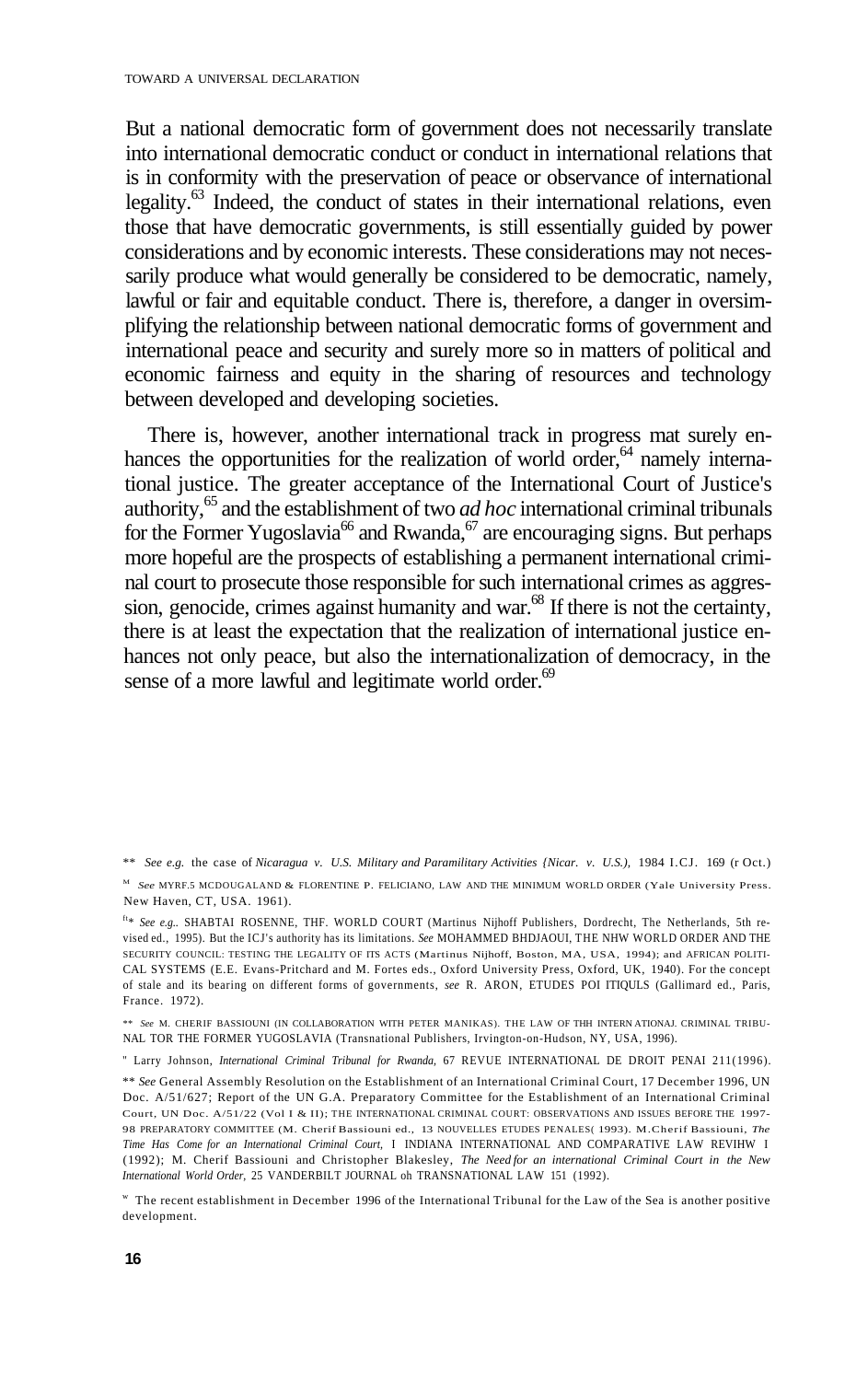### ANNEX I

### Excerpts from the United Nations Secretary-General's Agenda for Democratization $70$

/. *Democratization is a process which leads to a more open, more participatory, less authoritarian society. Democracy is a system of government which embodies, in a variety of institutions and mechanisms, the ideal of political based on the will of the people.* 

*2. In places from Latin America to Africa, Europe and Asia, numbers of authoritarian regimes have given way to democratic forces, increasingly responsive Governments and increasingly open societies. Many States and their peoples have embarked upon a process of democratization for the first time. Others have moved to restore their democratic roots.* 

*3. The basic idea of democracy is today gaining adherents across cultural, social and economic lines. While the definition of democracy is an increasingly important subject of debate within and among societies, the practice of democracy is increasingly regarded as essential to progress on a wide range of human concerns and to the protection of human rights.* 

*4. Both democratization and democracy raise difficult questions of prioritization and timing. It is therefore surprising that the acceleration of democratization and the renaissance of the idea of democracy have met with some resistance. On the practical level, the world has seen some slowing and erosion in democratization processes and, in some cases, reversals. On the normative level, resistance has arisen which in some cases seeks to cloak authorization in claims of cultural differences and in others reflects the undeniable fact that there is no one model of democratization or democracy suitable to all societies. The reality is that individual societies decide if and when to begin democratization. Throughout the process, each society decides its nature and its pace. The starting point from which a society commences democratization will bear greatly on such decisions. Like the process of democratization, democracy can take many forms and evolve through many phases, depending on the particular characteristics and circumstances of societies. And, in every society, the persistence of democracy itself requires an ongoing process of political renewal and development.* 

*61. Democratization internationally is necessary on three interrelated fronts. The established system of the United Nations itself has far to go before fulfil ling to the extent possible the democratic potential of its present design, and in transforming those structures which are insufficiently democratic. The participation of new actors on the international scene is an acknowledged fact;* 

BOUTKOS BOUTROS-GHAI.I, AN AULNDA INK DLMOCRATIZATION **(United Nations.** New **York. NY.** USA. **19%J.**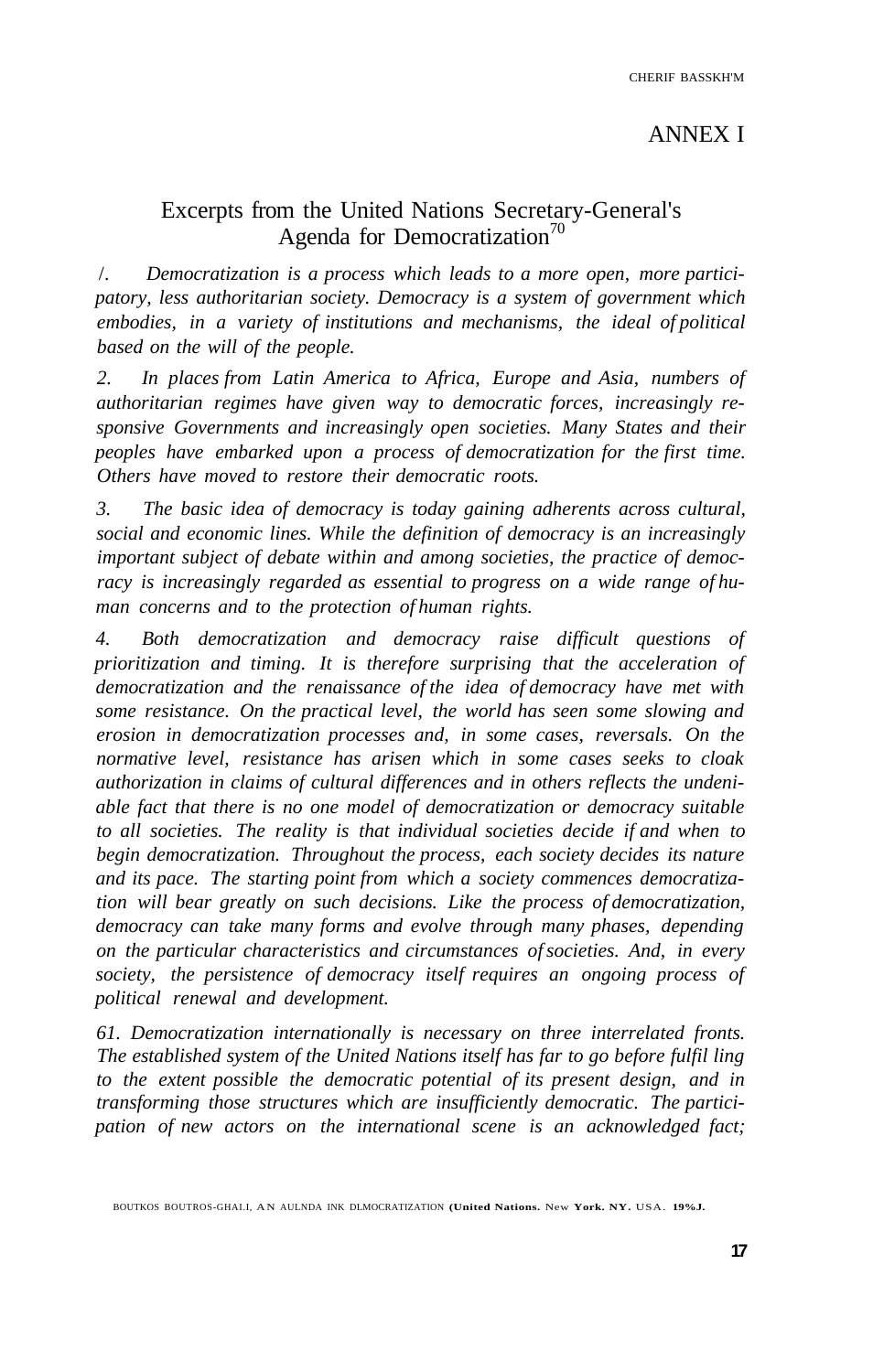*providing them with agreed means of participation in the formal system, heretofore primarily the province of States, is a new task of our time. A third challenge will be to achieve a culture of democracy internationally. This will not only require a society of States committed to democratic principles and processes; it will also demand an enlarged international civil society deeply involved in democratic institutions, whether State, inter-State or supra-State, private or quasi-private; committed to democratic practices, procedures and political pluralism; and composed of peoples ingrained with those habits of openness, fairness and tolerance that have been associated with democracy since ancient times.* 

*62. There are of course substantial differences between democratization at the international level and democratization within States. At the international level there are international organizations and institutions, and international decision-making and international law, but there is no international structure equivalent to that of State government. International society is both a society of States and a society of individual persons. Nonetheless, the concept of democratization as a process which can create a more open, more participatory, less authoritarian society applies both nationally and internationally.* 

*63. There are likewise substantial differences between the ideas of national democracy and international democracy. Growing recognition of the practical importance of democracy within States has nevertheless contributed to growing recognition of the practical importance of democracy among States, and generated increased demand for democratization internationally.* 

*64. Individual involvement in the political process enhances the accountability and responsiveness of government. Governments which are responsive and accountable are likely to be stable and to promote peace. Many internal conflicts stem from the belief, justified or not, that the State does not represent all groups in society or that it seeks to impose an exclusive ideology. Democracy is the way to mediate the various social interests in a particular community. In the international community, it is the way to promote the participation of all actors and to provide a possibility to solve conflicts by dialogue rather than by force of arms. The process of democratization internationally can therefore help promote peaceful relations among States.* 

*65. With participation, economic and social development become meaningful and establish deeper roots. Building democratic institutions at the State level help to ensure that the priorities of diverse social groups are considered in the formulation of development strategies. In the international economic system, democracy can mean that the relationship between developed and developing States is one not of assistance but of cooperation. Instead of chronic reliance on emergency relief, the concerns of developed and developing States can be mediated in conferences and other United Nations intergovernmental consultations, which also engage relevant non-State actors. Democratization, therefore, can help guarantee that, through the United Nations, the poorest countries will have an ever growing voice in the international system. It can help*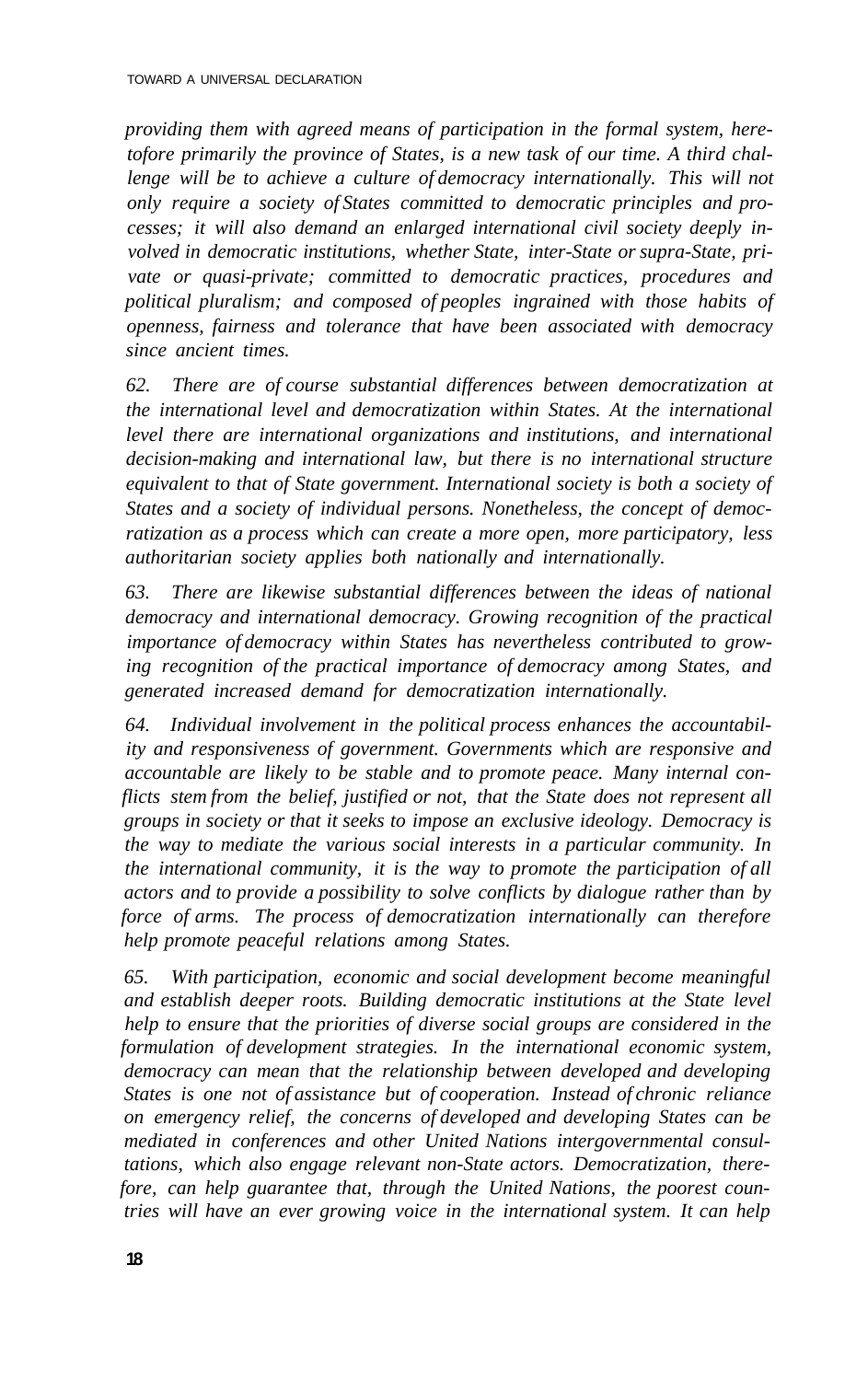*ensure that the international system does not leave a vast portion of the world to fend for itself but truly promotes the integration and participation of all peoples.* 

*66. If democratization is the most reliable way to legitimize and improve national governance, it is also the most reliable way to legitimize and improve international organization, making it more open and responsive by increasing participation, more efficient by allowing for burden-sharing and more effective by allowing for comparative advantage and greater creativity. Moreover, just like democratization within States, democratization at the international level is based on and aims to promote the dignity and worth of the individual human being and the fundamental equality of all persons and of all peoples.* 

*67. The new world environment has strengthened this fundamental link between democratization nationally and internationally. Once decision-making in global affairs could have only a limited effect on the internal affairs of States and the daily lives of their peoples. Today, decisions concerning global matters carry with them far-reaching domestic consequences, blurring the lines between international and domestic policy. In this way, unrepresentative decisions on global issues can run counter to democratization within a State and undermine a people's commitment to it. Thus, democratization within States may fail to take root unless democratization extends to the international arena.* 

*121. Peace can be seen as essential for without some degree of peace, neither development nor democracy is possible. Yet both development and democracy are essential if peace is to endure. The articulation between development and democracy is more complex. Experience has shown that development can take place without democracy. However, there is little to suggest that development requires an authoritarian regime and much to suggest that, over the long term, democracy is an essential ingredient for sustainable development. At the same time, development is an essential ingredient for true democracy so that, beyond formal equality, all members of society are empowered to participate in their own political system.* 

*128. While democratization must take place at all levels of human society local, national regional and global* — *the special power of democratization lies in its logic, which flows from the individual human person, the one irreducible entity in world affairs and the logical source of all human rights. At the same time that democratization will rely upon individual commitment to flourish, democratization will foster the conditions necessary for the individual to flourish. Beyond all the obstacles lie bright prospects for the future.*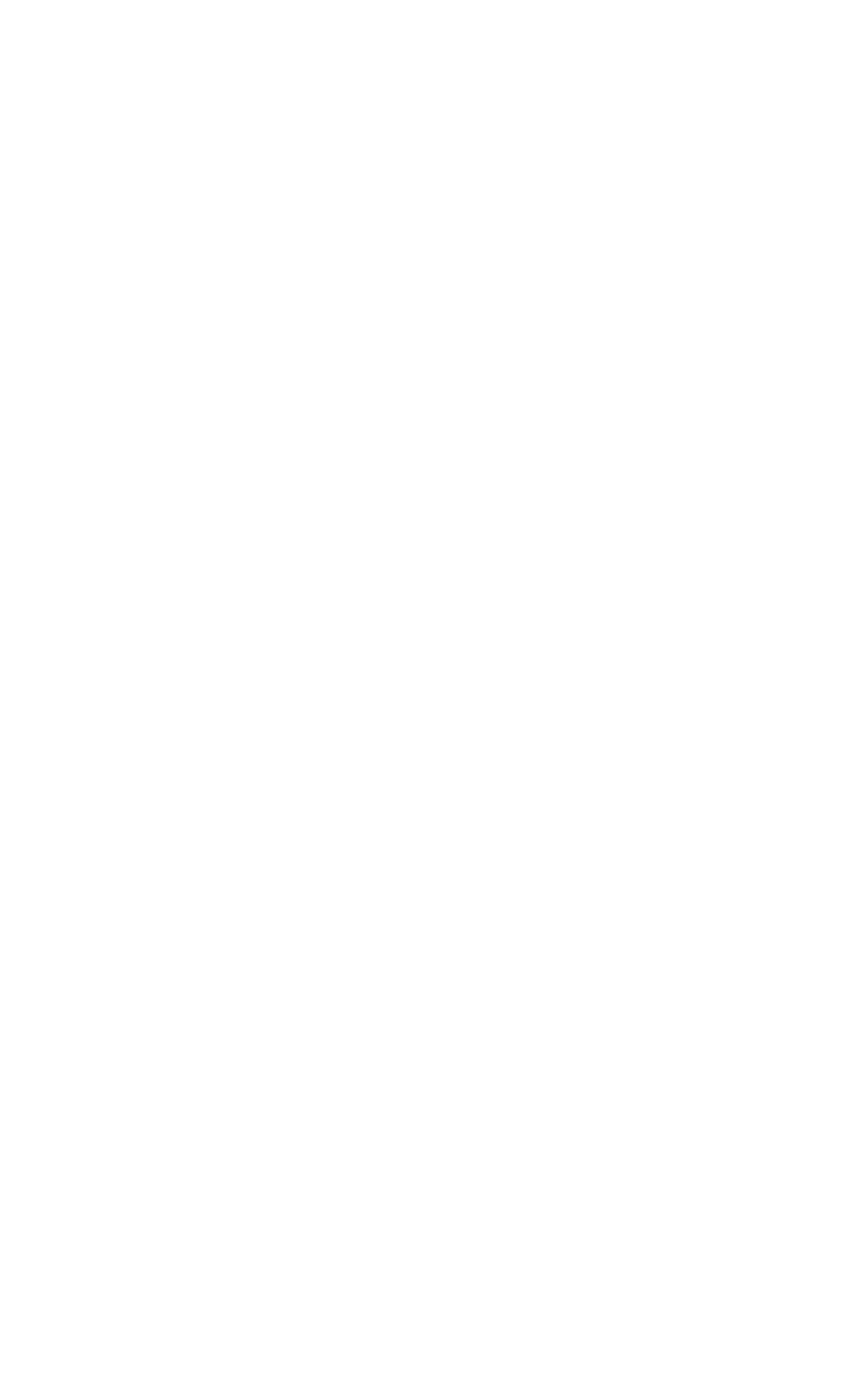## Democracy: Key Principles, Institutions and Problems

#### PROFESSOR DAVID BEETHAM\*

Democracy is identified by certain key principles, and by a set of institutions and practices through which these principles are realised. Its starting point, like that of human rights, is the dignity of the individual person. However, democracy also has a specific focus - that of decision-making about the rules and policies for any group, association or society as a whole - and a distinctive conception of citizens, not only as the bearers of rights and responsibilities, but as active participants in the collective decisions and policies which affect their lives. The basic principles of democracy are that the people have a right to a controlling influence over public decisions and decision-makers, and that they should be treated with equal respect and as of equal worth in the context of such decisions. These could be called for short the principles of popular control and political equality, respectively.

It is important to start a discussion of democracy with its basic principles or "regulative ideals", rather than with a set of political institutions (elections, parties, parliaments, the separation of powers, the rule of law, etc.), for a number of reasons. First, what justifies our calling these institutions democratic is not merely a matter of convention, but of the contribution they make to the realisation of these underlying principles. They have not been handed down to us in their current form ready made, but have evolved out of popular struggles to make government more accessible to popular influence, and to make that influence more inclusive. Secondly, to define democracy simply in institutional terms is to elevate means into ends, to concentrate on the forms without the content, and to abandon any critical standpoint from which these institutional arrangements can be judged more or less democratic in their given context and manner of working. Democracy is always a matter of the degree to which certain principles are realised, rather than some final state of perfection. Thirdly, to define democracy in terms of its basic principles enables us to recognise democracy at work beyond the formal level of government itself. In particular, whenever people organise collectively in civil society to solve their problems, to protect or promote their interests, to persuade fellow citizens to their point of view or openly to influence government policy, this can be as much an expression of democracy as the arrangements of government at such.

Director, Centre for Democratization Studies, University of Leeds. United Kingdom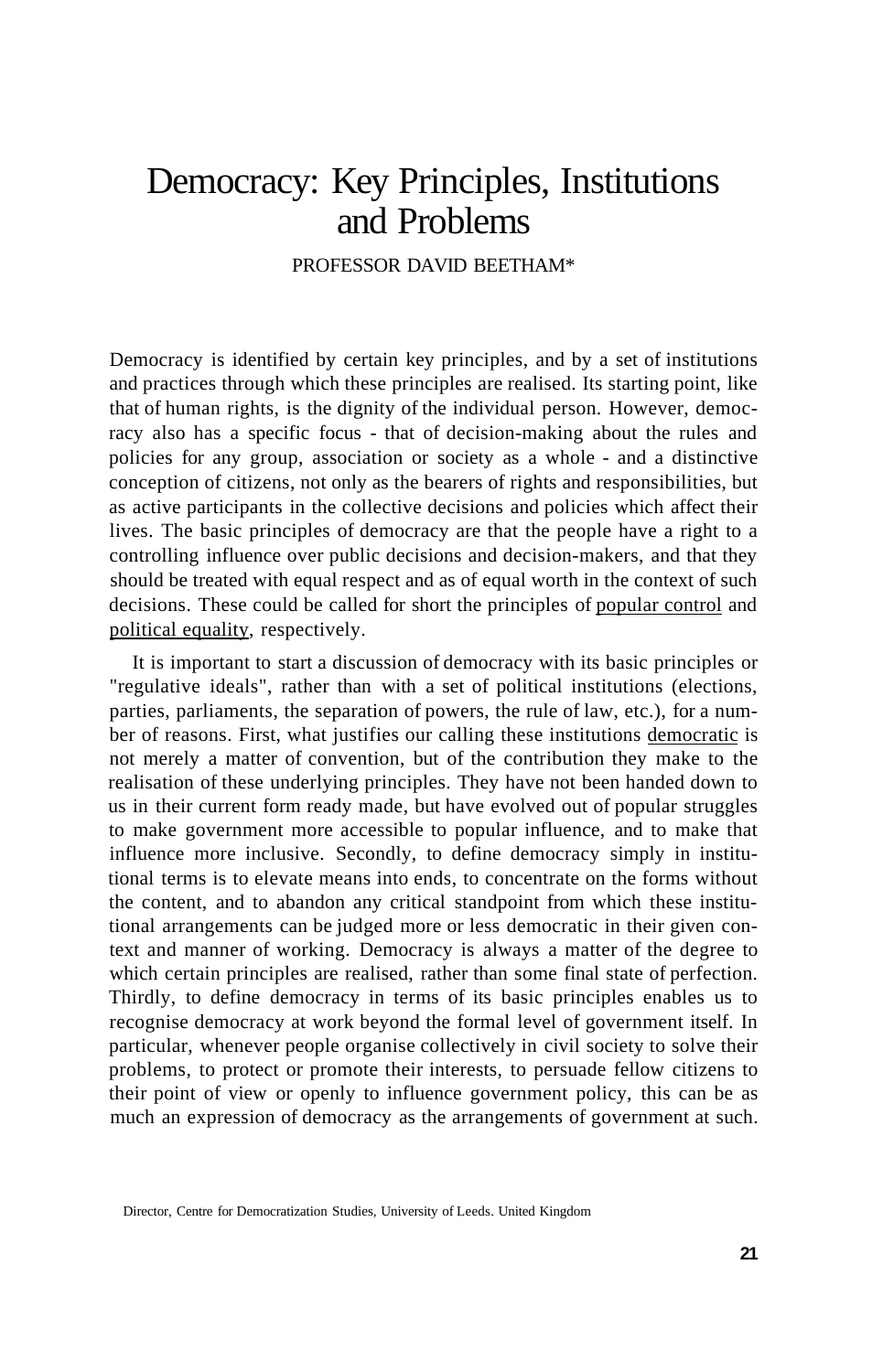For similar reasons, it is important to begin any consideration of democracy with the citizen, rather than with governmental institutions. It is from the citizens that democratic governments receive their authorisation, and it is to the citizens that they remain accountable and responsive, both directly and through the mediating organs of parliament and public opinion. The citizen is both the starting point and the focus of the democratic process. At the same time, that process requires certain qualities, among its citizen body to be effective and sustainable. Among these, two are decisive. One is the ability and willingness to play a part in common affairs, whether local or national, whether sectional or societal, and to acknowledge some responsibility for them. The second is a respect for the rights of other citizens, an acknowledgment of their equal dignity, and the recognition of their right to an opinion, especially when it differs from one's own. The essential counterpart to the democratic principles of popular control and political equality is thus a publicly active citizen body which is capable of exercising tolerance.

#### Citizenship rights

If the starting point of democracy, then, is the right of citizens to have a say in the decisions that affect their lives, on a basis of equality with others, then it requires a framework of other rights to make this basic political right effective. These are the familiar rights and freedoms of expression, association and assembly. The right to unimpeded expression of opinion requires the existence of independent media and of legislation preventing undue concentrations of media ownership. The right of free association includes the right to found new associations for economic, social and cultural purposes, including political parties. The right of peaceful assembly entails the right of free movement within and between countries. None of these rights can be exercised effectively without the liberty and security of the person, and the guarantee of due legal process. Democracy is thus inseparable from fundamental human rights and freedoms, and from the responsibility to respect the same rights and freedoms for others.

It is a matter of some debate among theorists of democracy whether a guarantee of economic, social and cultural rights also constitutes a necessary condition of democracy, or whether it merely forms part of the agenda for democratic contestation between rival programmes and parties. To this writer it seems self-evident that, for civil and political rights and freedoms to have any value, citizens must possess the capacity to exercise them. Those who lack the necessary education to play an effective social role, or any secure means of livelihood, are unlikely to have the capacity for democratic agency. As the history of our century suggests, social exclusion leads to civil and political alienation on the part of those excluded, and provides a breeding ground for political intolerance and repressive policies which impair the quality of democracy for all, even when they do not actually threaten its survival. Whatever the strategies for economic development that are pursued, therefore, a prior claim on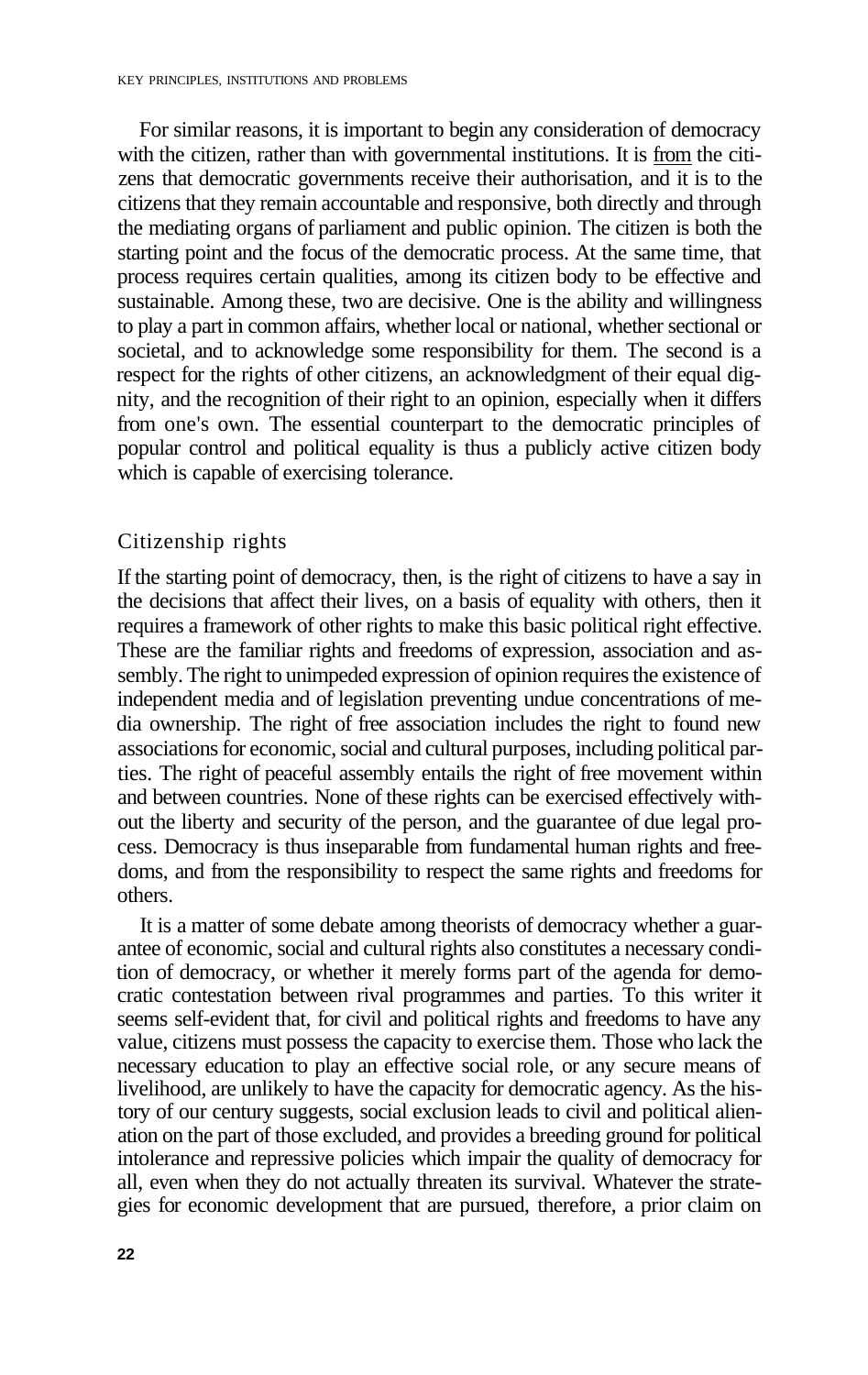DAVID BEETHAM

society's resources to ensure the minimum requirements of effective citizenship for all should be regarded as an important condition, rather than merely a possible outcome, of democracy.

Another debated issue is whether, or how far, the disabilities which particular groups face in exercising their civil and political rights on an equal footing with others require affirmative action measures that go beyond the antidiscrimination policies which all agree are a condition for equal citizenship. Of particular concern here is the fact that women are often hindered by traditional domestic roles and responsibilities from playing their full part in public affairs, and that they are poorly represented in democratic parliaments and governments compared to men. It is worth noting that those countries have been most successful in modifying this imbalance which have adopted affirmative action policies, whether formally or informally; and that such policies are explicitly endorsed as temporary measures by the UN Convention on the Elimination of All Forms of Discrimination against Women.

As many recent writers have stressed, the principle of equal citizenship has to allow room for difference - of belief, of life-style, of identity. Societies today are everywhere characterised by pluralisms of language, religion, culture or ethnicity. It is now an acknowledged democratic principle that such diversity should be welcomed, and where necessary given protection, on the basis of equal respect and on the condition that equal respect is shown to others. And where diversity gives rise to disagreement or conflict, the democratic method for its resolution is through discussion and dialogue, rather than imposition or coercion. Equal citizenship thus entails a complex form of equality, rather than simple uniformity.

Securing equal rights of citizenship, to enable people to influence the decisions that affect their lives, thus constitutes the foundation of democracy. To give such rights special legal or constitutional protection cannot therefore be regarded as any infringement of democratic principle, even though they may run counter to the expressed will of the majority on a particular occasion. Majoritarianism is at best a necessary procedural device for resolving disagreement when other methods have been exhausted, rather than the acme of democratic perfection. Moreover, since its justification as a procedural device derives from the principle of political equality ("everyone to count for one and none for more than one"), it can only be self-contradictory for it to be employed to override or limit that same principle.

#### The political institutions of democracy

If on the one hand, then, the democratic principles of popular control and political equality require the guarantee of basic rights of citizenship for their realisation, on the other they need a set of distinctive political institutions for their effectiveness. Although such institutions may take different forms according to the culture and tradition of a given country, there must also be a limit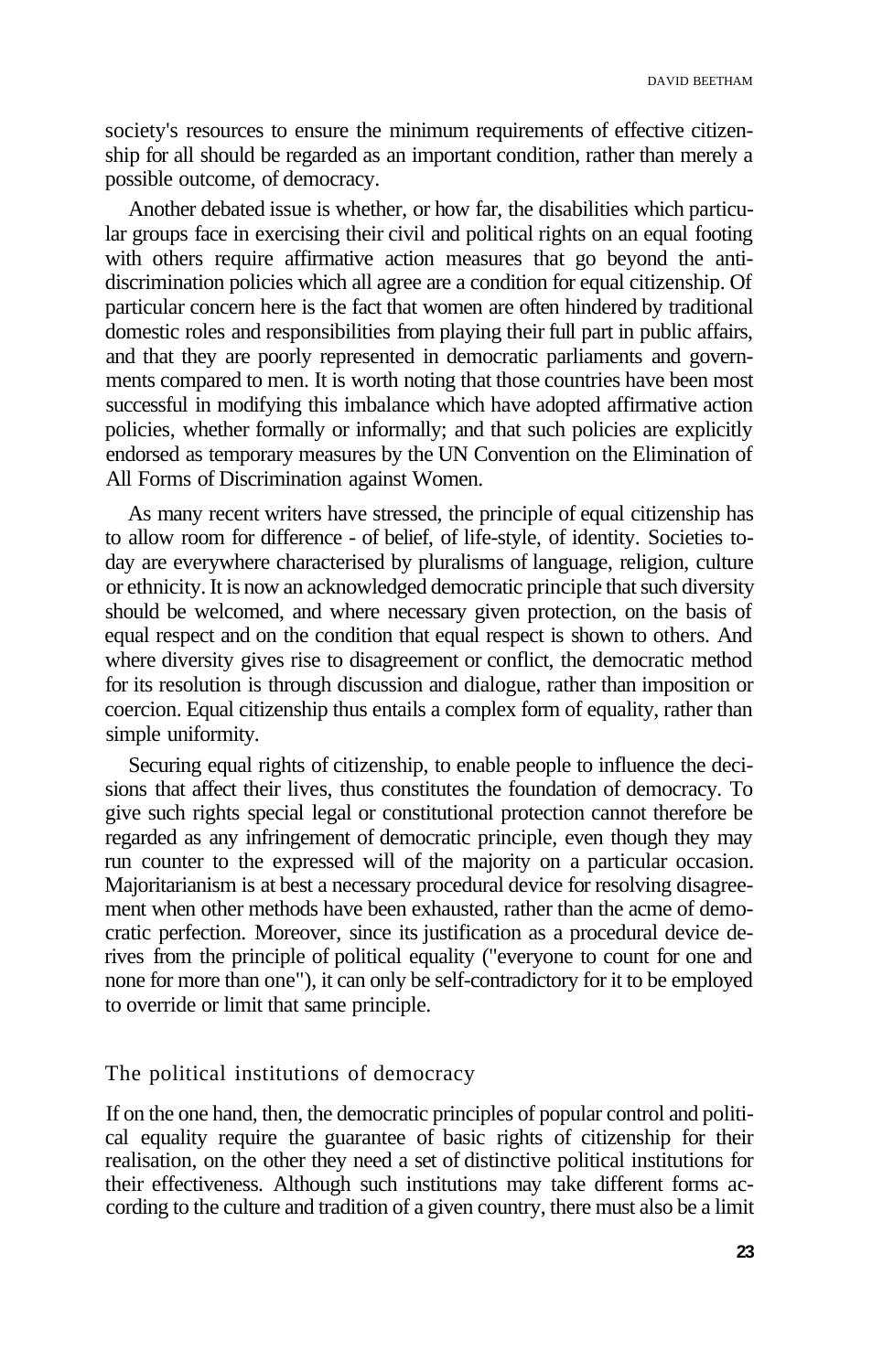to their possible range of variation consistent with democracy. In particular, the characteristic institutions which emerged in the West from struggles to subject the modern state to societal control do have an exemplary character for democracies everywhere. This is not because of any inherent superiority of Western arrangements. It is simply that the centralising state, with its claim to a monopoly of administrative and coercive power over a given territory, is now itself universal. And attempts in our century to democratise it - through populist, Marxist or single-party regimes - without multi-party competition, the separation of powers or the rule of law, have all proved illusory.

Democratic political institutions are those designed to ensure the popular authorisation of public officials, and their continuing accountability and responsiveness to citizens. Popular authorisation is achieved through regular competitive elections according to universal secret ballot, which ensure voters a choice of candidates and policies and give them the opportunity to dismiss politicians who no longer command their confidence. The role of political parties in this context is to help focus electoral choice by aggregating policies into distinctive programmes, to help select suitable candidates for public office, and to provide the continuity necessary for ensuring that the governmental priorities endorsed by the electorate can be realised- Electoral choice and electoral control will, however, be frustrated where no clear separation is maintained between party and government, or where there is no independent body such as an electoral commission with the powers to ensure that elections are "free and fair" and that their results are accepted by all contestants. They will also be frustrated if the electoral system fails to ensure fair representation for the different sections of society in the legislature.

Although elections form a key mechanism for the popular control of government, they are of limited effectiveness on their own without institutions that secure a government's continuous accountability to the public. Here, the task of parliaments is not only to approve proposals for legislation and taxation on behalf of the electorate, but to keep the policies and actions of the executive under continuous scrutiny; and they require sufficient powers and independence to do this effectively. A further crucial dimension of accountability is the requirement that all public officials act within competencies explicitly authorised by parliament or the constitution - the so-called "rule of law" - and this in turn depends on the independence of the courts and judiciary from all executive and party interference. Finally, no effective accountability of government is possible without the openness of their activities to public inspection, according to the principle of freedom of information.

A third condition of democratic government, alongside electoral authorisation and ongoing accountability, is that it be responsive to public opinion. Democratic governments are characterised by systematic procedures for the consultation of relevant interests in the formation and administration of policy, by their openness to independent sources of expertise and by their readiness to entertain partnership with appropriate associations of civil society. In addition,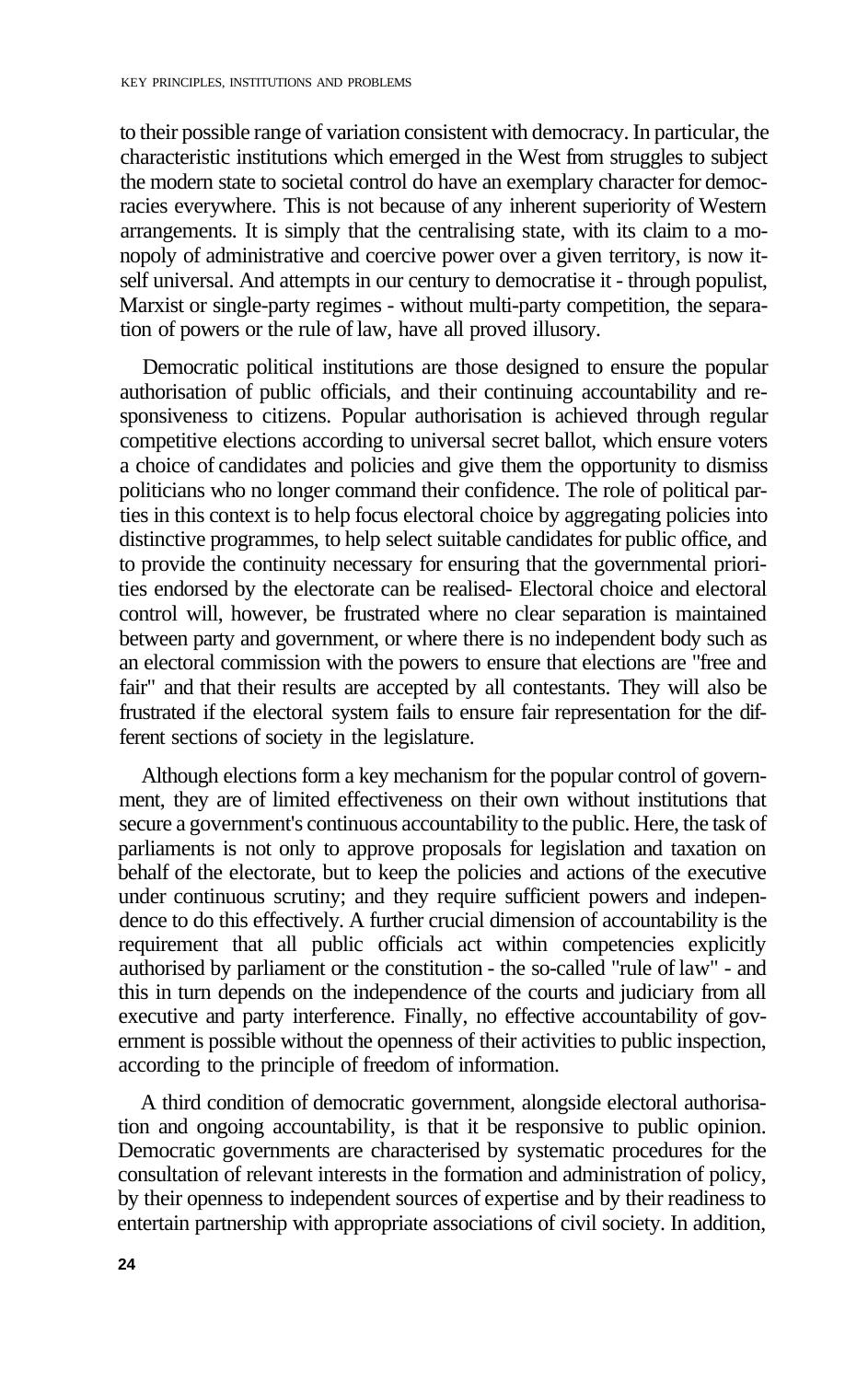they provide scope for the views of users in public service provision and for mechanisms of citizen redress, such as an Ombudsman, in the event of maladministration. Although such procedures may often be time-consuming, they make an essential contribution to both the effectiveness and the acceptability of government policy. It is in this context particularly that the *argument* for an elected system of local government, close to the electorate it serves, is at its strongest.

Popular authorisation, public accountability, responsiveness to society these are the hallmarks of the distinctive political institutions of democracy, which give them their claim to be democratic. As I argued earlier, it is not that multi-partyism, electoral competition, the separation of powers, the rule of law, and so on, are democratic because they are what so-called "democracies" do. It is because they have been proven over time to be necessary mechanisms to secure the continuing popular control and public accountability of government. And it is these same criteria that can be used to assess the democratic effectiveness of these institutions in any given context, as well as to judge the democratic potential of such institutional innovations or variations as may be thought appropriate to particular historical cultures and traditions.

#### Some problems of democracy

It is often said that the problem of democracy is not so much to define what it is or to agree on its basic principles and procedures, as how to realise and sustain these under imperfect conditions. Such problems are most acutely felt in new or developing democracies; yet they are not absent from developed democracies either. Indeed, the supposed global triumph of democracy since 1989 has coincided with a widely felt malaise of the democratic process in long-established democracies. Some of the most serious of these problems will be briefly rehearsed here.

To begin with, it is often held to be a precondition of democracy that there exists an established state structure with effective authority over its whole territory; that its personnel are motivated by public service rather than private gain; and that there is agreement on a common nationhood among the people of the territory. Yet some or all of these conditions may be lacking or only uncertainly established in new democracies. Whereas the older democracies were able to establish state authority, a public service ethos and a common nationhood over the centuries prior to the process of democratisation, now these all have to be constructed or consolidated simultaneously. In some cases, democratic processes can themselves seem to exacerbate, rather than provide the solution for, these other tasks of state- and nation-building. Thus the exercise of civil and political freedoms, especially by opposition elements, may appear to weaken the authority of the state; the struggle to win an electoral following in pursuit of public office may encourage the use of state positions for private ends; majority rule may drive excluded minorities to question their loyalty to the state and seek an alternative basis for nationhood.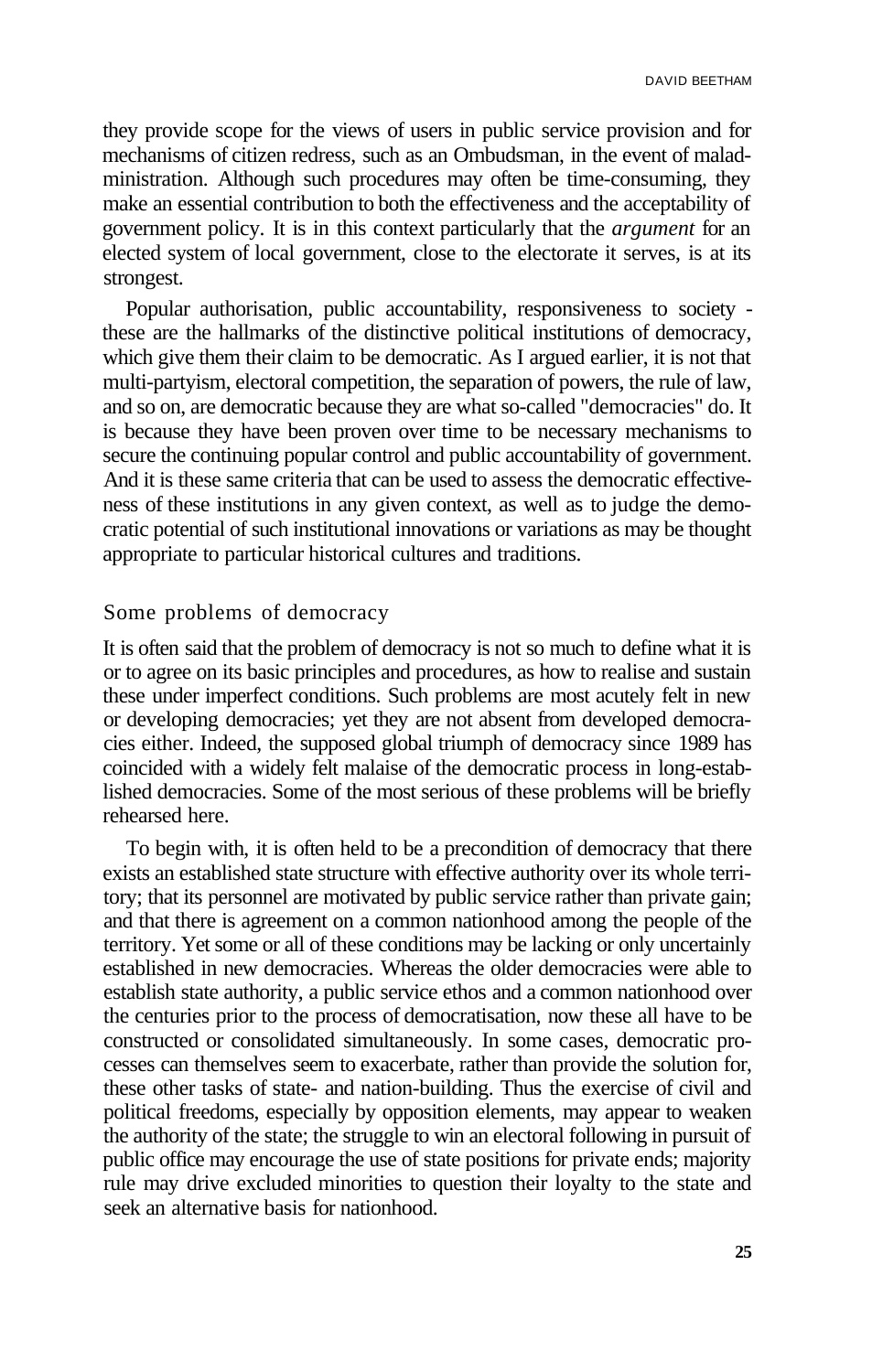There is no easy solution to such problems. Authoritarianism for its part provides no security against corruption, and no guarantee of effective statehood or national cohesion; in addition, it always comes at a high price in terms of human rights abuse. So there is no serious alternative to the difficult project of constructing democracy and its preconditions simultaneously. Yet it may well be that some types of democratic institution are more appropriate than others for facilitating these other tasks. For example, the so-called Westminster model, with its highly centralised state, its winner-take-all electoral system and its lack of any constitutional constraint upon the executive, may be least appropriate for containing or reconciling deep ethnic and other divisions. In such circumstances, systems where a parliamentary or governmental majority has to be constructed across major divisions and through negotiation, where there is broad scope for local and regional self-government and where basic cultural and other rights are constitutionally guaranteed may well prove more appropriate. As the example of Northern Ireland indicates, this is not a problem confined to new democracies, though it may be more general there.

A second problem experienced acutely by many new democracies is that of widespread poverty and a comparatively low level of economic development. On the one hand, this tends to be associated with a low level of cultural development, and with a citizen body that may seem unsuited for, as well as unaccustomed to, the working of democratic institutions. On the other hand, the organisation of democratic institutions is expensive and time-consuming, and may be a low priority for the expenditure of scarce public resources in comparison with more urgent issues of economic survival and development. Can impoverished countries either afford or sustain democracy?

It should be said that the precise relationship between democracy and economic development is a matter of considerable debate in the academic literature. Yet some simple observations can be made that are hardly contestable. First, education is a vital resource for both democracy and economic development, and there is no conflict between the two in this key priority. Second, facilitating and enabling people's own capacity for self-organisation to meet their economic needs in their local communities likewise serves democratic as well as developmental goals simultaneously. Third, although the operation of democratic institutions at the governmental level is costly, the cost of not having them can be much higher. Where government is open and accountable, damaging policies can be identified and publicly debated before they become chronic; the use of public resources can be effectively monitored; and government policies can be made responsive to public need. External support has an important role to play here in assisting both economic and democratic development, but only if the mode of intervention is itself facilitative rather than coercive, and is based upon a genuine partnership. Nothing discredits democracy more than development strategies, whether economic or political, being seen to be imposed from outside without popular domestic endorsement.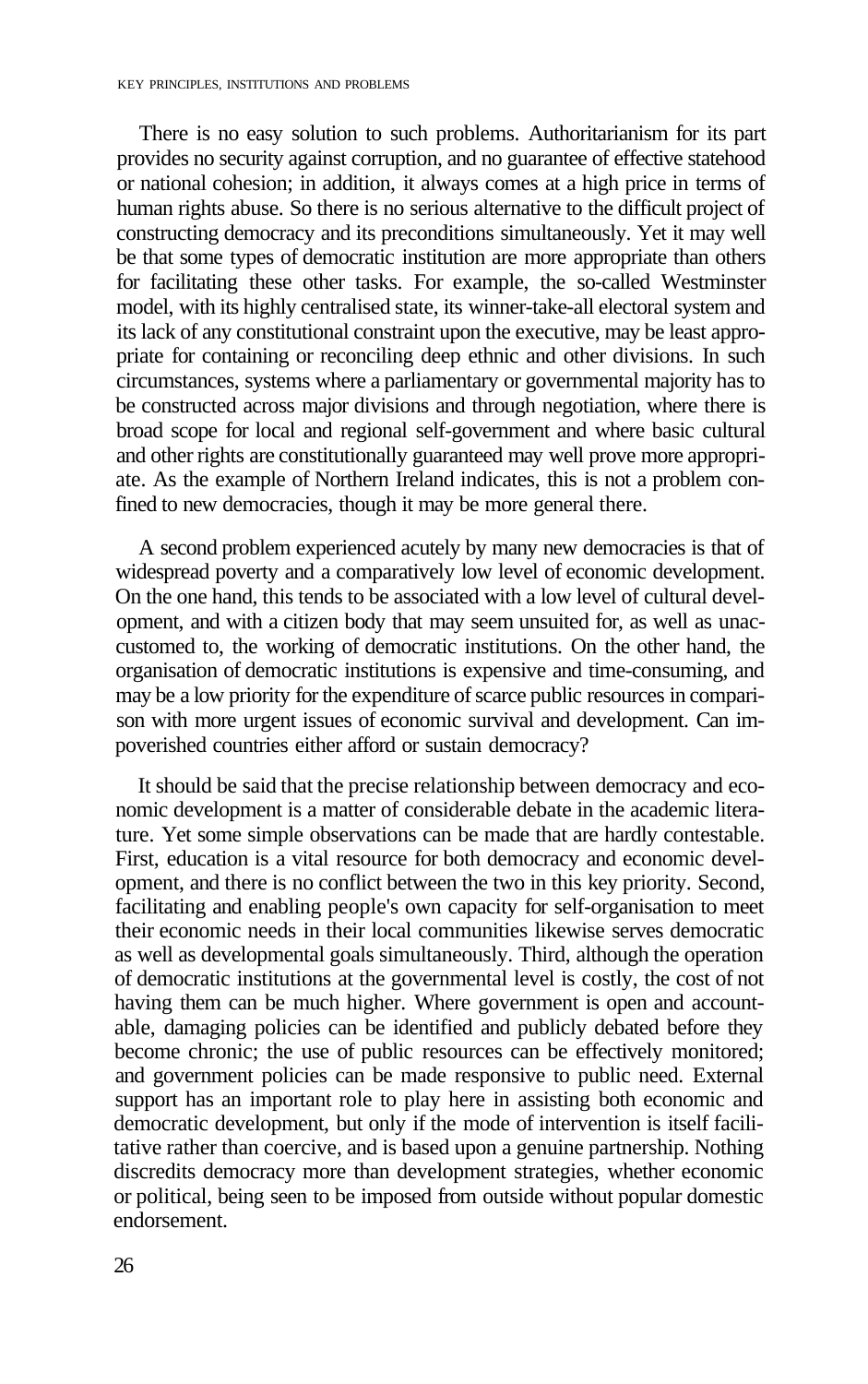This brings us to the contested question of the relation between a market economy and democracy, and between strategies for economic liberalisation and democratisation, respectively. Although there have historically been no political democracies that were not also market economies, the market can have negative as well as positive consequences for democracy, and the relationship is therefore much more ambivalent than has often recently been assumed.

On the positive side, the market sets limits to the power of the state by decentralising economic decisions and by dispersing opportunity, information and resources within civil society. It prevents people from being beholden to the state for their economic destinies or for the financing of any independent political and cultural activity. It encourages the principle of free movement and exchange between citizens in the market place. In treating the consumer as sovereign, it reinforces the idea that individuals are the best judges of their own interests and discourages a purely paternalistic relationship between those who exercise authority and those subordinate to it. In all these ways a market economy can be supportive of democracy.

However, the market also has negative consequences for democracy which are the other side of the coin from its positive ones. Thus the location of economic decisions in the private sphere leaves major issues affecting the wellbeing of society and the public interest beyond the reach of political, let alone democratic, control. In intensifying the differences of economic and human capital that various economic agents bring to it, me market deepens social inequalities and allows the subordination of politics to the interests of the economically privileged and powerful. For the economically disadvantaged, the experience of unemployment, insecurity and harsh working conditions contradicts the dignity conferred by democratic citizenship. Furthermore, the logic of the market elevates individual choice above the collective choices of democratic politics, and, insofar as it penetrates the public sphere, corrodes the distinctive ethos of public service on which effective government depends. Such effects are particularly acutely felt where market liberalisation is most rapid or unrestricted. Yet democratic governments are not entirely powerless in the face of these effects. Measures can be taken to limit them, e.g. by restricting the political salience of economic wealth, by regulating and containing the market in the public interest and by guaranteeing welfare rights for those unable to provide a livelihood for themselves or their families. As already argued, democracy has to have an effective social dimension if it is to retain popular support.

It is precisely at this point, however, that possibly the most serious problem for democracy is evident, and one that is common to new and old democracies alike. This is the discrepancy between the national level at which political decision-making takes place and the global range of the economic institutions and forces which determine the parameters of such decisions. Can the democratic control of government be at all meaningful when so much that matters for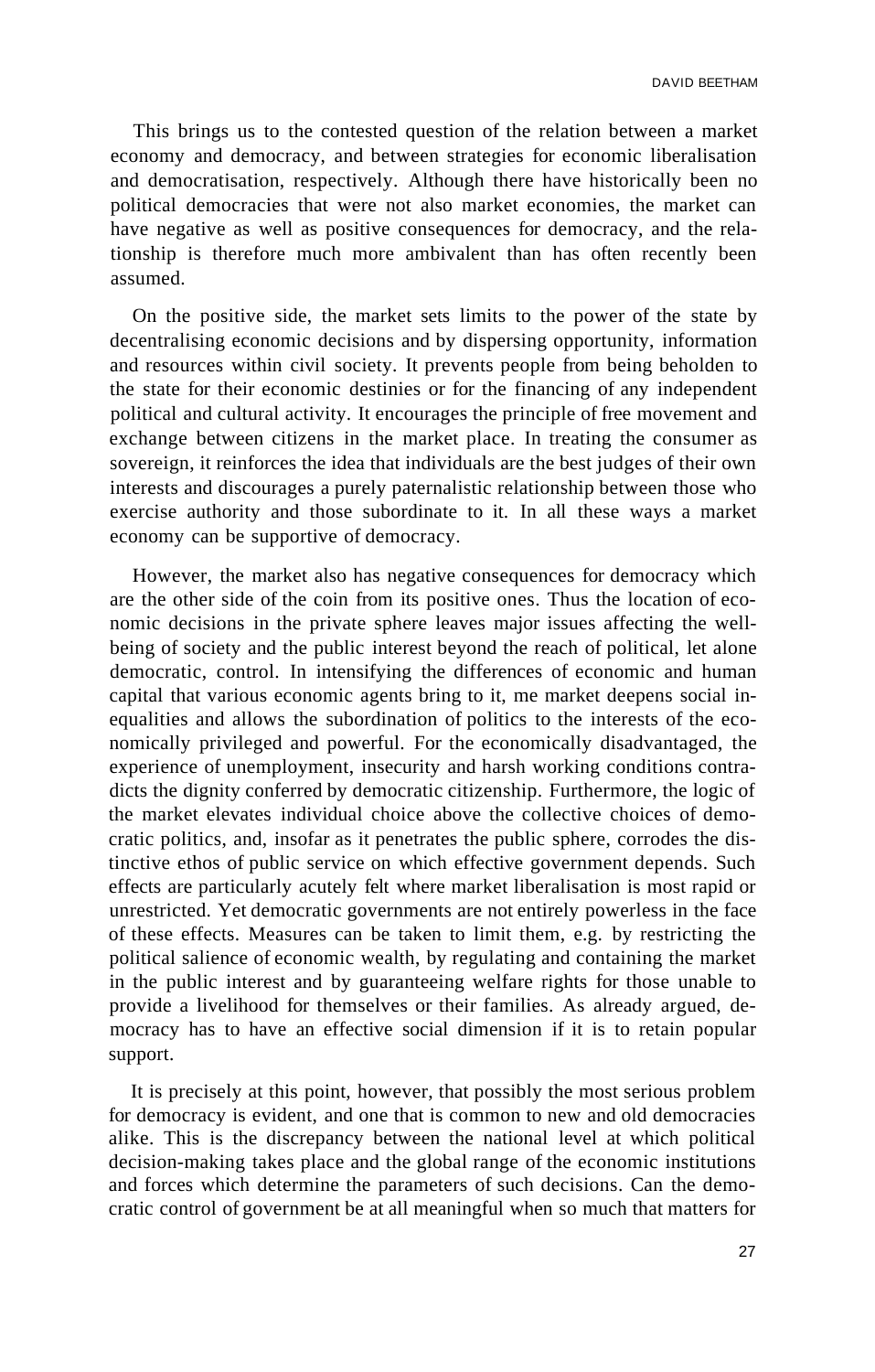the welfare of citizens escapes the control of government? For the developed democracies, the pressures of international competition have led to the erosion of the economic security, welfare expectations and employment rights on which the popular support for democracy has typically depended. For many developing democracies, the structure of the global economy seems loaded against them, and their economic policies are subordinate to the priorities of the multi-national companies and international institutions in which they have no voice. All alike are threatened by environmental degradation, resource depletion and the pressures for large-scale migration, which lie beyond their control.

In the face of these problems, it is evident that part of any contemporary agenda for democracy must involve consolidating and extending the reach of institutions of governance at the international level, and making them more representative of population and more accountable to cross-national forums of public opinion. Although the idea of an effective world parliament may currently seem fanciful or Utopian, there are good grounds for believing that the consolidation and democratisation of institutions of governance at the international level is now a necessary counterpart to the consolidation of democracy at the level of the nation-state and that, without the former, the latter will necessarily remain insecure and incomplete.

Summary statement on democracy

The main points of this contribution can be summarised as follows:

1. The foundation of democracy is the right of all adults to have a voice in public affairs, both through the associations of civil society and through participation in government; this right should be exercised in conditions of equal citizenship and with respect for the voice of others.

2. The right to have a voice presupposes that the rights and freedoms of expression, association and assembly are guaranteed. The right to unimpeded expression of opinion requires the existence of independent media and of legislation preventing concentrations of media ownership. The right of free association includes the right to found new associations for economic, social, cultural and political purposes, including political parties. The right of peaceful assembly entails the right of free movement within and between countries. None of these rights can be exercised effectively without the liberty and security of the person, and the guarantee of due legal process. Democracy is thus inseparable from fundamental human rights and freedoms, and from respect for the rights and freedoms of others.

3. The right to participate in government includes the rights to take part in public service, to stand for elective office and to elect public officials by universal secret ballot under arrangements that are "free and fair" according to international standards. It includes the right to hold public officials accountable, both directly, through the electoral process, and indirectly, through the supervision of an elected legislature that is independent of the executive.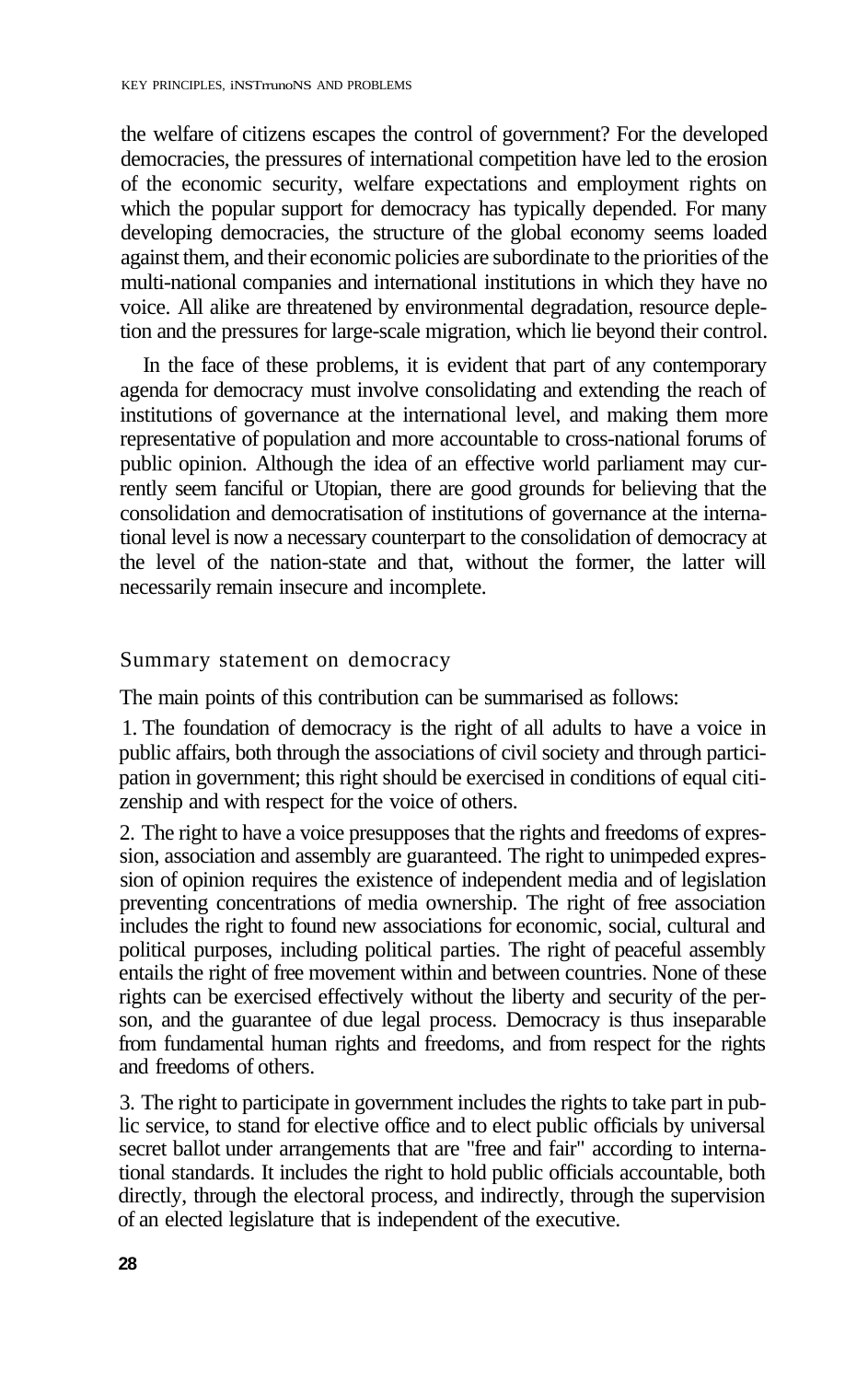DAVID BEETHAM

4. Democratic accountability requires the accountability of all non-elected officials of the executive, including the police, the military and the secret services, to elected officials. It entails a public right of information about the activities of government. It includes the right to petition government and to seek redress, through elected representatives, the courts, the Ombudsman, etc., in the event of maladministration. Democratic accountability is underpinned by the basic principle of the rule of law: that the competence of all public officials is defined and circumscribed by the law and the constitution, as interpreted and enforced by an independent judiciary.

5. Equality of citizenship entails that all persons are protected against discrimination on any ground such as race, colour, sex, language, religion, political or other opinion, national or social origin, property, birth or other status. It further requires the progressive elimination of the obstacles which hinder any groups or categories of citizens from exercising a voice or participating in government on terms of equality with others. Special measures taken to correct existing inequalities do not constitute discrimination. Equal citizenship is unattainable in the absence of guaranteed economic and social rights, such as access to education and a basic income.

6. Respect for the voice of others presupposes that democratic societies are characterised by differences of opinion and a diversity of cultures and identities. A democratic state will guarantee the conditions for all cultures and identities to pursue their distinctive way of life, subject to the law and the principle of equal citizenship, and will foster public institutions which enable any disagreements between them to be resolved through dialogue. Tolerance of diversity and a readiness to engage in dialogue are a basic responsibility of citizens as well as governments.

7. The application of the democratic principles outlined above to the economic sphere entails the following rights: to own property, both individually and collectively; to engage in free exchange with others; to found and take part in associations for the defence of economic interests; to exercise a voice in the running of one's place of work. All these rights are subject to regulation in the public interest, including the interests of future generations, as determined by a democratically elected legislature.

8. A democratic society will seek to educate young people in the rights and responsibilities of democratic citizenship, and to develop the capacities and attitudes necessary for them to exercise it effectively. It will aim for the progressive extension of democratic practices within the spheres of both civil society and government. It will seek to extend democracy internationally, through solidarity with democratic governments and NGOs abroad, through a fairer distribution of the planet's resources and through the democratisation of international institutions.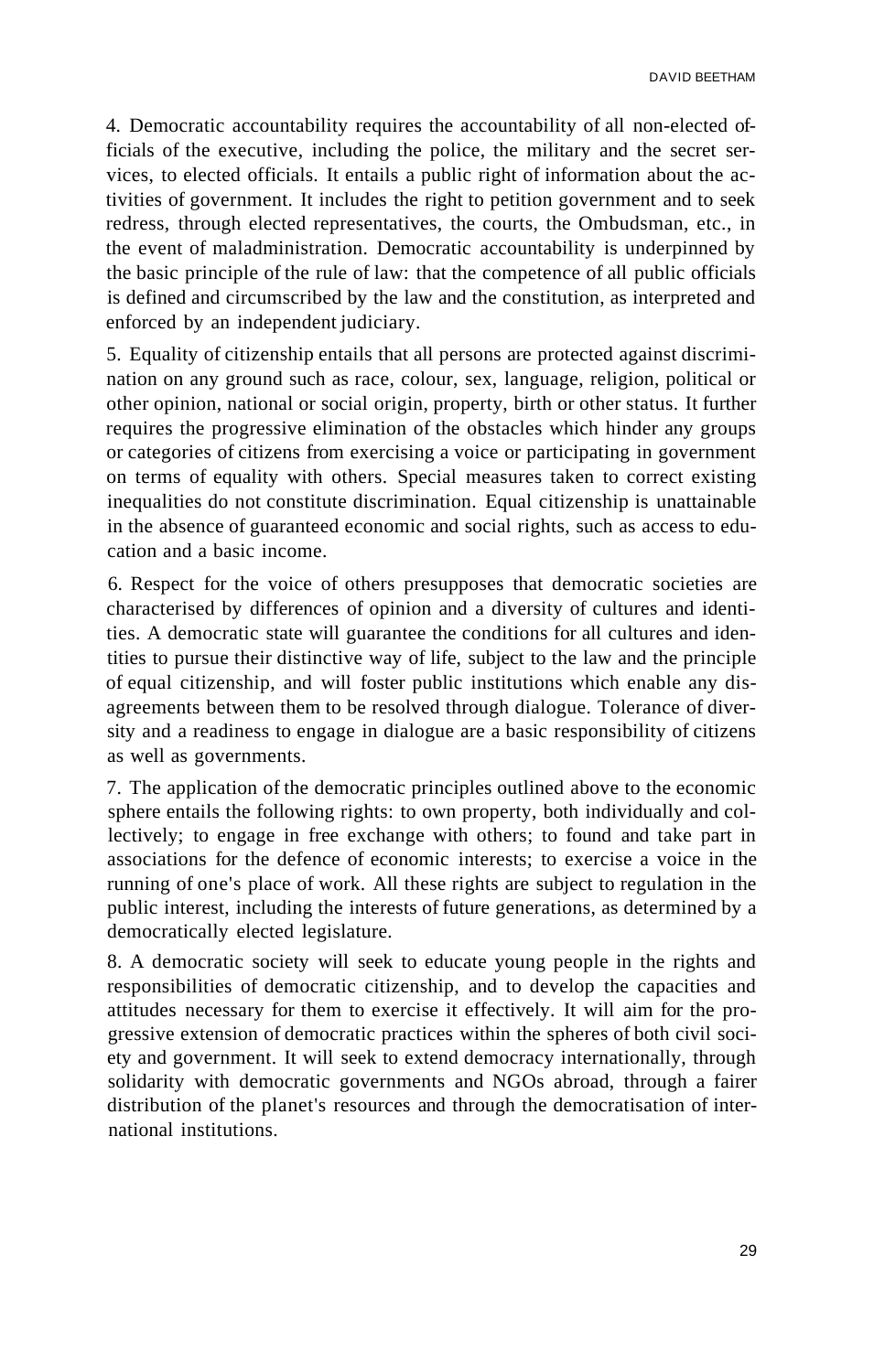# The Judiciary in Democratic Governance: Some Insights from the Indian Experience

MS. JUSTICE M. FATHIMA BEEVI\*

Democracy is a political philosophy for good governance recognizing the dignity of the individual. It is no doubt the highest form of political organization that human societies have evolved over the years. Despite its inherent weaknesses and acquired organizational distortions, the democratic form of government continues to appeal to the popular mind everywhere. There is no alternative form credible enough to warrant attention today. Nevertheless, the dangers to democratic governance are many and varied. They are as real and imminent as in the past when feudal authoritarian regimes prevailed in many parts of the world. The reasons for this apparently paradoxical situation are different in different countries, although some of them are common across cultures and political boundaries. For most parts of the developing world, the challenge is from the pervasive poverty and attendant inequalities and injustices. Political freedom without economic and social justice, Dr. Ambedkar contended, is hollow and unsustainable. The dilemma before countries like India is how to overcome the problems of poverty while keeping democratic values and commitment to human rights. In brief, access to justice is the key and the *sine qua non*  for democratic survival for newly independent countries long subjugated under feudal and colonial regimes.

#### Access to Justice: Key to Democratic Survival

Access to the justice dimension of democratic organization can be examined at different levels. From the political angle, although adult franchise has technically brought about the democratic form, it has not accomplished the spirit of participatory government which ultimately is what democracy is all about. The reform of electoral laws and the devolution of power to grassroots level democratic organizations are expected to make a difference in political democracy in the country. The present trend towards fixing quotas for women and weaker sections of society in elected bodies from the village to the parliament level will hopefully make participatory governance in political terms more meaningful to marginalized sections of Indian society.

At the social level, democracy succeeds to the extent of social integration achieved. India has been a greatly divided society in terms of caste hierarchies

<sup>&#</sup>x27; Governor of Tamil Nadu State, former Supreme Court Judge, Madras (India)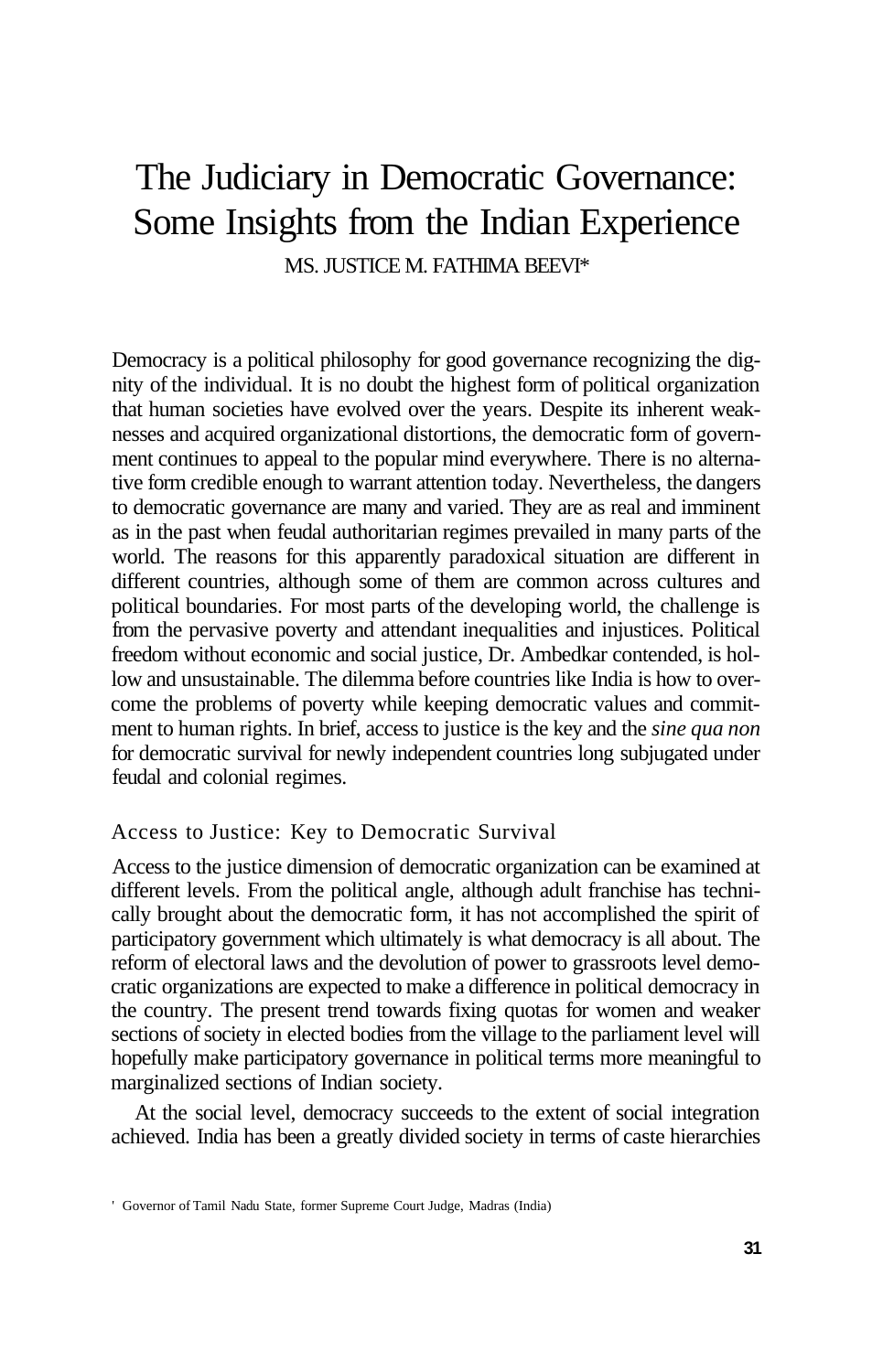and narrow loyalties of language and regional sub-cultures. Nevertheless, it is the level of tolerance and peaceful co-existence displayed in abundant measure in the Indian psyche which made it possible for several religions to come to India and take roots in its soil. Indians take pride in their culture characterized by the axiom "unity in diversity". Indeed, it is a matter of sheer amazement and disbelief to many foreigners to find India prospering in its democratic path despite the vast differences which are seemingly irreconcilable and often explosive. The partition of the country on the basis of religion did create deep cleavages in the population. Yet a substantial portion of Muslims, who today represent more than the total population of Pakistan, preferred to stay in Hindu-dominant India rather than to settle in the Islamic Republic of Pakistan. There is a clear message in this historical fact of Hindu-Muslim understanding which characterizes the Indian vision of secularism. Of course, no country is free from communal conflicts. What is to be looked at in terms of the democratic prospects is the totality of the situation. Politics can be dirty when parties fight each other to get people's support. When there is freedom and liberty to canvass your point of view and propagate your religious faith and belief, it is possible to envisage situations in which religion gets mixed up with politics. The issue to be seen is the methodology of containing and managing such conflicts. To the extent that rationality prevails and the government of the day observes constitutional neutrality, one can argue that there is no danger to the pluralist texture and democratic spirit of the policy. An objective observer of the Indian scene will tend to give the benefit of doubt to the wisdom of the people of India, be they Hindu or Muslim, Christian or Parsee, in nurturing democratic practices despite the challenges inherent in a plural, unequal society.

#### Social Justice and Social Integration

Social integration is high on the national agenda. Secularism and socialism (of the Indian constitutional variety) are the chosen strategies for social solidarity and national integration. It is in this context that the attention of policy makers has to be directed. Social justice is an imperative necessity for democratic survival in India. The country did succeed in the last four decades to generate selfsufficiency in food production and to prevent successive famines which had been the basic fate of Indian people during the colonial regime. Yet, in the matter of education, health, housing and employment there are large gaps which deny almost half of the population of the country the benefits of freedom. Successive governments at the Centre and in the States have been launching their own programmes in the name of "war on poverty". Economists attributed part of the problem to the uncontrolled growth of population which reportedly neutralized the achievements of development plans and programmes. Others attributed the causes to the inherent defects of a planned centralized economy and counseled a free-market orientation. All seem to be in agreement that unless widespread poverty and growing unemployment are arrested on a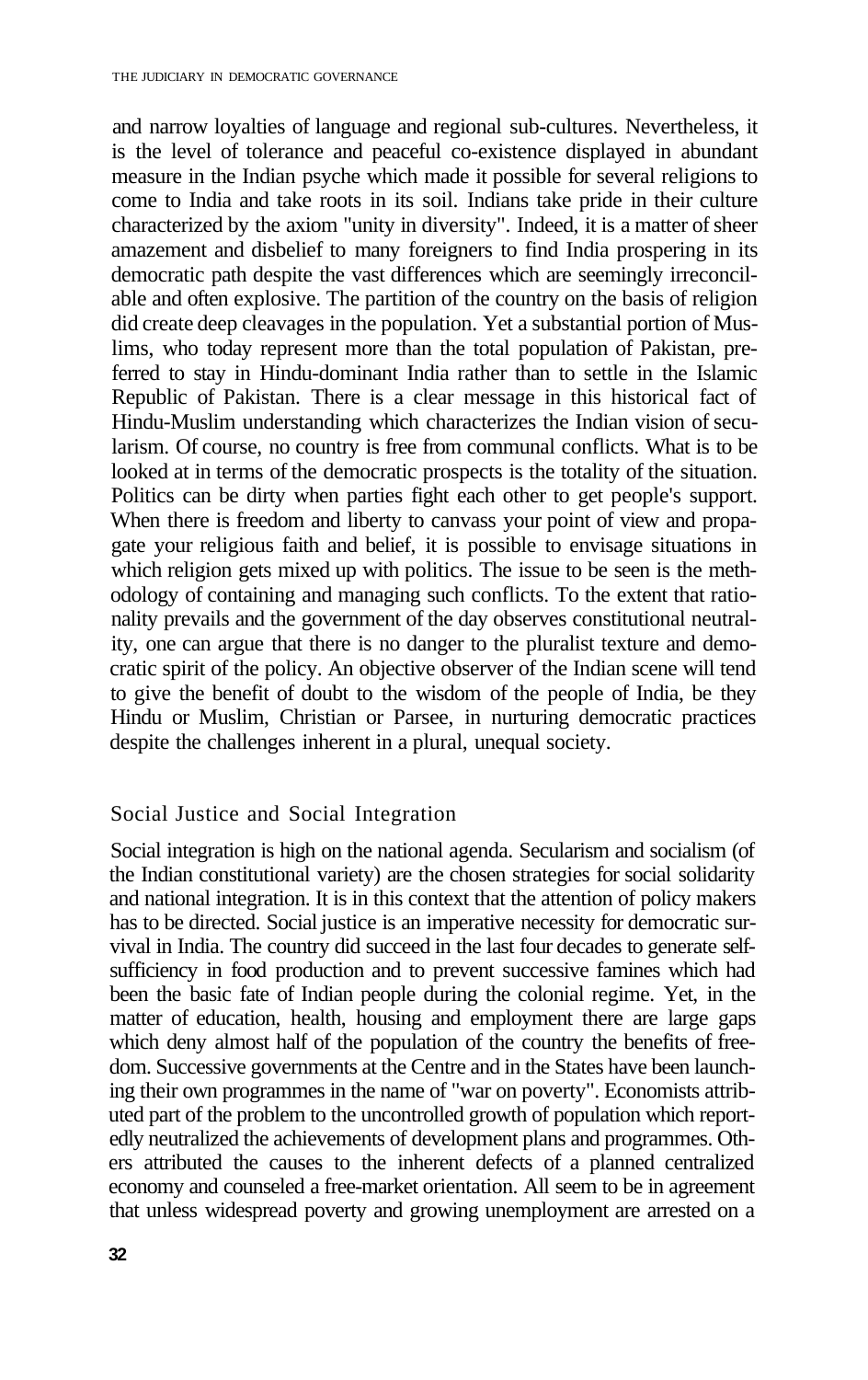priority basis, the future of social and economic democracy will be bleak for the country.

It is in the above context that one has to assess the role of judiciary in governance in India. An independent and strong judiciary is what the democratic federal constitution has evolved for maintaining the rule of law and for protecting basic human rights. Access to justice is the primary interest of every living creature and in politically organized societies, it is the primary obligation of the State to ensure as broad and varied a scheme as possible to give access to justice. By this process, not only the rights of the people are protected but the scope for violent, destructive conflicts is minimized. The political, legislative and administrative processes in varying degrees do provide access to justice particularly in policy matters. However, in a large, complex policy there are inherent limitations particularly for individuals and for weaker sections of society to seek justice through political and administrative processes. In a party system of government, those who are in the opposition or in the minority are bound to suffer when the ruling party behaves in an arbitrary manner based on its overwhelming majority in the legislatures. Indian democracy seems to have learnt its lessons from the experience of dominant one-party rule. Of late, it has been throwing up hung legislatures in elections, compelling political parties to go for coalition governments. The process does have the advantage of the smaller minority groups having their say in political decision-making. Time alone can reveal whether coalition politics is going to stay in India. However, as a result *of* executive apathy or high-handedness and consequent denial of rights of different sections of the people, the judiciary became an increasingly popular player in constitutional politics. Judicial activism is a popular concept which seems to have carved out a legitimate place in administration of justice in India. The rest of this essay will be devoted to a broad assessment *of* what judicial activism has done in the recent past to enlarge access to justice, contain social conflicts and promote democratic prospects in India.

#### Judicial Activism and Democratic Prospects

The liberalization of the doctrine of *locus standi* in entertaining public interest litigation on matters affecting fundamental rights opened up new avenues for judicial activism in recent times. The increase in governmental inaction and indifference in discharging legal obligations provided several occasions for taking public grievances to court. The inability of the political and legislative institutions to extract executive accountability further contributed to the drift towards judicial remedies even in matters which normally should have been resolved at the political level. Indeed, the judiciary is being overused today because of the shortcomings of the other two wings of government which is perhaps not good for democracy in the long run. In this regard, the observation of the Chief Justice of India that judicial activism is a temporary phenomenon is to be welcomed. Meanwhile, it is necessary to find strategies for institutionalizing activism in the judicial process so that it will be revived when occasion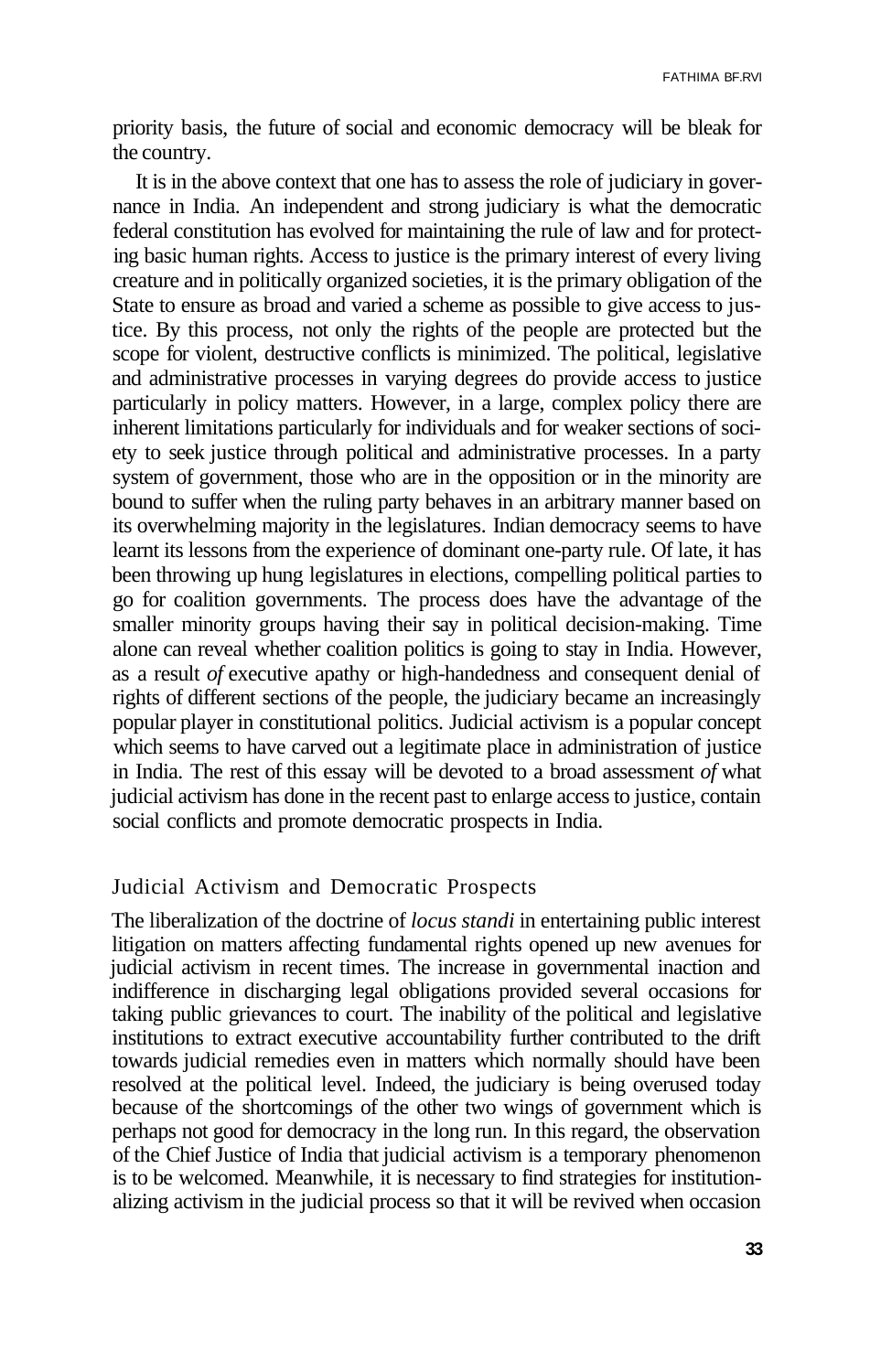demands and will be contained within constitutionally acceptable limits in the spirit of democracy and the rule of law.

In recent times, judicial activism manifested itself in three important areas, namely, political corruption, environmental pollution and issues involving right to life and liberty. Corruption, no doubt, is the major public enemy today and it is growing along with the criminalization of politics. The Vohra Committee Report has given the dimensions of the problem and the potential threat it poses to the integrity and stability of the country. With the executive controlling investigation and prosecution, there is virtual impunity for corrupt elements in high places even where police records disclosed evidence of culpability. Besides endangering the rights of law-abiding citizens, executive inaction in this regard contains the potential for jeopardizing the capacity of the criminal justice system to maintain democracy and the rule of law. This was one type of situation in which the Supreme Court became activist at the instance of publicspirited individuals, encroached what in normal times is the domain of the executive, and directed the investigating agencies to ensure that the law took its course irrespective of the consequences.

Another significant jurisdiction in which the Supreme Court as well as several High Courts have been active in recent times is in the matter of environmental degradation through non-enforcement of pollution and civic laws by a number of agencies of the Central, State and local governments. Closing down of industries giving employment to several persons and adding to the economic prosperity of the nation is not a pleasant task; however, in the face of pollution control legislation and declaration of policies on sustainable development, it is incumbent on courts even to take *suo moto* action to discipline polluting industries, as the consequence of not doing so is silent death for generations to come. The greatest of industrial tragedies which took place in the Union Carbide plant in Bhopal should at least remind the law enforcement agencies of the consequences of neglecting the environment. Activism in this sphere deserves to continue, given the marketization process under way.

The third important area of judicial activism came about in giving meaning and content to the guarantee of right to life. Having declared that the right involves " life with dignity " and not mere animal existence, the Court adopted an expansive jurisdiction invoking "due process" interpretation into the phrase "procedure established by law" in Article 21 of the Constitution. Today, the right under Article 21 has produced a number of related rights such as the right to legal aid, to education, to a speedy trial, to livelihood, to a clean environment, etc. In the application of these rights to specific situations, courts might have stepped into executive or legislative territory in significant ways. In fact, it is this approach of the Supreme Court which led to the doctrine of non-amendability of the basic structure of the Constitution. Judicial review indeed is a powerful weapon in a written Constitution and certainly, the Constitution-makers intended it that way. The scheme of the Constitution and the unique status given to the judiciary under it demonstrates that intention in ample measure.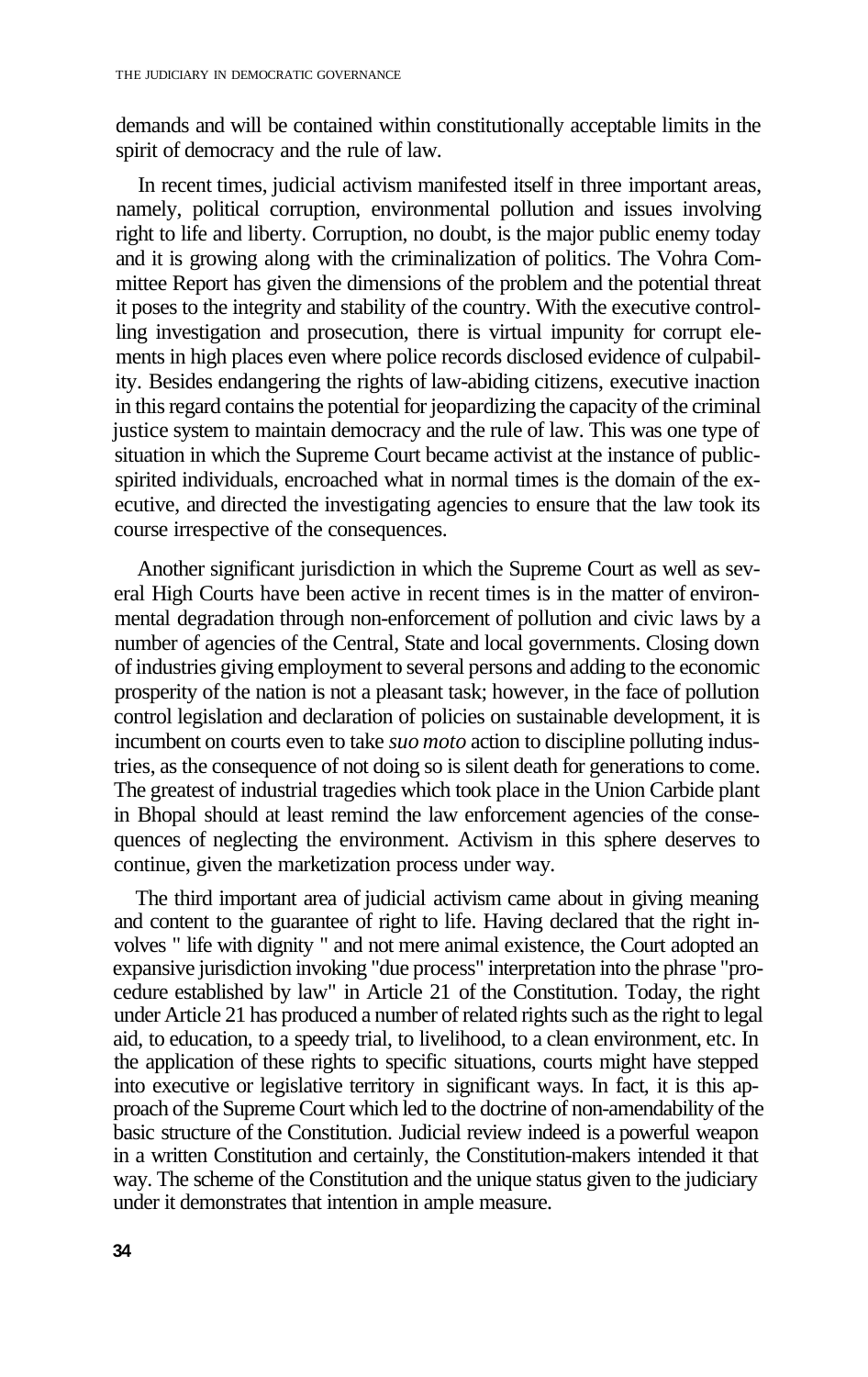FATHIMA BEEVI

The problem is to know the limits of activism and to ensure that it is confined to such limits. The Constitution does not countenance unlimited or uncharted power in any institution of government including the judiciary. By training and experience, judges are people who naturally act with restraint, keeping in mind the demands of judicial discipline and the oath of office. Nevertheless, the citizens should know the parameters of judicial power and should have reasonable certainty of law irrespective of the judge handling the situation. If activism is left to the choice of individual judges, there are possibilities of abuse even with the best of judges. Furthermore, it is one thing to restrain the executive from performing an illegal act or performing a legal act in an illegal way. It is part of the judicial function. Courts can well strike down executive or legislative actions which violate the Constitution. When it is vigorously and frequently done it may appear activist. But using the power of judicial review to command the executive or the legislature to do things involving policy issues and budgetary allocations is questionable in many ways. If judicial activism can be matched with executive or legislative activism, there is no problem; otherwise, confrontationist situations develop and courts are forced to invoke contempt jurisdiction too often causing discomfiture all around.

In short, judicial activism is part of the judicial function. It is part of the power of judicial review for which the Indian Constitution has endowed special authority on the High Courts and the Supreme Court. However, the limits of this authority are not spelt out either in the Constitution or in judicial process. Hence there are legitimate apprehensions in the public mind whenever borderline cases are taken up by courts and directions are given to be obeyed within prescribed time periods. After all, the Constitution envisages complementarity of executive, legislative and judicial institutions for achieving democratic governance, and public perception in this regard is as important as legitimacy of governmental actions. Power in a democracy is essentially political in nature, and judicial process has to tread cautiously while adjudicating issues affecting the constitutionally assigned division of State power.

Judicial activism through public interest litigation in a country in which half the population is desperately poor and illiterate is indeed an imperative necessity for good governance. But for some activist judges in the Supreme Court of India, the Directive Principles of the Indian Constitution which promise socioeconomic justice to the weaker sections of society would not have become operational as part of the human rights agenda. Today, the vast masses of poor in India have a stake in the judicial process. They realize that equality, the rule of law and social justice are still alive and accessible through democratic institutions. The judiciary is inventing new tools and remedies revolutionizing constitutional jurisprudence and, in the process, re-enforcing the democratic and rule of law commitments of the nation.

The system of democracy becomes synonymous with the idea of justice as the glorious words of Daniel Webster thus indicate: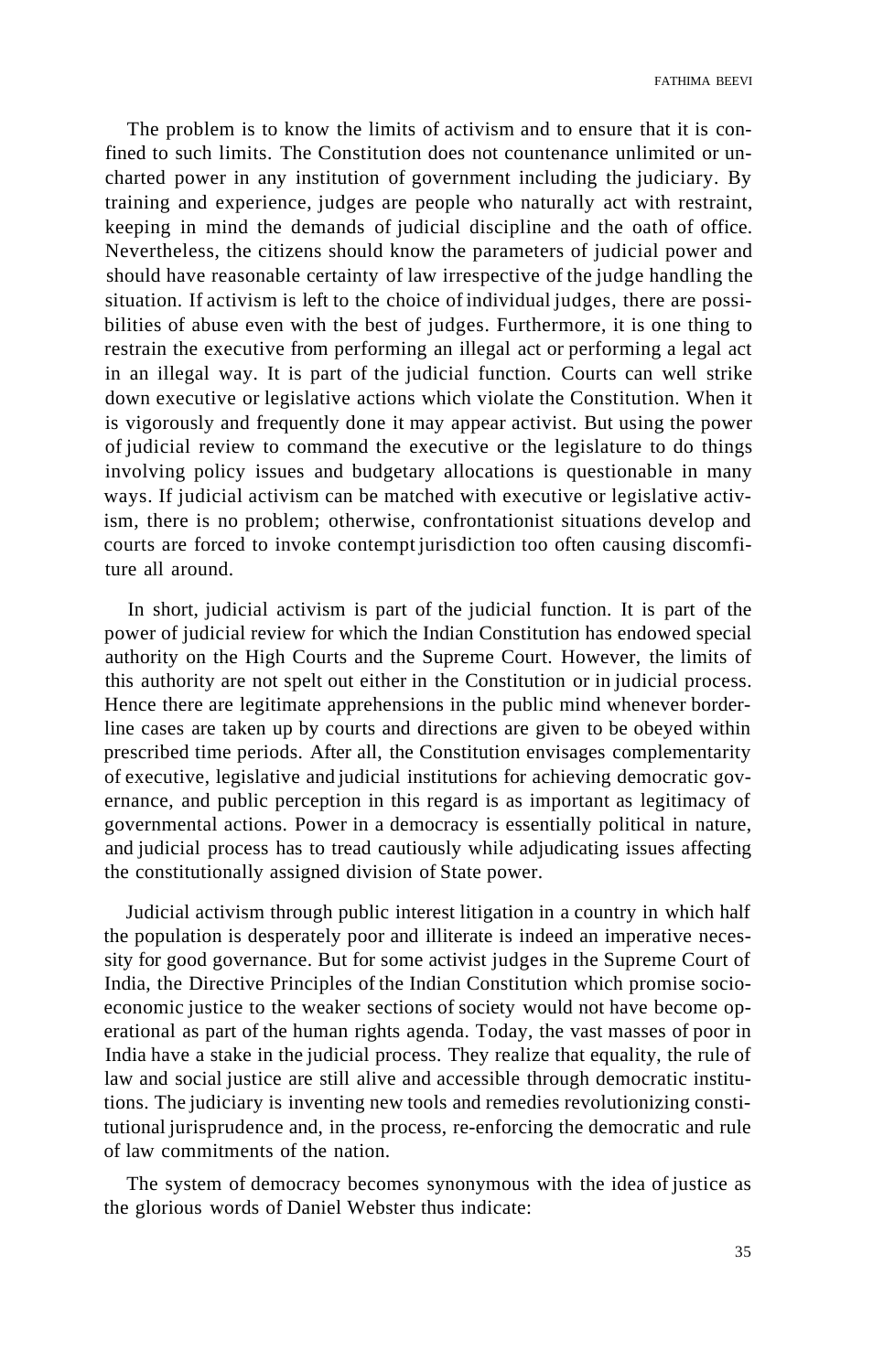"Justice is the greatest interest of man on earth. It is the ligament which holds civilized beings and civilized nations together. Wherever her temple stands, there is a foundation of social security, general happiness and the improvement and progress of our race. And whoever labours on the edifice with usefulness and distinction, whoever clears its foundation, strengthens its pillars, adores its entablatures or contributes to raise its august dome still higher in the skies, connects himself in the name and fame and character with that which is and must be durable as the frame of human society."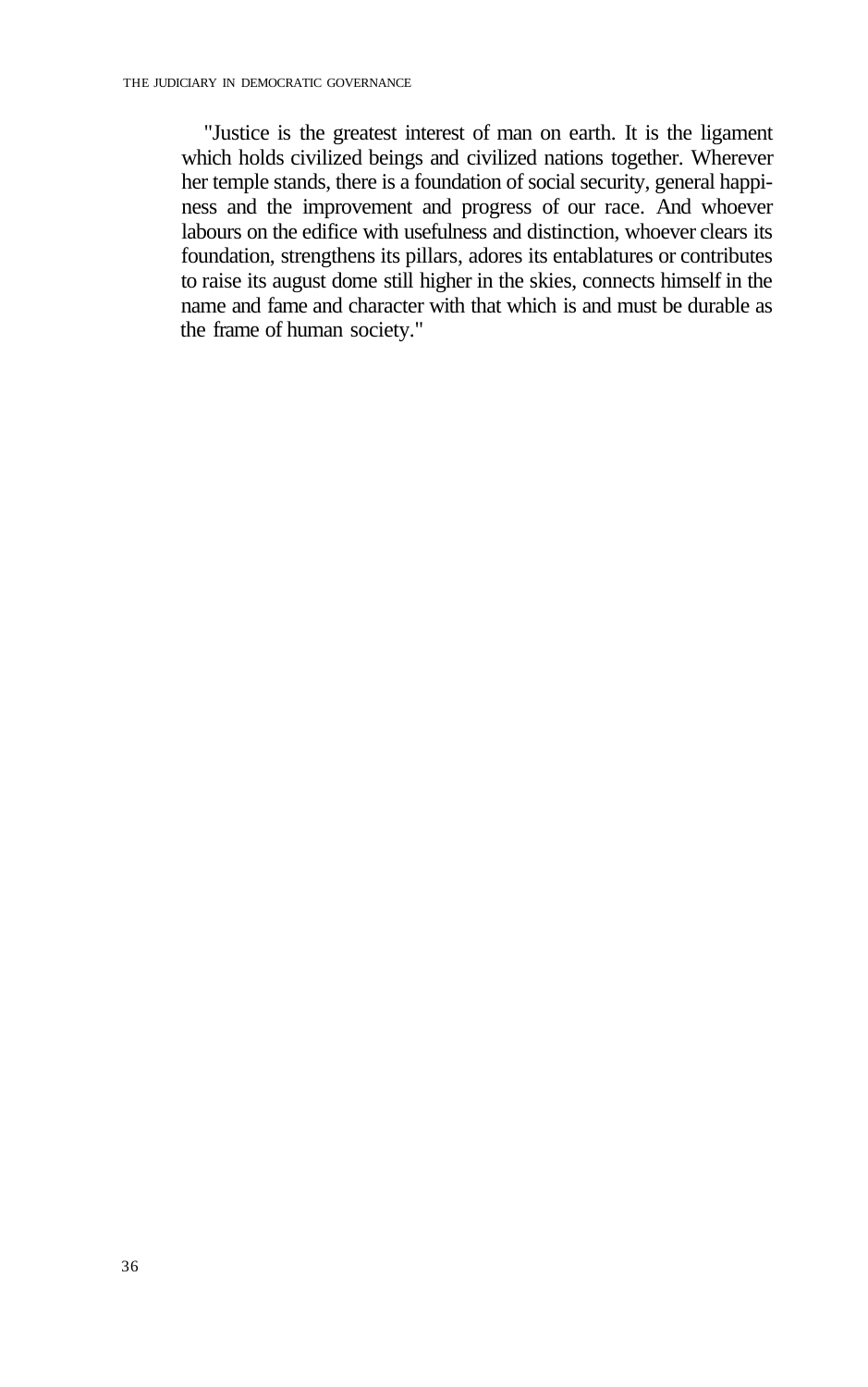# Some Important Problems and Aspects of Democracy in the Context of the Black African States

PROFESSOR ABD-EL KADER BOYE\*

Any dissertation or debate on democracy requires a prior clarification of the concept. In fact, the meaning given to the word democracy can vary (and often has) in relation to the models, ideology, context and culture to which one refers. ft is therefore necessary and useful to point out that the term democracy is understood in this paper in its sense of a political system "distanced and dissociated from the socio-economic system in which it operates" (Cf. Larry DIAMOND, Juan J. LINZ and Seymour Martin LIPSET, Developing countries and the experience of democracy, Collection *New Horizons,* 1990, p. 9). Understood in its purely political form, democracy describes the system of government which, in the opinion of the overwhelming majority of authors, meets three necessary conditions: (i) the real existence of competition between individuals or groups of individuals organised into political parties to gain power and public office, at regular intervals and according to peaceful procedures which are pre-established and generally accepted; (ii) the right of citizens to participate in the choice *of* leaders through the holding of free, transparent and fair elections; (iii) recognition and the juridical guarantee of the exercise of civil and political freedoms and rights which are recognised under international conventional law as an integral part of human rights: freedom of expression, freedom of association, freedom of the press, right to security of the person and property against any form of arbitrary infringement, etc.

These three conditions constitute what might be called the "hard core" of any democratic political regime. But even if this hard core is necessary, it is far from sufficient to enable a political system to be described as unequivocally democratic. Unfortunately, in many countries experience shows that the existence of this hard core has not evolved beyond its formal state. Beguiling words about the exemplary nature of the democratic system are betrayed by practices which are the opposite of what is required by democratic values. If this situation prevails mainly, but not exclusively, in many black African States, this is first of all due to the absence of other elements or factors which must necessarily be associated with the hard core whose effectiveness is even problematical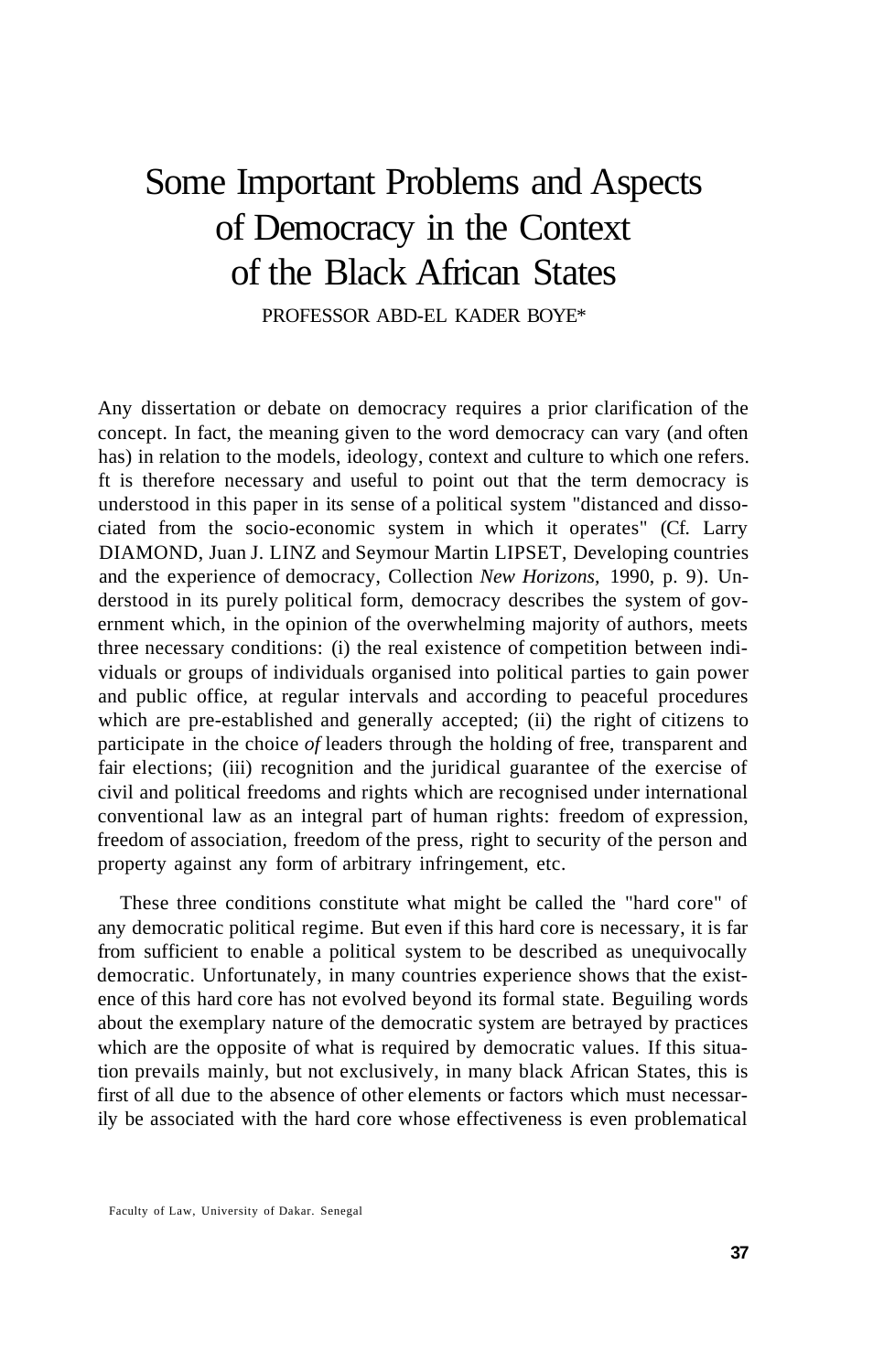in certain situations (formation of far-sighted political elites motivated by concern for the public good, existence of political parties reflecting horizontal divisions and having an incontestably sound sociological basis, promotion of public debate on all problems of society, etc.); it is also due to the great imbalance (or gulf) existing between the State and society whose members are belaboured by a culture made up of irrational impulses and the lack of impartial mechanisms to arbitrate between opposing interests. The entire history of the development of democratic systems in the world shows that these presuppose the existence of some degree of rationality, and a high degree in the view of some, and this must apply even if it has long been acknowledged in ethnological circles, *vide* Claude LEVI-STRAUSS, that any society (even a primitive one) operates according to forms of rationality dependent on its structures. However, there is no question - if one is open-minded - of likening African societies to backward or even primitive societies. They are societies which are dynamic and open to the world; they are thus confronted by the challenge of modern life, some of whose values have clashed directly with the traditional values particular to African societies. The most visible values of modernity in these societies today are those of democracy. They are revealed by the democratic hopes shared by broad sectors of the population and which are in conflict with the wishes of social groups keen to maintain their domination. Now, democracy cannot function without democratic institutions which make democratic life possible. The two main questions which arise (and can be applied to any democratic political regime) are the following: how, over and above the solidity of democratic institutions, are these institutions to be conceived as guaranteeing the interplay of democratic forces, and next, how is democratic life to be given form. These questions take on quite another dimension when seen in African contexts.

### I. THE IMPORTANCE OF THE ROLE OF DEMOCRATIC INSTITUTIONS

While democracy is more than just the sum of its institutional parts, we would be wrong to underestimate these aspects. In fact, it is these institutions which make possible, by guaranteeing it, the free interplay of democratic forces. But it is necessary to ensure that they effectively perform that function according to the logic inherent in their nature and goals. In the opposite case, these institutions remain merely formal while helping to give legitimacy to the monopolisation of power by social groups which mistake their own interests for those of society. On this point, scrutiny of the institutions established in black Africa and an analysis of their real working leads one to consider a precondition for the emergence of any democratic political regime: the disembodiment of power.

#### A. The disembodiment of power: a precondition

The disembodiment of power is the essence of democracy. It signifies that power is understood as an attribute which cannot be appropriated in law or in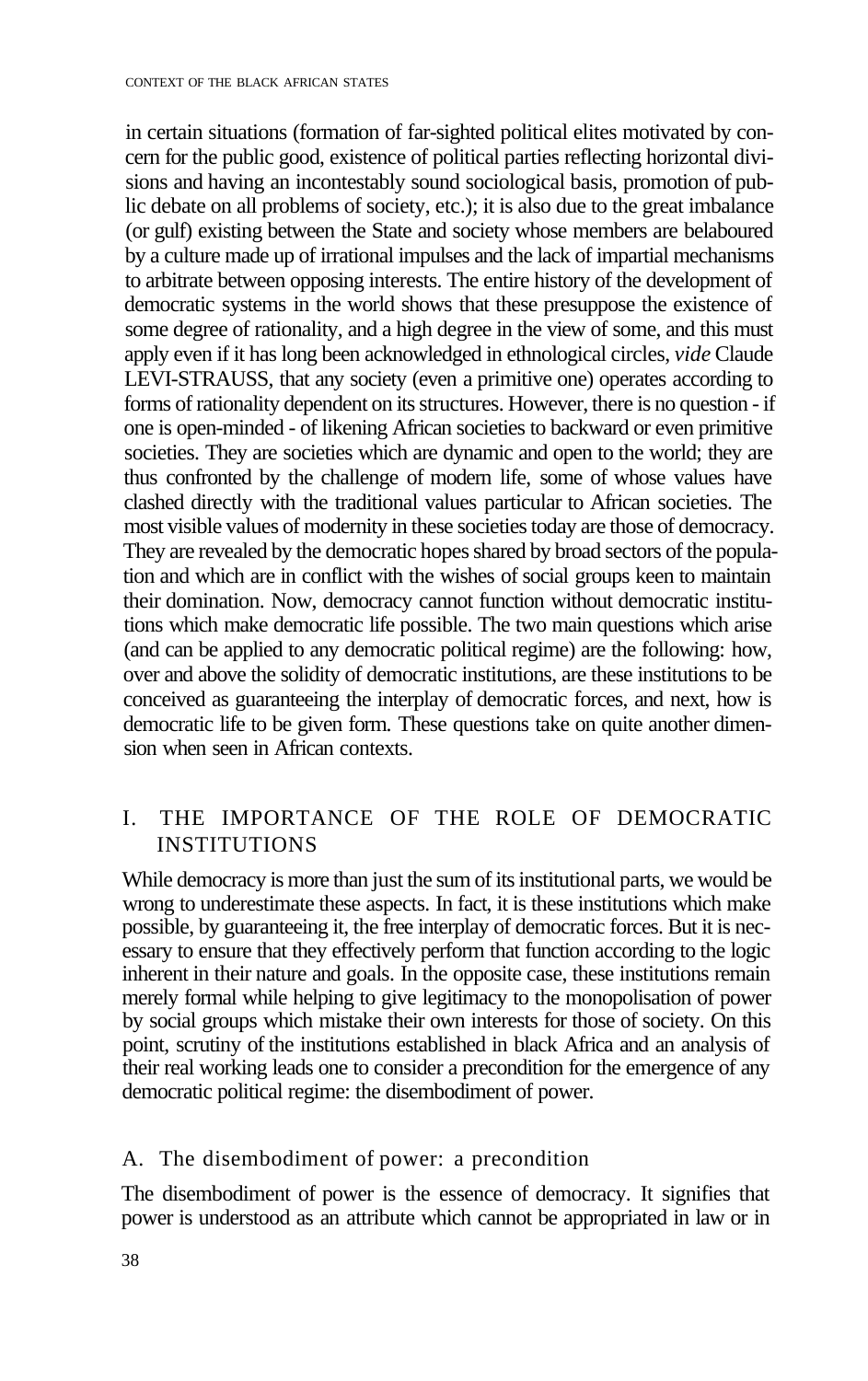practice by any individual or group. It is the prime condition which makes it possible to conceive of power being assumed through elections and the interplay of alternating entities. This concept of power, which has triumphed in the advanced modern societies through the maturing of ideas and a change in social and economic relationships which have led to a separation of the areas of politics, religion and culture and to the growing autonomy of civil society, is confronted in Africa by a neo-partimonial concept of power which results in the *de facto* appropriation of the political arena by the Prince who governs, and consequently by the appropriation of both the domestic and foreign resources of society (Cf. Bernard BADIE, *L'Etat importe - I'occidentalisation de Vordre politique,* Ed. Fayard, 1995, p. 23 ff.; On the question of the disembodiment of power, Cf. Alain CAILLE, *La demission des clercs - La crise des sciences sociales et Voubli dupolitique,* Ed. La Decouverte, 1993, p. 234, ff.).

This neo-partimonial concept of power is to be found in many African countries, even in those which cloak themselves in the mantle of democracy. It is at the origin of the long life of the political regimes, the men and women who embody them and the jamming of the democratic process. In a subtle way, the governing principle makes compromises of the democratic type by establishing formally democratic institutions and accepting political pluralism, the whole process being crowned by elections held at regular intervals to meet internal requirements of democracy and the requirements of external partners, the providers of financial assistance (States, national and international multilateral institutions). But in reality, this is done in such a way that the system established does not basically call into question the nature of the monopolistic power (manipulation of elections, encouragement to set up numerous small political parties most of which are only sub-sections of the dominant party, appointment of incompetent and corrupt judges, restricted media access for opponents and other non-conformist intellectual elites, etc.). Such a system can best be seen in certain West African States which the developed foreign countries, blinded by questions of form or voluntarily shutting their eyes for reasons of interest, over-hastily classify as democratic States. This way of organising society is not only harmful as regards the promotion and enjoyment of freedoms but also harmful on the economic level to the extent that it feeds on itself and stays in place by distributing economic development resources to a political clientele which is increasingly numerous on account of the growing scarcity of internal resources. In any event, as long as power has not been totally disembodied, there can be no hope of seeing a democratic political regime emerge. It remains to be seen how this can be brought about and what are the objective factors which promote such a process. Without wishing or being able to reply systematically to that question, it may be thought that a proper definition and the proper functioning of formally democratic institutions can, in certain circumstances, help to make a political regime democratic.

#### B. Definition and functioning of democratic institutions

It is necessary to repeat once more that the existence of formally democratic institutions in a country is no guarantee of the real existence of a democratic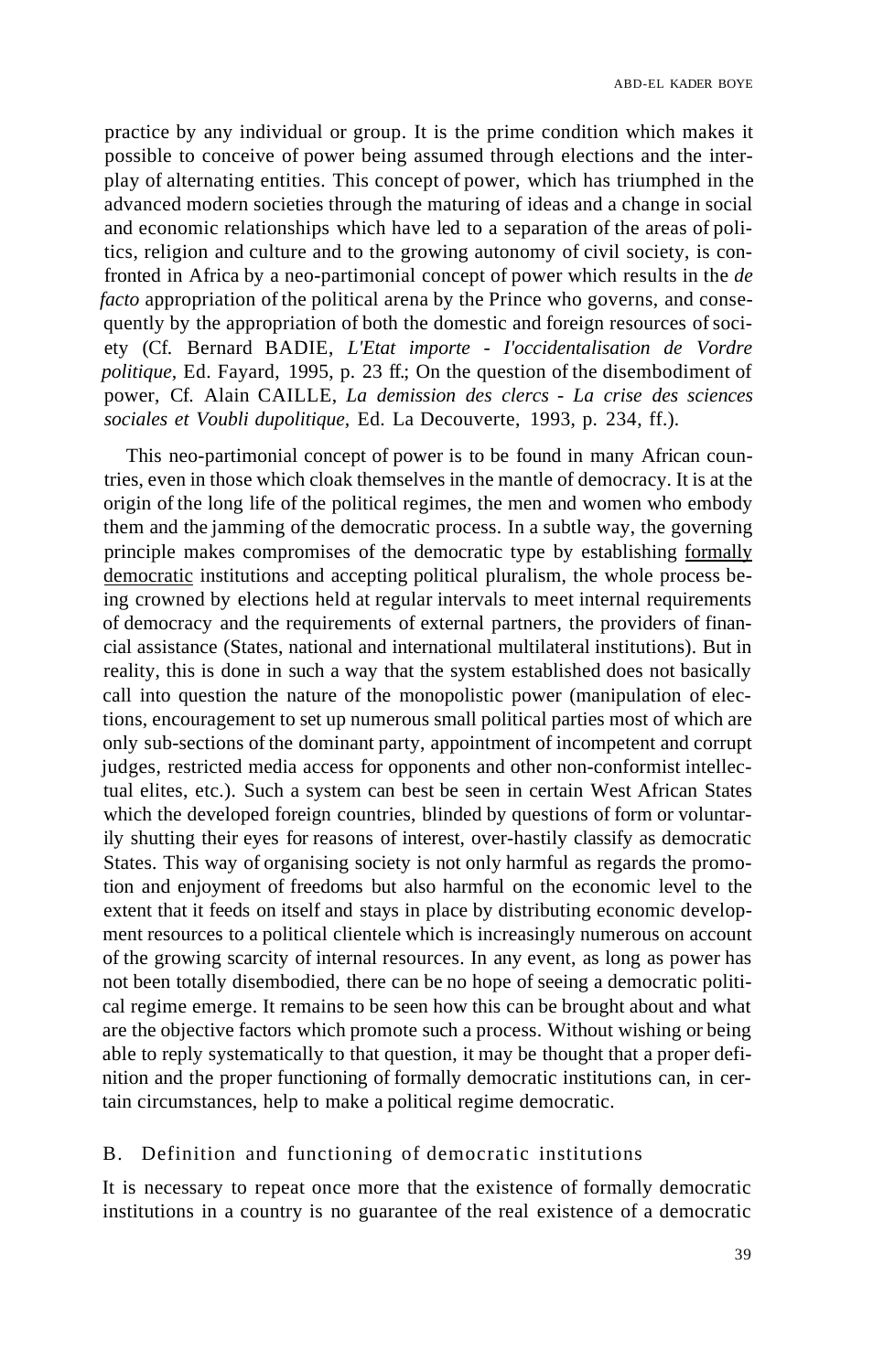regime. In this respect, there are no institutions of a universal nature specific to the democratic political regime. Institutions are or should be the upshot of the requirements of a particular society. They must vary from one society to another in relation to the history, geography, culture, state and level of development of each. For example, in most African countries there exists what is known as the Independent National Electoral Commission (INEC) entrusted with the practical organisation of elections, the collection of the results and the provisional proclamation of the ballot in order to forestall the administration which is the secular arm of power in these countries. Such an institution is unthinkable in countries where democratic traditions have been deeply rooted for one hundred years or even less. But every political regime has permanent institutions: the judicial system, the executive power, the Parliament, local communities. In order for these institutions to play their role fully, their working must meet certain ethical conditions and certain standards.

#### *I. The judicial system*

The term judicial system is preferred in this paper to that of the judicial power since justice is not considered everywhere as a power equivalent to the other powers. The Constitutions in force in the world refer sometimes to judicial power and sometimes to judicial authority. This is not just a question of words. The disparity in terminology masks problems of political philosophy concerning the role and place of justice in society, often linked to a country's history. But there is not a single country in the modern world which officially proclaims that judges are dependent on the political power. Thus the real problem which arises is that of knowing how to ensure the credibility of the judicial system. It is not enough to enshrine the principle of the independence of judges in the Constitution or an organic law or other juridical instrument if this independence is rendered theoretical by a whole legal arsenal of rules governing the appointment, promotion, transfer, etc. of judges which are in the hands of the political power. Similarly, the weaknesses in the system of selecting and training judges, the lack of public information about decisions of justice subjected to the constant scrutiny of an enlightened doctrine, the scarcity of funds for the judicial system - all these scarcely help to ensure the impartiality and hence the credibility of justice. Moreover, citizens are discouraged from taking part in elections and the definition of public policies when they come to believe that the judicial system merely rubber stamps governmental practices. The rules of the democratic game will never be respected if, in practice, the judicial system has neither the will nor the power to sanction violations. In this respect, there is no need to inflate the institutional mechanisms of this system by creating a multitude of judicial bodies: Constitutional Councils, State Councils, Appeals Courts, etc. In any case, the scarcity of domestic resources in African countries prevents this, unless a regime wishes to endow itself with a democratic gloss out of the pockets of the tax-payers. It is sufficient to set up a simple, effective and credible judicial system. This does not seem to be the case in many African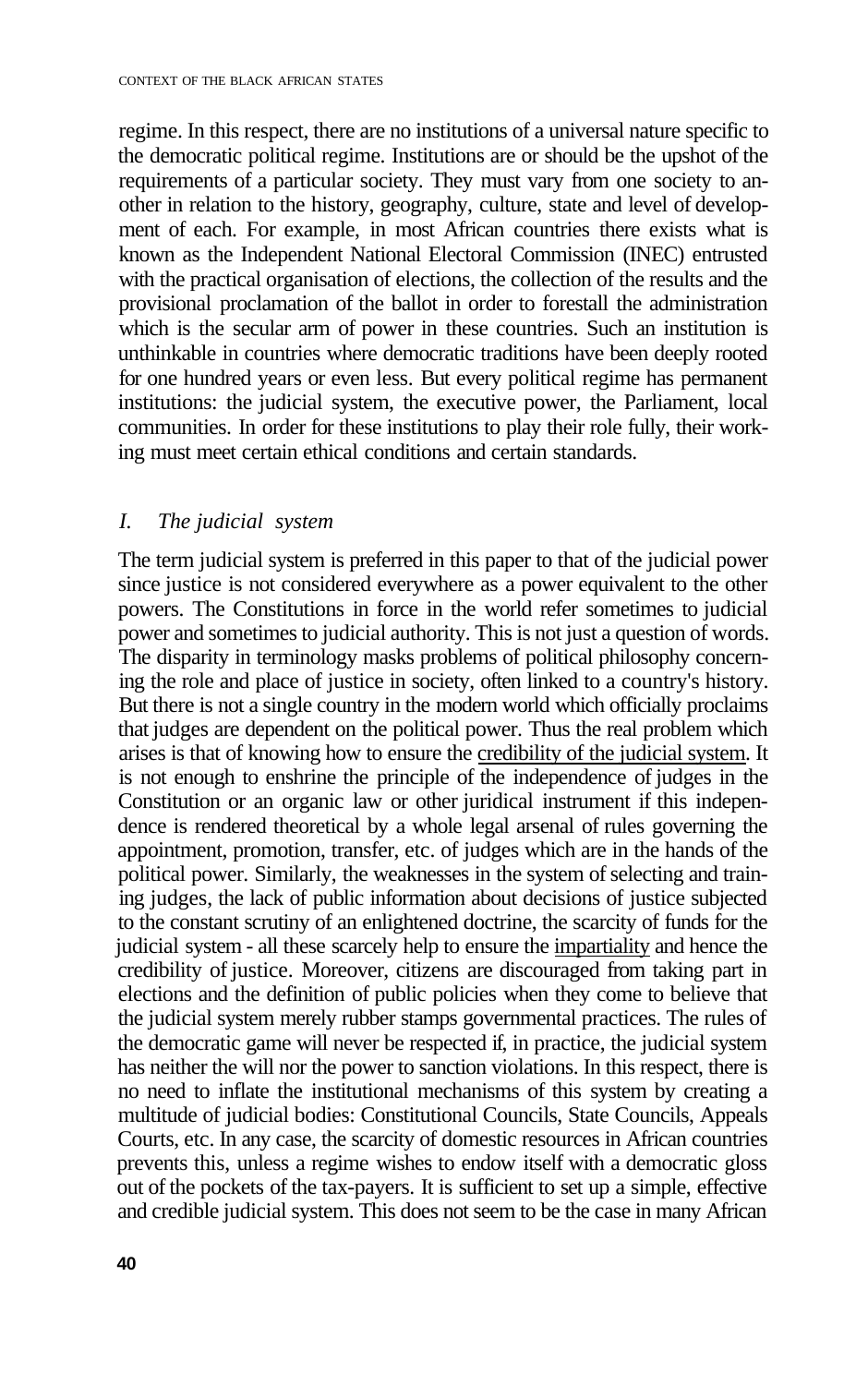countries which have purely and simply copied the judicial system of a developed country without and tangible gain for society.

#### 2. *The Executive*

The Executive must take part in the working of the democratic regime, even if it exercises real political power by defining and carrying out public policies. It must be subject to legal regulations and to the principle of the legality of its acts since democracy is scarcely conceivable without the existence of the rule of law. If a country's leaders feel themselves to be above any judicial sanction or any political sanction (elections, vote of confidence in Parliament) they will naturally be inclined to abuse their power. Moreover, the exercise of power in a responsible society calls for great virtues. Not just anybody is fit to wield power. The law must therefore lay down certain very stringent conditions both as regards the eligibility of citizens and the exercise of certain public functions, and these conditions will be defined in relation to the society's level of development.

#### *3. The Parliament*

In the classical tradition of representative democracy, it is the elected representatives of the nation who adopt laws and scrutinise the execution of public policies. This tradition still prevails in today's world with some variations from country to country as regards the powers of Parliament. In black African countries, the general pattern which stems from the former one-party systems is still characterised by the domination of Parliament by the elected members of the governing party due, in large part, to the practices of electoral fraud often masked by this new "race" of foreign independent observers (who so rarely are in fact independent). And the system of patronage leads the dominant party to include in its list of candidates persons having neither the intellectual capacity nor the moral rectitude required to perform their role as representatives of the people. The function of a member of Parliament is seen more as the means of ensuring personal resources and as a factor for personal advancement. How else is one to interpret the presence in these Parliaments of men and women who are completely illiterate or with limited intellectual abilities. Parliament must be the forum where the most representative political sensibilities of society speak out on the major issues in full knowledge of the facts. Here, the method of voting and the question of responsibility are crucial. The law must foresee a method of voting which fosters such political representation and lay down conditions of eligibility corresponding to those which apply to the Executive.

#### *4. The local or grass-roots communities*

Local or grass-roots communities are understood as decentralised or devolved bodies: regions, departments, towns, villages. There is a strong current of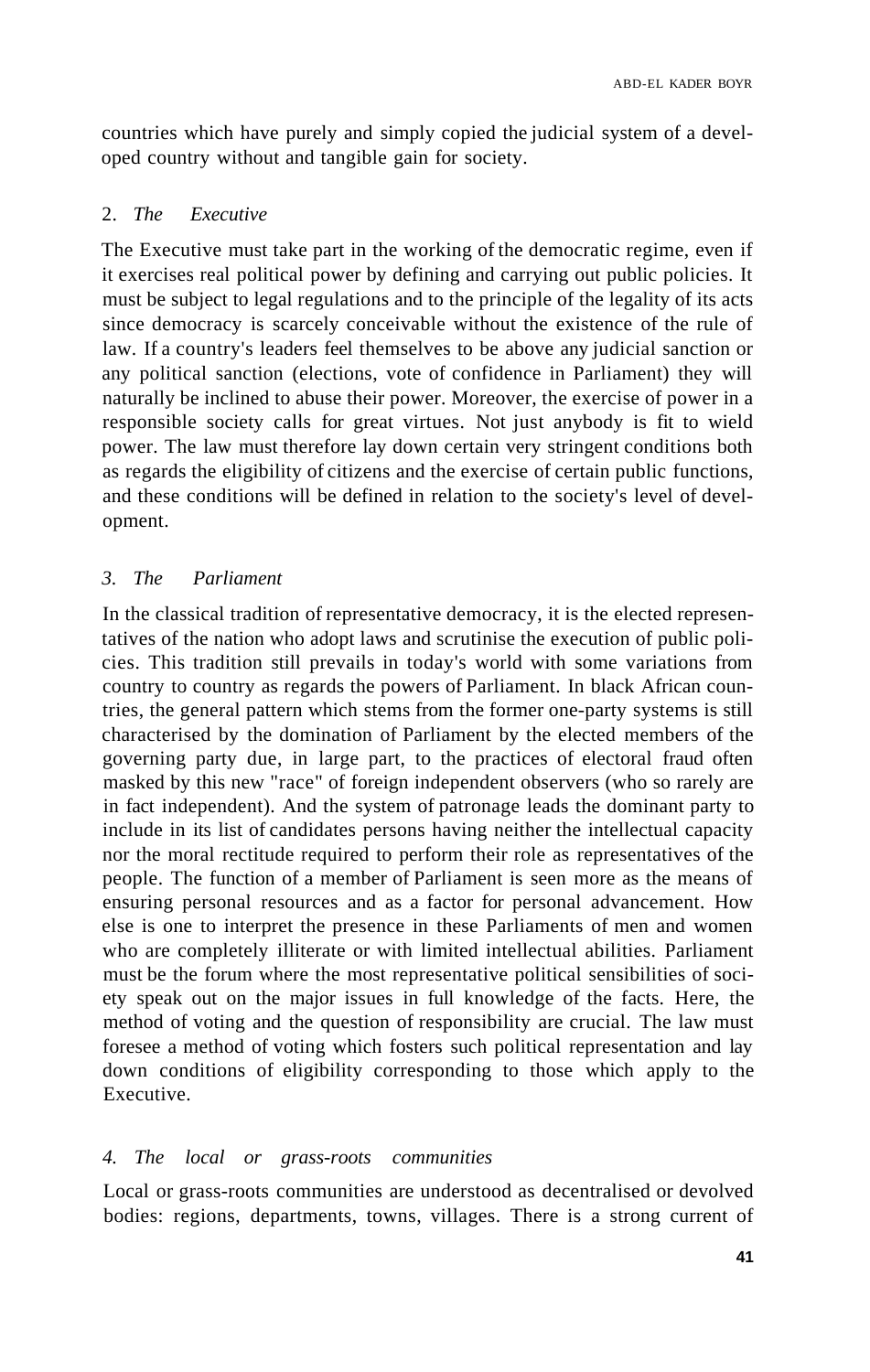opinion in favour of the decentralisation of political power seen as a response to the call for grass-roots democracy and as an effective instrument for managing the nation's resources. This view has so taken root in the minds of the experts of the multilateral and national development aid institutions which provide assistance for developing countries that decentralisation has become a precondition. The term regionalisation crops up frequently in the literature produced by these institutions and in the political vocabulary. Although grass-roots communities in black Africa are recognised in traditional societies, this concept has to be considered with great prudence in fragile nation-States. Whereas the principle of grass-roots democracy is valid as regards its function of promoting the participation of the population in defining and satisfying local needs articulated round centrally defined public policies, it is by no means sure that the twin goals of basic democracy and the effective management of local resources can be carried out in any situation. If democracy works correctly at the national level and if society has reached a certain degree of social cohesion, decentralisation can be a workable response to the requirements of grass-roots democracy. If not, there is a risk that two phenomena will occur: either a recrudescence of the central patronage system or the incipient spread of regional separatism. But everything can also depend on the degree of autonomy granted to the basic local authorities. In any event, these cannot be exempt from the democratic rules and procedures since, if democracy is a matter of institutions, it is also and above all a question of democratic life.

## II. DEMOCRATIC LIFE

The proper working of a democratic political regime can be seen in the vitality of democratic life, and the latter depends primarily on the level of training and the degree of social integration of the citizens.

## A. A precondition: the training and social integration of the citizens

No society can readily advance without open conflicts. These can take the form of opposing interests between different social groups, different professional categories and the State or businesses, etc., and can also take the form of clashes of ideas. So far, only the democratic political regime has shown itself capable of extracting the best from such conflicts and channelling them in a peaceful and tolerant setting. But if there is to be a clash of ideas, the rational expression of social claims and needs in a free and responsible manner, it is essential for the citizens to have received a minimum of training and education. Indeed, without that minimum, the citizens would have no awareness of the freedoms and rights to which they are entitled. Such civil and political rights would remain merely theoretical. It can easily be shown that the vitality of democracy in the developed countries has depended on the development of the living standards of the citizens, which has been a factor of the growth and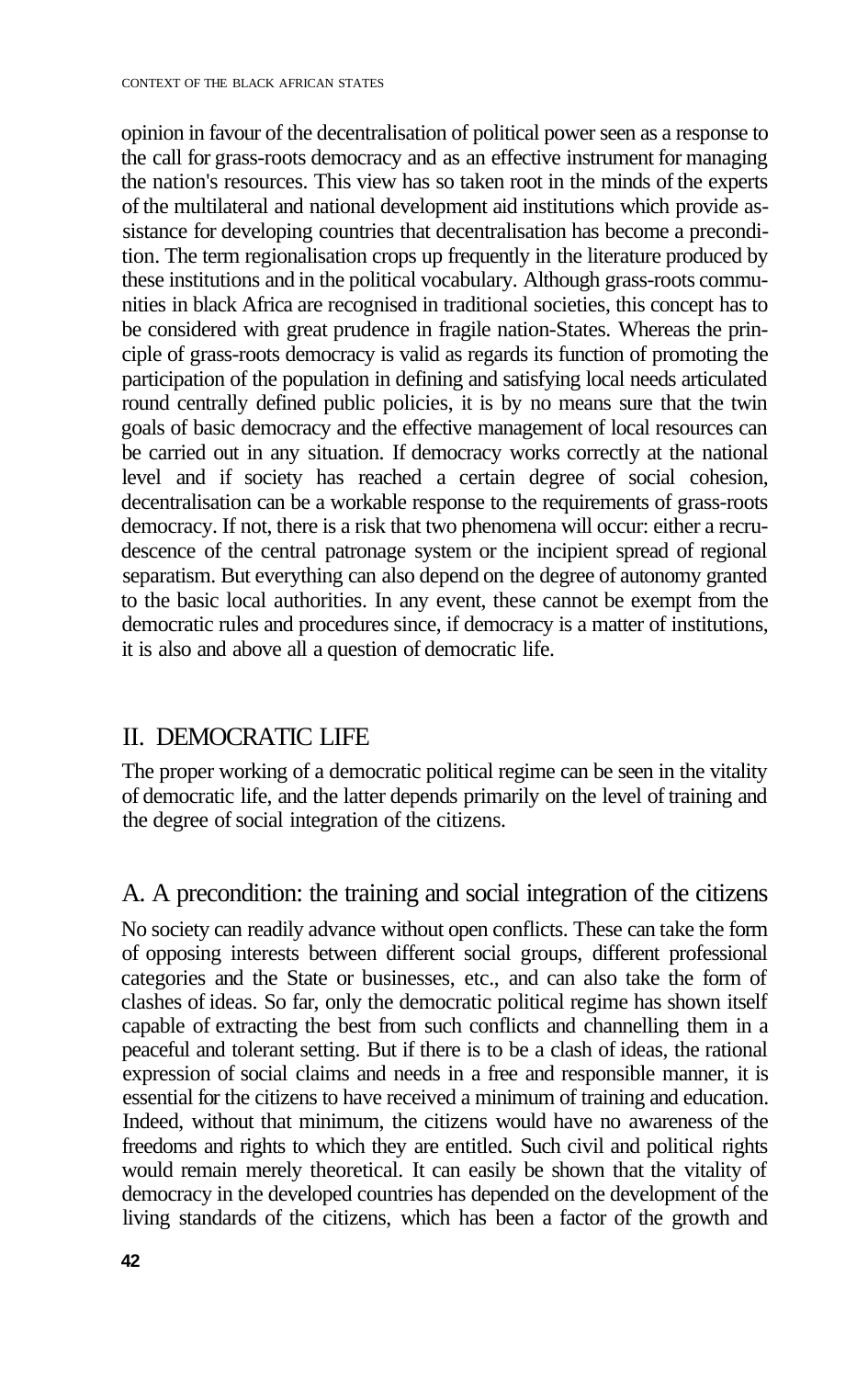quality of public education and training. The democratic challenge in black Africa can be put in the same terms: there will be no real democratic life until education and training have reached all layers of the population. The degree of literacy is a good indicator in this respect. On this point, current statistics are worrying: they show that literacy rates which were high in certain States have fallen sharply on account of the structural adjustment policies imposed by the Bretton-Woods financial and development institutions (IMF and World Bank). Indeed, school is not only the place for the training of citizens, it is also the best possible instrument for socialisation and social integration when it fulfils its mission properly. Consequently, investment in education and training must be a priority, along with the production of goods and employment. Social marginalisation destroys national cohesion and democratic rule. The responsibility for ensuring that citizens are educated and trained falls first and foremost on the State, but political parties, associations and NGO as well as the media and intellectual elites all play a supporting role in this respect.

#### B. Political parties

In a political regime characterised by representative democracy, political parties are vectors of democracy. They are essential to the functioning and durability of democracy since they are not only the instruments through which power is attained by means of free, fair and transparent elections but also the setting for working out practical ideas and proposals which may constitute alternative programmes to the government. They also constitute the means through which individuals may influence public affairs, express their discontent or support governmental action. As David BEETHAM and Kevin BOYLE rightly point out: "While open competition between political parties in the framework of elections is one of the indispensable characteristics of representative democracies, it is also their Achilles heel. Open competition between parties vying for the management of a country's affairs is a socially and politically divisive factor and the stakes are generally high for those involved in this competition. It is therefore important - and this is one of the conditions for democracy's survival - that the cost of defeat is not unbearable for those parties and their followers who find themselves on the sidelines of power." (Democracy - Questions and Answers, illustrated by PLANTU, UNESCO, 1995, p. 20.)

In the light of these pertinent remarks, the problem posed by the existence and functioning of political parties in Africa is three-fold: first, whether or not the social basis of the political parties represents all components of society, i.e., regardless of ethnic, religious or other considerations; second, what chances of coming to power does the political system offer to the different political parties; and third, what resources do the parties have to carry out their various missions throughout the entire territory of the State. The first problem relates to the kinds of divisions felt to be represented by the political parties (horizontal or vertical divisions), and this problem is all the more important and topical in the light of ethnic conflicts which seem on the rise everywhere; the second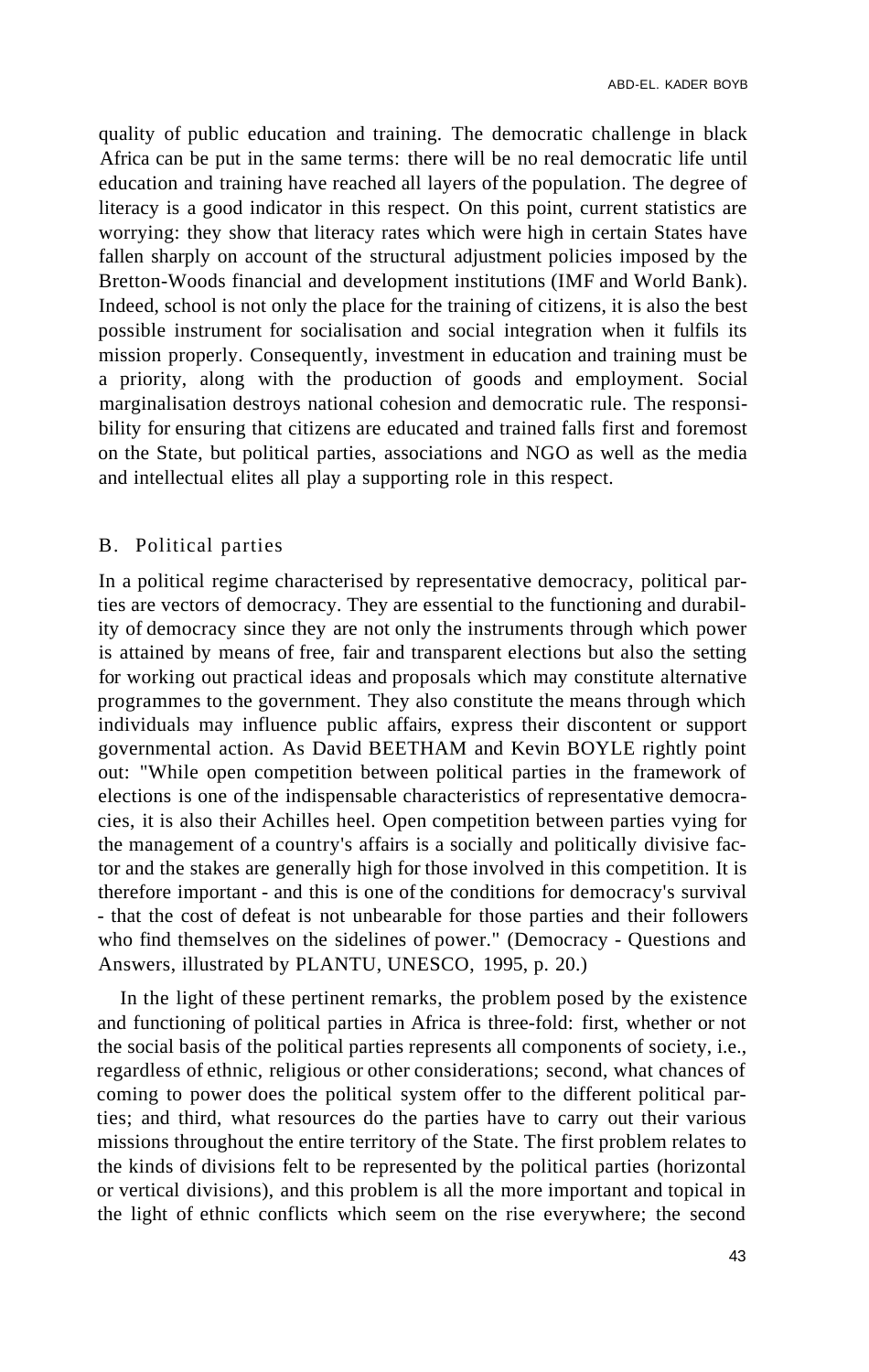problem relates to the principle of political change inherent in any democratic political regime but which some such regimes, although democratic in form, make impossible by means of numerous anti-democratic contrivances (cf. part LA above); the third problem is that of the funding of political parties, especially those in opposition, since the party in power generally make shameless use of the means and resources of the State to impose its domination in the absence of any checks and balances by an independent body. The scarcity of resources and the penury of opposition militants and followers make this a crucial problem for the democratic process. If solutions are not found, political change runs the risk of taking place through violence on account of frustrations which have piled up.

## C. Non-governmental associations and organisations

Like political parties, non-governmental associations and organisations are valuable vectors of democracy. They differ from political parties only in their final goal, but they all contribute to consciousness-raising, defence of the legitimate interests of groups of individuals and the protection of individual and collective rights and freedoms. The efficacy of the work of civil society depends on the extent to which such associations are autonomous or institutionalised. When they have relatively formal links to the State or political parties, they lose some of their autonomy and thus their ability to intervene in all freedom in the management and conduct of public affairs and in the working of institutions according to arrangements deriving from their governing principle of special interests. NGOs, while being associations, have more pronounced concerns in the area of the protection of human rights and humanitarian law. Such concerns urge them to intervene in the political field even if they claim to have nothing to do with politics.

The richness of the activities of NGOs is readily perceptible in the developed countries of the North since this activity is part and parcel of a strong civil society. The question is more problematical in black Africa where the existence of civil societies is not so evident. Bernard B ADOE remarks that at least three distinct principles must underlie the construction of the concept of civil society: "separation of private social spheres from political spheres; individualisation of social relationships which give priority value to the citizen's allegiance; the horizontality of relationships within society which favours the logic of association over community structures and which thus marginalises the identification of particular interests in favour of State-national interests" (op. cit. p. 116). Indeed, it is difficult to gauge whether and to what extent these criteria are fulfilled in each African country. But there can be serious doubts, at least with respect to some countries where identities based on ethnic groups and religion predominate over identities of citizenship, as to whether civil society has really been established. It is nevertheless true that the growth of professional associations and national NGOs is making a strong contribution to the consolidation of civil society in these countries.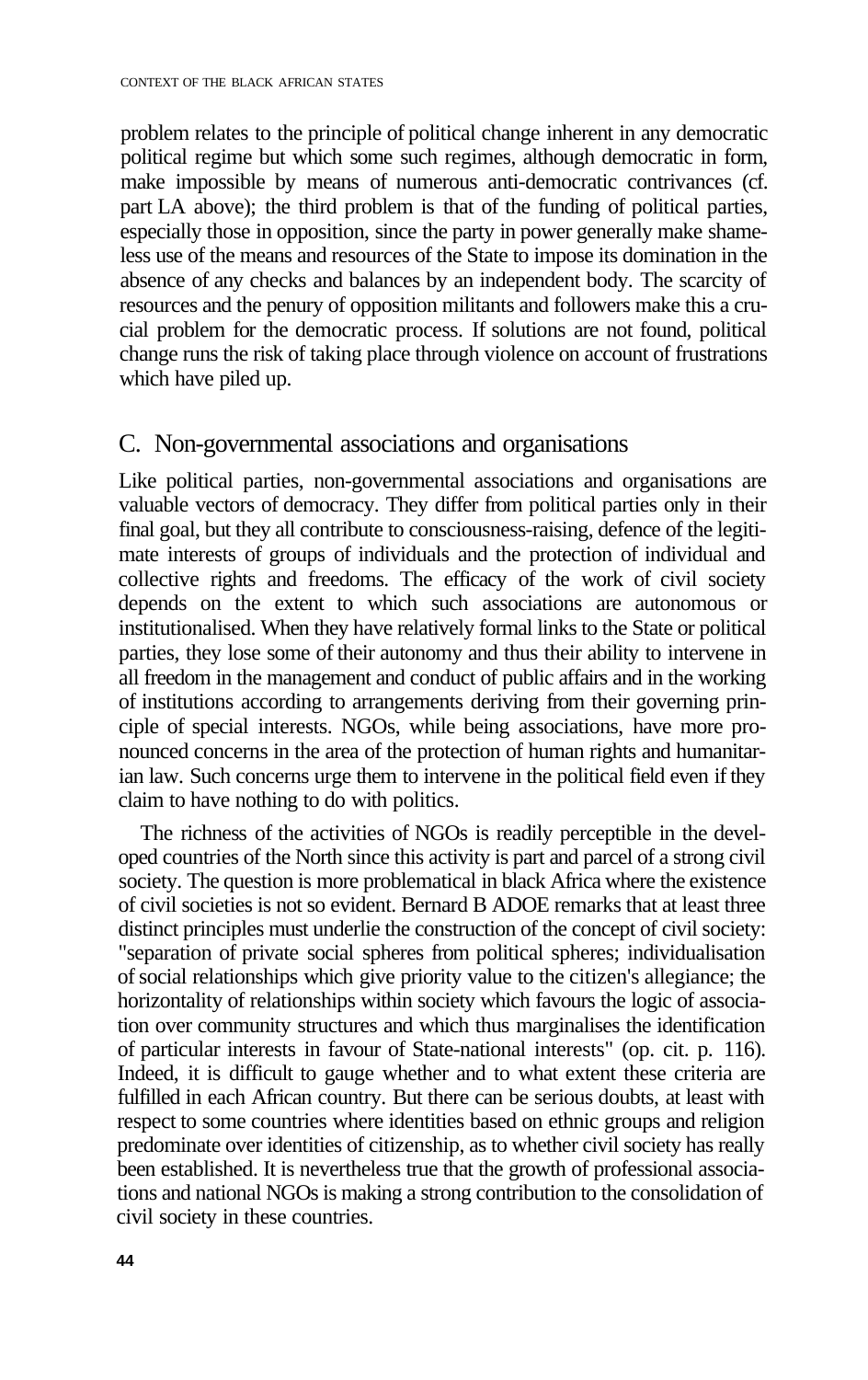#### D. The press

Freedom of the press is essential in a democracy. The press plays a role in the political training of citizens and democratic culture by informing them of the scope of public policies, the management and conduct of affairs by those responsible at both the State and grass-roots level, "by providing and offering the members of the community the means of communicating with each other" <Cf. David BEETHAM and Kevin BOYLE, op. cit. p. 148). But if the press is to perform those functions, it must be free and independent, it must have sufficient material and human resources to deal with all the important problems of society in an unendangered juridical setting.

Since the early 1980s, the development of the press in black Africa has been spectacular. But after a decade of experience, the verdict on that press is somewhat mitigated. On the one hand, the audio-visual media are still largely in the hands of those who hold power. Moreover, the so-called private press (written and spoken press) has in some countries succumbed to the temptations of the neo-patrimonial State or other pressure groups and/or the desire for immediate profits (which harms the proper handling of information). Wherever the press has taken an irreverent attitude towards the public authorities by pointing out their turpitude, the judicial apparatus has been brought into action to silence journalists or make them toe the line. In certain countries, disproportionately heavy penalties have been imposed on journalists for offences deliberately defined in vague or imprecise terms (in relation to definitions contained in Penal Codes) which were used as pretexts by rather unscrupulous judges obeying the command of the authorities to impose severe penalties. This will suffice to show that, in the absence of an independent judiciary, freedom of the press would be reduced to freedom to misinform. The importance of the press in a country is not dependent on the number of newspapers or private radio and television stations but on the quality of the information provided to the public. Generally speaking, the tradition of freedom of the press is better rooted in the English-speaking African countries than in the French-speaking countries. This is undoubtedly due to the colonial heritage.

#### E. Intellectual and political leaders (elites)

Any society that wishes to progress must produce elites in all sectors of social life. This at least is the lesson to be learned from the development of societies. The formation of such leaders depends largely on the quality of the educational system.

The roles which intellectual and political leaders are called on to play in a democracy are determining although they differ one from the other. They are usually to be found at the heart of the great political and social movements. The prospects for a process of democrat!sation or a long-standing democratic political system depend largely on the ability of these leaders to put forward new ideas and to translate into action the diffuse democratic hopes of the populace;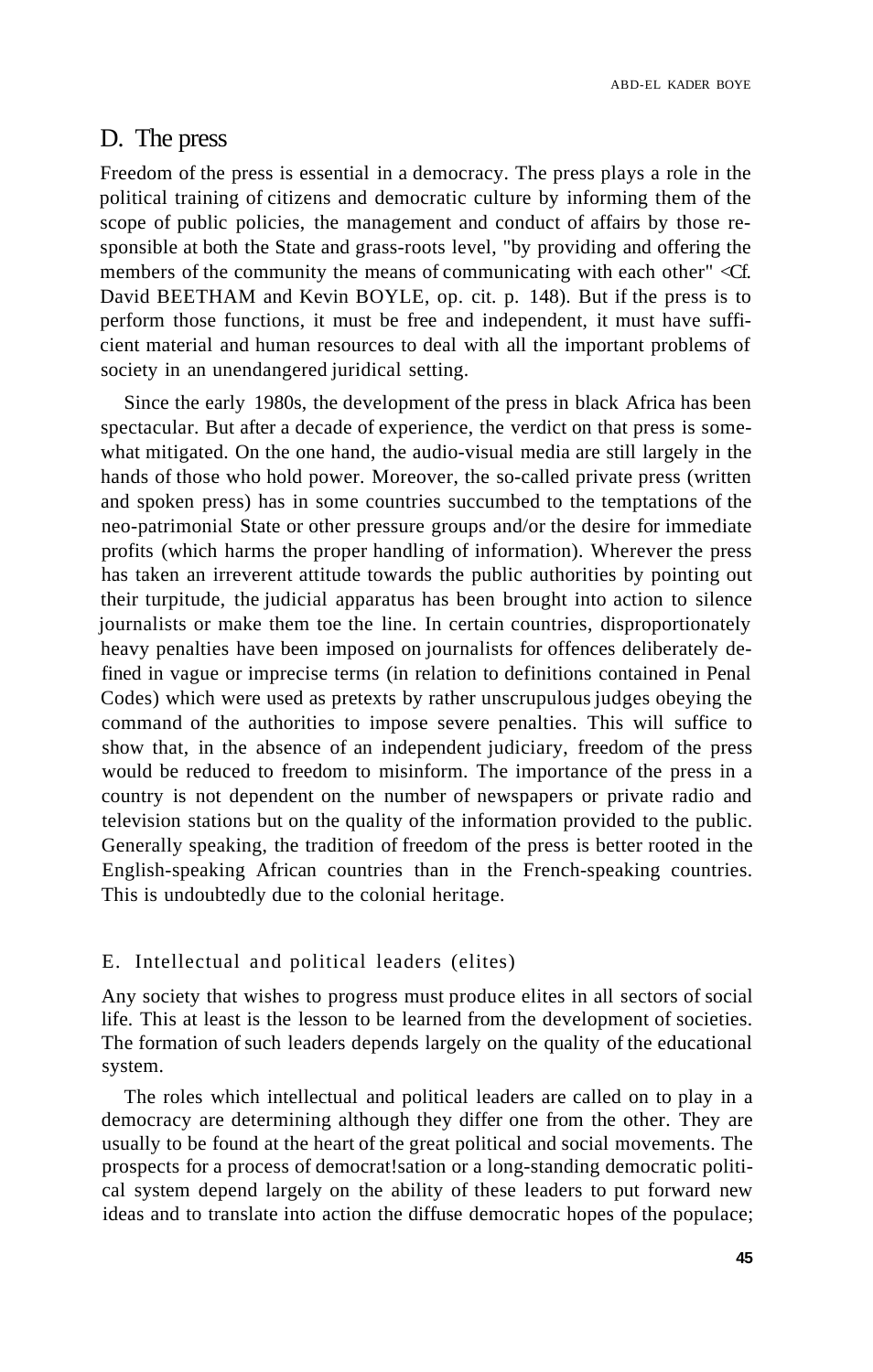these can be ideas and measures designed to accelerate the democratic process or to repair a democratic system which has broken down. But these leaders must be imbued with democratic values and be able to see that these are shared with the different layers of the population. In black African countries, a large question mark hangs over the role of these leaders on account of the setbacks which the democratic process is undergoing in various places. The development of inter-ethnic conflicts, the jamming of the democratic process, the spread of corruption, etc., all attest either to the lack of political and intellectual leaders, or to the mediocre calibre of these leaders who involve the illiterate populations as instruments in causes which are formally democratic but in reality are basely mercenary. The embryonic nature of the separation of the different orders (political, economic, religious, cultural, intellectual) makes it difficult to impute the responsibility for this state of affairs only to the political leaders rather than to the intellectual leaders since they often blend together. Similarly, the fact that strong civil societies have not fully developed scarcely helps the formation of an autonomous category of intellectual leaders. It is against a background of isolation and in an insecure environment from both the material and political point of view that these intellectual leaders are trying to promote a public debate on the problems of their societies. And it is essential in democracy that those whose profession it is to think should have a public space where they can intervene/be heard.

NB. It is deliberate that no country has been mentioned in order to avoid ruffling feathers/treading on toes.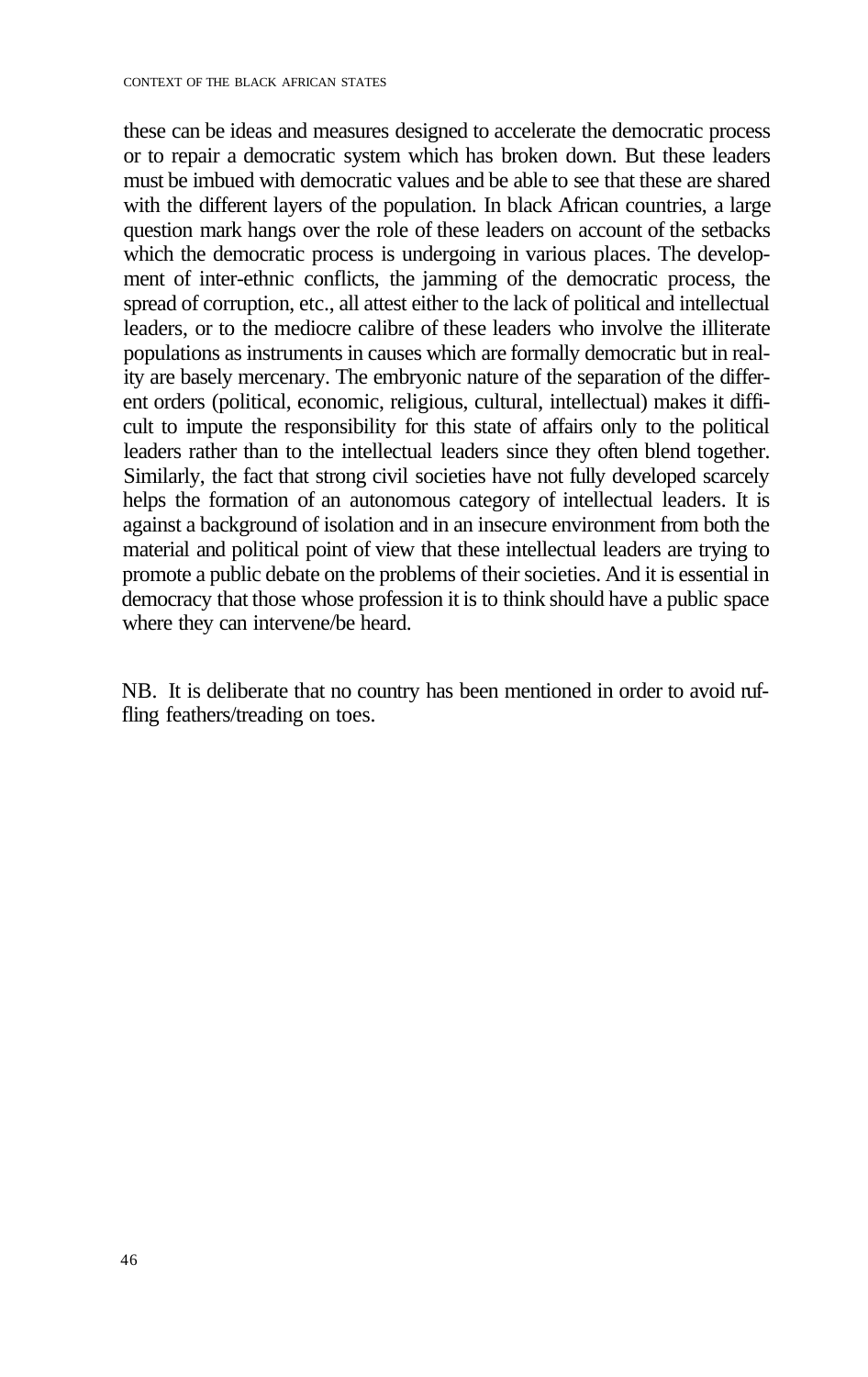## Towards a Universal Declaration on Democracy

DR. AWAD EL MOR\*

1. Democracy is not a right in itself but rather an integral system comprising certain norms, the core of which lies in the concepts of free debate and informed choice. Democracy therefore generates rights and freedoms, all of which aim to secure conditions and promote channels which enable all individuals to exert their influence and control over their government on an ongoing basis.

In the liberal approach which is inherent in democracy, all forms of power are rooted in the will of the people. This approach enhances the rule of law as one of the basic foundations of democracy; it affirms the separation of powers as a vehicle for their restraint; and it promotes individual's rights and freedoms as a prerequisite for their dignity.

2. Democracy cannot be felt or effectuated behind closed doors, nor be based on an authoritarian rule or repression in lieu of competitive political parties, informed vigilant opposition, the active influence of the masses over their rulers, and the independent right of the people to organize and criticize. Indeed, attempts to institute democracy without liberalism are doomed to failure, given the fact that different powers are normally in conflict, and that their harmonization demands adequate safeguards. Such safeguards would need to accommodate and reinforce the restructuring of an overall liberal environment basically established on the free and equal trade in ideas and its concomitant of autonomous selective choices, dispersal of opportunities, fair distribution of wealth and decentralization of economic decisions coupled with substantial market regulation and due intervention.

3. Constitutions normally limit governmental actions in two ways: through the goals to be pursued, and the actions to be taken for their attainment. The State may not inhibit or absorb the creative powers of the mind, nor stand for the domination of the most vital aspects of our life; rather, it has to enhance the collective way of thinking and avoid viewing the public mind as one of its own tributaries or advocating concepts based on narrowness or one-sidedness.

4. The bedrock of any democratic system lies in the preservation of basic human rights for all, including minorities who should have their proportionate share in the exercise of power, along with the right to have their vital interests

<sup>&#</sup>x27; Chief Justice, Supreme Constitutional Court. Cairo, Egypt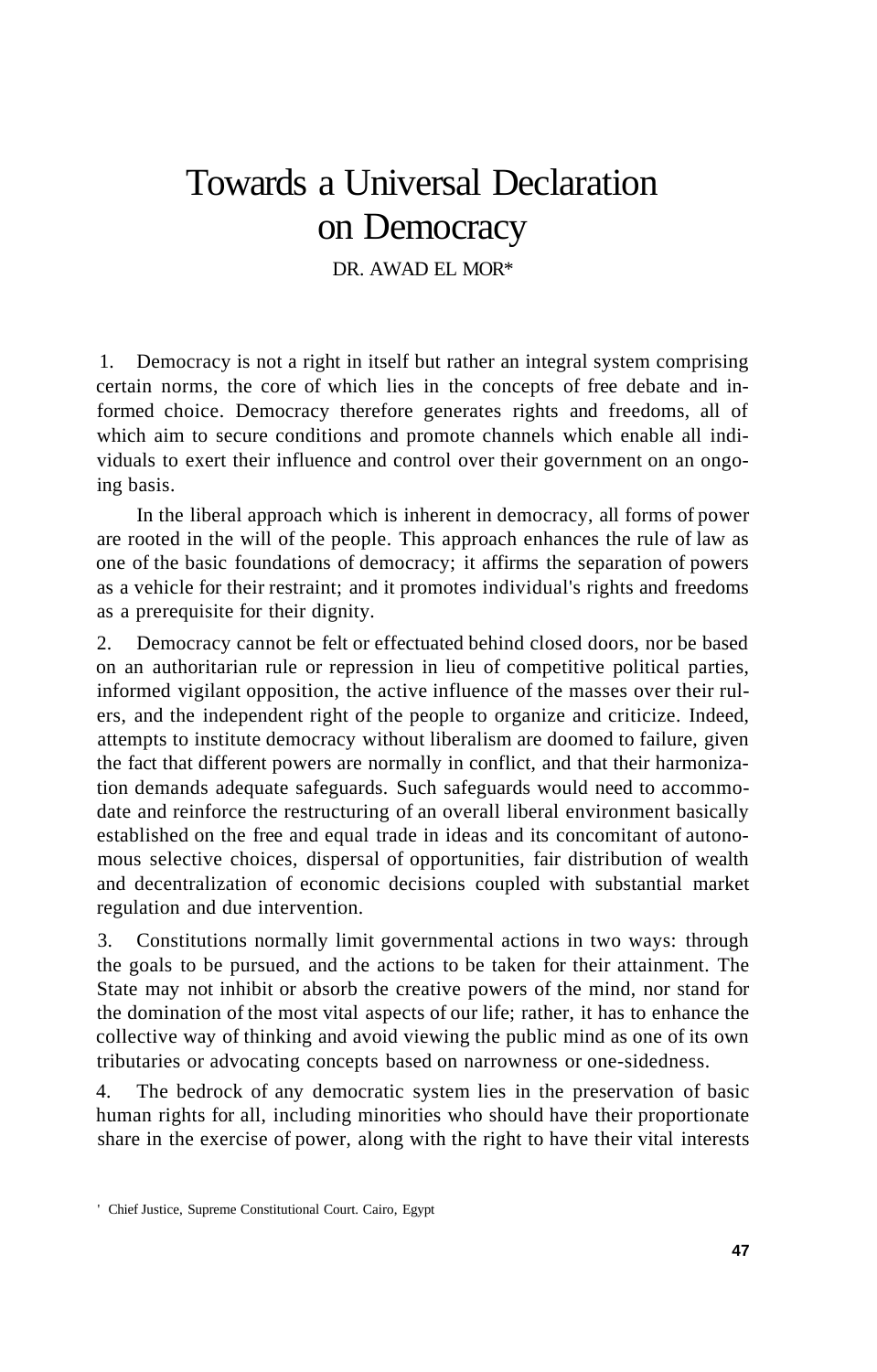carefully considered if threatened in proposed legislation, and to practise their own culture.

5. The influence which the people at large may have on the government is not necessarily achieved through assemblies of a deliberative nature or effected by majority rule, since both may produce on different occasions anti-democratic results.

It is mainly through the right to assemble freely in association with others that influence may be exerted, especially in the form of political parties which by their very nature promote and generate political discourse and bring together like-minded citizens who share similar views and interests.

Unjustified restrictions in the formation of political parties are totally proscribed, particularly if based on political opinions, religious beliefs or affiliation with minorities.

When understood in this sense, the formation of political parties ought to be beyond the control of the executive, either initially or in the course of conducting their business.

In fact, the freedom to form political parties is not the reserved domain of a particular group or class, nor is it an infinite privilege assigned to them; rather, it is a channel for collective participation in political life combining educational values with vindication of the interests of their supporters.

In all events, political parties provide their members with the requisite information upon which priorities shall be outlined, appropriate decisions taken and activities evaluated and administered.

6. The undeniable freedom to form political parties ensures the people's supremacy, secures their participation in the exercise of power, the mobilization of public activities and the outlining of national policies and values, and recognizes the enjoyment of fundamental rights and freedoms, including freedom of expression and the right to conduct elections so as to choose freely their own representatives in the administration of governmental affairs.

7. Associated with the freedom to form political parties is that of the freedom of expression to which all individuals are entitled.

Indeed, ideas need to flourish and expand, and not retreat in concealment or lie in darkness.

Freedom of expression implies that those who advocate or defend a particular cause have the right not only to do so, but also to choose the means they consider most appropriate and effective in its furtherance, even if other methods are available for the expression and dissemination of their opinions. Evidently, freedoms are mostly endangered if consumed by formalities and not spread in brightness.

The actual enjoyment of the basic freedom of expression logically involves the assumption of responsibilities which must necessarily accompany the exercise of this freedom.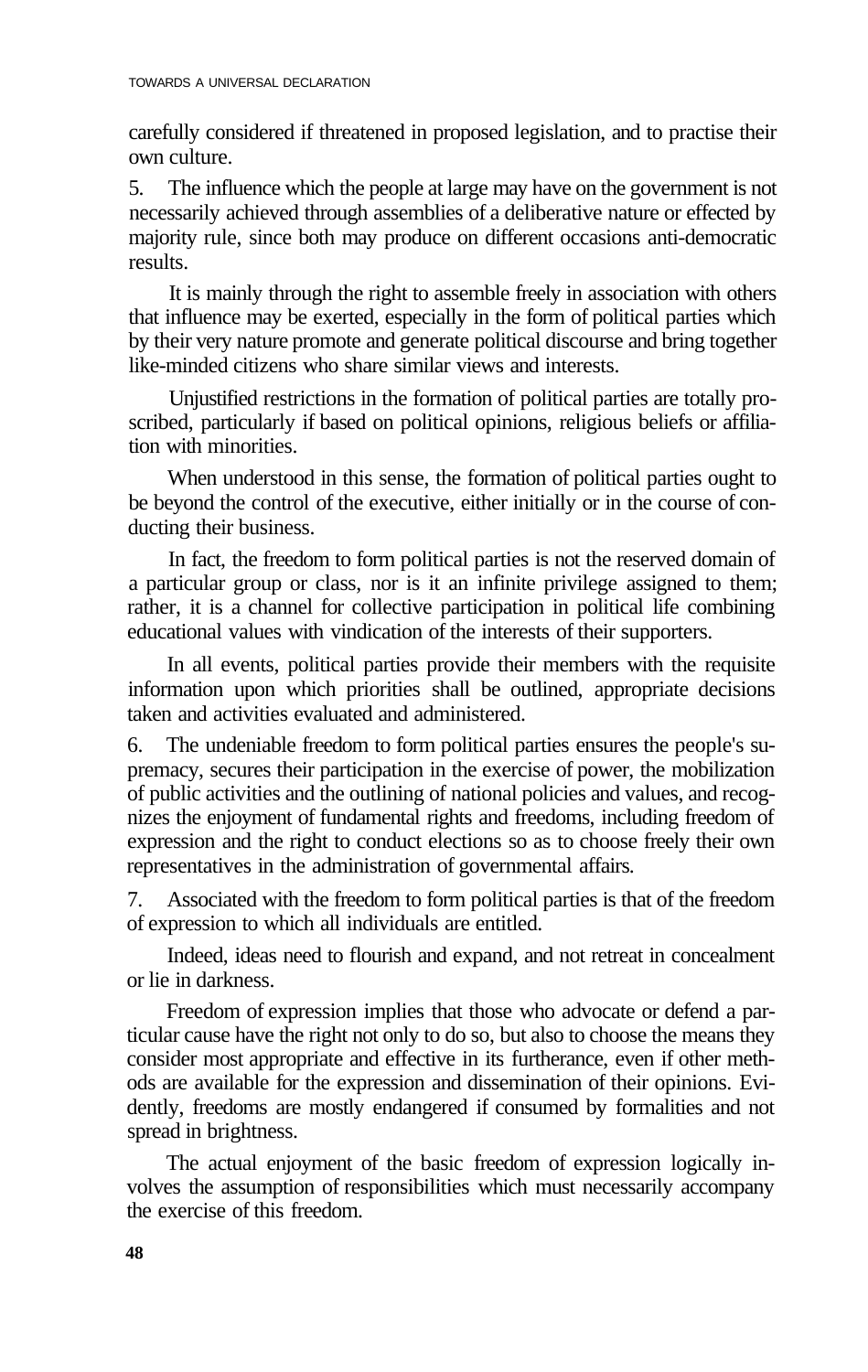In addition, freedom of expression lies at the heart of any democratic regime. Infringements thereon negate the fact that the tools of this freedom are in constant movement with its neutral content and legitimate objectives.

By its very definition, freedom of expression extends to all aspects of life. It should not therefore be subject to any prior or subsequent restrictions.

Besides, the concept of free trade in ideas was envisaged as a vehicle for plurality of opinions, based on neutrality of information, to help in shedding light on truth, particularly in consequence of different conflicting ideas touching on the same subject matter and the need to determine the degree of their accuracy.

In nature, opinions are various, motivated by different interests, associated either with clear and present danger, or tending to accomplish a desirable change peacefully.

However, all opinions have to be revealed and ideas from whatever quarters received and largely transmitted, notwithstanding political boundaries and regardless of the means of their diffusion.

In the last resort, it is the exactness of circulated ideas which would enlighten the path for freedom, instruct the dimensions of all achievements and bring about consistency in public conduct.

In no way may public authorities overpower the public mind or enforce their own yardsticks for restraining opinions related to its formation. Thoughts must not be whispered or secretly placed in our conscience, but overtly and plainly transferred, even if manifestly opposed or hated by public authorities.

Careful consideration of public issues serves no end but to enhance the attentive discussion on their different aspects. Given the fact that people normally and substantially differ as to a clear-cut criterion demarcating the dividing line between extravagant and moderate opinions, since ideas are mostly advocated with excess, the maintenance of public order should not be taken as a pretext to limit in advance the freedom of expression.

8. The highly esteemed values inherent in freedom of speech contradict the confinement of an open and frank dialogue to a particular class of individuals or to specific issues arbitrarily delineated, since the content-oriented values of this freedom implies diverse and interchangeable ideas, opinions and concepts, in order to free the circle of choices and not maliciously control its dimensions.

It should also be recalled that freedom of expression, whether by utterance, printing photographing, publicizing or by any other means, has been maintained in most constitutions in order to guarantee the expression of ideas and their circulation. Freedom of association rests firmly on open discussion and would become obsolete if participants therein are denied the right to express their opinions, unconstrained by others.

In fact, unless opinions are categorically expounded, irrespective of their falsity or veracity, and regardless of their collision with or awareness of public interest, the path for a secured life will grow cloudy and become gloomy.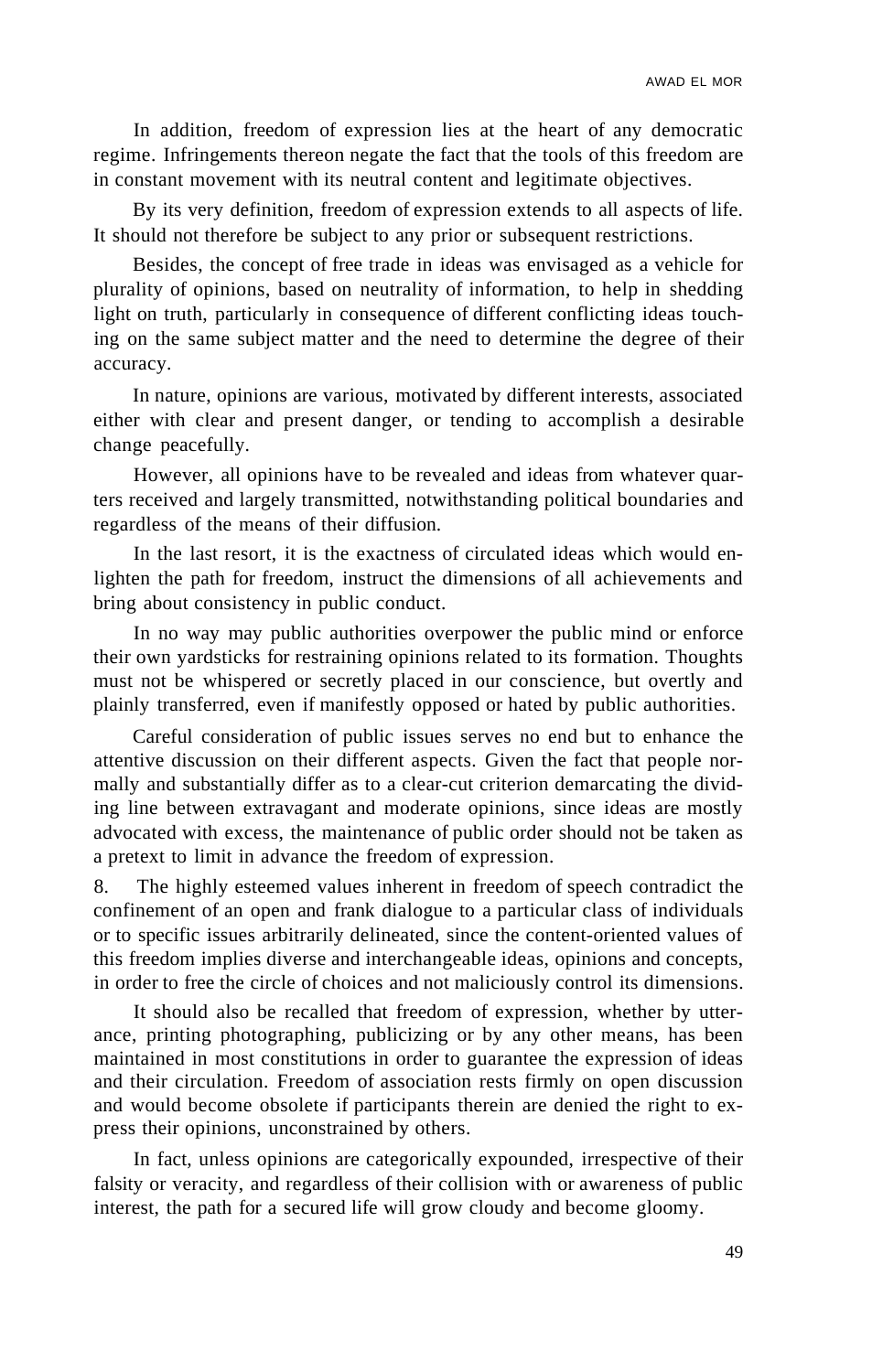9. Therefore, alignment of constitutional provisions with the concept of a marketplace of ideas in all matters of public concern, is a must. Enforced discussion will restrain talented behaviour along with imagination and aspirations, and ultimately breed fear coupled with coercion and constraint.

Consequently, constitutional protection of freedom of expression, without invading its core or disregarding its goals, shall extend to even acrimonious criticism of public servants.

Considering every fact that would discredit a public servant to be presumably false or coloured with bad faith is flagrantly misleading. Declared opinions damaging his image, should not be evaluated apart from the need to disclose all relevant information that would reveal his failure to meet the standardized criterion of public interest in conducting the business entrusted to him.

10. It is necessary to view as inextricably bound together freedom of expression and that of ordered assembly established by a group of persons anxious to discuss matters of common concern, to exchange different opinions related thereto, and to disseminate their difficulties and aspirations.

The arrangement of any structural gathering, whether of a political trade unionist or professional nature, implies a voluntary formation in which adherence thereto or withdrawal therefrom shall not be compelled.

In substance, assembly is nothing more than a forum comprising individuals approaching their concerns in order peacefully to express their stance and unfold their hardships. In fact, the right to assembly freely mirrors an affirmation of the integrity of personal liberty, preservation of the privacy of life, and a requirement for constructive debate.

It also recognizes a pattern of conduct enjoyable before the emergence of all written constitutions, and finally an attendance to the requisite guarantees specified therein for rights and freedoms. The fact that the right to assemble freely has found its main thrust with the development of civilization shall not be open to question. Throughout history, the essence of this right lies in gatherings having no objective but to overtly and peacefully discuss specified issues within a particular circle, not to be outlined by the legislature, and acting as the recipient of all information that would advance the power to decide.

Only within any form of assembly may the tributaries restructuring the human personality arise and grow.

Breaking this freedom ruins any regime of governance based on popular will, encourages the prevalence of arbitrariness, and lowers democratic values. 11. In line with the prominent values related to the freedom of expression and that of association, the right to elect and to be elected shall emerge as one of the major characteristics of democratization.

There is no denying that the right of candidates to be elected freely in forums of a representative nature is inseparable from the right of the electorate to make its own choices, to indicate and advance its preferences and to cast votes in favour of its selected candidates.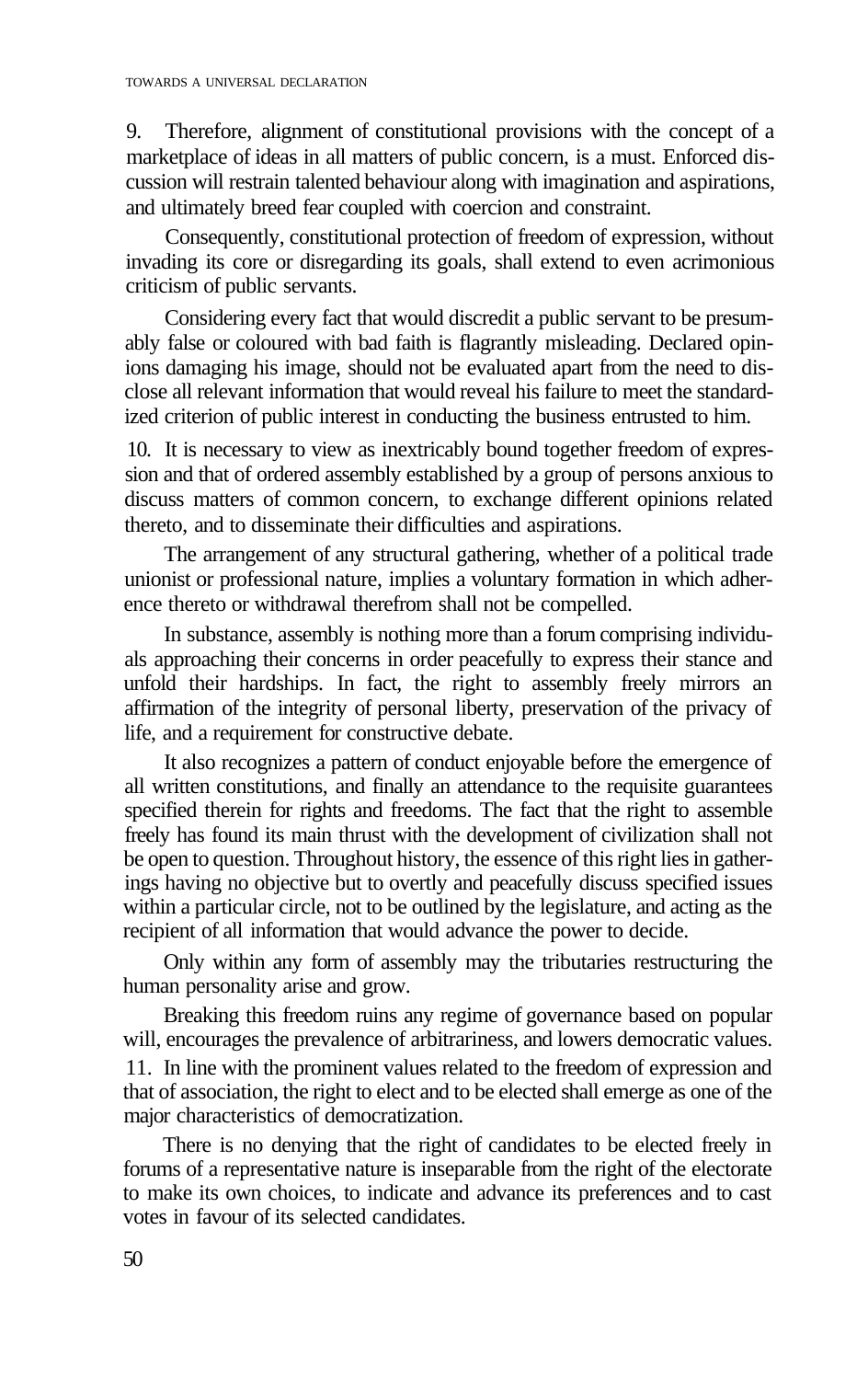Hence, both rights are from a constitutional perspective totally connected, mutually in exchange of influence and antagonistic to limitations which would affect the integrity and the reliability of the electoral process or touch upon its fairness.

All relevant information thereto must flow unhindered in order to preserve its neutrality and provide equal opportunities among all competitors.

Therefore, undue restrictions impeding a particular class of candidates from a fair chance to strive for winning seats in popular assemblies shall be void.

In no way may the entire electoral process be monopolized by a particular group directing its course and dominating its outcome. Here, it should be noted that most modern constitutions have not limited themselves to the preservation of political rights against encroachments thereon, but have considered the exercise of such rights a duty not to be ignored in order to save and generate the representative character of the government.

In order to guarantee the effectiveness and fairness of the electoral process, citizens eligible to vote must equally be able to affect its outcome, being those who assure their responsibilities vis-a-vis public affairs.

In particular, the number of seats allocated to different constituencies must be proportionate to the number of their population, and no group or class of citizens shall have a say in forums of a representative nature unless so mandated by the weight of their votes.

12. Added to the right to elect and to be elected are other political rights including that under which citizens are entitled to express their opinions in public referenda. Governments in most developing countries resort *to* referenda in order to legalize and seal a particular legislation or attitude in their favour. Initially, a referendum is traced to matters of significance which have arisen in connection with a legitimate State interest. However, in practice it has been ordained to have the acceptance of the electorate in matters not separately introduced in accordance with the substantive aspect of each, but amalgamated in one issue despite the fact that its components are disassociated.

Administered in this context, it has been contended that referenda, as a reflection of the direct popular will imply the introduction of a constitutional amendment even if their outcome defies constitutional restraints. Against this argument, the Egyptian Supreme Constitutional Court stated that amendments to the Constitution are subject to stringent procedural requirements, and that in the absence of their observance, no constitutional amendment will ever take place. Indeed, statutes framed in line with the outcome of a referendum are not immune from the power of judicial review, which other legislations are, since in both cases the statutes in question are inferior in rank to the Constitution.

13. Democracy and development are interrelated, and the ingredients of both lie in education in that development largely relies on the restrained order within which education has been placed, and the levels which it has attained.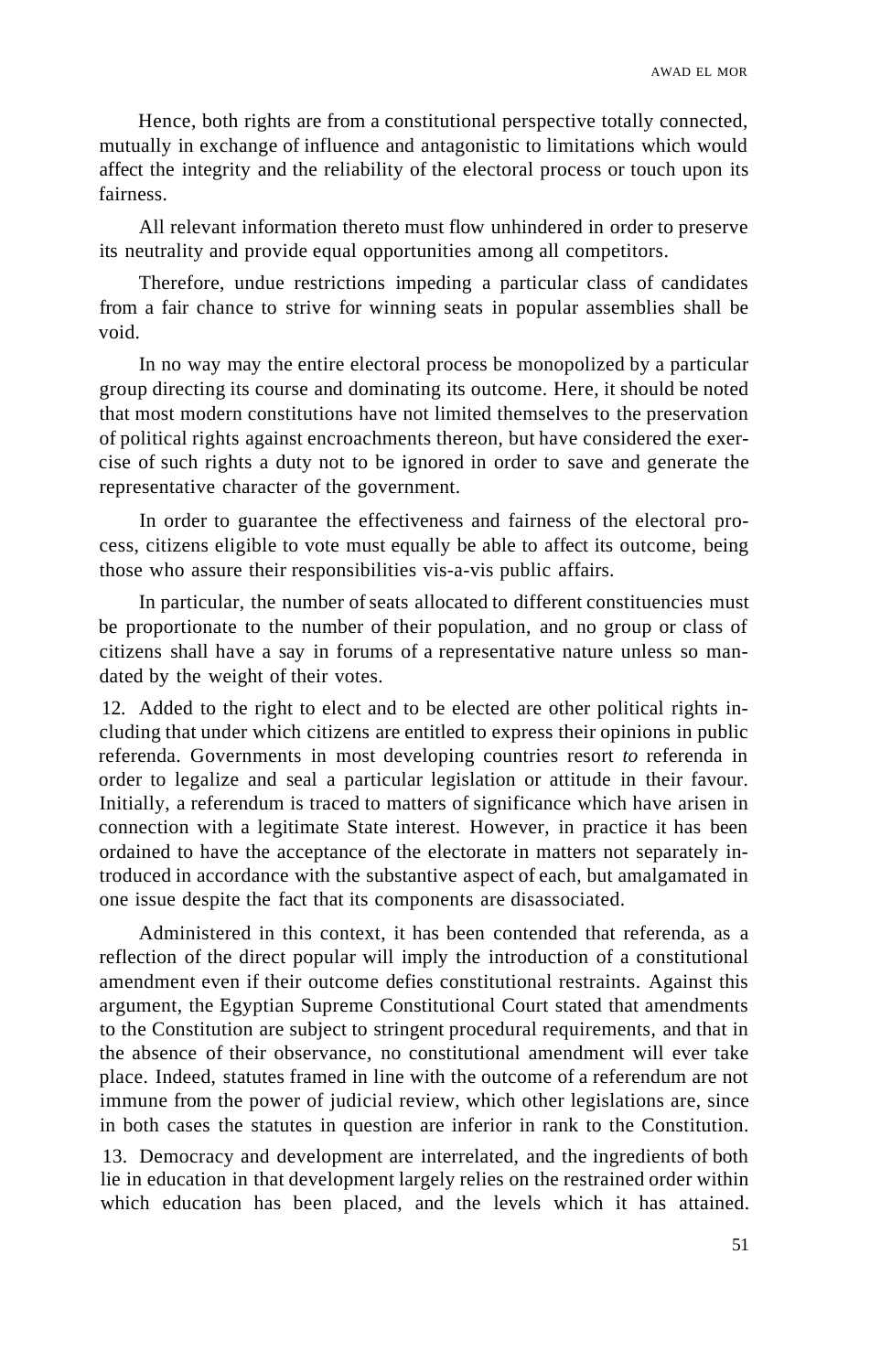It should be taken into account that education is not plowing in the sea, but an edifice on which the expenditures will be ultimately recouped in the form of restructuring a civil and advanced society, accompanied with national affiliation and the tools for a productive live.

Undeniably, education raises public concern, induces the proper course of action, instigates the path for truth, and arranges in an orderly fashion for the masses an informed life in which rights and duties are duly considered, equally respected, and actively enforced.

Therefore, education is not a subsidiary or subservient right, but rather an original and creative one, independently claimed, feasibly approached and openly admitted to all those objectively complying with the rational requirements for its exercise.

In this light, the government should not look at education over its shoulder, but should strictly observe and carefully examine its different forms, outline its effective and expansive means with a view to widening the range of their potentials, taking into account that the worthiness of education and its inclusive role in the democratic process depend to a large extent on the level of its administered structures.

14, The equal protection clause is largely considered a safety valve in any evolving democratic process. It has been repeatedly asserted that this clause was not framed to extend mathematical equality to all but only to embrace citizens who are similarly situated with respect to the requirements set forth for the exercise of the right of freedom in question. Categorically, the general and abstract character of the rule of law does not necessarily denote sameness or uniformity of treatment. In fact, a rule of law, despite its general application to those meeting its requirements, may make different provisions for some as against others, and therefore may involve invidious, capricious or preferential treatment incompatible with the substantive-oriented values of the equal protection clause requiring the absence of distinctions except for those different circumstances.

Inherent in the primitive nature of all human beings is the belief in justice embedded in the equal protection clause to which all political regimes and organized societies have acquiesced.

It has been asserted that the principle of equal opportunities as well as that of the equal protection clause serve and advance the same ends. However, while the equal protection clause confers a negative right, denial of which arises only when the State actively intervenes in a discriminatory manner, the principle of equal opportunities presupposes that the missing opportunity is one which the State has undertaken to provide. Failing this, the question of inequality in the enjoyment of that opportunity will never arise.

In the determination of whether or not a statute produces unreasonable or arbitrary distinctions among individuals as to their rights and privileges, courts have on many occasions adhered to the long-established comparative rule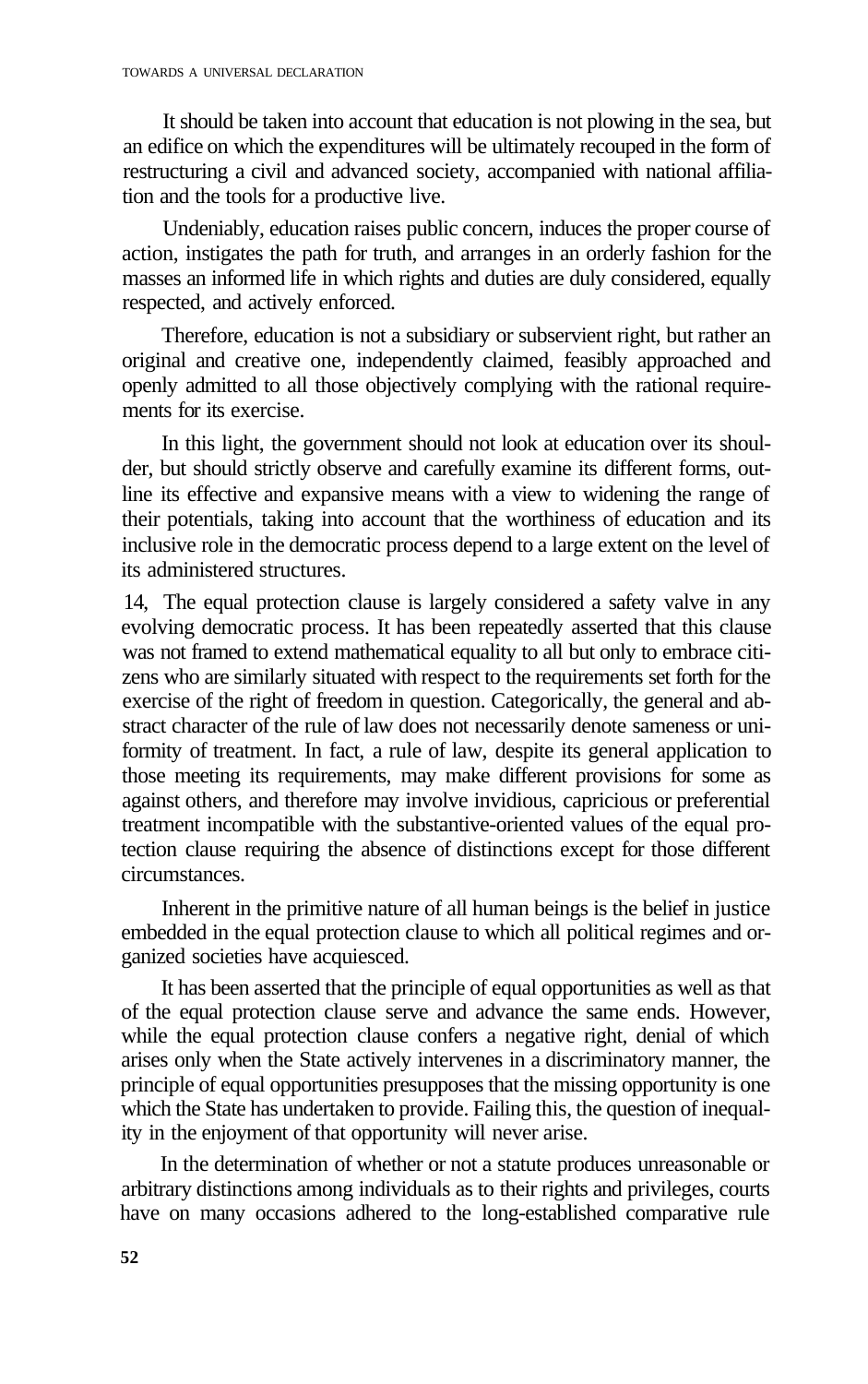applicable in the context of the power judicial review, namely that of rational basis test, or the so-called rational relationship test, according to which a legislative classification producing distinctions among citizens is to be regarded as inconsistent with the equal protection clause if proven to be irrationally connected with a legitimate governmental interest which that classification intends to serve.

However, legislative classifications based on differences, race and other irrelevant distinctions are commonly regarded as inherently suspect, and therefore to be strictly scrutinized in order to subject their examination to the most exacting judicial review, under which the State must show that the statute in question furthers a compelling State interest accommodated with the least restrictive means practically available, a requirement in the face of which only a very few statutes have been upheld.

15. The preservation of human rights - the final objective of the democratic process - demands the integration of political rights with those of an economic, social and cultural nature. However, it should be noted that their integration does not infer that attainment of the latter rights is a precondition for the performance of the former, but that all have to be duly respected in order to dismantle or at least weaken the far-reaching hand of the State, even cautiously and gradually, without setting aside the legal premise that basic human rights and freedoms are not to be undermined by restrictions that go beyond their rational limits, including the invasion of the breathing space which encircles the vital sphere of their existence.

16. Democracy guards against opportunities for abuses of power and ensures that they are rectified should they occur, especially through the system of checks and balances, considered paramount for a viable observance of the principle of separation of powers.

While this latter norm denotes different jurisdictions attached to the three main branches of government and implies that each of these has to exercise its allocated competencies within constitutional limits, the workability of this principle depends on how each power could confront and tackle deviations of the other from its defined mandate. As Montesquieu aptly put it, a power may not be stopped except by its equivalent.

However, in most developing countries, the perceived balance between different and sometimes overlapping powers was viewed as a theoretical approach rather than a viable instrument. Indeed, from a practical perspective, Parliament has become an extension of the Executive which holds a firm grip on its majority and dominates the prevailing trends therein. In such a situation, the principle of the separation of powers will cease to have life and substance, along with the representative character of Parliament. The separation of powers does not necessarily entail their isolation, nor the reduction of understandable cooperation. What really matters is the level of this cooperation which should in no way turn into obedience to governmental instructions.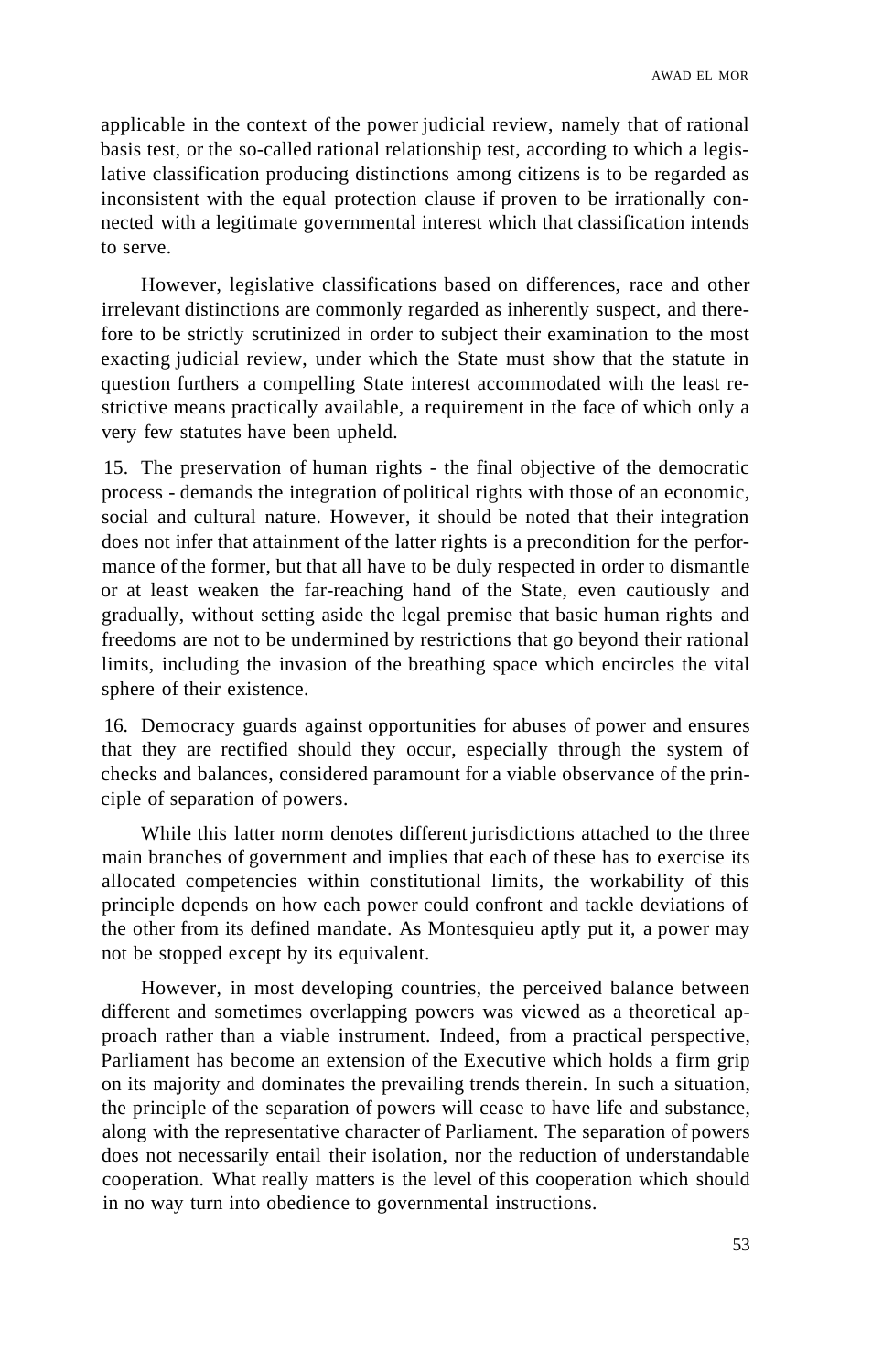Legally, in the application of the principle of the separation of powers, the main concern is to preserve intact the competencies allocated to each power, especially those in line with its natural structure, without setting aside the need to achieve a kind of understanding far short of ending in subordination, or the ranking of a power beyond its ordained boundaries.

Unless the application of this principle is reinforced with public awareness and pressure along with a wider circle of persuasion through the media and other means of mass communications, its strict observance will probably fall into ruins especially in the absence of an independent and impartial judicial power capable of taking the reins in its own hands to address grievances with appropriate enforceable remedies adaptive to the times, and unimpeded by excessive delays or substantially tainted procedural rules or even the manipulation of political or ideological influence.

17. The effectiveness of the role of the judicial power in compliance with the rule of law derives from the fact that constitutional provisions in democratic countries are not dead letters, but ought to breathe by all available means, the most important of which lie in the exercise of the power of judicial review, according to which statutes repugnant to the constitution are considered invalid.

18. In this regard, the institutionalization of power within the requirement of "cases and controversies" necessitates *inter alia* affirmation of the right to litigate with its concomitant of enforceable and pertinent judicial remedies, the exclusion of exceptional and special courts, the confinement of martial law to its natural domain, the recognition of at least a minimum standard of rights accorded to aliens in defence of their legitimate interests, the observance of standards associated with the fair administration of all trials, the enforcement of the procedural and substantive aspects of the due process clause, and the application of human rights, with due regard to their international dimensions along with the right to have a retained or assigned counsel for their vindication.

19. Despite the expected tension which would result in some societies in consequence of the application of the democratic processes, their supreme importance for the different criteria and standards of progress and for the liberation of humanitarian values from intimidation or inhibition by public organs and their agents are beyond question.

Indeed, undemocratic systems are less benign and more repressive, corrupt and unstable. Therefore, compliance with democratic processes ordains a well-defined area of individual freedom adaptive to contemporary realities, along with openness especially in relation to the rotation of power, pluralism, tolerance and the right to be different. Of no less importance are recognition of the universal character of human rights together with their impact on development, and promotion of minimum cultural levels negating ethnic distinctions, largely dependent on the effectiveness of the educational system, and equal treatment of women and men in all matters of public concern in both law and practice.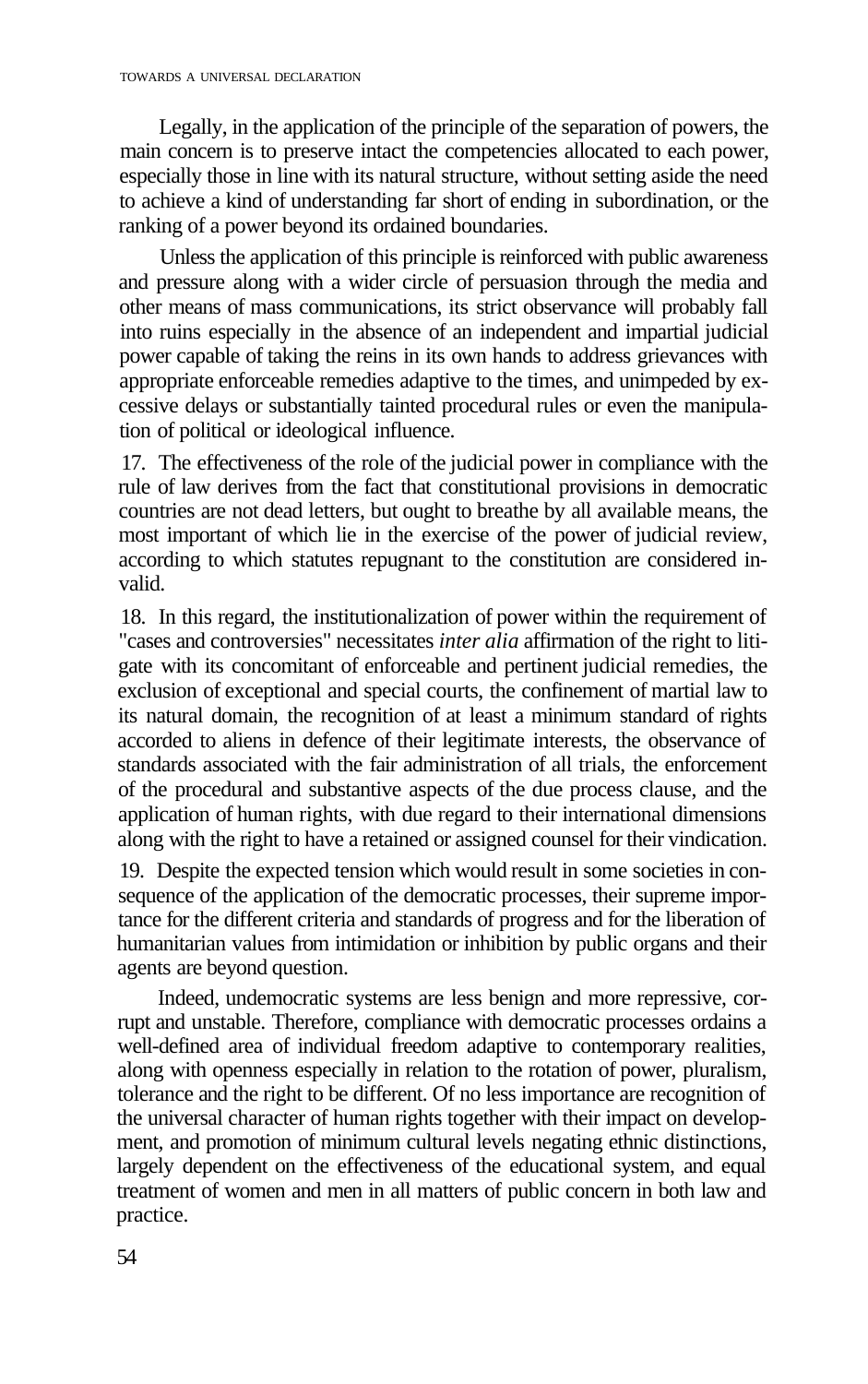Law in fact is not a divine supranatural concept, but simply a positive formula adaptive to societal-oriented needs which should take the dignity of all individuals as the base for their fundamental rights and freedoms, taking into account that unless the modalities of their exercise are fairly outlined without breaching the nucleus of each, commitment to democratic principles shall not stand.

20. A democracy should support democratic principles in international relations and extend its genuine solidarity to those who are victims of human rights violations at the hands of undemocratic regimes.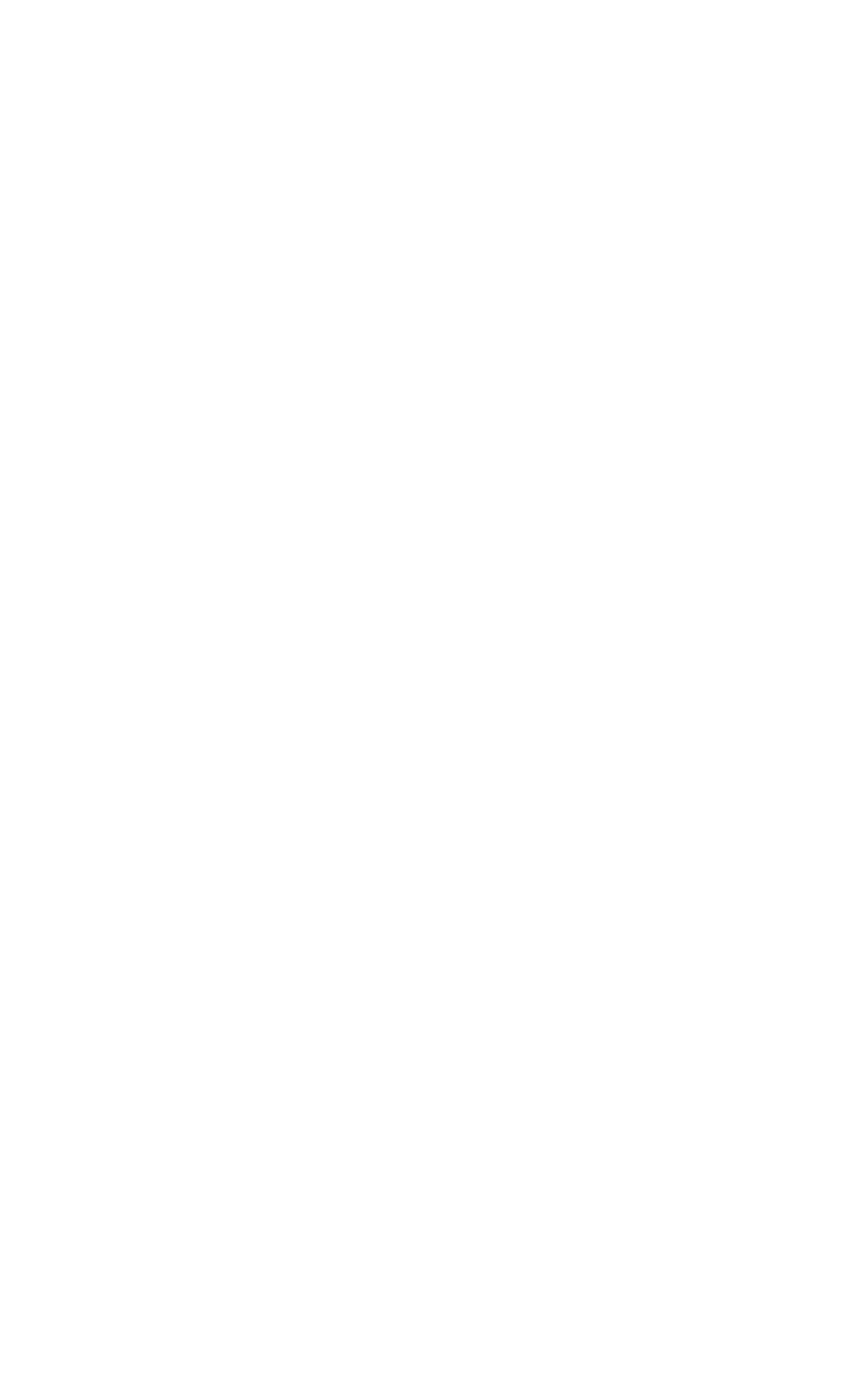## Democracy and the Individual Will

PROFESSOR HIERONIM KUBIAK\*

'Democracy is neither black nor white nor red. It is the emporium of passions and interests, the blend of outrage with virtue, sacredness with villainy. Its value and taste is especially recognisable when it's already losing the game under the pressure of fundamentalistic ideas. This may be the most important message of the  $20<sup>th</sup>$  century.'

Adam Michnik, Szare jest piekne /The Gray Is Beautiful/, Gazeta Wyborcza, 4-5 January, 1997.

Considerations presented in this essay take for granted that:

(a) Human nature and democracy are an accumulated effect of human actions, although these actions are never free from "given structural conditions inherited from the past". It is people who "at the same time reinforce or modify these conditions - H,K/ for their future successors" /Sztompka 1991:271/. Hence, *homo creator and homo sociologicus* make their societies - civil, "the non state sphere of social activity", political, "the representative sphere of social activity", states, "the administrative-coercive sphere of social activity and "the public sphere: the informational sphere of social activity" /Kennedy 1992:301-302/. It is they who make history.

(b) The growing sovereignty of individuals is one of the most important advancements of humankind. Sovereignty enables people to make choices, according to their own ambitions, possibilities and sensitivities, and enables them to "run away from the *gulag* of religion, race, region and nation" /Llosa 1996:13/.

(c) Human nature and democracy are congruent. If human nature is "free, end-oriented and calculating /rational/ reasonable", therefore only democratic order is able, by its rules, devices and procedures, "to overcome the consequence of human freedom, sociability and conflictuality" /Baechler 1995:65/.

(d) Participation, direct or through freely chosen representatives, of free and equal citizens in the polity, acceptance of the rules of the game and trust in the social contracts are the crucial factors for democracy.

But participation, as other forms of human activities, is always contextual. The context is being created over and  $\rho\$ er again by actors' personalities, their

Jagiellonian University, Institute of Sociology, Krakow, Poland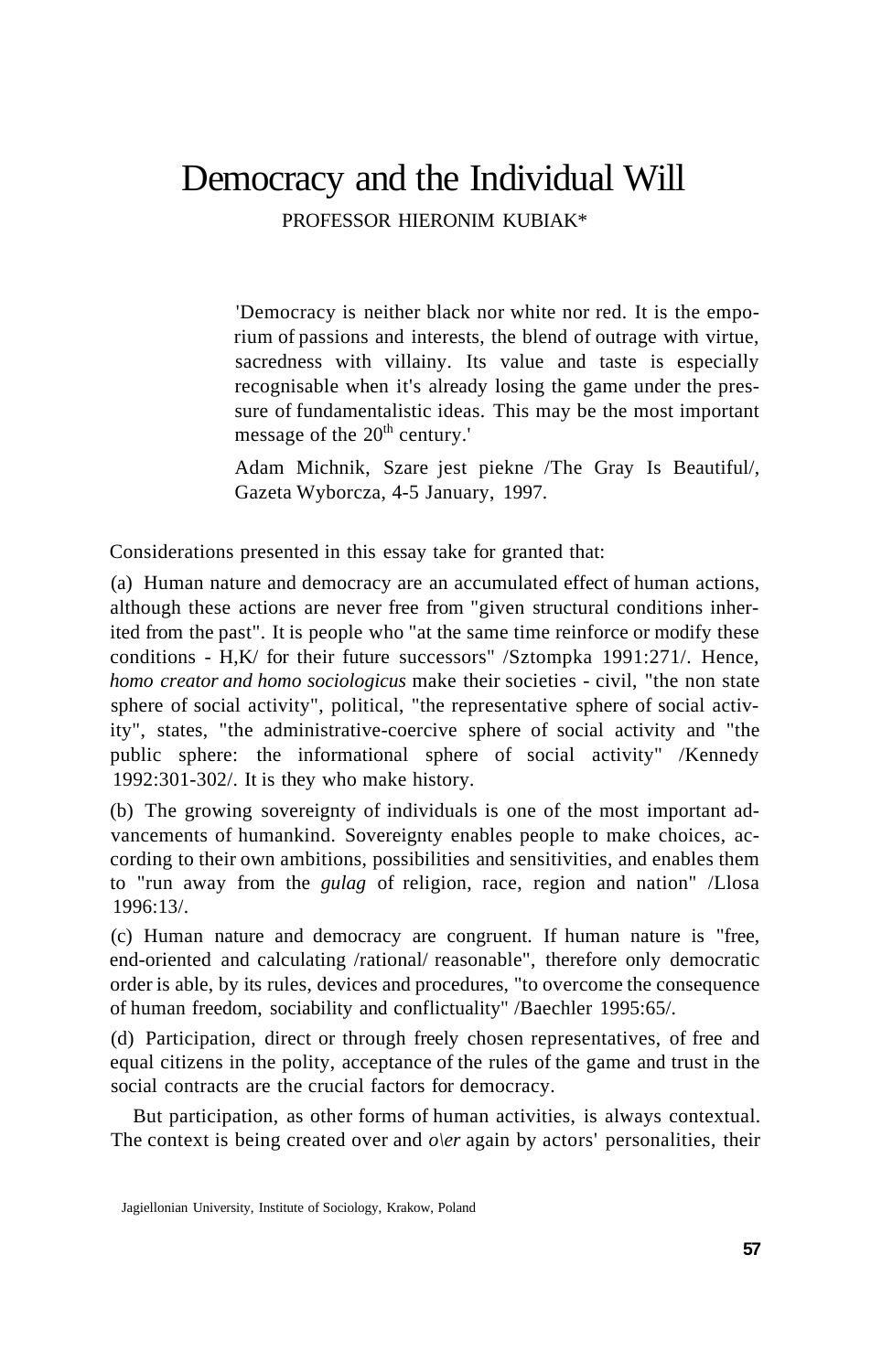attitudes, beliefs, opinions, values and interests; by a dramatic confrontation between needs, wants and means; by ties of social structure; by learned competence and incompetence.

It has to be remembered that democracy is the only political order which has, by the very nature of free and fair elections, a built-in mechanism of self-correction, and, under the pressure of persistent or mounting cleavages/ ethnic, religious and socio-economic especially/, if a majority of voters wishes so, self-destruction. But, at the same time, only democracy possess the ability to question itself and to correct its own mistakes without resort to naked force.

Democracy is not a consequence of the 'laws of history', or the 'last word' of humankind's, history; nor can it exist simply through inertia. During the historical process of humankind, democracy has not only emerged in several places and forms but has similarly disappeared for a myriad of reasons. The vitality of democracy, especially in its poliarchic form /Dahl 1995:325-336/, depends on everyday plebiscites, involving millions of individuals and thousands of social entities, the momentum of which comes at the time of voting. The ballot today plays the role of Plato's *demiurge.* 

There is no reason to object to Karl Popper's assertion that democratic institutions ought to be built in such a way as to prevent evil and incompetent politicians from doing us too much harm. Of course, such institutions should be built. Moreover, it is also true that democracy in our time has become in many cases the autonomous value and an important component of several ideologies as well as a rationale for numerous governments. Nevertheless, it is the voter who, under democratic rules, may or may not place these incompetent politicians on top of democratic institutions, and legitimise or not the entire political order. In short, people are the subject of democracy, not ideas, norms or institutions. The determinants that condition the voters' behaviour are located not only inside the set of democratic norms, procedures and institutions, but also in people's minds and their everyday existential experience. If the future of democracy is determined by the will of voters, it is this will and not only normative and institutional arrangements that should receive the analytical attention of all those who study or, even more, intend to defend democracy.

It seems obvious, or maybe even trivial, that, if democracy has to preserve its capacity for self-defence, the majority of polity members must want to live under a democratic regime, observe the rules of democracy, and trust in its institutions and officers. But this want is generated not only by the formal right "to eat off the golden plate", as the  $19<sup>lh</sup>$  century metaphor states, but also by the possession of real means needed to do so. This, in turn, means that political freedom and social rights are inseparable in modern democracy where under the majority of today's constitutions, citizens of a given country, being at least 18 years of age on the election day, have the right to vote, and elections to parliaments are universal, direct, equal and are held by secret ballot.

The hope for improving the conditions of life, which usually supports drives to political freedom and often arises when political freedom is already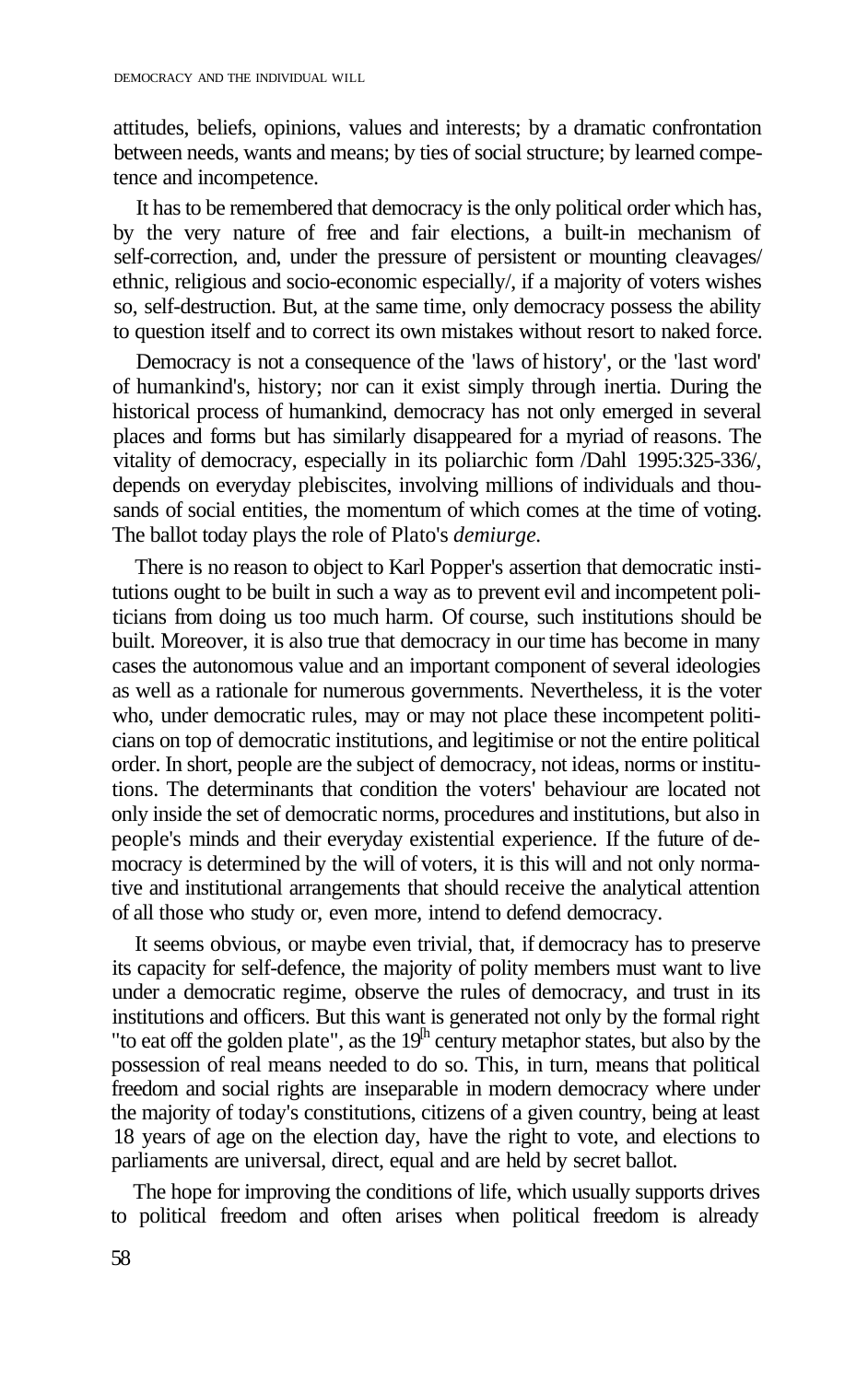HlEROMM KUBIAK

achieved, is indeed a powerful force motivating self-restraint vis-a-vis social and economic demands. But this does not last forever. Freedom, when already possessed, does not make up for shortages of other goods. Quite the contrary, it serves rather as a means of protest against deprivation. The recent history of East Central Europe provides a wealth of evidence regarding this generalisation. The systemic transformations in this part of the continent had to simultaneously bring about the attainment of the twin goals of: democracy and market economy. But it soon became evident that democratisation is, at least from the formal-normative point of view, a much easier and faster process than the transfer from a nationalised, "command" economy to a free market able to bring benefits to the majority of society. The first process resulted in practically no losers, if members of the former political elite are not taken into account. This was not the case with the second process. Economic transformations, coming as they did at a time of long-lasting and deep economic crisis, brought on the beginning of a substantial lowering of GNP per capita, huge unemployment and a dramatic increase in social inequalities. The feeling of social insecurity grew rapidly. Large segments of society held their breath. The political effect of this was immediately evident in the legislative elections of 1992-1993. Society demonstrated its ingratitude. The leaders of the democratic revolution lost their mandates.

The present situation in several East Central European countries, particularly in the Czech Republic, Hungary and Poland, is determined by two contradictory processes. On the one hand, there are already all seven institutions which together represent the *conditio sine qua non* of Dahl's poliarchical polity /Dahl 1995:310-12/. The three branches of a democratic government - legislative, executive and judicial - are separated. The legislature, elected in free and fair elections, is empowered to control those who wield administrative authority. Elections are universal, direct, equal, proportional and are held by secret ballot. Practically all citizens, regardless of gender, religion, race, nationality etc., who are at least 18 years of age are eligible to vote and to be elected at genuine periodic elections. Freedom of opinion, expression and access to information are assured. Citizens have the right to freedom of association with others, including the right to form and join social movements, associations, political parties and trade unions. Political parties flourish, and opposition parliamentary as well as non-parliamentary parties enjoy a full panoply of rights in accordance with international standards. National parliaments and local councils are elected in accordance with the Declaration of Criteria for Free and Fair Elections adopted by the Inter-Parliamentary Council in Paris, on 26 March 1994. Law-making procedures are obeyed. Property rights and the rules associated with a free market economy are guaranteed by constitutional law. Finally, civil society emerges out of the former authoritarian freeze. On the other hand, however, it is not difficult to notice that not all social categories benefit equally from the economic changes, that some social strata are growing indifferent towards the formal rules of democracy and despair at its inefficiency. Fundamentalism, often mixed with nationalism, is coming to life once again. Political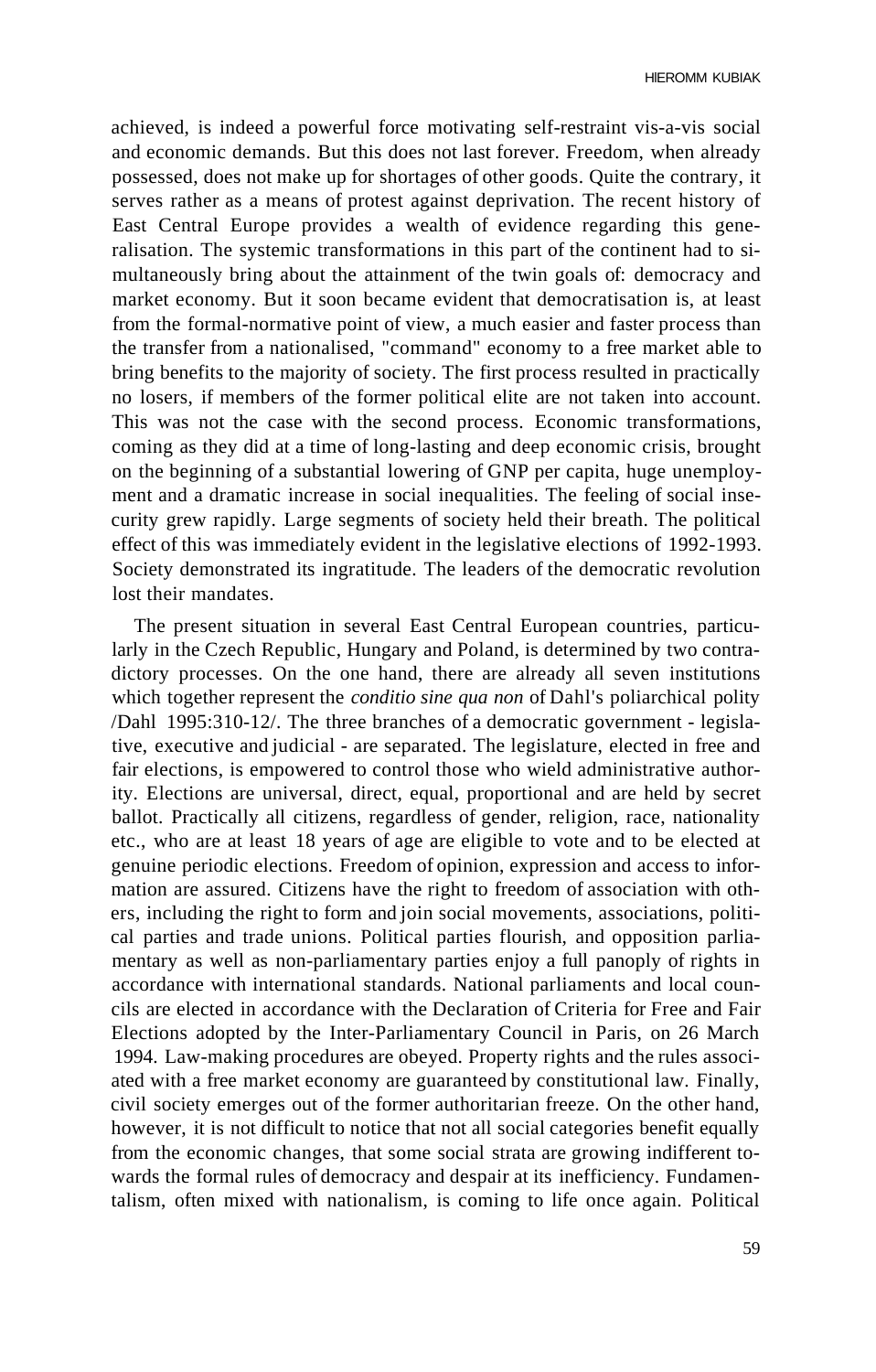movements generated by these ideological orientations are already catching the public eye. If the parliamentary election were held in Poland, for instance, in January 1997, the movement of the Ruch Odbudowy Polski type would receive the support of about 15 per cent of all voters. Taken together, these factors create fertile ground for a new populism. Democracy, once again, is confused withdemophilia/Sartori 1994: 581-584/. The new populism has not gotaname yet, but its components are already visible. As Adam Michnik notes /1997:9/, it has "a little of fascism and a little of communism, a bit of egalitarianism and a bit of clericalism". A radical critic of the Enlightenment spirit is mixed with the strong language of moral absolutism. And both the critique and the language express a longing of those who do not benefit from the systemic changes, for the lost feeling of social security.

Is there an explanation for the coexistence of these two contradictory tendencies? Typical answers point out, for instance, the *homo sovieticus effect/*  Tischner 192/, civilisational incompetence /Sztompka 1993/ or the syndrome of limited sovereignty/Kubiak 1994/. Tischner asserts that the effectiveness of transformation is slowed down due to the global effect of socialisation during the years of real socialism. *Homo sovieticus,* the product of this socialisation, is described as a farrago of cockiness and lack of confidence in his/her own abilities, unable to discern the difference between his/her personal interests and the common good, and thus capable of "burning a cathedral as long as he could cook his scrambled eggs over the fire". He/she is always feeling like the injured party and always ready to blame everyone but himself/herself, pathologically mistrustful, steeped in an awareness of his/her unhappiness, incapable of making sacrifices. *Homo sovieticus* treats possession of power as the substitute for non-possessed property. If you cannot have property, you should at least have power. After all, "only when you have power can you be sure that you really exist". In the changed world, *homo sovieticus* "has lost his backbone and feels like a leaf blown on the wind", and "expects today from the capitalists what he expected yesterday from the communists".

Sztompka's concept of civilisational incompetence states that real socialism not only blocked the appearance of civilisational competence needed for constituting the modern triad of civil society, the rule of law and market economy, "but in many ways helped to shape its opposite - civilisational incompetence". This state manifests itself especially in the deficiency of four cultures: the enterprise culture/ "indispensable for participation in a market economy", including among others an "innovative push, achievement orientation, individualistic competitiveness, rational calculation and the like"/; the civic culture/ "indispensable for participation in democratic polity", including such components as "political activism, readiness to participate, concern with public issues, rule of law, discipline, respect for opponents, compliance with the majority" etc./; the discursive culture/ "indispensable for participation in free intellectual flow", including components like "tolerance, open-mindedness, acceptance of diversity and pluralism, scepticism, criticism and the like"/, and the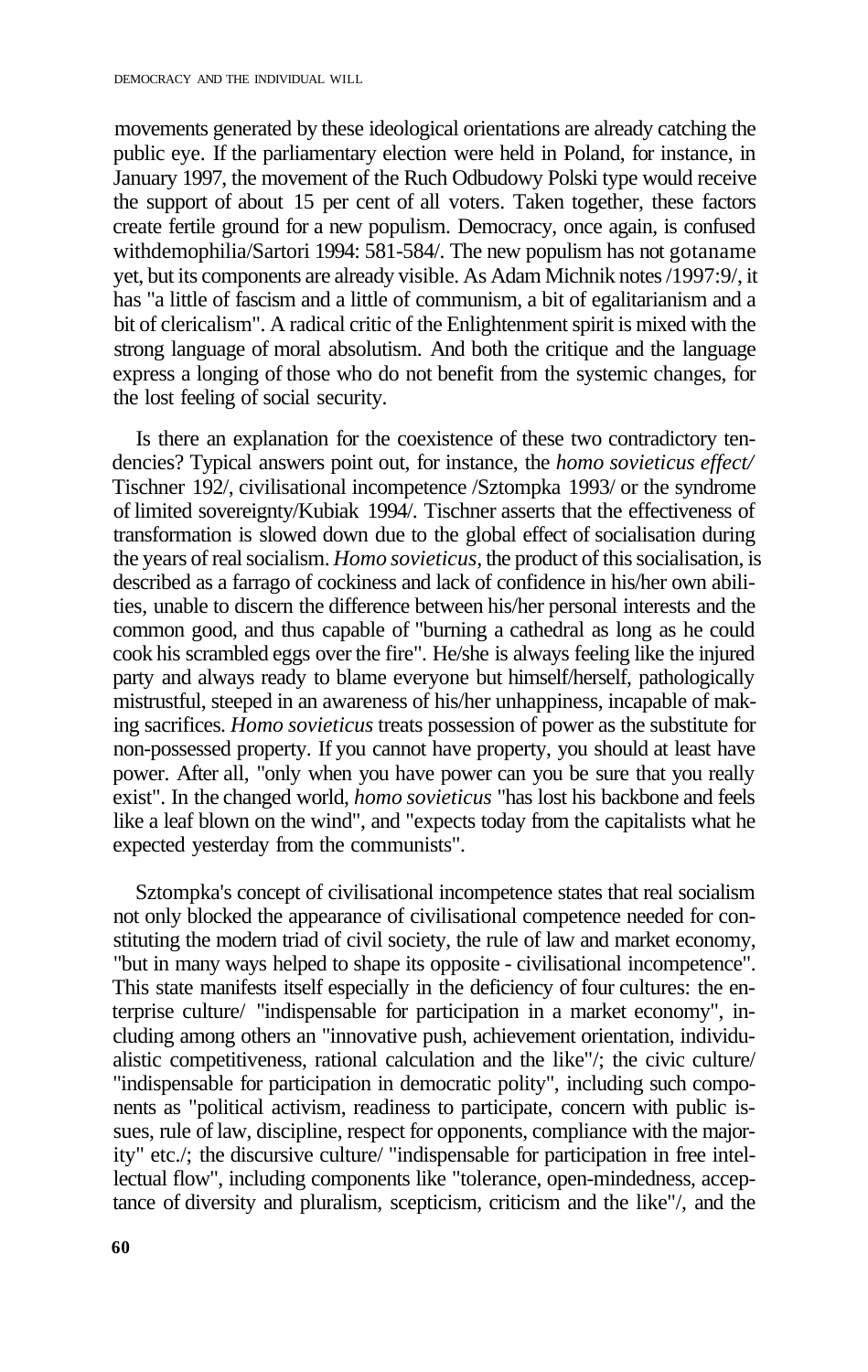everyday culture/ "indispensable for daily existence in advanced, urbanised, technologically saturated and consumer-oriented society". "Neatness, cleanliness, orderliness, punctuality, body care, fitness, facility to handle mechanical devices" and so on are the most evident components of this culture"; Sztompka 1993:88-89/.

The concept of limited sovereignty turns attention to the far-reaching consequences for a modal personality and political culture /in G.A. Almond and S. Verba's meaning of the term/ of acting for a long time under the pressure of a foreign or/and authoritarian power. The consequences of which are seen in the following thirteen intertwined phenomena :

1. Limited skills with regard to pragmatic social self-organisation, selecting political elites and fighting political battles in parliament;

2. The mythologising of social consciousness and the compensatory restoring to spheres of national symbolism, the glorification of a distant "glorious" or simply "better" past while surrendering to rumour and illusions of immediate change;

3. Social solidarity built not on a choice of value but rather on the negation of "foreign", unlegitimised, external and/or minority domination, and opposition to state structures perceived as foreign;

4. The politisation of religion and religious institutions, treated for a long time as the basis for community identity and opposition infrastructure;

5. Persistence of newspeak and a glib capacity to replace the old propaganda code with a new one of generally comparable primitiveness;

6. Legal instability and violations of the principles *pacta sunt servanda* and *lex retro non agit* often motivated by "historical justice", the general tenuousness of the laws and a tendency to act outside the law;

7. A tendency to explain one's own, individual and group, failures as the result of unfavourable outside conditions, foreign pressures, conspiracies, the work of secret service agents, etc.;

The easy penetration of the political elite by individuals with fundamentalist orientations and mentality of the street barricade; these individuals feel best in conditions that require neither autonomy nor open competition based on merits;

9. Unskillfulness at achieving a comprehensive view of natural and planned processes or tactical and strategic aims ; confusion of action designed to mask symptoms with action designed to eradicate underlying causes;

10. The lack of a pragmatic middle-term view and the lack of socially accepted models of individual success: in economy, power structures and other value systems that carry social prestige;

11. A tendency to view historical process in discontinuous terms; a psycho-social readiness to begin everything "from the very beginning"; submission to wishful thinking;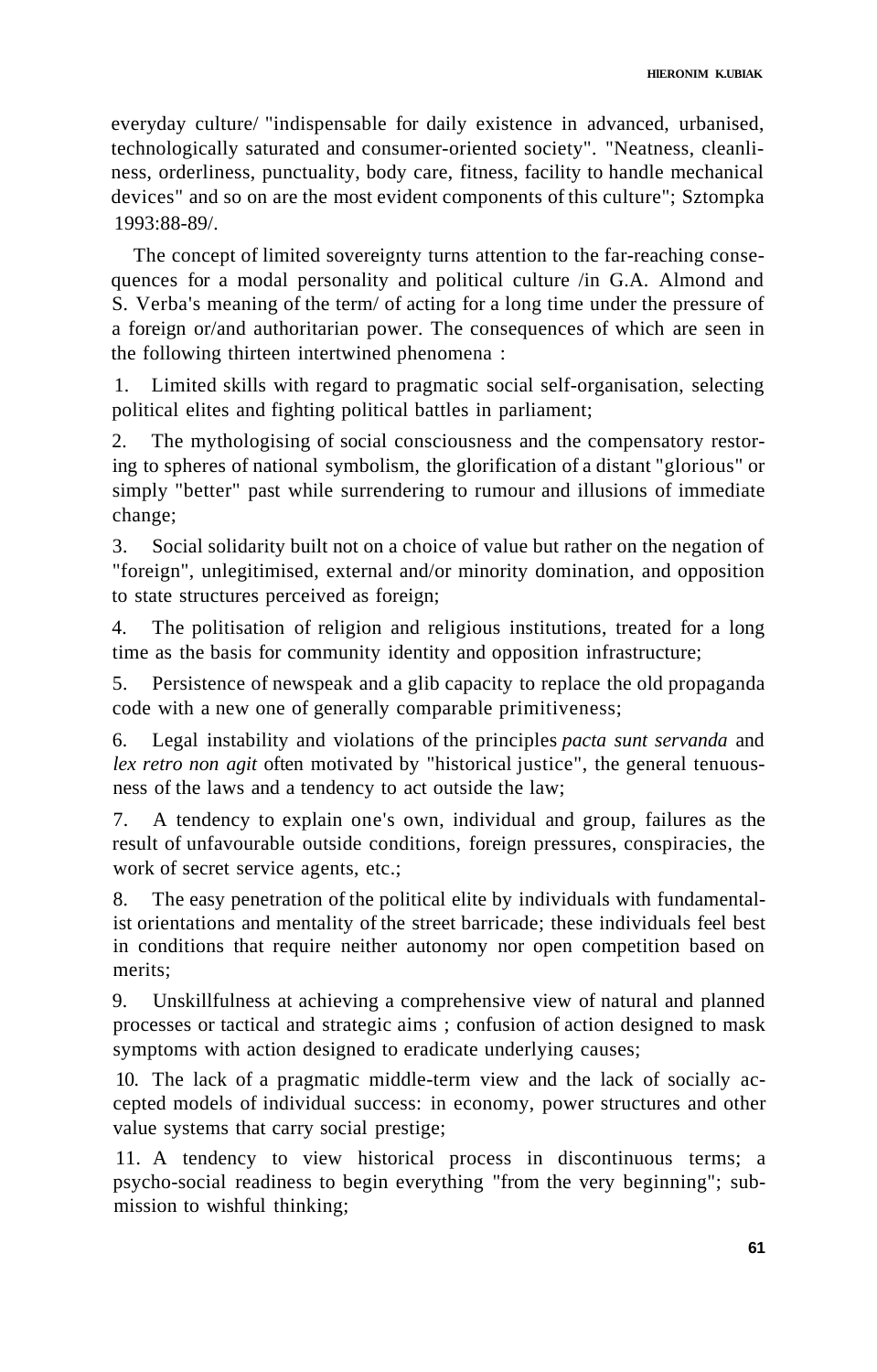12. The conviction of belonging to a group /nation-state/ that is underappreciated, misunderstood, and unrewarded by the international community in relation to its merits;

13. The lack of a recipe for one's own sovereignty and a lack of skill at realistically perceiving the justifiable interests of other nation-states, while simultaneously wanting to appear in the role of a "specially privileged ally" of other states, although not necessarily one's immediate neighbours.

Nobody acquainted with the Central and East European reality would consider these explanations as unreasonable. And, in the case of countries like Poland, it is easy to prove that, for instance, the tradition of acting *contra legem,* hostility towards state and government - as both were often "theirs" not "ours", a cult of opposition, inclination for improvisation and disposition for informal structures have much older conditioning than the period of state socialism. Their roots date back to the  $18<sup>th</sup>$  century and are related to the absence of an independent Polish statehood and legal political life for the entire 19<sup>h</sup> century. As plausible as this way of reasoning may sound, a not unreasonable *sed contra* can still be expressed. The process of recreating the Polish state after the year 1918 was quick and effective, In the year 1989, it was Tischner' s *homo sovieticus* who, in defiance of half a century of indoctrination, successfully revolted against "their" power. And the change of system in 1989 occurred through the Round Table negotiations, by contract, without bloodshed. The loss of political power by the Solidarity camp in the 1993 elections took place in accordance with the rules of a stable parliamentary democracy. The winning Alliance of Democratic Left (ADL) did not turn back the process of systemic changes. The coalition of ADL and Polish Peasant Party acts, by and large, in conformity with the concept of systemic reforms and me Polish *raison d'etat* already established by the Solidarity camp, so on, and so on. There is no doubt that institution-building takes time and democratic habits are not simply formed overnight. Nevertheless, it seems that, despite an evident handicap of lacking political experience, the decisive majority of people learns the rules of a modern democracy fast. Recovery from autocratic/authoritarian and totalitarian/regimes was successful in the case of Federal Republic of Germany, Greece, Spain and Portugal. It may be the same in Central and East Europe. And, hence, if this way of reasoning is rational, the main threat to democracy lies not so much in what had been inherited, but is related to the nature of problems people have to solve *hie at nunc.* 

Political systems come and go. But the exit of a given system from the historical scene does not automatically cancel out problems which that system was unable to overcome or had created itself. On the contrary, many such issues only then become apparent. Even if, by good fortune, most countries are not facing a situation where "the state is bankrupt, the president is ill, the government is helpless and the Duma is powerless" /Zyuganov 1996/, the new democracies still face enormous problems. Among those inherited, for instance, are: international security, economic underdevelopment, standard of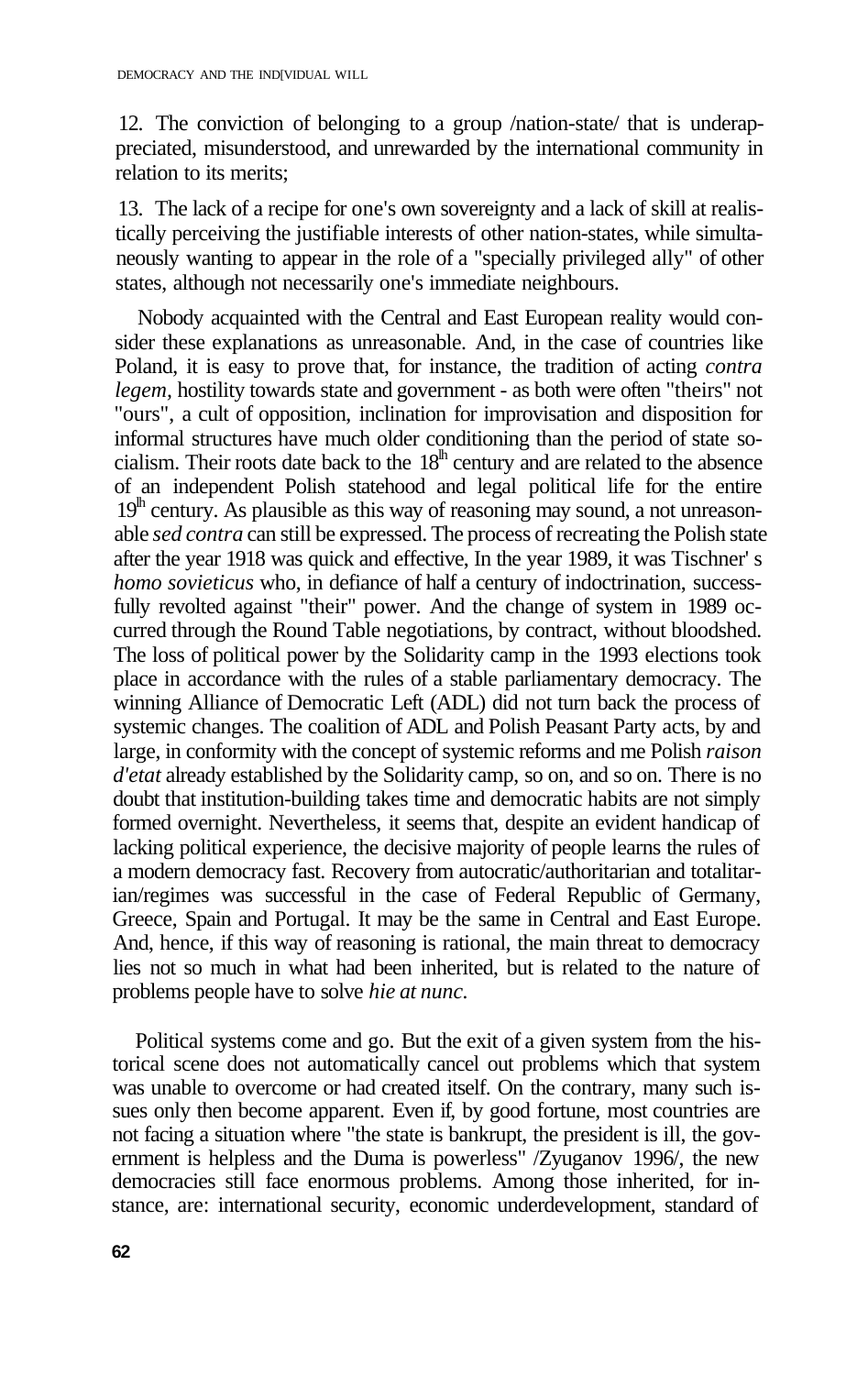infrastructure /transport, communication, services/, low GNP per capita and standard of living /housing, health, nutrition/. And the process of transformation is by no means painless. Transformation from semi-colonial dependence to sovereignty forces the dramatic search for a new identity within the international community and new security guarantees. The grey zone does not seem to be very safe. The reconstruction of state - from overextended to limited - has brought not only new impulses for civil society but activated disintegrative forces as well. Privatisation of such magnitude has revived the economy but correspondingly resulted in huge misappropriations, treated by some politicians simply as the unavoidable cost of creating *the* middle class. Consequently the much-needed market economy has shown not only its advantages but also a sharp differentiation of family income, large-scale unemployment and a feeling of social insecurity, especially among new graduates unable to find employment and among a growing stratum of retired people. Workers, so crucial in the eighties as the agency of political change, have found themselves in a losing position. Some disappointed groups began to perceive democracy not as "power of the people, for the people and by people", but as power of political elites, by elites and for elites. A sharp division between "us" and "them" has made itself felt again. There are some indicators that the systemic changes may recreate class and strata cleavages. Even if the former - at the time of state socialism - significant reduction of income differences and social inequalities was essentially achieved by means of common impoverishment, it was still treated by many as a value. " Moreover, upward social mobility, particularly during the early years of the *ancien regime,* helped to create the feeling of equality of opportunities" /Wiatr 1996:110/. Now these processes seem to have been interrupted.

Needs that had been awakened already at the time of state socialism but not satisfied are now beginning to merge with the new feeling of deprivation. Freedom from the foreign yoke and abolishment of the utopia were supposed to entail the rapid satisfaction of the other needs. In reality, all these have led first of all to a realisation of how big those other needs were. Upon taking power from an autocratic regime, a political opposition is usually ensnared by its own earlier promises. When the range of needs is as great as it is, and when these needs are connected with the fundamental rights of man - and thus derive from the pressure of everyday life rather than from the influence of ideological choices - they cannot be satisfied by calls for sacrifice. It is worth noting that the previous elites - from the socialist period - and the present governing elites have both demanded sacrifices in basic social categories: earlier, in the name of the "Happiness of future generations", and now, so that "the transformation can succeed". But in neither case does this type of argument really appeal to public imagination.

People do not reject deprivation because someone has convinced them to do so. The refusal to accept conditions of life that people perceive as unjust is not caused by past indoctrination or an ideological infection of a recent origin. It is,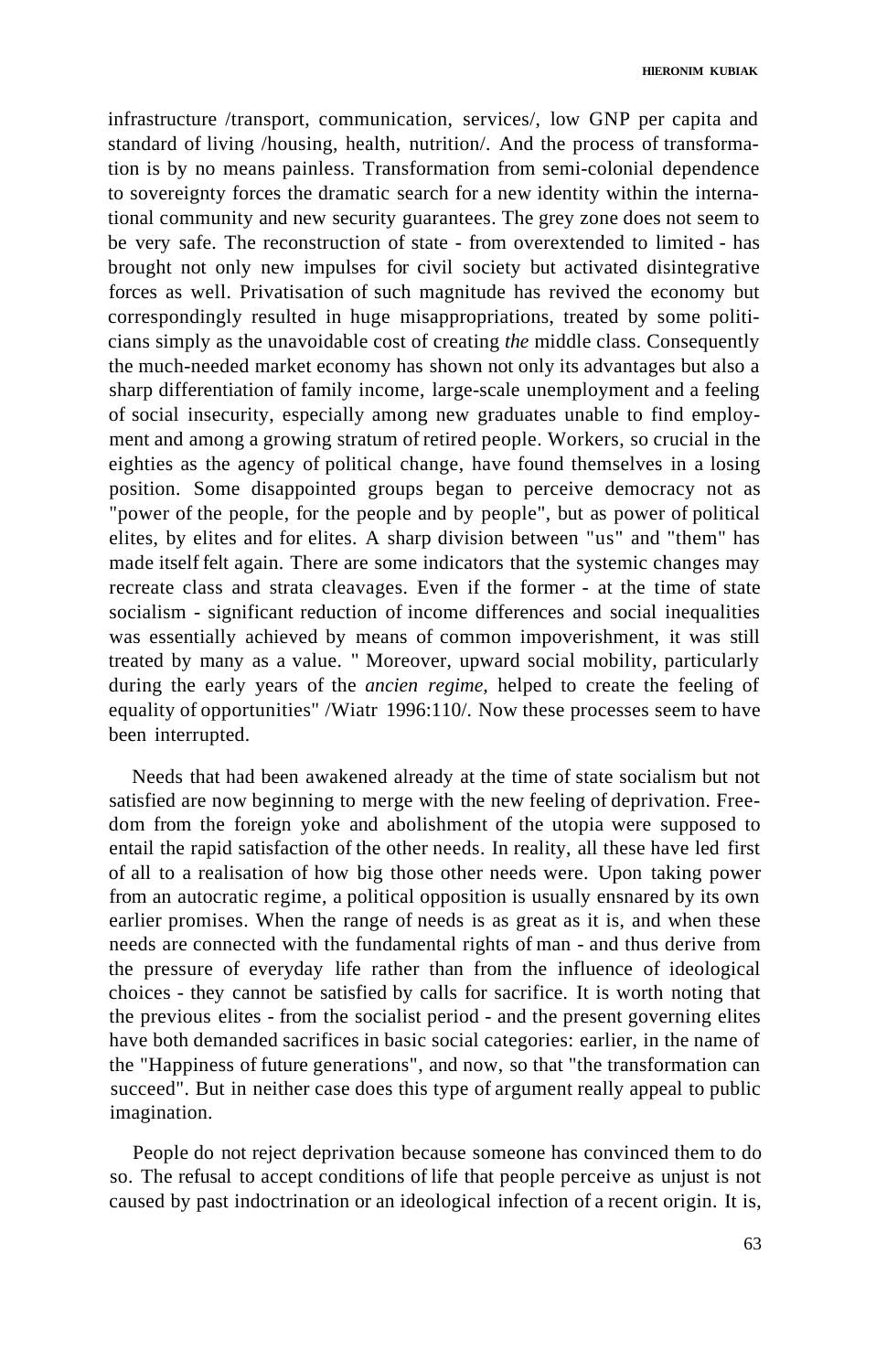as a matter of fact, an autonomously recurring lack of acceptance of the socioeconomic *status quo.* The failure to perceive this fact, or the denial of its political importance, under democratic conditions results in the rise of radical forces. Sometimes, as for instance in Germany in the thirties, democracy itself is defeated via this process. Populist slogans, programmes and movements spring up naturally on such soil. As Daniel Bell noted in the sixties /1961/, "the stage is thus set for the charismatic leader, the secular messiah, who, by bestowing upon each person the semblance of necessary grace and of fullness of personality, supplies a substitute for the older unifying belief...".

Overt conflicts of interests and fierce debates as such do not bode ill fortune nor destruction for democracy because "democracy is a permanent debate". What remains destructive to democracy is a situation of intense conflict "when sides, by going to the fundamentalist extremities, might become unable to compromise"/Michnik 1997:10/.

It now seems that, for the foreseeable future, the only realistic route of escaping from poverty, political oppression and social unrest on a huge scale leads through a rational linkage of democracy and market economy. But this type of linkage is not possible if civil and political rights are separated from economic, social and cultural rights. Withdrawal of the latter or a substantial limitation of them must inevitably bring about drastic social differentiation and a new radical social Utopia. It is possible to imagine that, for a certain while, masses of voters may exchange, or even trade, freedom for material prosperity. But it is hardly possible that, having obtained political freedom, they will not endeavour to better their standard of living. Therefore, democracy without economic and social rights may only drift towards self-destruction. Paradoxically, the use of political freedom by masses of voters, and their force as a pressure group, may help to solve the contradictions of contemporary capitalism as well as establishing a consensus over the public good - "the classic problem of every *polis"* /Bell 1994 :290/.

Social science may support this process by enabling people to understand themselves and their own reality, without limiting their field of observation through fear or ideological dogma: to increase the scope of freedom through knowledge of the social reality. The need for the Promethean function of social science is much greater today than ever before. The classic cleavages, as defined by Lipset and Rokkan, have not vanished, nor have the "great issues" disappeared. Nor does economic activity have a purely pragmatic nature. There are dozens of questions that we have to rethink or, even, unthink - using Immanuel Wallerstin' s term -, if a dynamic stability of the modem democracy is to be achieved.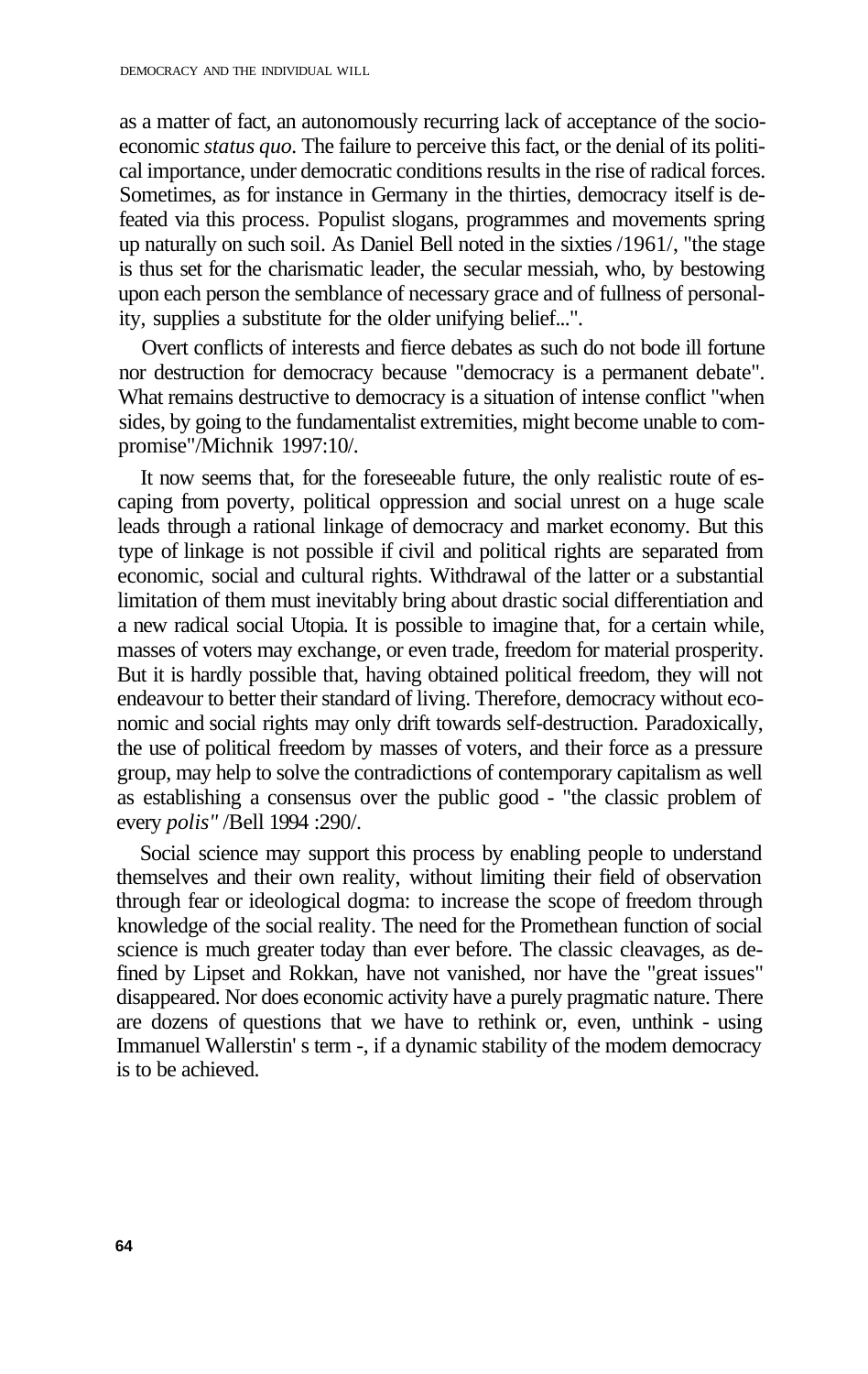### References

- Almond, Gabriel A. and Verba, Sidney /eds/ /1980/ *The Civic Culture Revisited.* Boston-Toronto: Little, Brown.
- Baechler, Jean /l 995/ *Democracy: An Analytical Survey.* Paris: UNESCO Publishing.
- Bell, Daniel /l 978//1994/ *The Cultural Contradictions of Capitalism.* Quoted hereafter from the Polish edition. Warsaw : Wydawnictwo Naukowe PWN.
- Bell, Daniel /1961/ *The End of Ideology. On the Exhaustion of Political Ideas in the Fifties.* New York: Collier Books.
- Dahl, Robert /1989/ /1995/ *Democracy and its Critics.* Quoted after the Polish edition. Crakow: Znak.
- Kennedy, Michael /1992/ *'Transformations of Normative Foundations and Empirical Sociology: Class, Stratification, and Democracy in Poland,* in: Connor W.D. and Ploszajski P. Zeds/ Escape from Socialism. The Polish Route. Warsaw: IFiS Publishers, pp. 283-312.
- Kubiak, Hieronim /1994/ *Social Science and the Challenge of Transition: The Polish Case.* Strasbourg: Council of Europe, AS/Science, /l 994/7.
- Lipset, Seymour M. and Rokkan, Stein /1967/ *Party Systems and Voter Alignments: Cross-National Perspective.* New York: The Free Press.
- Llosa, Mario Vargas /1996/ *''Run away from the Captivity of Race, Nation, Fanaticism',* Gazeta Wyborcza, 28-29 December 1996.
- Michnik, Adam *1X9911* 'Szare jest piekne' /Gray is Beautiful/, Gazeta Wyborcza, 4-5 January 1997.
- Rokkan, Stein /1970/ *Citizens, Elections, Parties.* Oslo: Universitets Forlaget.
- Sartori, Giovanni 71987/ /1994/ *The Theory of Democracy Revisited.* Quoted hereafter from the Polish edition, Warsaw: Wydawnictwo Naukowe PWN, pp. 582-584.
- Sztompka, Piotr /l993/ *'Civilizational Incompetence: The Trap of Post-Communist Societies',* Zeitschrift fur Sociologie, Jg.22, Heft 2, April, pp. 85-99.
- Sztompka, Piotr/1991/ *The Theory of Social Becoming: An Outline of the Conception,* The Polish Sociological Bulletin, no. 4/96/, pp. 269-279.
- Tischner, Jozef /1992/ Etyka solidarnosci i Homo sovieticus */The Ethics of Solidarity and Homo Sovieticus/.* Crakow: Znak.
- Wallerstein, Immanuel /199I/ *Unthinking Social Science. The Limits of Nineteenth-Century Paradigms.* Cambridge: Polity Press.
- Wiatr, Jerzy J. /ed/ /l 996/ *Political Sociology and Democratic Transformation in Poland.* Warsaw: Scholar.
- Zyuganov, Gennadi /1996/. Quoted from Michael Specter, *'Waiting for Miracles in Russia*', *International Herald Tribune,* 7-8 December 1996, p. 1.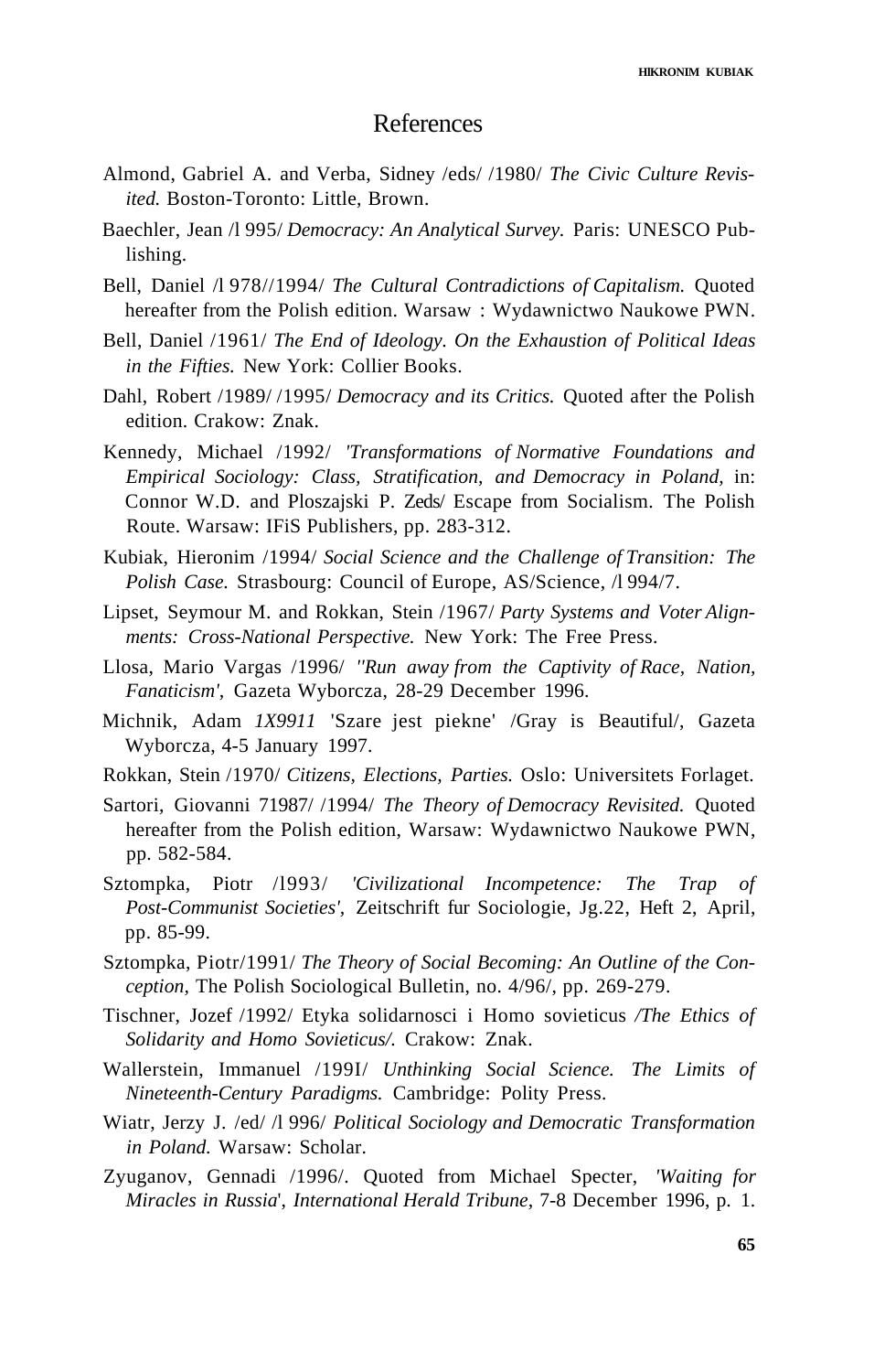# Democracy: A Delicate Balance and Universality

PROFESSOR VICTOR MASSUH\*

Democracy is the worst form of government, except for all the others (Churchill), but it is the most difficult because it requires a delicate balance between opposing terms. Democracy attempts to satisfy the will of the majority without sacrificing the minorities, to favour equality without ignoring differences, to make room for civil society without devaluing the role of the State, to preserve the rights of the individual without neglecting the general interest. It encourages a subtle electoral mechanism by taking pains not to dampen democratic enthusiasm or its vitality; it sees to it that private and public interests interact without tension, ruptures or corruption.

This delicate balance, this difficult vigilance of the citizen can lead to lassitude, uncertainty and disappointment. The electorate is expected to behave cautiously and in accordance with the rules, respect others, follow the rule of law, remain informed on an ongoing basis, enjoy liberty without restrictions but not without limits, be daring without going overboard and choose wisely its representatives, whose actions must however be strictly overseen. As democracy is the system of private initiative, the citizen *must* see to his or her own fulfilment while giving thought to those left out. In addition, as the Delors *Report* "Learning: the treasure within" show recently, democracy also requires *ongoing education,* a learning process which begins in early childhood and ends only with death. In short, the ordinary citizen must be virtuous and well-educated and be willing to make an effort; he or she is subjected to extreme *stress.* 

As a result of the subtlety of its procedures and the legitimate progress of individual rights, democracy is becoming more complex for the ordinary citizen with every passing day. It is difficult to be a democrat. It requires a high degree of rationality in a world dominated by the irrational stimuli of passion, propaganda, sports and the televised image; in a world invaded by the fear of unemployment, illness and the proximity of those left out, which is experienced as a warning; in a society where individualistic hedonism, the cult of the spectacle, mass effects and the various manifestations of a sensorial, activist culture are becoming more pronounced.

**\* \* \***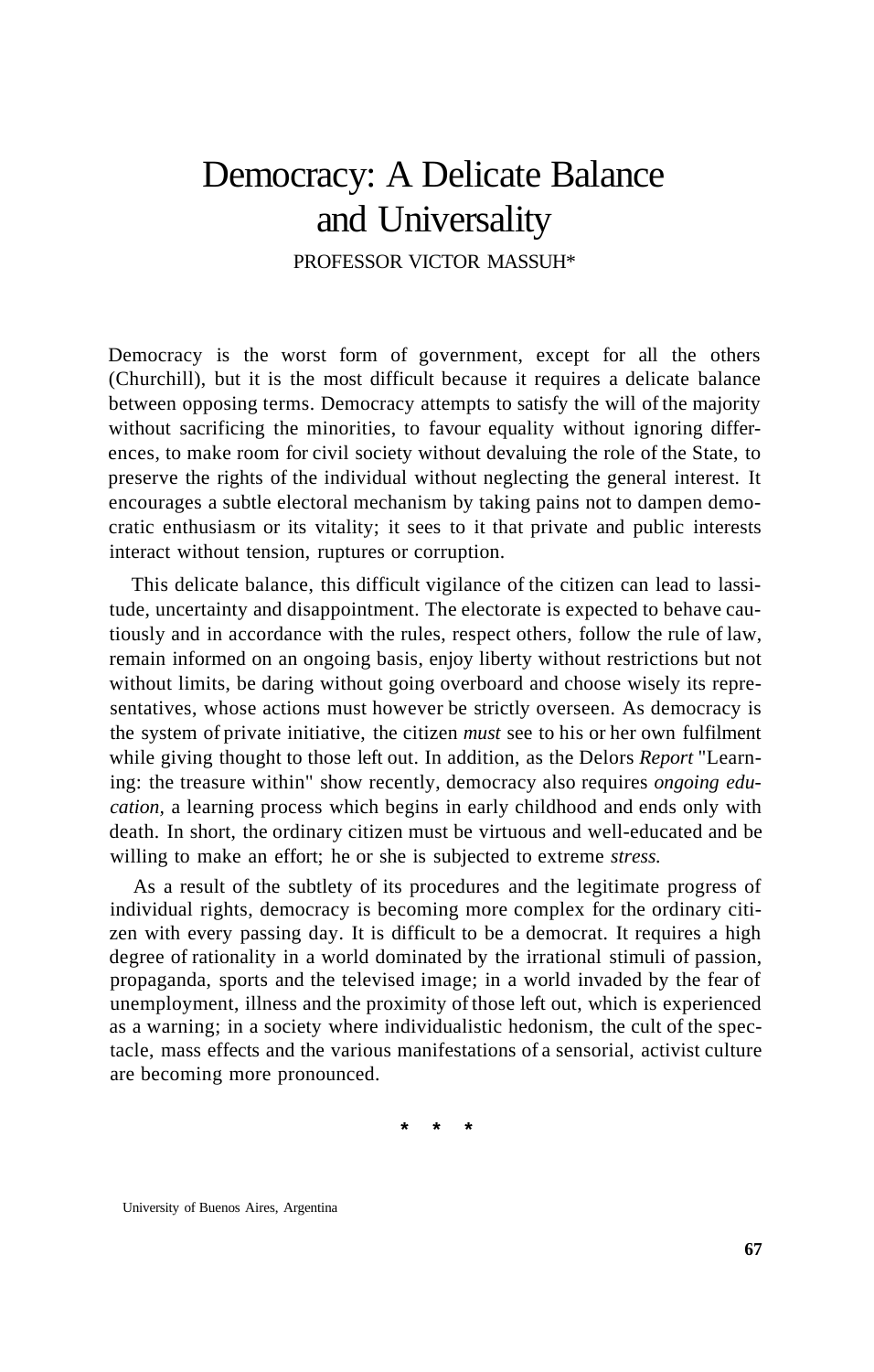All this makes democracy a political luxury, a great strain which gives rise to fear and fatigue in the ordinary citizen. Through its demands, it can become its own enemy and yield to the temptation of one extreme or the other: *authoritarianism* or *indifference.* In the first instance, citizens aspire to a strong government which frees them from the burden of responsibility; in the second case, democracy becomes a lifeless habit, a routine which blurs into the understood and indifference.

Authoritarianism is common in Latin America, a continent whose history is marked by despotism, a succession of military coups d'Etat and the fragility of civil institutions. Not infrequently democracy creates a dual anguish in citizens - that of a cause which he has just conquered or one which he is on the verge of losing. Yet there is no gainsaying that Latin American politics has lost much of its instability over the past decade.

Whereas Latin America tends towards authoritarianism, Europe is lapsing into indifference. In Europe, democracy is considered to be a gain, a second nature, a habit whose contents do not require describing. This may well make democracy a cause which no longer draws crowds: the benches of Parliament have become mere fora set aside for negotiation, where sectoral interests have replaced the clash of ideas.

Democracy today runs the risk of lapsing into authoritarianism or indifference. Creating awareness of this danger could help to revive political passion, liven up deserted parliaments, breathe life into the feeling of collective membership, and stem the advance of individualism which disintegrates not only civil society but also the State.

**\* \* \*** 

There is no gainsaying that, despite this risk and despite the imperatives of rationality, moderation and respect for others, the ordinary citizen accepts democracy and submits to it of his own free will. This phenomenon has become more pronounced in recent decades. If we take the case of Latin America, we see that after long periods of authoritarian turbulence, it now has a stable democratic experience virtually throughout its territory. Brazil, Chile, Haiti, Nicaragua, Paraguay, Peru, El Salvador, Uruguay and Argentina have acceded to democracy and, through it, to certain levels of economic growth. Citizens have gone from the hindrances imposed by a despotic State to the exercise of acceptable political autonomy and more flexible regulation of the market.

In the past, the average Latin American felt that economic liberalism and political liberalism were not necessarily indissociable. History has proven the contrary. Without democracy, the production and distribution of goods cannot advance. This has been the experience of countries like Chile, Peru and Argentina which, through the free play of the institutions of an open society, have reached hitherto unknown levels of growth. This has also been the case with the majority of the other countries of the Latin American sub-continent.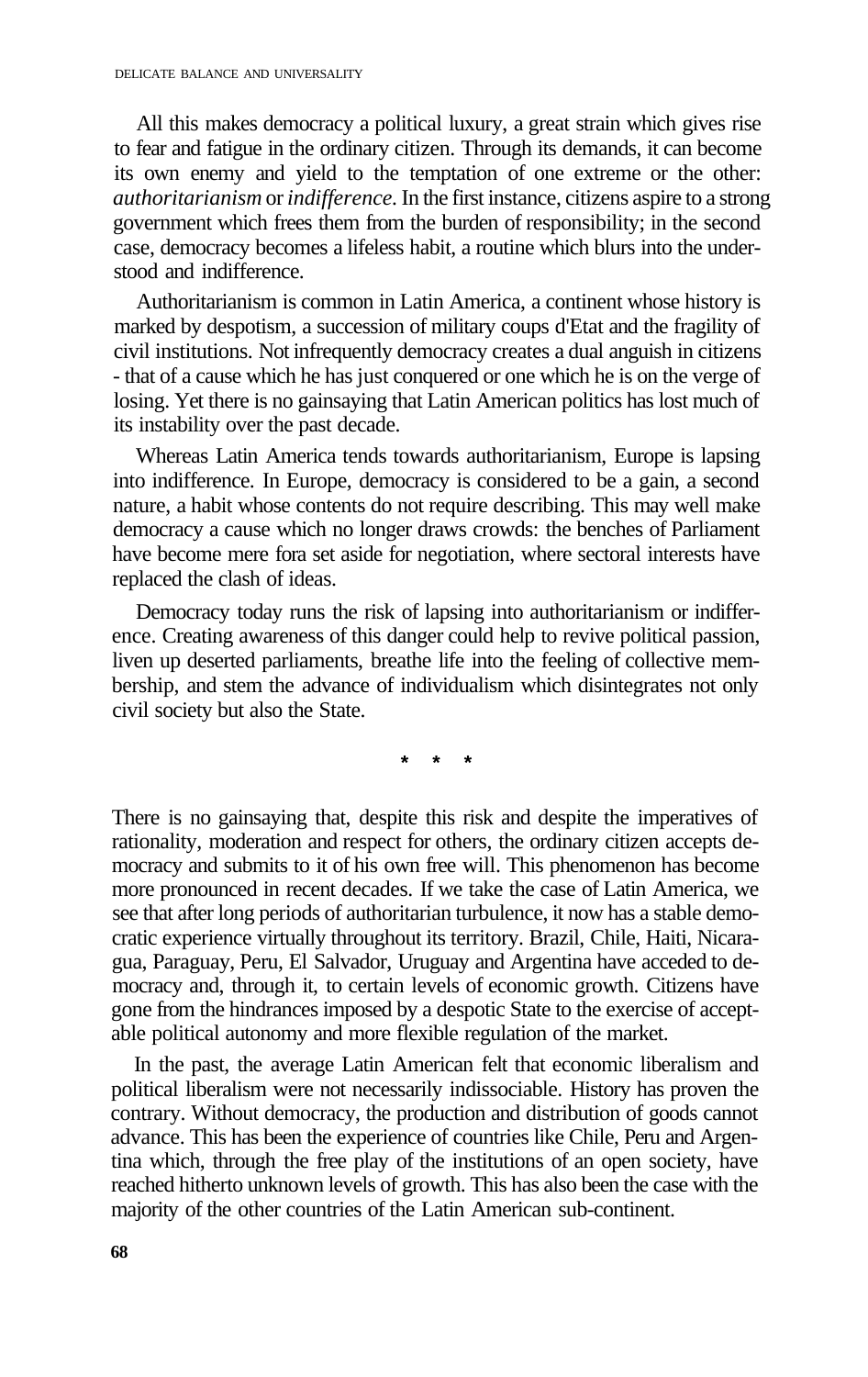Latin America's history over the past decade has shown that it is not necessary to interrupt the exercise of democracy or establish a system based on force in order to overcome problems such as misery, drug trafficking, corruption or terrorism. Experience has proven that only democracy can lead to adequate, lasting solutions. Today, it would appear that authoritarian messianism is clearly on the wane.

**\* # \*** 

In Europe, democracy is manifesting its vitality even if, as I explained earlier on, it only occupies a limited place today in the values of social education or the media: it is considered to be a definitive, irremovable conquest. Even the most prestigious and popular monarchies submit to the democratic system - a system which is accepted and becomes as natural as the air we breathe. Democracy is not called into question, but it is not one of the causes that brings crowds onto in the streets, like unemployment, exclusion, discrimination, the educational crisis, social security, corruption, and economic imbalances between the EU member countries. Yet if these causes mobilize crowds, it is because democracy is alive in Europe: it is the cornerstone of the building, the active "void" which allows the wheel to turn (Lao-Tse).

Democracy is also alive in the former East bloc countries. There, however, democracy is a hope, an edifice under construction, a challenge. It is true that much is expected from it: that it combines with prosperity, the freeing of the economic forces which will enlarge the market, that it attracts foreign investments; that it overcomes the backwardness accumulated by the previous system; that it corrects the defects of democratic practice which have shown up in other parts of the world, and lastly, that it respects the national identity and traditions forged by millennial ethnic groups. This hallucinating mixture of old and new in countries which used to be under the yoke of communism is now at the heart of the democratic experience.

Democracy also manifests itself in the South-East Asian countries, where it has replaced authoritarian regimes. Today, it mobilises political spontaneity and generates levels of prosperity and production which are sometimes superior to Western canons.

These reflections are aimed at showing that democracy has imposed itself throughout the world, with the exception of certain countries of Africa and the Islamic world. It is the most original experiment in contemporary history: it constitutes a case of political globalization rarely reached by humanity. The fall of the Berlin wall in 1989 and the collapse of communism are the clearest manifestation thereof. Since then, there is no longer any opposition ideology capable of appearing as an alternative. Moreover, democracy has ceased to be an ideology and has now become a universally recognised truth.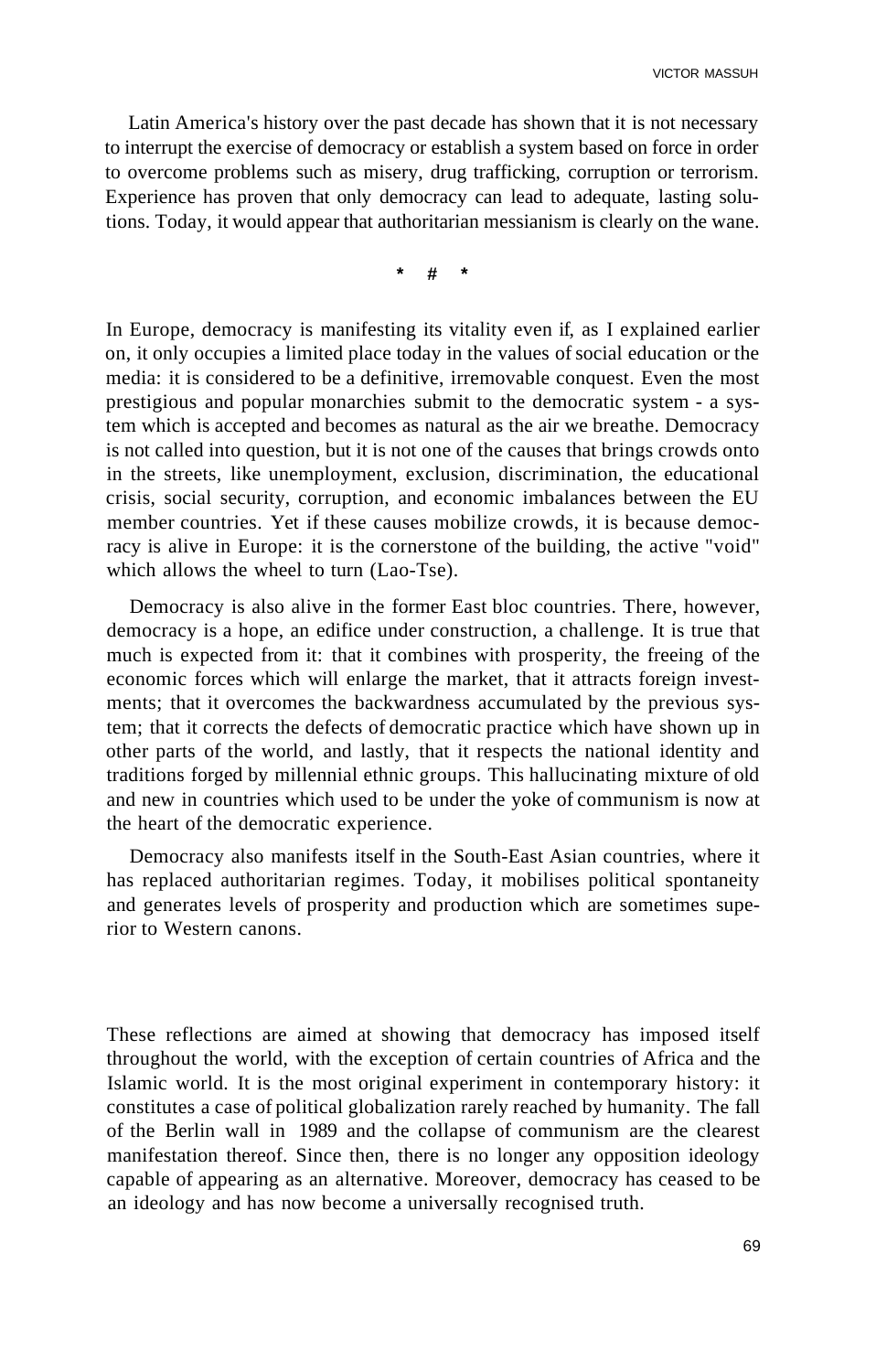Another noteworthy consequence must be mentioned there. The democrat, who must show great rationality and moderation and must respect others, is an exceptional social product: he is an elitist, who works within democratic institutions to preserve their purity and best ensure their survival. Often, he forms part of a limited group of citizens who consider that there is a need to defend "the government of the people" against the assaults of demagogy, manipulation and populism. This selective vigilance displayed by a great many sincere democrats has led to political pessimism which only fully recognizes democracy when it is an experiment in a vacuum, relatively unrepresentative, for a limited period and carried out in favourable conditions. In ancient Greece, democracy was limited to Athens and only nobles were entitled to participate therein. The republic of the Renaissance was erected in blood and had limits tied to social rank; the American republic was restricted to white landowners; the nation-State of the 19th century tried different filters of representativeness before recognizing the equalizing framework of political parties. The "classless" society of our century has stifled democracy, which has self-destructed. Its biggest lie has been invoking a limitless opening-up to the "masses" in order to concentrate the exercise of power in the hands of an elite.

Only in our era has democracy opened up to inside and outside alike, included women, recognized equality between ethnic groups, social classes and minorities, and overcome religious barriers and differences in wealth and education. It has spread in widely differing countries. It recognizes its imperfect nature and accepts being modified or replaced by models which turn out to be better. Even if its exercise is difficult, and even if only a few manage to exercise it fully, it has over time become the ideal of the ordinary man because it best expresses his profound being. Democracy has proven that it is a universal value.

Why is democracy a universal value if there are different cultures, religions, races, nations and social classes, each of which constitutes a legal identity, an inalienable particularity? Why should the universal take precedence over the particular? Some feel that the categorical imperative of democracy is outside interference, a form of alienation which is detrimental to a national or religious identity whose principles supposedly do not dovetail with either democratic egalitarianism or its intrinsic secularism.

Yet democracy is superior to the dictatorship of the proletariat, to theocracy, to the government of the ayatollahs, to absolute monarchy or lifelong presidency . Because it has overcome internal exclusions and the privileges of corporations, because it has enlarged the field of individual representativeness, democracy has simply become the ideal of the ordinary man, the expression of that which characterizes the "generic" human being, i.e. the inhabitant of Earth - freedom.

Freedom is what makes the human being "generic" - it is the first act of the universal which is valid anywhere at any time. It is the value which provides a basis for the other values, such as justice, truth, beauty and the sacred. None of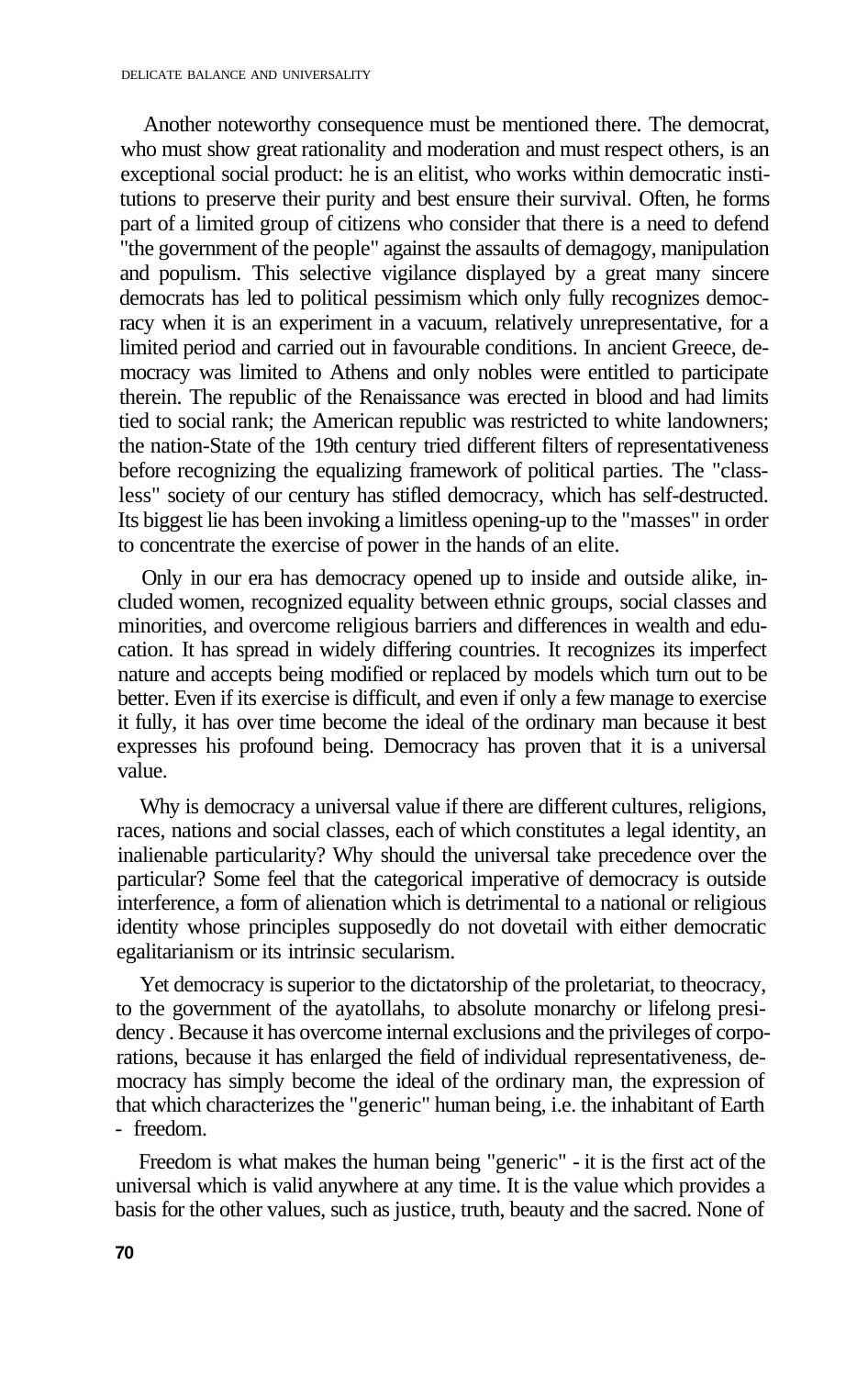them has meaning if human beings have no opportunity to choose. Biblical wisdom is great indeed: man is free to *choose* between salvation and condemnation, and the will of God cannot oppose free choice. Freedom is a space which God cannot penetrate because it is there that man creates himself. It is the fundamental act par *excellence,* and finds its supreme expression in democracy, As freedom is creative, democracy gives it the means to become something other than a solitary attempt. Democracy saves freedom from the fiction of solipsism and gives it the framework of others, to ensure that its individual projection takes on collective plenitude.

If the state of being a democrat is, as we have seen above, a difficult condition, it is because freedom is difficult for the human being. It is easier to turn away from the imperatives of constant self-creation, to give up dominating oneself and respecting others, to yield to docility and the path of least resistance. Yet we can be encouraged by the fact that the system of the "government of the people" coincides with the highest possible affirmation of the rights of the individual and propagates itself throughout the planet as a *universal value*  which goes beyond the particularism of cultures, religions, traditions or prejudices and encourages consensus.

This is all the more true since certain phenomena are pushing contemporary civilization in the opposite direction: violent fanaticism; hedonism which leads people to forget others; freedom which is likened to chaos, not internal order; technology and industry which show no consideration for nature; a certain seduction linked to television and computers which devours reality and replaces it by representations. These new horsemen of the Apocalypse have grown up in democracy and are capable of destroying everything in their path. Only democracy has the power to stop them.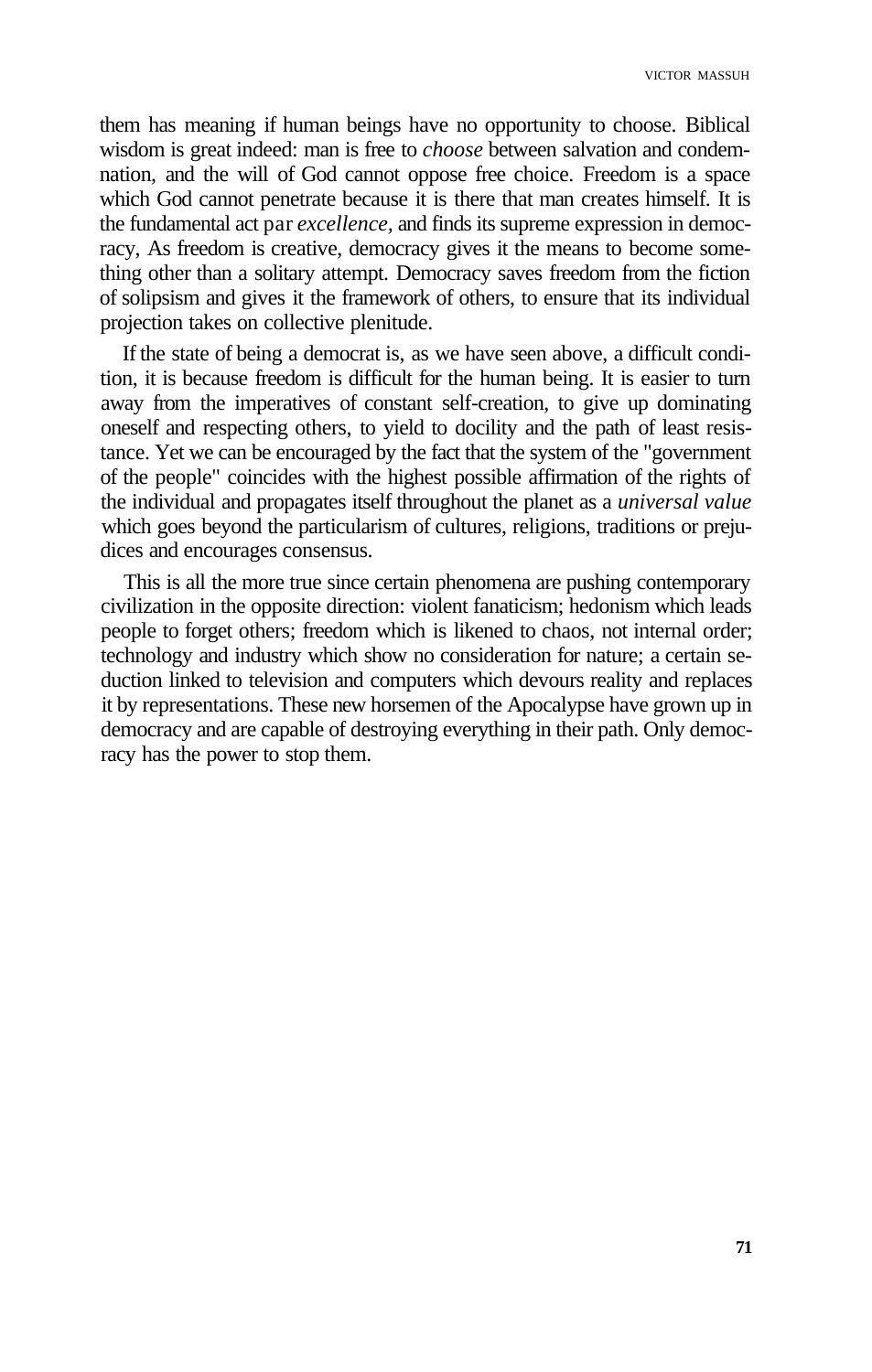# The Main Elements of Democracy: A South African Experience

CYRIL RAMAPHOSA'

For many years - indeed as long as human beings have structured their activities along social lines - people have sought political systems which can best contain and mediate the competition for resources and power which has increasingly become a factor of social existence.

In recent times, democracy has become widely accepted as the most appropriate vehicle to play such a role.

This acceptance of democracy has, however, not led to universal agreement on what democracy means, nor has it led to world-wide implementation of democracy in at least one or the other of its forms.

The exercise of outlining the chief elements of democracy should not be an academic one.

Indeed, South Africa has in recent years had to grapple quite practically with precisely this question, particularly during the process of writing its new Constitution.

I would like to use this particular example - as opposed to making broad, universal claims about democracy - precisely because it is through the application of democracy that it achieves its meaning. Unless applied to the lives of ordinary people in a specific situation, democracy remains a nebulous and untested concept.

I have chosen to explore the main elements of democracy through an examination of a particular nation's struggle to define democracy and to mould institutions and mechanisms to give expression to it. Though constrained, of course, by the limitations of time and place, I am convinced that there are sufficient lessons of universal import to be drawn from this one instance.

### The antithesis of democracy

For several decades, South Africans have eloquently defined democracy by what it is not. In their daily lives, they were governed by, and interacted with, a system which was regarded as the antithesis of democracy.

It was a system which held no regard for the protection of basic human rights, to the point of denying the majority of inhabitants the right of

<sup>&#</sup>x27; Former President of the Constitutional Assembly of South Africa (1994-1996)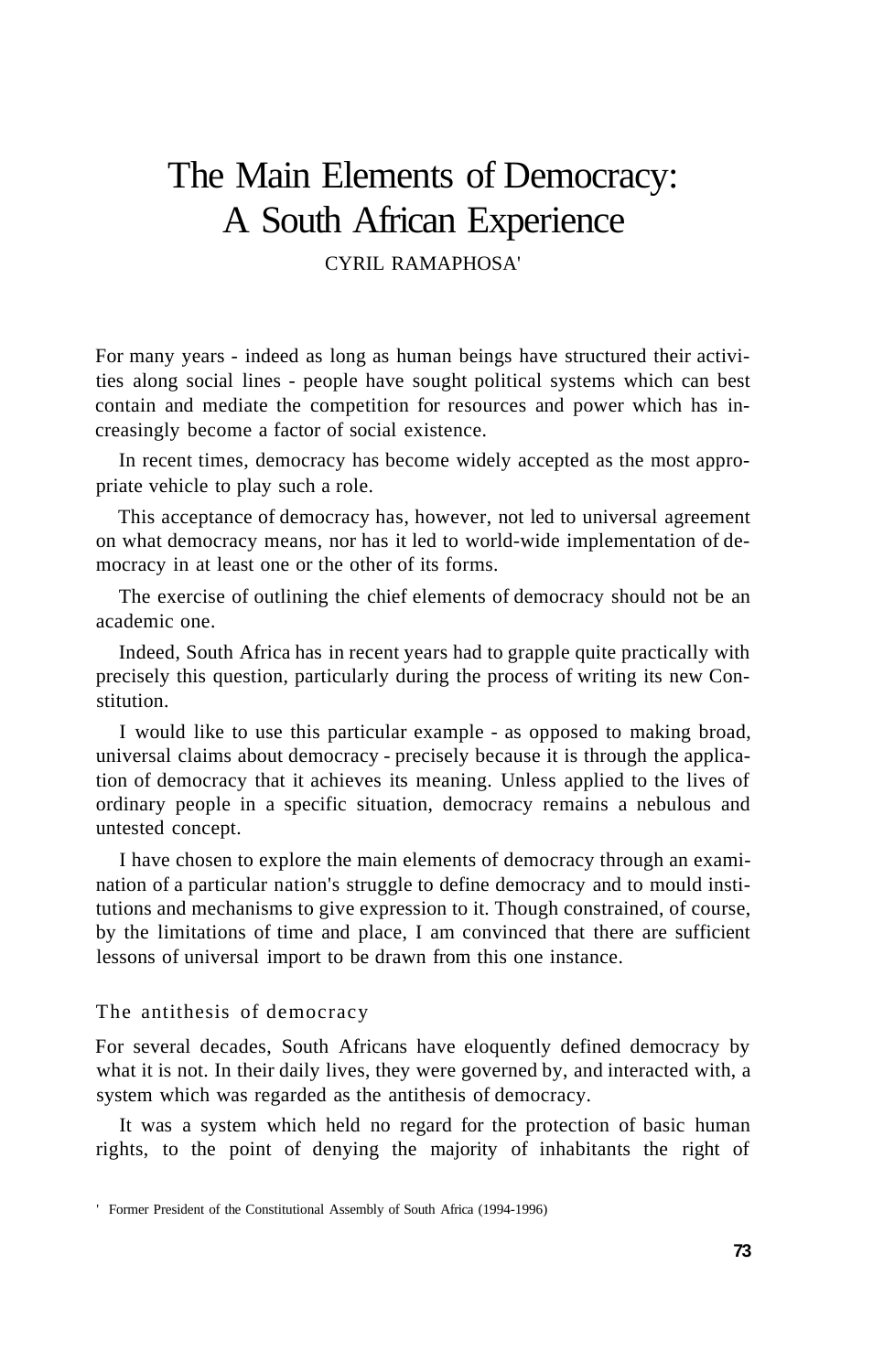citizenship. It denied the majority of South Africans - defined in terms of racial criteria - the right or opportunity to choose their government, or to participate at all in the structures by which they were governed. It was a system which elevated opaqueness and secrecy to new heights, and which had no respect for the rule of law, oppressive as these laws were.

To the majority of South Africans, democracy has for so long been no more than the exact opposite of apartheid. South Africans learnt about democracy by being denied it.

#### From antithesis to synthesis

As it become abundantly clear that apartheid was nearing its end, South Africans had to begin grappling with what should replace apartheid. Everyone accepted that democracy needed to succeed apartheid, but there was little agreement on the substance of that democracy.

In the South African situation, the need for a political system to mediate between conflicting interests was exacerbated by a vastly inequitable distribution of resources and power. Relations between the country's different racial groupings were not merely defined by areas of tension. Instead, they were defined by a system which placed their respective interests in direct conflict with each other. The promotion of the interests of black South Africans were shaped by apartheid to constitute a direct threat to the interests of white South Africans, and vice versa.

This situation demanded of a South African democracy not merely to maintain an equilibrium in a relatively stable situation, but to redress inequity and reconcile what were perceived to be irreconcilable differences.

South Africans had to develop their vision of democracy in conditions which were far from perfect. They could not construct some sort of Rawlsian "veil of ignorance" behind which principles of universal application could be created divorced from considerations of self-interest. On the contrary, South Africans had to create a democracy in a situation where the powerful white minority still controlled key centres of power, such as the economy, and - in the early stages of the process - the machinery of government and the security forces. As the balance of forces shifted towards the majority, most notably with the election of 27 April 1994, the conditions for achieving a more democratic solution improved.

Nevertheless, this solution - in the form of the new Constitution - was a negotiated solution, born of compromise and concession.

Accepting these limitations, it is significant that the Constitution which was eventually arrived at bears a close resemblance to what one could consider a suitable framework for the establishment and promotion of a truly democratic State.

#### Popular access to power

One of the main elements of democracy must surely be the provision of access for the people to the key centres of power. This access needs to allow for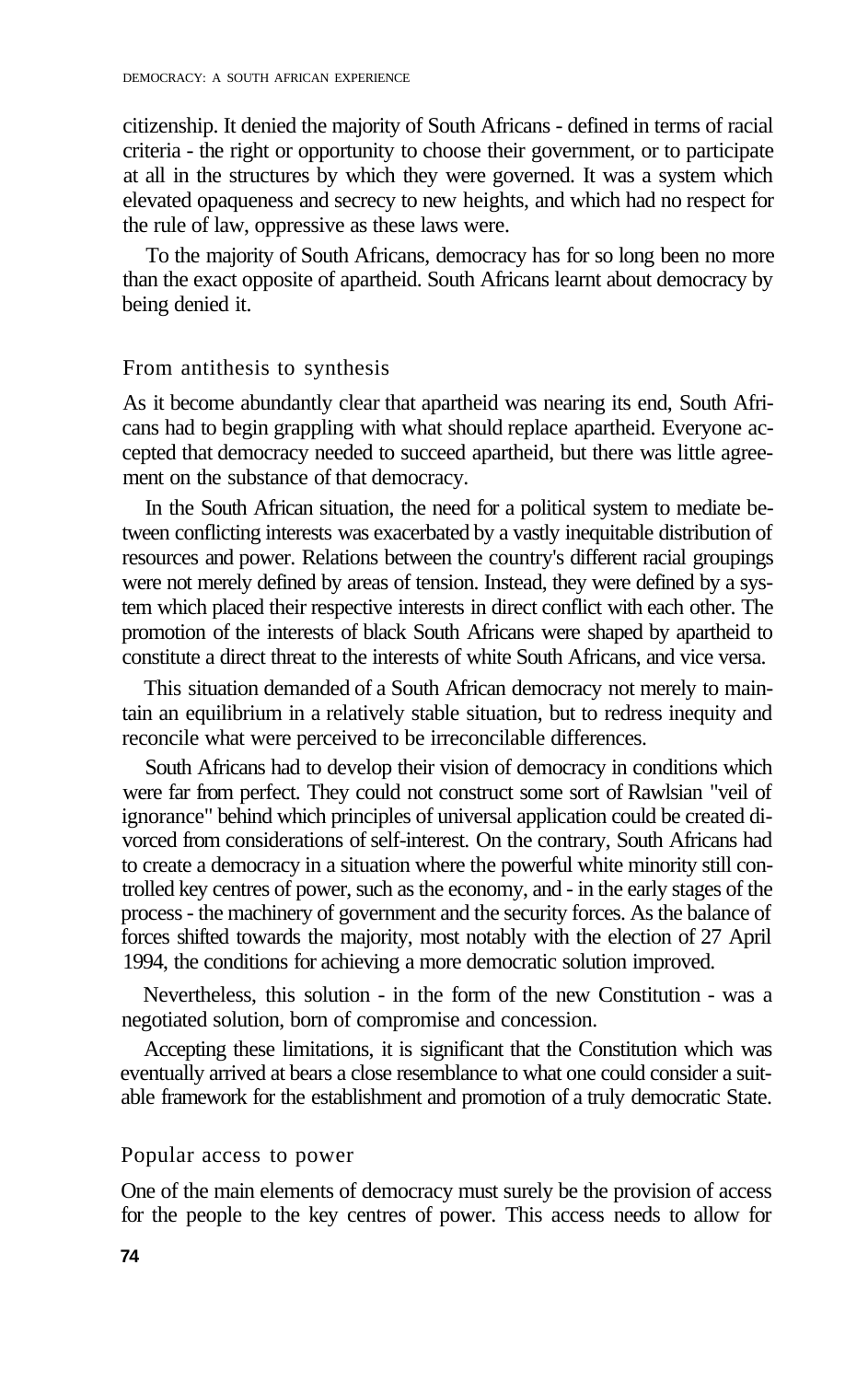competing views of how that power should be exercised to be managed in a fair and equitable manner.

Where there is no consensus on how to exercise particular power, the will of the majority should prevail. The alternative is either a minority veto or, perhaps even worse, paralysis - neither of which maximises justness or fairness.

At the same, any democratic system needs to create the maximum number of channels possible for people to impact on decisions which affect them. It is for this reason that all tiers of government need to be popularly elected and accountable to their specific electorate. It is for this reason also that the nature of interaction between structures of government and the people should not be limited to elections, but should be dynamic, ongoing and take place at a number of levels. Much of this interaction would fall outside of the formal processes prescribed in the Constitution. It would relate, for example, to the effectiveness and independence of the media, or to the political culture of the country.

However, much of the interaction can and should take place within formal processes. The legislative process, for example, needs to be accessible to all, and everyone should have the opportunity - and capacity - to input at some level into the process. It places a responsibility on organs of government to invest resources and energy into interacting with the public and ensuring that the legislative processes are understood and appreciated. The South African Parliament, in a radical break with its past, has put much effort into opening the doors of the institution to ordinary citizens. On any given day, the public gallery of the National Assembly can be seen packed with groups of visiting schoolchildren, who, though not yet old enough to vote, take an active interest in the governance of the country.

In the process of drafting the new Constitution, a massive public awareness campaign was launched, not only informing people *of* the process, but soliciting contributions to the Constitution. By the end of the process, the Constitutional Assembly had received over two million different submissions from people around the country.

There need also to be mechanisms of regulating relations between different levels and branches of government. This refers not only to the separation of powers between the legislative, executive and judicial arms of the State, and the management of that separation, but it refers also to the regulation of relations between the different tiers of government, typically divided according to national, provincial and local responsibilities.

In a case like South Africa, where the country was divided spatially as much as it was racially, the question of regulating inter-regional relations is highly important. The creation of "bantustans" - nominally independent ethnic enclaves - saw the country fragmented into a number of little artificial fiefdoms, whose inhabitants were denied the resources and access to opportunities enjoyed by white South Africa.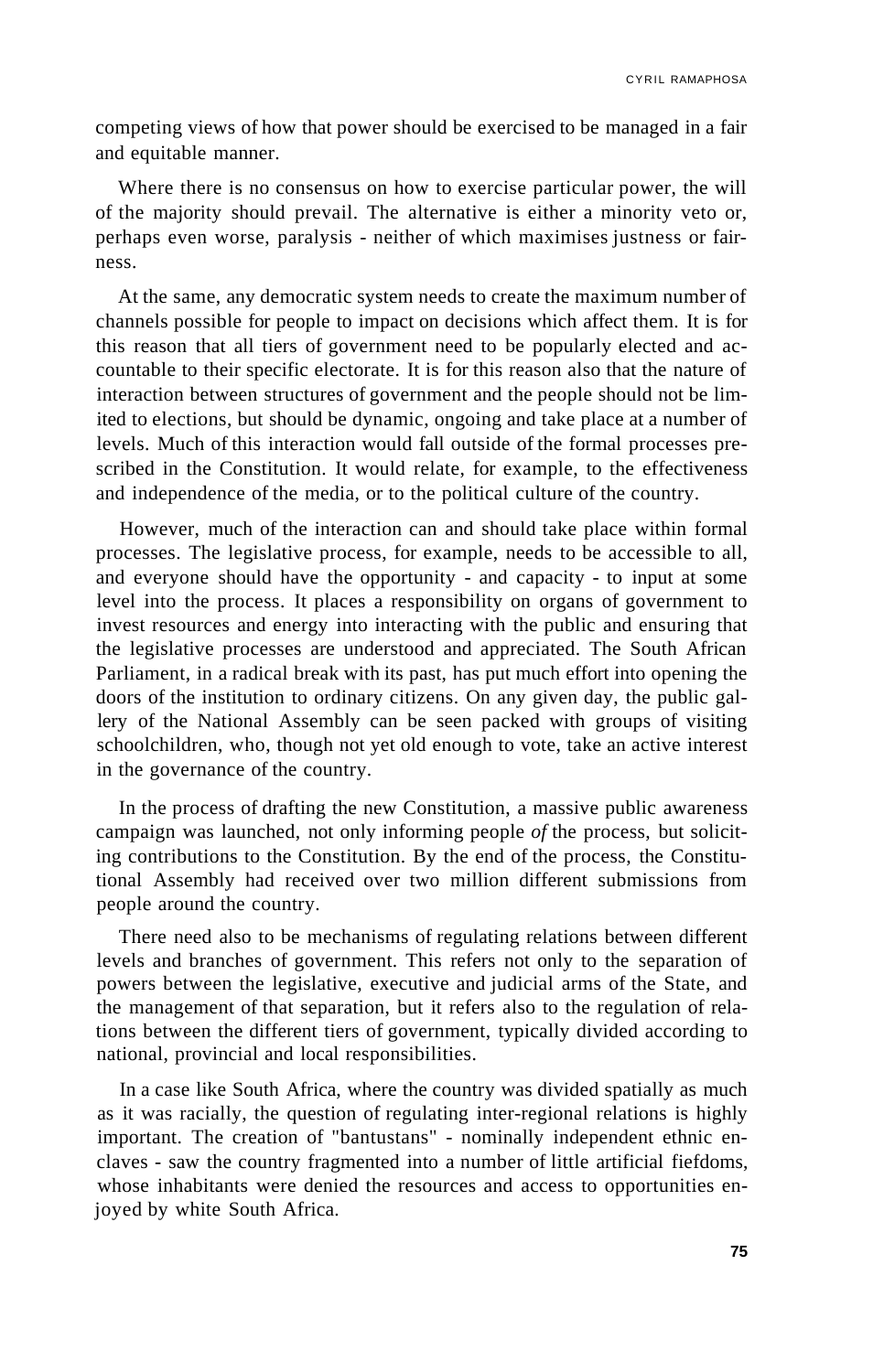The promotion of democracy in South Africa consequently requires an equitable distribution of national resources among regions with vastly differing levels of development and wealth. At the same time, it requires that genuine differences between the regions be acknowledged and accommodated.

In addressing both these imperatives, the South African Constitution has adopted an approach to inter-governmental relations known as Cooperative Governance. It is an approach, not uncommon in many other democracies, which outlines quite clearly the responsibility of any level of government to exercise its power in a manner which does not encroach on the geographical, functional or institutional integrity of government in another sphere.

In regulating the relationship between provincial and national government, the Constitution makes provision for the direct representation of provincial legislatures in the second House of Parliament in a manner which requires these provinces to co-operate on matters relating to their interests while discouraging competition and conflict between and among them.

Government is only one of the areas where power is located in society. Power is, importantly, also located in the economy, and it is perhaps at this level that popular access proves most difficult to achieve. For one thing, most economies are comprised of a combination of private and state-owned enterprises, the relative proportions of which vary from society to society. By and large, however, the private sector of the economy tends to dominate in most parts of the world.

This has certain implications for popular access to economic power. For one thing, it reduces the capacity of instruments like the Constitution or the government to provide access to economic power to all the people in country. For another, it tends to encourage unequal levels of economic power. In a country like South Africa - indeed in much of the developing world - there are extreme inequalities in the distribution of economic power.

Democracy requires therefore that measures be taken towards the achievement of economic equity. Given the nature of modern economies, and the apparent dominance of the private sector as a generator of wealth and growth, the instruments available to societies to achieve such equity are limited. They are nevertheless important.

At a basic level, governments need to be compelled to meet the most basic economic needs of their citizens - specifically the provision of employment, health care, education and basic services.

The South African Constitution, for example, in its Bill of Rights requires that the State "take reasonable legislative and other measures, within its available resources, to achieve the progressive realisation" of the right of all citizens to adequate housing, health care services, sufficient food and water, social security and basic and further education.

This places an onus on government to shape its interventions into the economy in such a way that maximises the benefit to the most needy sections of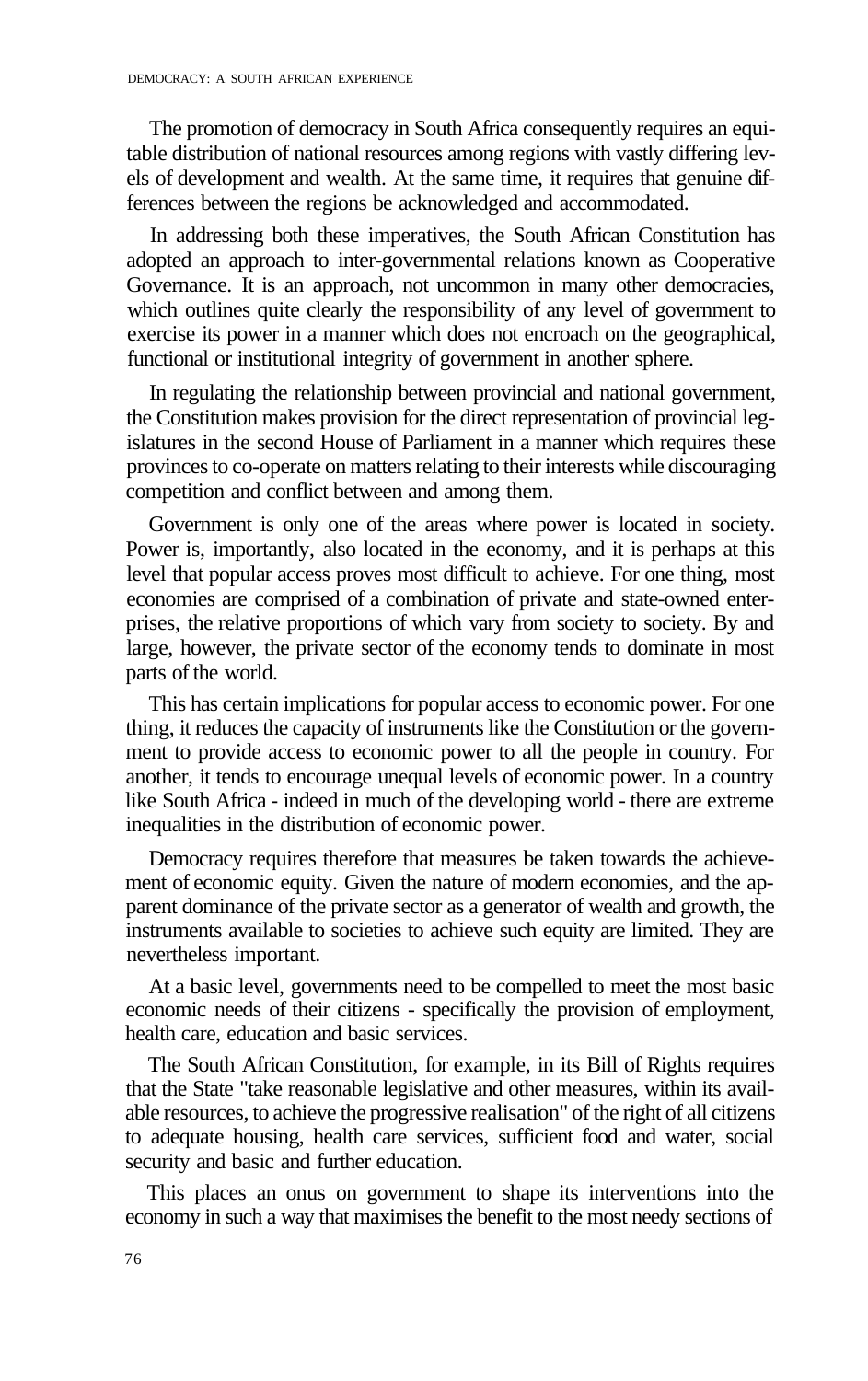CYRIL RAMAPHOSA

society. In South Africa, this responsibility is monitored by the country's Human Rights Commission, which is constitutionally required to demand an annual report from relevant government organs on the measures they have taken towards the realisation of these socioeconomic rights,

Government also has responsibility to pursue economic policies which maximise economic growth and employment creation. This responsibility is difficult to prescribe constitutionally because of the variety of mechanisms which might be required according to the conditions of the moment. Proposals in some countries, for example, to constitutionally prohibit a government deficit, while perhaps desirable, holds the danger of limiting the options open to government when trying to deal with a particular economic problem.

The power of the State as a source of investment should not be underrated. Through the strategic investment of its resources, government can serve as a catalyst for growth and development in particular areas. It can also act as a source of finance for sectors of the economy, such as small and medium-sized businesses, which require special encouragement.

The achievement of popular access to economic power is by definition a process, rather than a single event, and quite a long process, at that. Because it is subject to the fluctuations of the market, it is not an even process, nor is it immune *to* setbacks.

Nevertheless, the progressive achievement for all citizens of economic power is vital to any democracy, and needs to be pursued with vigour as part of any democratisation process.

### Guarantees for the citizen

It is not sufficient, however, for citizens merely to have access to centres of power. Accompanying mechanisms to mediate between potentially conflicting social interests, need to be guarantees which secure the position in society of each and every citizen. It should not be possible, for example, for a majority of society to decide to deprive any individual or group of individuals of certain inalienable rights.

Many of these rights - such as the right to equality before the law, to life, to free political activity, to freedom of movement, to freedom of expression - are recognised throughout the world, and many are contained in the Universal Declaration of Human Rights.

In addition to the guarantee of such rights, there need to be clear guidelines which stipulate the conditions under which these rights can be limited, and the extent to which they can be limited, if at all. No government should have the capacity to simply suspend people's basic human rights without going through a democratic process and without demonstrating due cause. This is a particularly difficult area of government power to regulate, because it requires the achievement of a delicate balance between the interests of the nation and the rights of the individual. Too often one is abused for the sake, supposedly, of the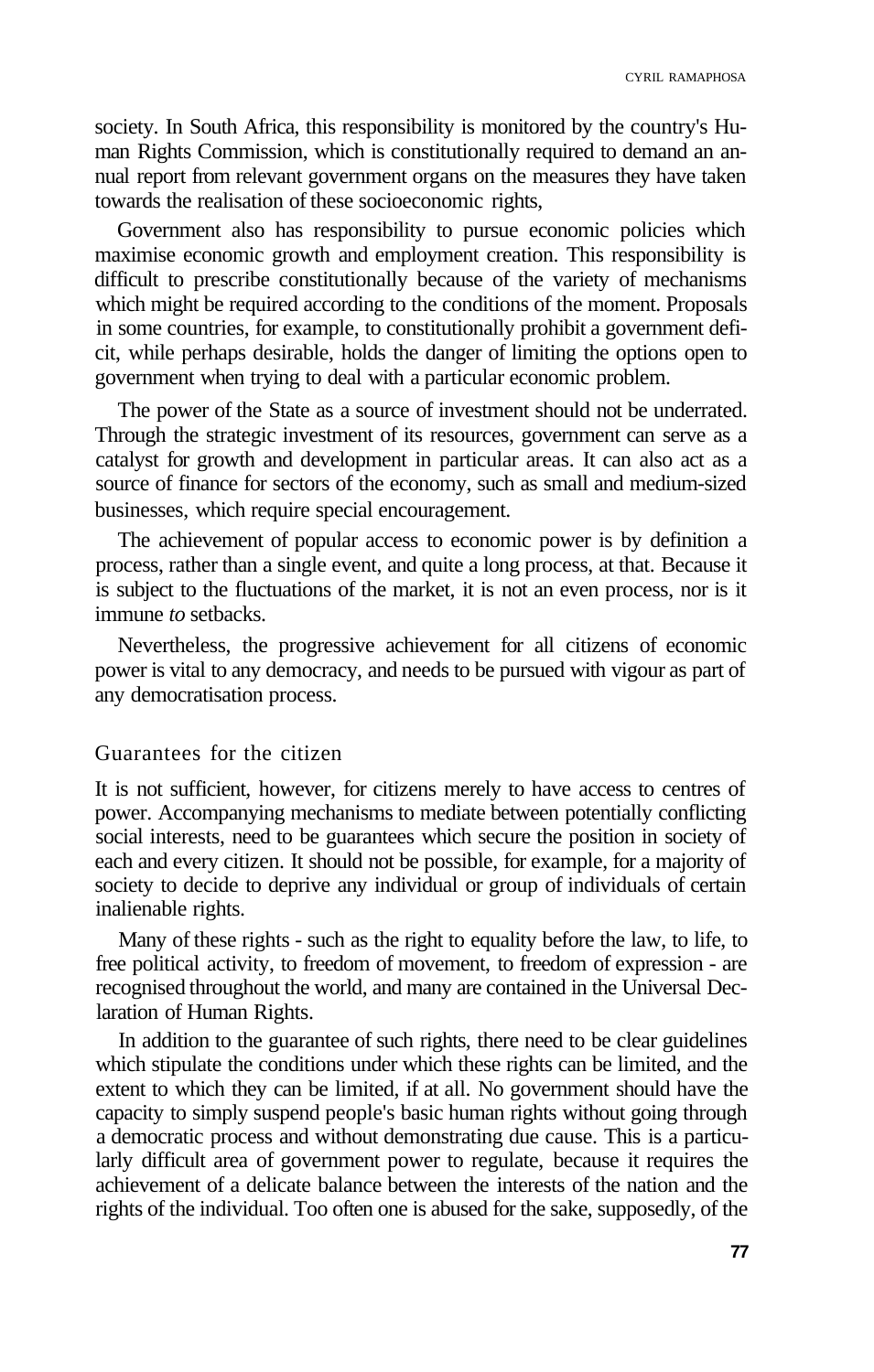other. Needless to say, the limitation of basic rights needs to be accompanied by several different levels of checks and balances.

The judiciary is one level at which checks and balances need to be located, not merely on issues relating to the limitation of rights. The judiciary must play a central role in ensuring that all rights contained in the Constitution are respected, that all provisions of the Constitution are upheld and that all legislation is impartially and fairly applied.

Key to performing this function is the independence of the judiciary. In practical terms, this independence means that the judiciary must exercise its duties free from interference by any single section or sections of society. The processes for the appointment and operation of the judiciary should be very deliberately designed to prevent such interference or undue influence.

The guarantee of basic rights and democratic process is not limited to the Constitution or the judiciary. There are other mechanisms that can serve to guarantee certain rights. In the South African Constitution there is provision for a Public Protector to investigate and take remedial action in the event of allegations of misconduct or impropriety in any area of public administration. There is also a Human Rights Commission, mentioned earlier, which has the responsibility of investigating any allegations of human rights violations, and seeking redress where such violations are found.

A Commission for Gender Equality is also required by the Constitution, highlighting the specific need to safeguard the rights of women. Much more than being a watchdog, though, the Commission is tasked with the responsibility of promoting - and campaigning for - the achievement of gender equality in society.

These institutions are intended not only to provide means of redress for people whose rights have been violated, but are also supposed to play a proactive role in encouraging a culture in society of respect for human rights and tolerance.

### The promotion of democracy

In doing so, the Constitution is viewing democracy not as an absolute state. Rather, it is seen as a continuum which stretches from the protection of basic rights and holding regular elections, through to the effective participation of all people at all levels of society, exercising control over all matters that affect their lives.

In striving for democracy, one seeks to move society along that continuum, progressively and increasingly empowering all citizens through the process.

Democracy therefore does not merely consist of the achievement of popular access to all important centres of power, and die complementary guarantee of certain fundamental rights. It consists also of social mechanisms, institutions and forces which reinforce and deepen the formal processes of democracy.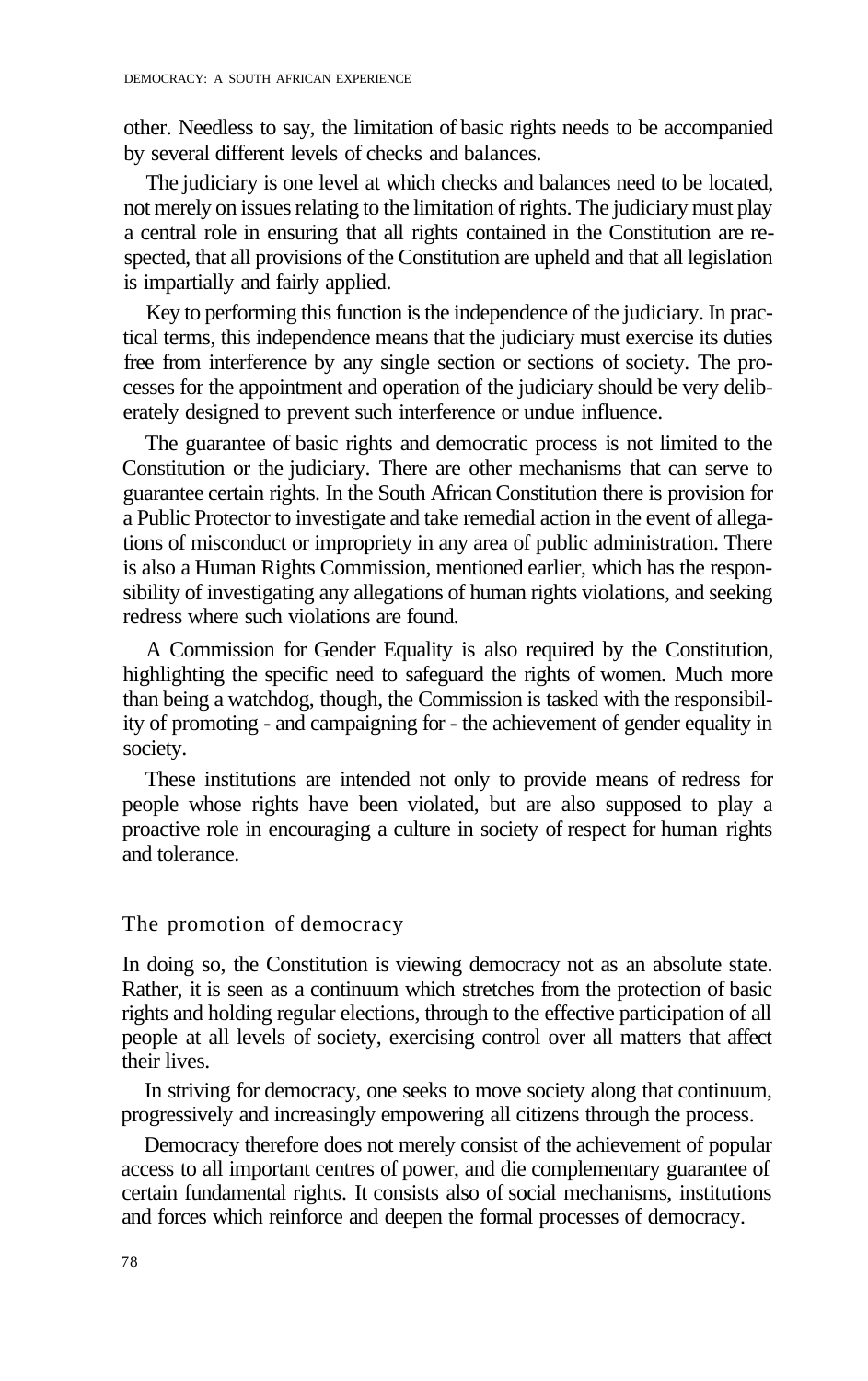The mass media is one such mechanism, or at least should be, for deepening democracy. For it to play a constructive role, it needs to be free from any legal or political constraints. It should be protected by freedoms of speech, association and publication. It needs to be protected from censorship or banning. It needs, in short, to be free to say what it likes.

It needs to be independent from government control, and needs the institutional capacity to represent a broad diversity of perspectives and views. Achieving the latter is easier said than done. To an increasing extent in many countries of the world, the mass media is being owned and controlled by fewer and fewer people. Media empires are being created and expanded at the expense of diversity, and ultimately at the expense of greater democracy.

Reversing this trend is fraught with a number of problems, not least of all the demands of the market. Media diversity needs to be financially sustainable within a competitive media environment. Interventions by government to promote diversity need to avoid being perceived as - or becoming - attempts to undermine the independence of that media.

The role of other sections of civil society are equally important. The existence of a large, vocal, independent and varied sector of non-governmental organisations can play a profound role in anchoring any democracy.

In South Africa, NGOs played a central role in bringing about the end of apartheid, and creating a democratic culture among the country's people. With the creation of the democratic state, these NGOs have been hampered by a lack of resources and dwindling capacity. It is a matter of concern to the South African Government that the NGO sector is facing such problems at this time, as it relies on this section of civil society to broaden and enrich the process of empowering ordinary citizens.

### Conclusion

In choosing the South African example to highlight some of the main elements of democracy, I have not wanted to hold up the South African Constitution as a blueprint for the ideal democratic state.

Far from it, in fact, I choose this particular example because it illustrates, I think, the difficulty of defining democracy without reference to a specific context.

It is one thing to come up with a dictionary definition of democracy. It is quite another to find a working definition which can do precisely what democracy claims to do: empower ordinary people.

South Africa has tried to achieve the latter. It is a quest which continues, though our Constitution has been completed. It is a quest which will probably continue as long as society exists. We have established a basis from which to proceed, but it will take years of experience, learning and fine-tuning before we can be comfortable with the system we have built. And even then, there will be more that has to be learned.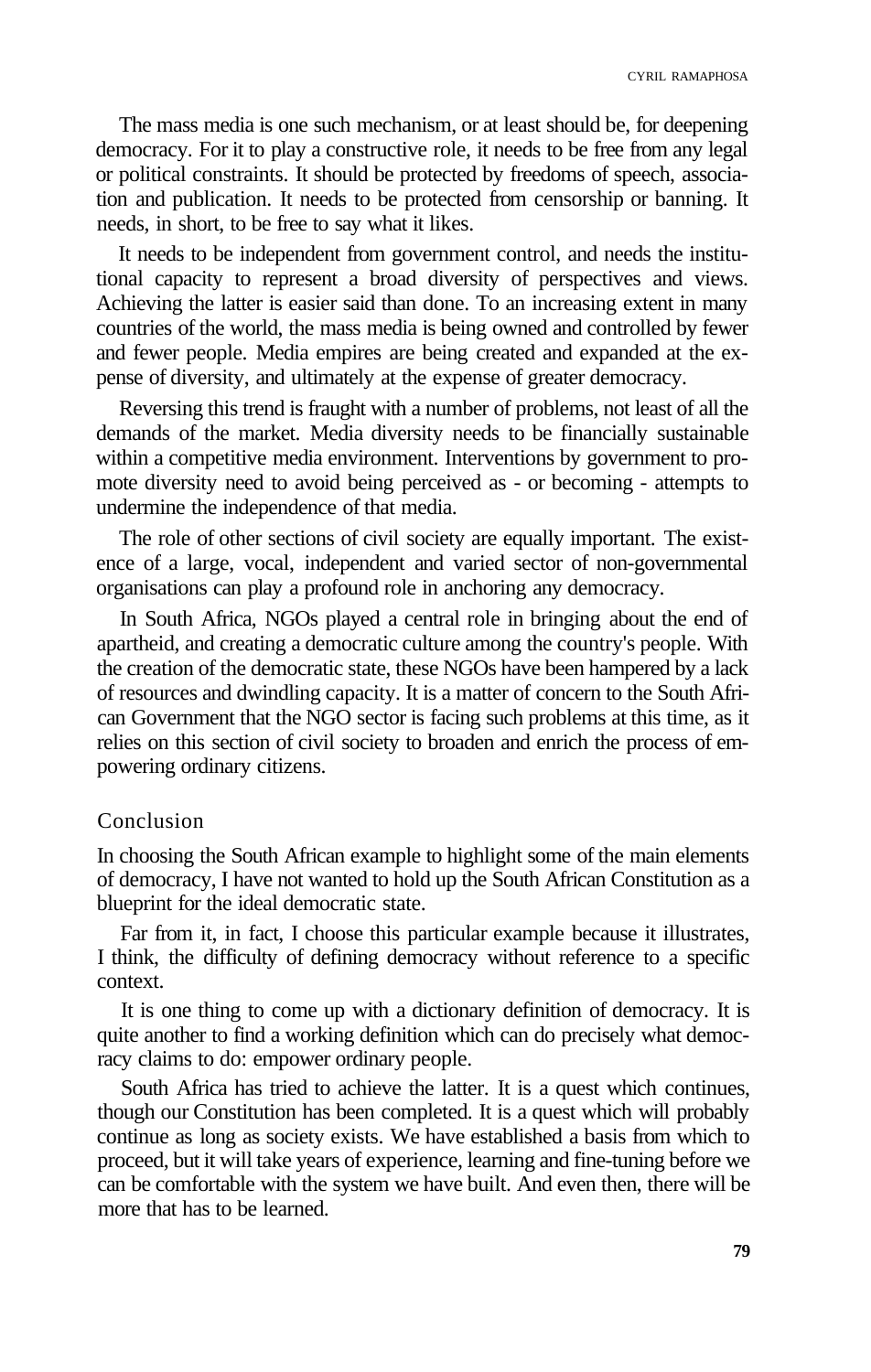# Democracy-Building in Southeast Asia

PROFESSOR JUWONO SUDARSONO\*

The best and fairest way to frame any debate on democracy building anywhere and at anytime is to place it within the context of the Universal Declaration of Human Rights. The Declaration clearly and forcefully made clear that all five dimensions of human rights - civil, political, economic, social and cultural should be inter-related, indivisible and balanced.

For too long the popular as well as academic debates on democracy building have overemphasised the importance of civil and political rights, the holding of periodic general elections, the need for a civil society, the imperative for a free press and other related issues.

In most industrialised countries, academics, government officials, newspaper columnists and non-governmental activists assume that the social underpinnings, the economic context and the cultural environment are given. But it is these givens that are invariably the preconditions of whether political democracy building can be launched with any degree of success. Hence the given assumptions of the democracy debate in advanced industrialised countries narrowly focus on civil and political liberties issues and are prone to denigrate the importance of those very factors that are crucial to democracy building, namely the social, economic and cultural conditions surrounding any particular trajectory of democratisation.

Understandably but mistakenly, advocates of democratisation in advanced industrialised countries maintain that the demise of communism and state socialism in Eastern Europe and the former Soviet Union provide clear vindication for a global democratic wave based on the precepts of Western forms of government.

Unfortunately, this mistaken view of the triumph of Western liberal democracy - whether of the North American or the West European variety - colours the contemporary debate between countries of the North and developing nations of the South.

Whether the issue is good governance, human rights or protection of the environment, advanced industrialised countries (notwithstanding failure to

<sup>&#</sup>x27; Dean of the Faculty of Political and Social Sciences of (he University of Indonesia and Deputy Governor of the National Defence Institute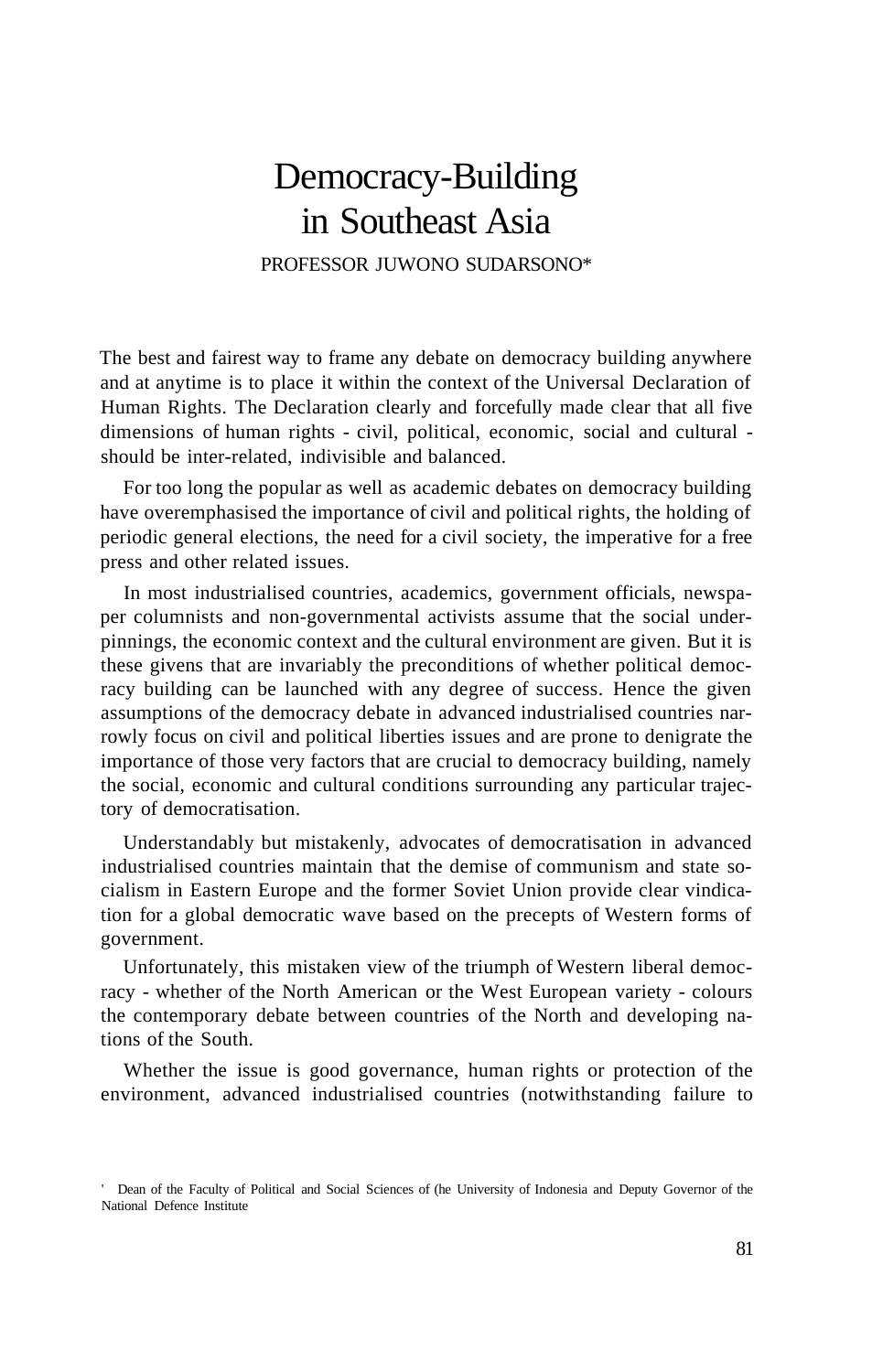address campaign financing in the United States, government by timidity in Western Europe and large-scale corruption in Japan) have repeatedly pressed and demanded of governments in Southeast Asia to adhere to specific standards of governance that they themselves often fall short of fulfilling.

Rather than rehearse and repeat arcane debates or descend into mutual recriminations about the merits or demerits or governmental performance in both the advanced industrialised and the developing world, a review of a few salient issues are in order when discussing questions pertaining to democratisation and democracy building.

Foremost in reviewing government and the parliamentary process is the historical context. Within this broad category are the crucial elements of cultural values, particularly within nation-states that do not possess a sufficient sense of unity as a nation or, even more crucially, as states.

Nevertheless, it is crucially important to understand that in many of the Southeast Asian nations today, the all-important processes of nation and statebuilding continue to be legitimate areas of practical concern. Whether that nation is the city-state of Singapore or the vast agglomeration that makes up the archipelagic states of the Philippines and Indonesia, the urge and instinct to remain as a unified nation-state remain constant imperatives. Whatever the ideology and irrespective of the cultural framework, the question of maintaining political cohesion continues to be of fundamental concern.

Whereas in industrialised countries children from grade school learn at first hand the rudimentary forms of elective government, in most Southeast Asian nations decisions are reached in consensus largely through elders who are not necessarily elected but aged into their positions. Consensual decisions at the village, provincial as well as national levels are achieved in a more subtle manner than me parliamentary process normally provides. Deliberative decisionmaking is usually more acceptable than those in advanced industrialised countries would have thought proper. Even in the more politically open states like the Philippines and Thailand, defeat can be that much more difficult to accept precisely because it is a deeply disillusioning experience and underlines dangerous divisions that are often fatal to the unity and cohesion of the community.

Consequently, most Southeast Asians are not overawed by political discourse in advanced industrialised countries on the necessity to limit or restrict state authority in a democratic context. Southeast Asians are generally more concerned with the ability of the state to secure the survival of the country as a multi-cultural, multi-ethnic and multi-religious society. No precepts of liberal democracy should stand in the way of the state performing those essential tasks of state action, control and, indeed, of regulation.

The problem of coming to terms with understanding Southeast Asia's historical predicament becomes even more acute if one appreciates that political democracy has to operate in a general environment of massive poverty, widespread illiteracy and, in extreme cases, severe deprivation.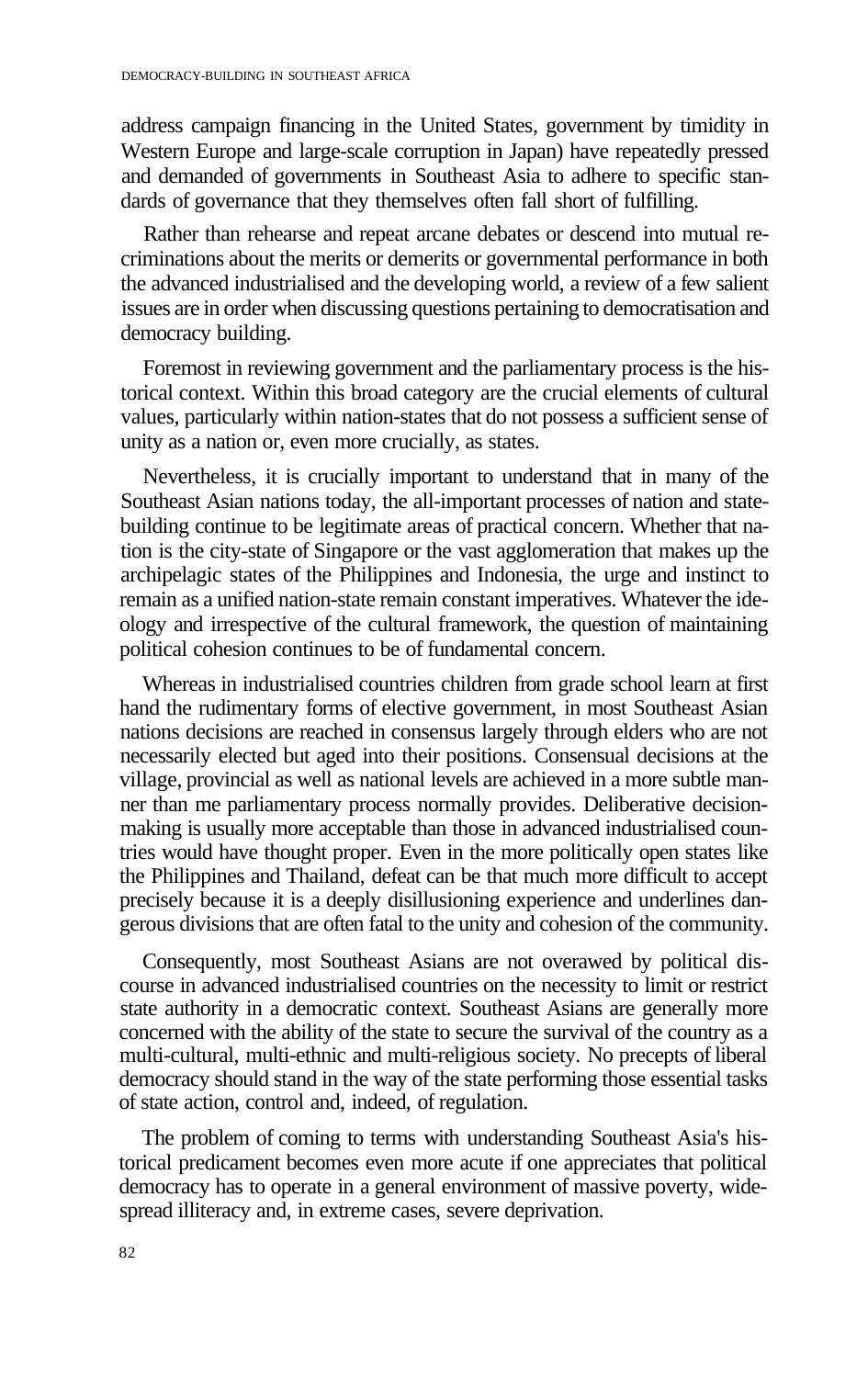All of these factors tend to heighten sensitivities and lead to atmospheres of distrust and insecurity, making societies that much more ungovernable. People have weak inclinations to abide by rules, little stake in the progress of the community or in their political system. Fear and prejudice are easily exploited by irresponsible and opportunistic demagogues. Racial, religious and ethnic exclusiveness is easily directed against political scapegoats. With varying degrees of frequency and intensity, the ASEAN countries have experienced a wide variety of these difficult changes.

It is vital to understand that for many Southeast Asian governments, the problem is not so much limiting the power of the state in order to safeguard the civil and political liberties of individuals or organisations. Rather, the most pressing issues have always been the fundamental lack of state power to maintain unity and cohesion; the weakness of state authorities in harnessing forces of conciliation among disparate ethnic, religious as well as provincial interests; and the inability of state power to perform the rudimentary task of providing security and well-being for its citizens: food, clothing, shelter, minimal health care, public safety. These are the very social, economic and cultural environment that must be factored in the debates about the sequences and stages of advocating civil and political rights.

Many Southeast Asian governments tend to encourage predictability, order and stability not because they are necessarily averse to individuality or virtuoso performances by their more creative citizens. Rather, most of Southeast Asia's recent past has shown how dangerous and futile unfettered openness and freedom can be in societies and cultures where "agreement on fundamentals" is tenuous at best.

Another important dimension in advancing political democracy in Southeast Asia is the international context. Advanced industrialised countries of today pursued their respective political developments in an international sphere virtually devoid of scrutiny by outsiders. Local and national governments in North America and Western Europe in the 18th and 19th centuries proceeded without undue interference from the constant glare of today's modern media of communications, particularly of satellite television.

Additionally, economic growth within North America and Europe did not have to deal with today's intense business and trade environment. The commerce and agriculture departments and ministries of the United States and Western Europe unabashedly provided protection for their domestic markets without having to face the barrage of the language or present day's "free and fair trade" rulings of the World Trade Organisation to their particular disadvantage.

Political leaders were able to provide groundwork which decades later resulted in the formation of civic government. The American founding fathers may have debated to end barriers at state borders, but the Constitutional Convention at least planned for a federal system and went way beyond that to create a sovereign national government. Crucially, and in contrast to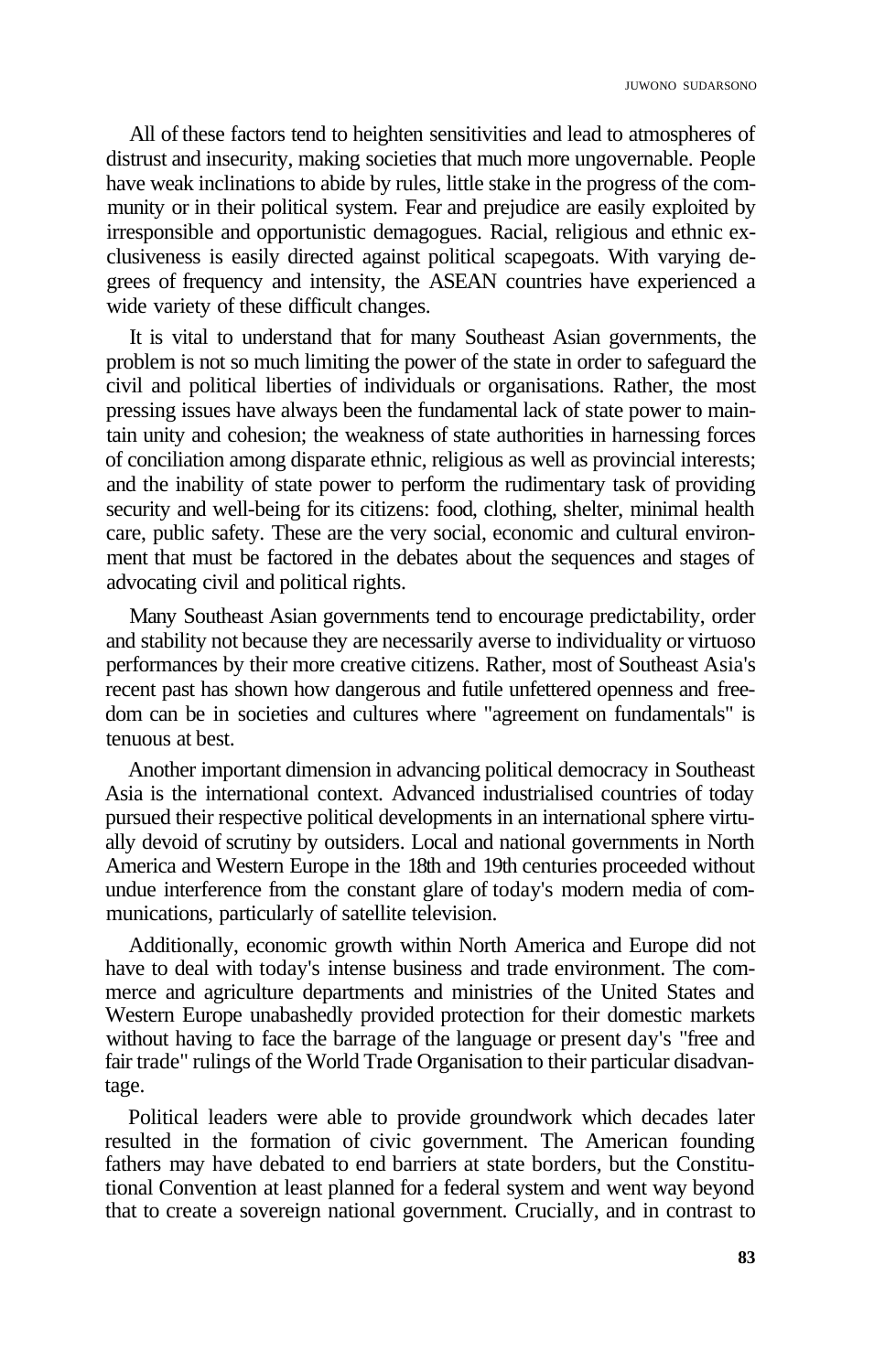today's governments in the developing world, that national government exercised sovereignty in foreign affairs.

Even the nation-states of Western Europe in the mid 1950s did not have to bother much with foreign scrutiny over treatment of their citizens (not to speak of foreign guest workers) within their borders. Britain, France, Spain, the Netherlands were, after all, colonial powers as they signed the United Nation's Charter and the Universal Declaration of Human Rights.

Today's competitive political, economic and security system throughout the world works to the distinct disadvantage of Southeast Asian nations. In this era of global sourcing, global production and global marketing, the nations of Southeast Asia not only have to compete for market access, trade expansion and investment inflows. They are at the same time under relentless pressure from powerful business interests, unions and lobbies in the legislatures of the developed North to a wide range of accusations ranging from undemocratic government, violation of human rights, infringement of intellectual property conventions and assorted environmental issues.

In all fairness, the question has to be asked: Is it realistic and just to demand of Southeast Asian countries to adhere to standards of civil and political rights when the basic ingredients of nation formation and national cohesion have still to be set firmly in place?

It has also to be asked pointedly: In this myriad world of international competition for markets, investments and trade, can it be purely coincidental that the attention of governments, parliaments, the press and non-governmental organisations as well as other self-styled concerned citizens of the industrialised world, be focused on those governments and economies that are increasingly becoming more competitive in international trade and business?

Indonesians do not harbour any particular conspiracy theory on the machinations of the industrialised North. At the same time, we are justifiably concerned that the recent spate of the international "blame game" more often than not works in favour of the advanced industrialised countries.

At times, irrespective of the historical context or the particular strategic location of any single country, a nation needs to renew its reference points in order to better understand the formidable changes taking place. Sometimes that task is entrusted to a particularly strong and dominant figure. At other stages, that task must be borne by a resourceful, committed and organised political party, bureaucracy or the military. Whether it is Lee Kuan Yew in Singapore, Mahathir Mohamad in Malaysia, Suharto in Indonesia, or Fidel Ramos in the Philippines, a political leader's imprint can have as much bearing to the sort of institution he builds as to the course of his nation's future progress.

In Indonesia, the decision to plant firmly a single state identity to decide once and for all the basis of the Indonesian state owe in no small part to the vision of Indonesia's army leaders in 1966 in devising the social and political framework of the Indonesian nation.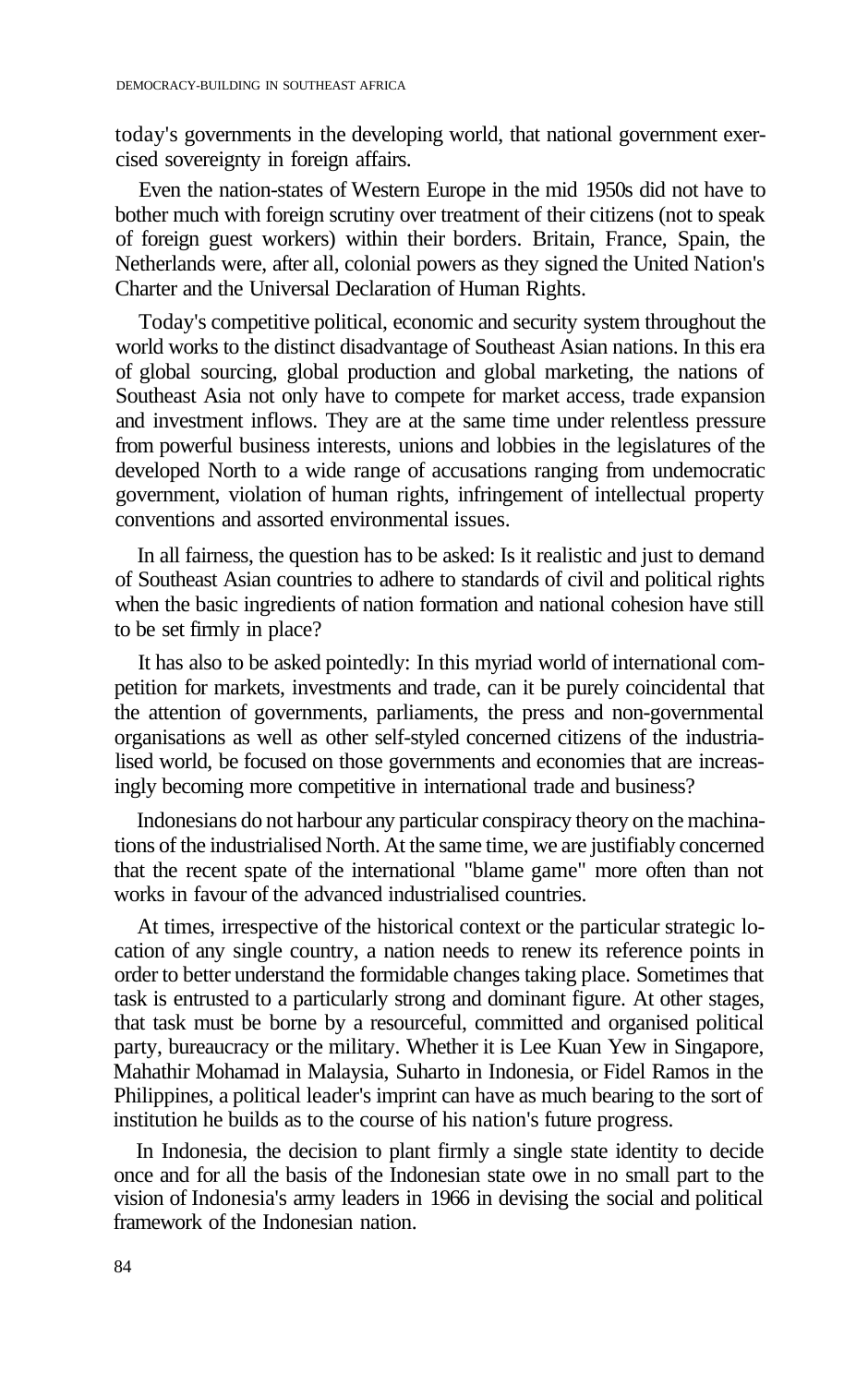The transition from a dominant political figure to one that establishes firm rules of parliamentary procedure, compromise and institutionalised government is never an easy one. Yet the nations and cultures of Southeast Asia cannot avoid the turbulent aspects of accelerated twists and turns that are inherent in the process of political change and economic development.

In some instances, just as reform and change for the better seem to be on the way, some nations may temporarily revert to that maddening polarisation between radical and reactionary temperaments to which any nation is prone. Questions of political prudence, of public accountability and, above all, of procedural rules that are the hallmarks of functioning legislative bodies are constantly tested, tried and debated.

Contractual relationships between rulers and ruled, often taken for granted in the industrialised countries, have to be continuously nurtured in Southeast Asia. The cumulative meshing of tradition and modernity have to be accumulated, honoured and defended. For many of us, a generation is only the beginning.

This plea for understanding of the difficulties that the Southeast Asian nations face is one that critics across the world must take into account and appreciate. No amount of foreign assistance, of investment inflow or *of* private sector loans can make up for decades of torpor, inertia and poverty. The worst thing that outsiders can do is to be insistently patronising.

Each Southeast Asian nation must have the resolution and wisdom to prove that sound civic and political democracy building will in the end prevail. But the manner of each nation's particular trajectory will depend on how each national leadership addresses the enduring problem of balancing civil and political rights with social, economic and cultural progress.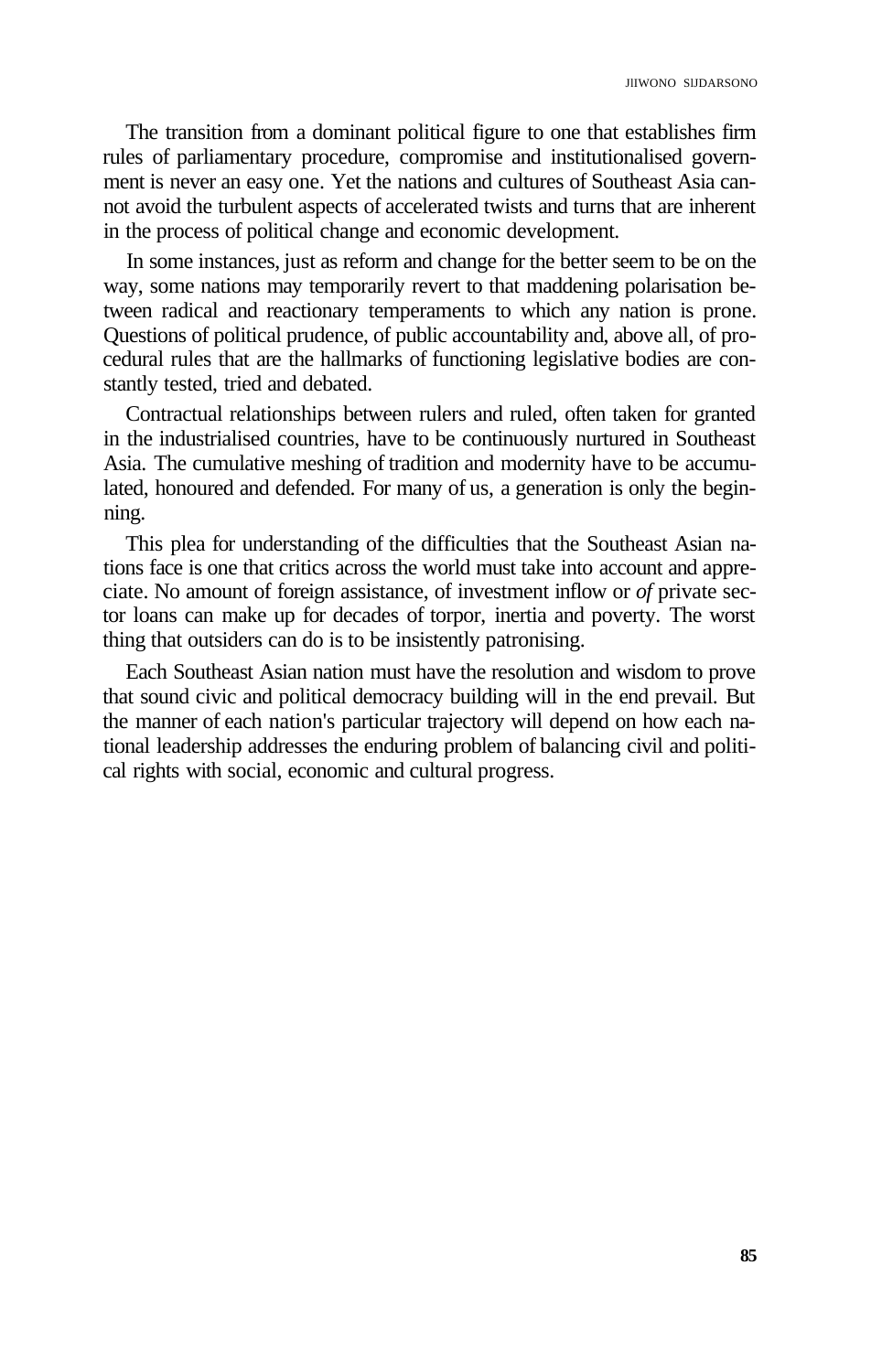## Democracy: Its Necessary Conditions, Its Enemies and Its Opportunities PROFESSOR ALAIN TOURAINE\*

I. It is not certain that the idea of democracy will survive the celebration of what are called its victories. The collapse of the Soviet system and Latin American dictatorships have proved to be more favourable to the triumph of market economy than that of democracy and all those who have grouped market economy, political democracy and cultural tolerance under the general heading of modernity have destroyed the main foundation of the idea of democracy which was the affirmation of an order of freedom, voluntarily created, above and beyond any economic and social order which is by nature non-egalitarian. We have in effect so much suffered from political voluntarism which gave rise to all sorts of totalitarian and authoritarian regimes that we are very tempted to apply the term democratic to a society which restricts State interventions and ideological mobilisation to the benefit of the free interplay of diverse interests and which are more in need of a *laissez-faire* atmosphere than of principles and rules. Throughout the world, people mistrust politics. Those who speak with such emotion about the victories of democracy are in general only celebrating the unfettering of trade, the relaxation of political resolve and the triumph of economic power, which is in fact very reasonable since our XXth century, above all one of politics, has taught us that the unrestrained capitalism of the Victorian era produced fewer victims than the absolute powers hailed as the liberators of a class or a nation. But what was acceptable during a period of transition, in the few years following the fall of the Berlin Wall, is no longer so when people are starting to reflect on the conditions for political freedom and the struggle against inequality and exclusion - and above all the authoritarianism which so easily goes hand in hand with economic liberalism. Let us not take the opposite path to the official optimism, but let us ask ourselves some worrying questions about the real chances of democracy.

To do so, we must first of all agree on a definition. Democracy, as the word itself indicates, is the power of the people, that is to say, the link established between a social reality, the people, and a political reality, power. This is what we mean when we talk of both representation and participation, whether we

Director, School of Higher Studies in Social Sciences, Paris, France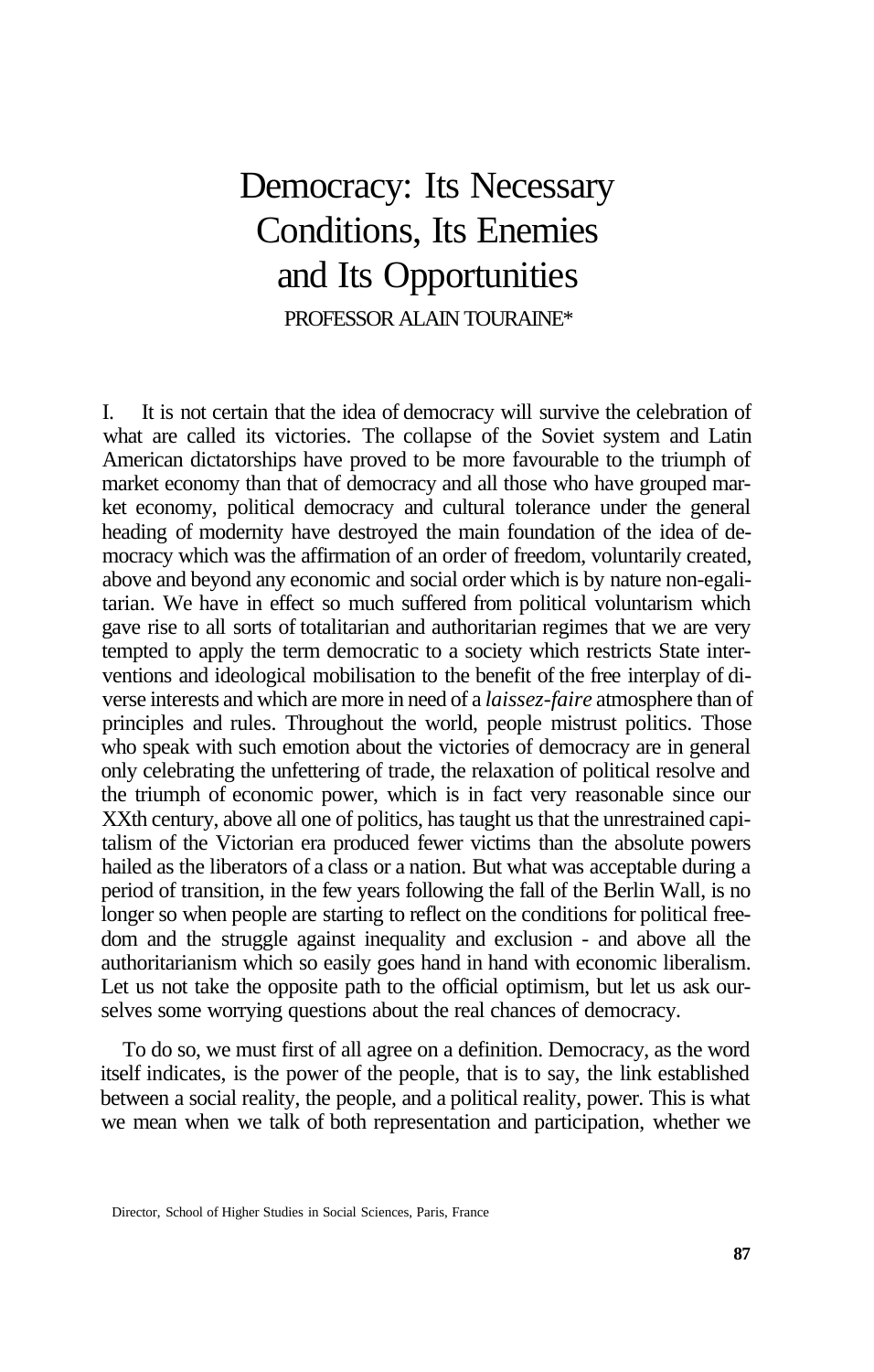dream of direct democracy as seen by Rousseau or whether we stress the central role of parties as in the English tradition. Whether we agree with Lincoln that democracy is government of the people, for the people and by the people, or whether we insist on a procedural form of democracy which ensures the representation of interests and the defence of pluralism, we are right to define the central principle of democracy as the ability of political institutions to articulate the diversity of interests or opinions with the unity of the law and of the government. Democracy is the political regime which makes it possible for individuals holding different interests and beliefs to live under the same laws; it therefore enables us to live together with our differences, in the words of the young *"beurs"* (French people of Algerian origin) in their 1983 march for equality.

II. This elementary formula, beyond which no democracy is possible, implies at least three conditions for the existence of democracy. The first is restriction of the power of the State since an absolute power does not have to take account of the multiplicity of interests and opinions and merely invents the image of a people which is nothing other than the image of the State itself which the latter contemplates with satisfaction while making believe it is the image of society. The principle of majority and procedural democracy as a whole are indispensable instruments in restricting State power. The second is the existence of representable social actors, having some awareness of their common interests. The third is the awareness of citizenship which leads to recognition of polity and its representative institutions which are strictly political, that it to say, they are not identical with the expression of social or economic interests. Restriction of the power of the State, autonomy of social actors and awareness of citizens, these are the three conditions for the existence of democracy, or more precisely the three principal manifestations of the existence of democracy. They cannot be added to one another, they are all three elements of the democratic process itself, i.e., of mediation between social interests and political decision-making. If we do not accept such a definition of democracy, if we believe that there are different kinds of democracy in the same way that there are different kinds of cooking, we destroy the very idea of democracy since it is based on a universal principle: the link of representativity which unites the social and the political; this link may take on widely differing forms but it excludes both a purely institutional definition and a purely social definition of democracy. We cannot call a system democratic simply because it is a competitive political marketplace, or more exactly an oligopolistic marketplace. It is not enough for the citizens to chose between two or five candidates or lists for a system to be called democratic. This situation satisfied the English Whigs, the founders of the American Republic or the French liberals such as Guizot in the early XlXth century, but it is unacceptable to all nowadays when universal suffrage is the minimum condition for democracy. Conversely, a political regime cannot be called democratic because it has raised the standard of living and improved the education and health of the population. On that standard, the Nazi regime of the 1930s or the Stalinist regime during the period of post-war reconstruction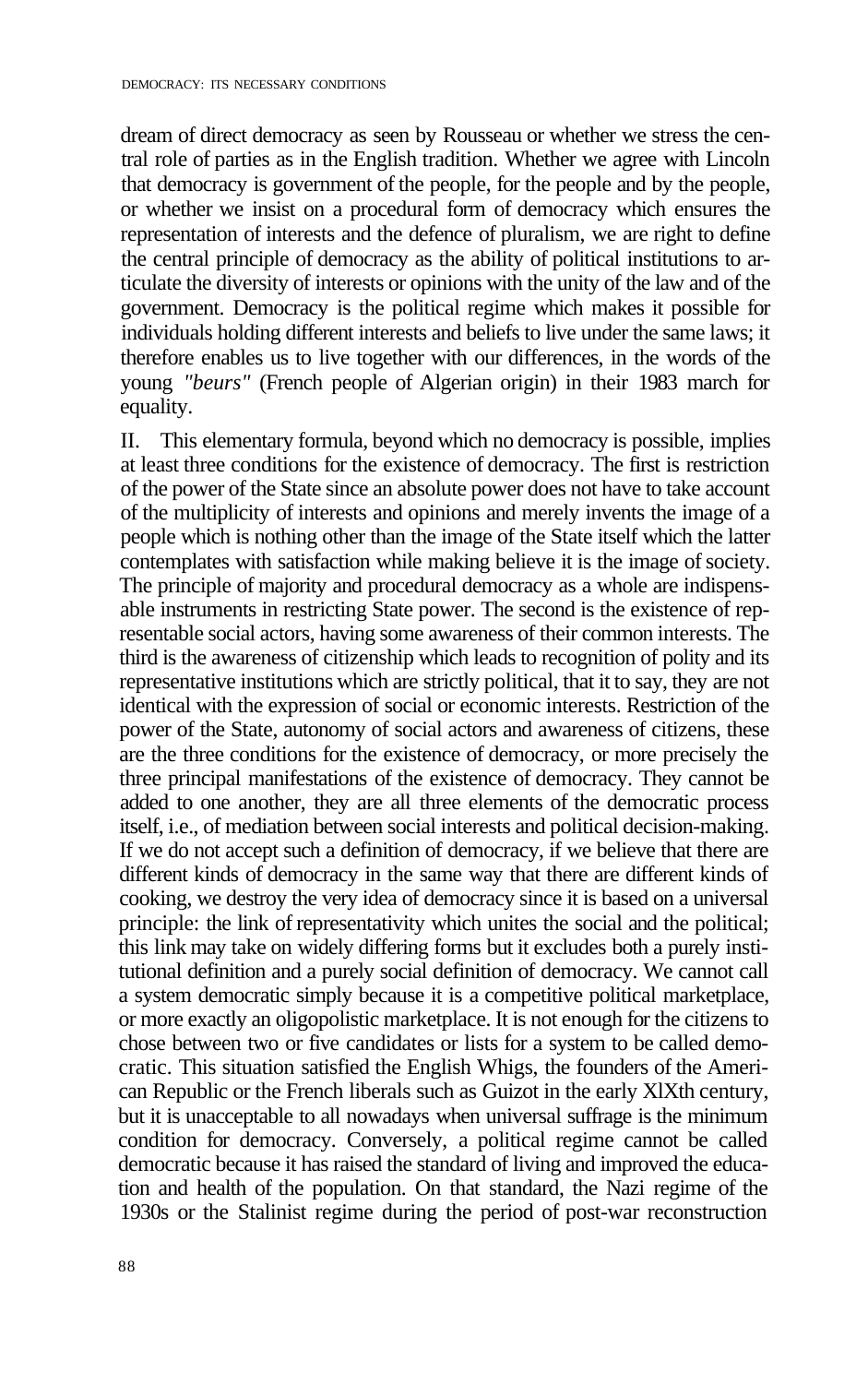ALAIN TOURAINE

should be considered as democratic - which is absurd and even outrageous. Popular democracy has no meaning if there is no effective freedom of political choice; nor has liberal democracy any meaning if powerful economic interests have a decisive influence on the choice of the electorate.

The above definition and analysis are elementary in the strict sense of the word, i.e., they seek to extract the fundamental elements of democracy without going into institutional or social terms which correspond only to specific cases, even if such cases are very important.

On the other hand, one theme must be added to the general definition and the formulation of the three elements of democracy given above, but this proposition is more complex to set out than the previous ones. Modern theories of democracy all have recourse to a principle which is not social but can be called moral, in order both to restrict the forms of social power, to lay down the idea of citizenship and to recognise the legitimacy of a plurality of interests and opinions. Whether we share Tocqueville's concept of equality, that of the American and French Declarations of fundamental human rights or even that of Hobbes and Rousseau who saw the political act as the foundation of society, or what we have come to call the social contract as defined by Rousseau, we only speak of democracy because we are asserting the superiority of a principle of equality which is a principle of the law, over social reality which is always full of inequalities. Whereas a spontaneous reaction to, and even a swift reading of, the above-mentioned authors could give rise to a unanimist or collective concept of democracy, more careful thought leads to the recognition - for some in the political system itself and for others in social life as a whole - of a nonsocial principle of the organisation of the life of society which must be acknowledged, protected and nurtured by democratic institutions. It is not possible to base democracy on a purely positive notion of law. This idea has been further developed by Hans Kelsen, the leading figure of the philosophy of law in the first half of our century, which led the legislative power to be subjected to the control of the constitutionality of laws.

This reflection may seem to be distancing itself some way from the earlier ideas. Is it not contradictory to stress the social representativity of political actors and at the same time to stress the non-social, or moral, nature of a principle of the limitation of power, and does this contradiction not mask another, much more concrete and better known, which could be called that of liberal democracy *versus* participatory democracy, or of "freedom from" *versus* "freedom to" as the English say, or negative freedom *versus* positive freedom?

The central point of any democratic theory can therefore be described as the search for a link not just of compatibility but rather of necessary complementarity between the two principles. This is what marked the limit of the classical opposition established by Benjamin Constant in 1819, between the freedom of the Ancients and the freedom of the Modems. According to him, the first was the freedom of the city and thus of the citizens who identify themselves with the city; the second was that of the individual who asserts his rights against the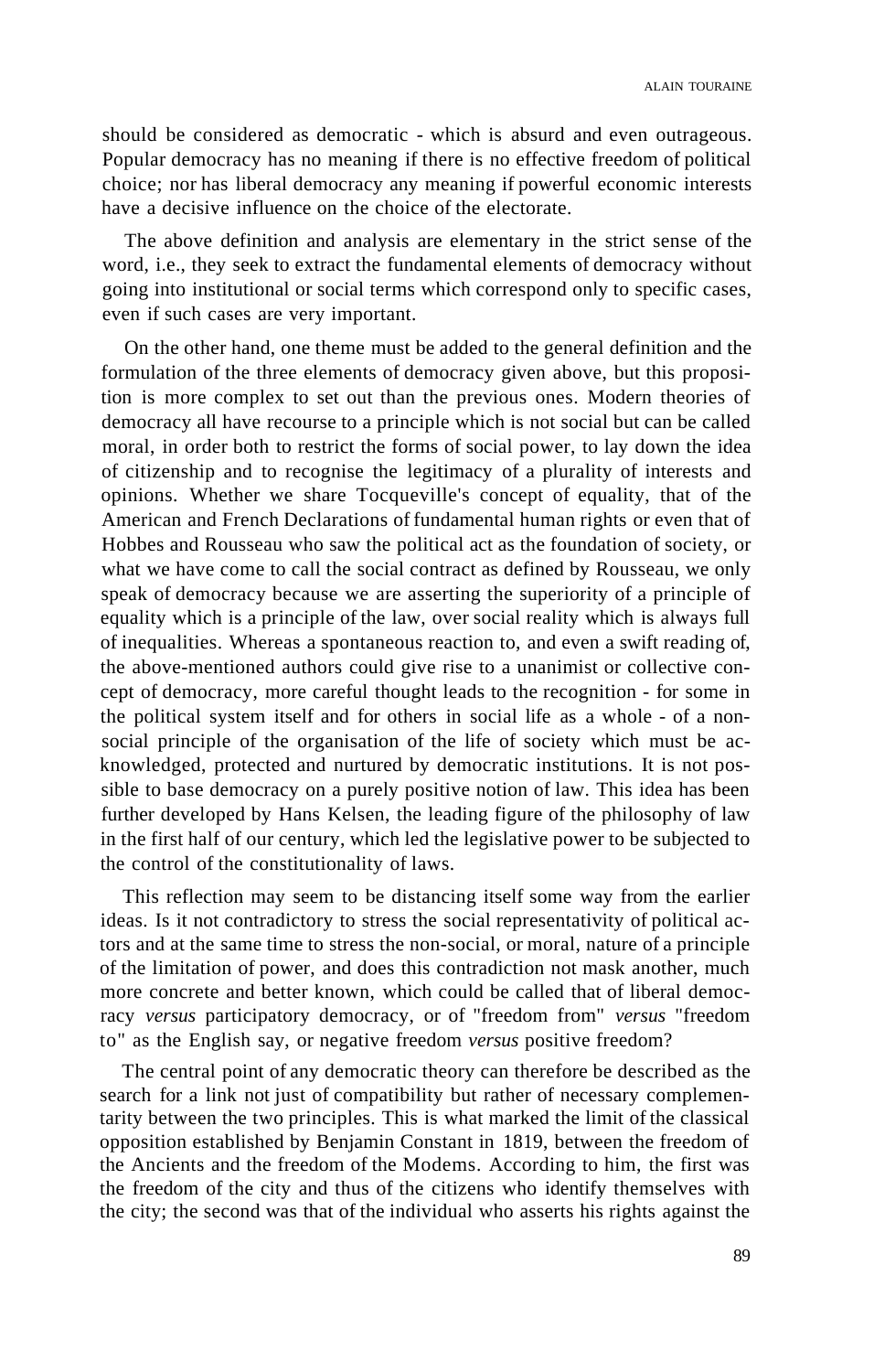forces, traditions and interests which govern the organisation of collective life. Indeed, there can be no free individual in an enslaved society, nor can there be a fee society where citizens do not ensure respect for their rights against the State itself.

What unites the two principles - representativity and a non-social principle of the organisation of the life of society - is the fact that the logic of social utility, that of the functions and duties of each person in the service of society, a logic that sets unity above plurality and duties above rights, can only be checked by an inverse principle which restricts the pressure of the whole on its various parts, not in the name of higher values but in that of individualism which is at the same time universalism, which has taken on the most diverse forms but which is opposed to all variants, be they inspired by the concept of community or social functionalism. Each time a society has allied itself to the higher interest of the city it was linked to powerful principles of social exclusion. The equality of citizens has always been linked to inequality between citizens and non-citizens, active citizens and passive citizens in the words of the French revolution, or, in a more general and enduring way, between men and women. Social order is based on a central principle, on the fact that all belong to a whole, on the fact that all possess a common characteristic, be it blood, reason or language. On the other hand, if all are to enjoy the same rights, the only way not to reduce the management of public affairs to that of economic interests it to go beyond the laws of market economy and to recognise the rule of law, a principle of equality higher than social distinctions which nevertheless continue to exist. The distinguishing feature of democracy is that it recognises in each individual, regardless of biological, economic or social characteristics, the presence of a right to equality. In other terms, if there can be no democracy without a link between the social and the political, neither can there be democracy without a separation between the two orders and this separation can only be introduced and maintained by radical individualism which gave rise in particular to the idea of natural law, hence a principle of standards distinct from social utility and the civic spirit which leads to Sparta rather than to Athens.

This makes up the entire package of the constituent elements of democracy. This package contains only a few elements which should ensure that it has a vast field of application if one takes the trouble to distinguish these fundamental principles from a large number of important but not universally applicable attributes of democratic regimes. Let us recall these elements: the limitation of all forms of power by the law, the social representativity of social actors, awareness of the citizens and, above these three principles, one which is even more central and which binds them together, a universal concept of the human person which blends both the limitation of power, the idea of citizenship and the defence of the plurality of interests and opinions.

III. There is nothing to show that economic growth, an increasingly complex division of labour or even a higher standard of living can of themselves create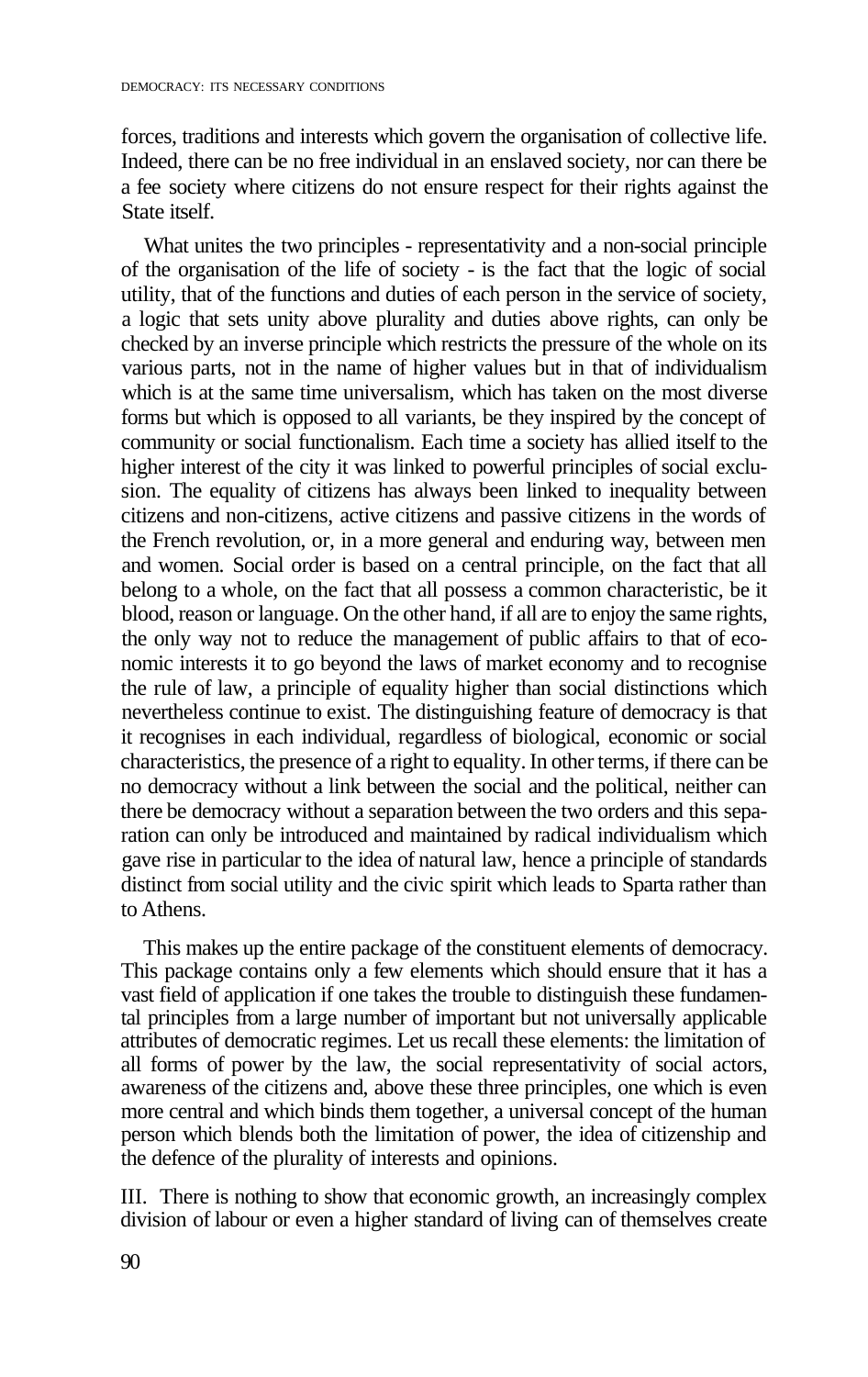conditions favourable to the growth of democracy. It is imperative to reject outright all concepts which make modernisation out to be the determining factor of democratisation as if only the rich countries had access to democracy while the poor countries are imprisoned in arbitrariness and violence. More specifically still, the confusion between democracy and the rule of law must be thrown out. The modern European States, from the XVth century onwards, were countries where the rule of law held sway, where what Max Weber called the legal rational authority or bureaucracy prevailed, but this political modernity had nothing to do with democracy. This is recalled by historians who spoke of absolute monarchies to describe the structure of most modern States. The majority of these did not evolve towards democracy, at least not for a long period, and democratisation first took root in England and in Holland and not in France or Spain. Not only is modernisation often associated with the authoritarian mobilisation of resources, but there have been instances of totalitarian regimes coming to power in strongly modernised countries and, lastly, it is artificial to apply the term democratic to those countries where the State intervenes the least in the market economy. There are many examples of political regimes where the State, the main agent of the international liberalisation *of* the economy and rapid growth, if it intervenes repressively against those who attack this model, respects the freedom of the press or even political pluralism without it being possible to speak of democracy precisely because of the absence of the principles which I have described as fundamental and which are all conditions for the existence of a representational link between the elements of society and political decisions.

In the face of all forms of evolutionism which in fact void the idea of democracy of any interest by reducing it to a sub-product, a mere natural outcome of economic growth, it is important to enquire into the characteristics of our kind of society which nurture democracy and those which undermine it.

What is most evident and constitutes the principal danger to democracy is a growing separation between social interests and the management of political affairs. The latter is increasingly becoming a question of economic management and the adaptation of a national or local society to the growing liberalisation of the world economy and the rapidly accelerating development of the new technologies which leads to a weakening of the political order and social institutions and, conversely, to the strengthening of what has been called "identity politics", i.e. replacing citizenship by affiliation to cultural, ethnic, national or even religious groups. Caught between globalisation of the economy and fragmented cultural identities, the political and social order is collapsing, decaying and stagnating. This saps the content of democracy. Economic domination seems to have escaped any social and political control and those who wield this domination dream of a self-regulated market beyond the reach of any non-utilitarian intervention. Social actors are no longer worthy of the name since they are tending to become cultural actors who are calling for recognition of their identity rather than for rights of universal scope. In such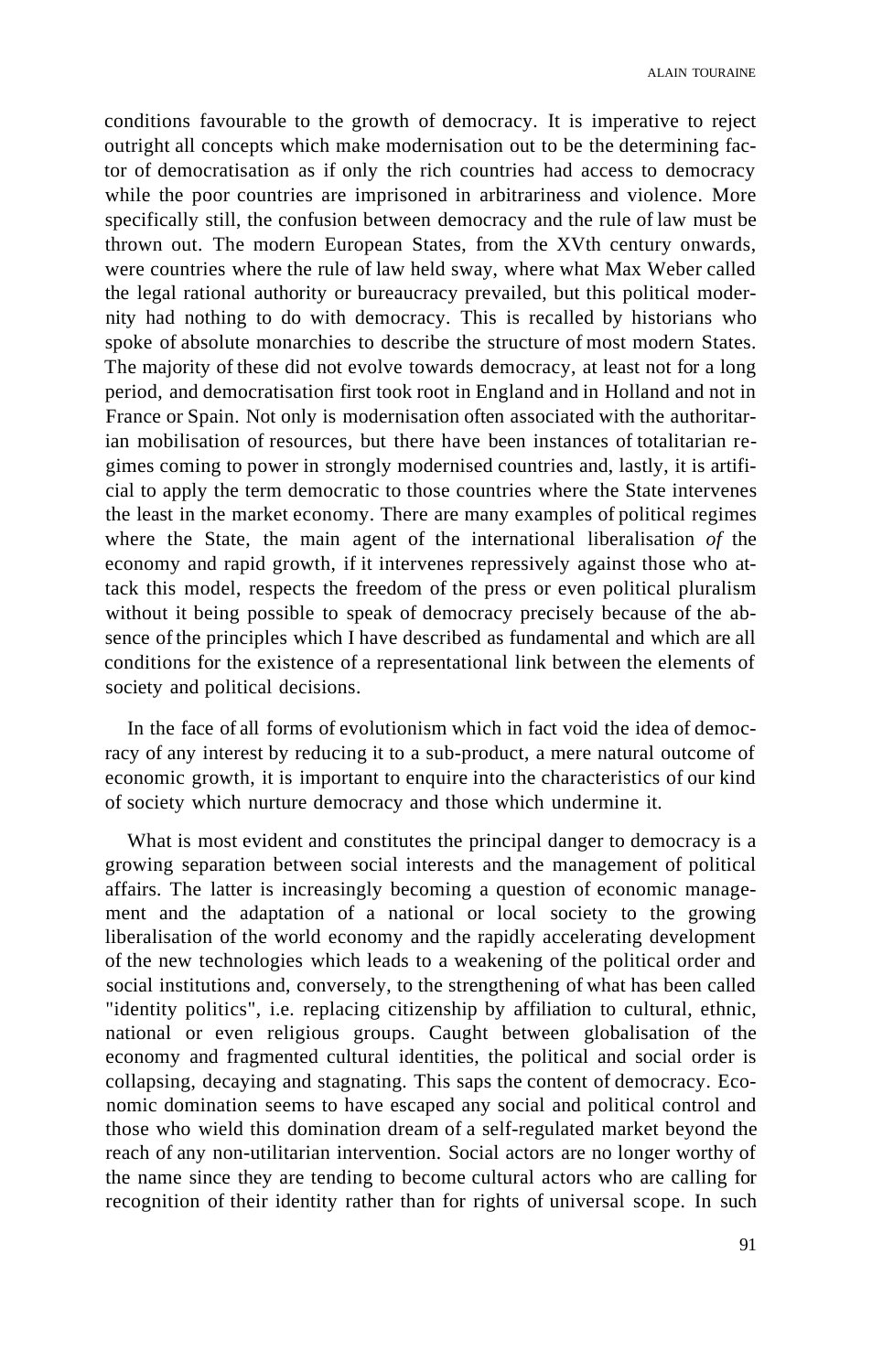cases, the autonomy of the political system disappears as completely as the universalist individualism which gave it legitimacy. Such a situation may be propitious for economic *laissez-faire* and even for cultural tolerance but not for democracy as the power of the people and self-determination.

Our central question must therefore be put in these extreme terms: are we not witnessing a continual weakening of institutions and political processes, a growing separation between the world of instruments and that of values, desocialisation and a creeping depoliticisation? On the contrary, was it not at the start of modern times that the role of political institutions was the greatest, that the most intense battle was waged for political rights and thus for political freedom, whereas social rights and social justice later took pride of place in public life, in a way that was as often non-democratic as it was democratic, before, more recently, the main focus turned to the affirmation of the defence of a cultural identity, as has been noted by all who have for long spoken of the crisis of participation and even of political legitimacy? Have we in fact entered a post-democratic age because it is post-political?

This anxiety and this interrogation cannot be answered either with unduly facile responses about the increase in the number of countries where free elections are held or with a sham optimism; they require an analysis which takes into account the transformations our societies have undergone. One century ago, in the first industrial countries, social democracy was set up against political democracy; should one speak of cultural democracy as opposed to the social democracy of yesterday and even more the political democracy of earlier times? Such a hypothesis clearly cannot be countenanced. The response to the anxiety it causes is that the individualistic moral principle, without which democracy is groundless, has metamorphosed from one kind of society to another. It first took the form of an appeal to a nature common to all human beings, defined as God's creatures, then as citizens, later as workers, and in our society this individualist moral principle has been reduced or extended by becoming the defence of the right of each person to create his individual life - the right to individuality. The more society was ordered, the more people appealed against that order to a higher order: against the king, people appealed to God, and against capitalism, to the king, i.e. the State. Now that we are dominated by change rather than by an order, we can no longer appeal to a higher order; on the contrary, we must appeal against a partial change and be subjected to a more thorough and voluntary change, to inventing the history of a personal life. The only universal principle we can oppose to the economic or cultural forces which dominate us is our subjective right, our right to follow the paths which give us meaning.

Democracy as we conceive and practise it today is not the image of an ideal society, the end of the prehistory of mankind or the society where each would receive according to his needs; on the contrary, it is a package of the institutional guarantees of the freedom of each to live as a Subject and thus to create an individual life. It is also a society where the Other is recognised by the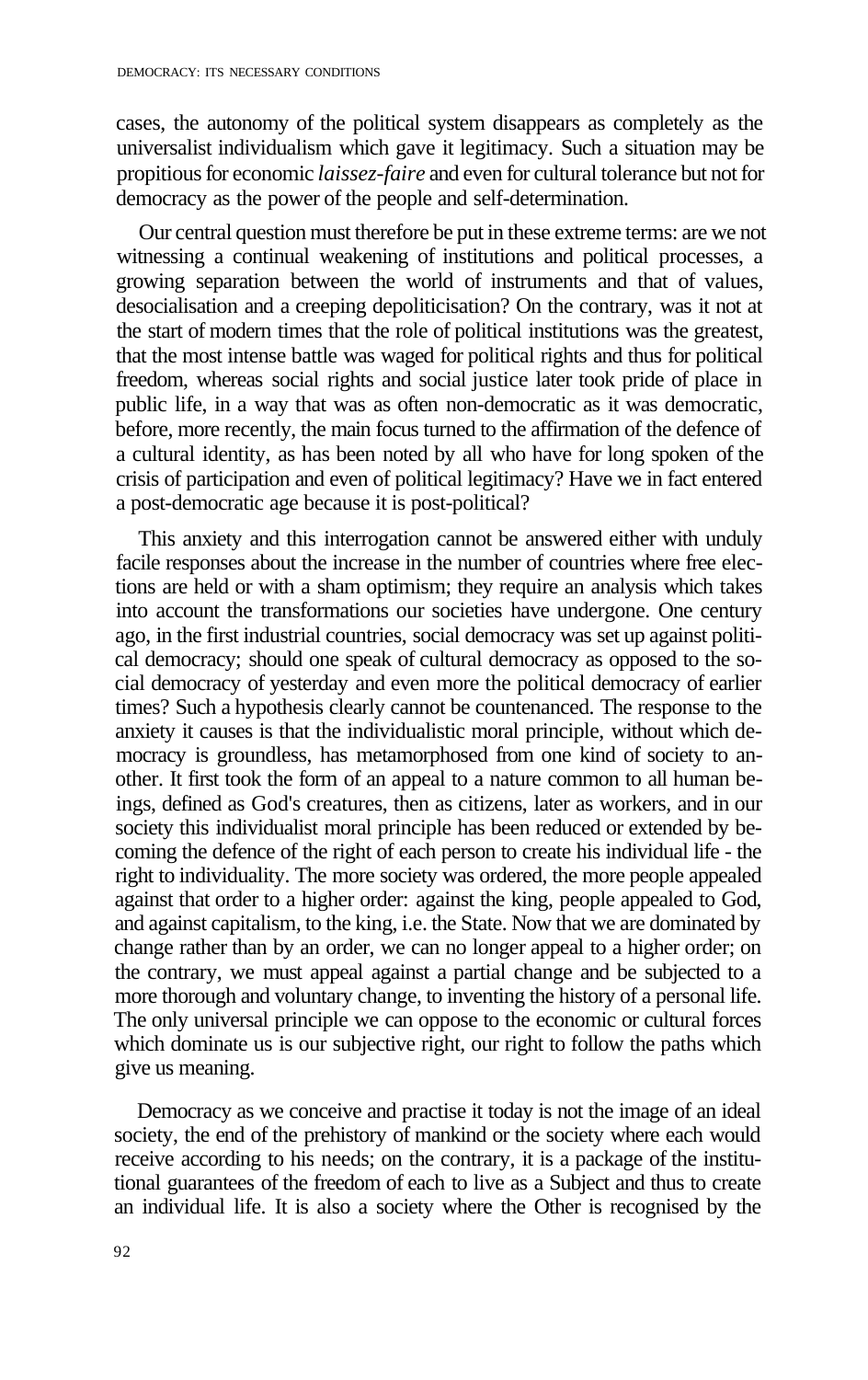institutions but also by myself as a Subject, i.e., as someone whose personal life history combines technical action and collective memory or individual personality. The more change affects all compartments of our life, and particularly our private life, which is fitting in a society where cultural belongings have become more central than material belongings, the more democracy, rather than being the collective construction of an order or the expression of a general will, becomes the protector of personal goals and memories, thus of diversity. While democracy showed us what we shared in common above our differences, our common citizenship, our civic rights which are the same for all, it is today the guarantee of our right not to differ but to combine our differences with our common participation in the open and changing universe of markets and technologies.

IV. What are the chances and what are the adversaries of democracy in our world? The adversaries have already been named. The most important is the split between the technological world and cultural worlds since such a separation leads to the disappearance of the space required for politics, and thus the very possibility of democracy. The others are the absolute domination either of the logic of markets or of community integration. Under opposite but equally destructive forms, these two dominations leave no autonomy for political life and thus for democracy.

It is because the links joining the world of objectivity to that of subjectivity have almost completely broken, because markets triumph on one side and "identity politics\*' is becoming the rule of the other, that I have asserted from the outset of this reflection that democracy is endangered and we have cause to worry at its apparently feeble ability to resist the movement of disassociation which is destroying the ground from which it drew strength.

It is however possible to put forward the optimistic hypothesis that, following a period during which the setbacks of democracy have been much more real than its advances, which in general were nothing more than the downfall - and for other reasons - of authoritarian regimes, we are today witnessing the formation of democratic actors and movements as if, on the side of globalised economy and that of community movements and powers alike, reactions were setting in and bringing closer what is tending to move further apart. The progress of democracy can only be based on the formation of democratic movements and an awareness of the need for democracy. Such movements are springing up.

In the area of *identity politics,* are there not signs of the emergence of a national democratic conscience that is opposed to anti-democratic nationalism? The most encouraging example is the revolt of the Serb people, and particularly the Belgrade students. And we must not forget that for some years now the black majority of the population in South Africa has, thanks to Nelson Mandela, chosen to set up a democracy rather than a black republic in which the white overlords would be excluded. Lastly, after the failure of the guerrillas in Latin America, is it not encouraging to see that movements for the defence of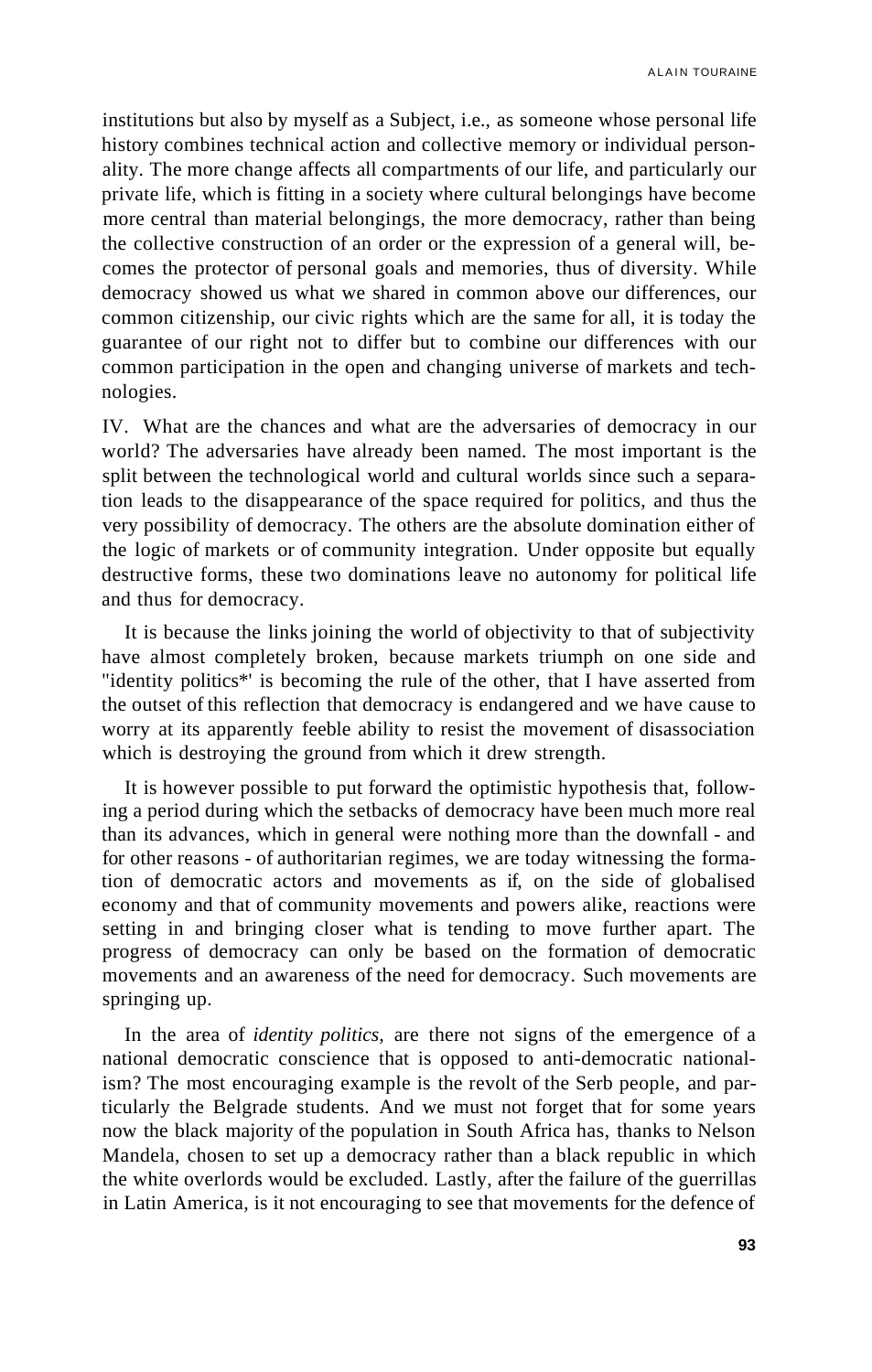the Indians, in Chappas in Mexico but also in Guatemala, in Ecuador and above all in Bolivia, are simultaneously striving to be active instruments for the democratisation of their countries?

In the same way, we can see the appearance of movements which are fighting against the flexibility of labour imposed on workers in the name of the requirements of the world economy. The German trade unions won a notable victory in 1996, but it was the Korean workers' strike which caught the attention of the entire world.

On both sides, economic strategies and cultural requirements are coming closer. The fate of democracy depends on whether they become articulated or stay separate.

It is now up to the political actors themselves to become the agents of their own renaissance. This implies that political life will be reorganised around new choices. There cannot be any other conclusion to this reflection on democracy than this: its future is above all in the hands of political actors and parties. But this directly political reconstruction will not be possible unless we become clearly aware of the conditions needed for the existence of democracy and unless we do away with the false opposition between the requirements of world economy and those of social justice. Where social objectives and economic constraints appear contradictory, there is no room for democracy. Conversely, only democracy can enable them to blend together and to create for all of us a space of freedom.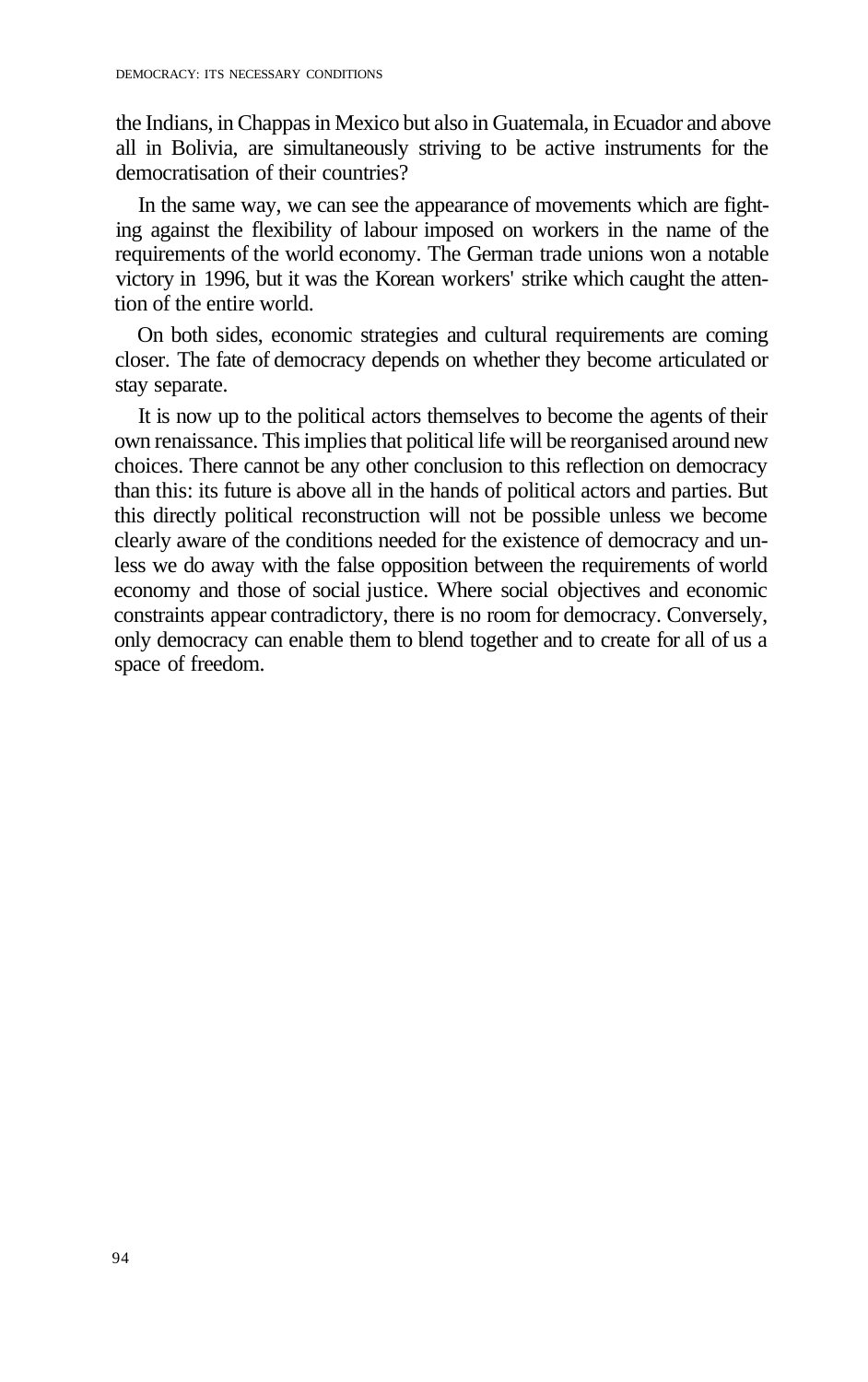### Which Democracy? PROFESSOR LUIS VILLORO\*

### The two meanings of "democracy"

The term "democracy" is used in various senses. At the very least, a distinction should be made between democracy as an ideal of political association and democracy as a system of government. The former is an objective of collective action and is a value in itself. The latter is a means of achieving certain common objectives and its value lies in the extent to which it contributes to their achievement.

In the first sense, "democracy" is the "power of the people", where the "people" is the totality of the members of an association. "Democracy" denotes an association in which all the members control collective decisions and their execution, only having to obey themselves. In this form of community, there is no form of domination by a few persons over others. If everybody holds power, nobody is subject to anybody else. Democracy is the achievement of the freedom of everyone. It is a guiding concept, under the influence of which politics can progressively bring society closer to the ideal, although it can never be claimed that the ideal has been achieved in its entirety.

In its second meaning, "democracy" denotes a series of rules and institutions which support a system of power. These include the equality of citizens before the law, civil rights, citizens' election of their leaders, the principle of needing a majority to take decisions, and the separation of powers. It is not an ideal, but a form of government that conforms to certain procedures and which can be achieved in various ways, according to the circumstances. It is not an associative project conforming to specific values, but rather a way of living together under a specific power system.

Indeed, based on how it operates in many countries, "democracy" can easily be reduced to this second meaning, if the ideal of democracy is abandoned as being Utopian. In other terms, democracy can be considered as a system whereby various individuals or groups agree upon a means of coexistence in association together without destroying each other. In this case, there is no reason to seek the moral justification of democracy, and it can simply be accepted or refuted for reasons of convenience.

If, however, the justification of democracy is examined, democratic rules and institutions become a means of coming closer to a society in which power

<sup>&#</sup>x27; Institute of Philosophical Studies, Mexico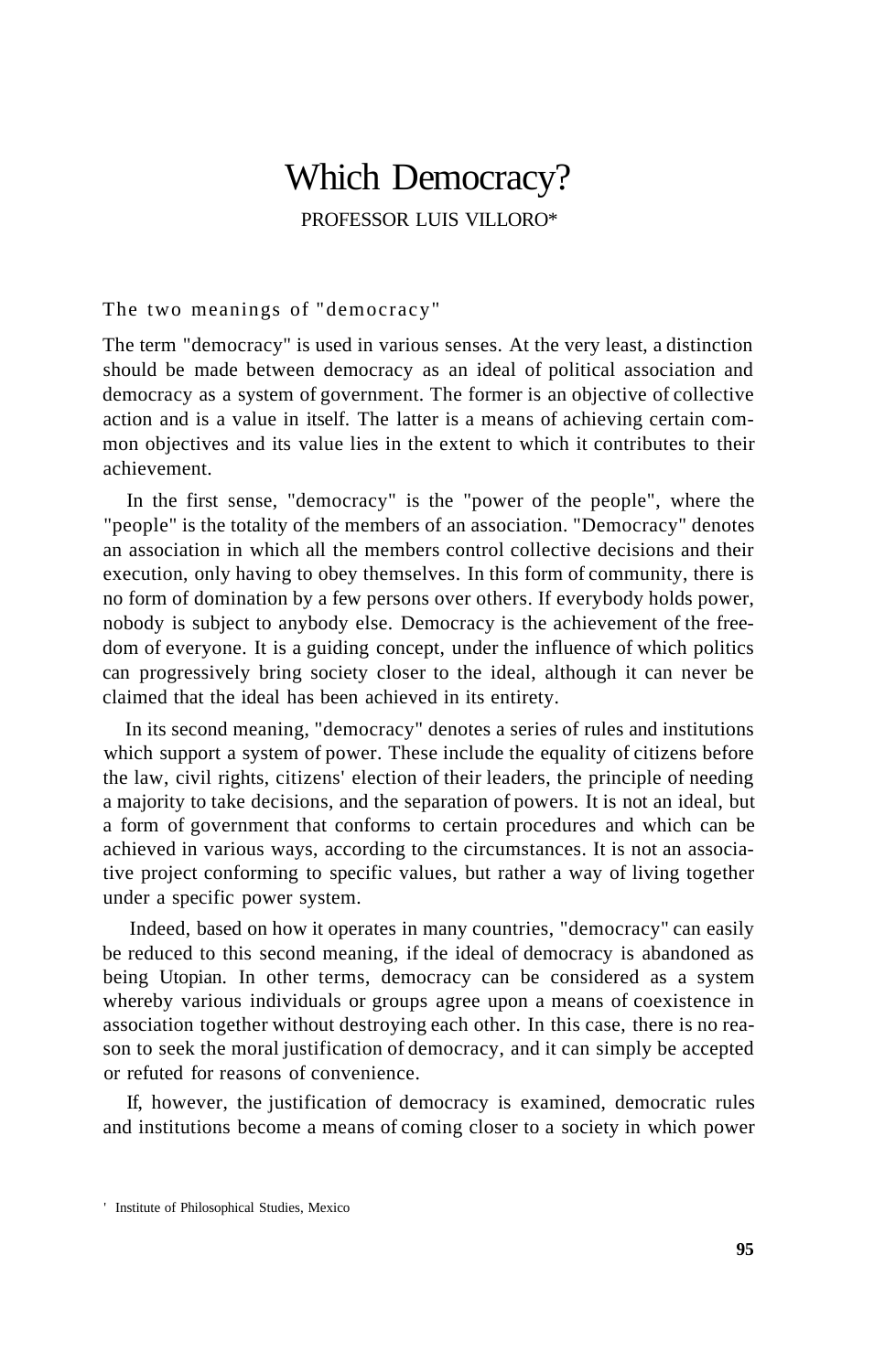is actually in the hands of the people freed from domination. Their value is then measured in terms of their effectiveness in achieving this objective. In this case, the question arises as to the extent to which current democratic practices contribute to the achievement of real power by the people. This is the question that will be raised in this paper.

### A reduced democracy

In theory, democracy is government by the people for the people. However, in practice, it has taken a different route. Democratic procedures were conceived to achieve that objective, but deviated towards a different political system. Some of the causes of this deviation have their roots in specific historical circumstances and situations which offered resistance to democratization, while, in other cases, they have been due to the intrinsic characteristics of the very rules and institutions through which it was intended to assure government by the people. Only these latter are of interest to us here.

The emergence of democracy was closely related to the establishment of modern nation-states in the North American war of independence, the French Revolution and the birth of independent States in other parts of the world. Indeed, the nation-state is conceived as a homogenous unity established by decision of a totality of individuals who are equal among themselves. It ignores or destroys the multiplicity of groups, communities, peoples and ways of life that make up real societies in order to establish a uniform legal and political order and an administrative system over them. The "people" on which it deposits sovereignty is the totality of "citizens". But the citizen is not an actual person conditioned by his or her social situation, belonging to specific groups or communities, who differs from others by reason of her or his particular characteristics. Rather, he or she is a mere subject of civil and political rights that are the same for all. As citizens, all individuals are treated the same, with no consideration of their differences. The people is perceived as being made up of citizens who form a uniform entity composed of undifferentiated units. It holds sway over all the diversities which go to make up the real people. Current democratic institutions are based on this substitution of the real people by a nation of citizens. And it is at this stage that social realities betray the people since, once established, democratic institutions lead to a new form of domination of the people in the name of the people. The end of the 20th century provides clear indications of this deviation of democracy towards a new system of domination, which can be described under three principal headings.

### *1. Representation*

Only in small communities, where everyone can meet and talk, can the people decide directly on collective matters. In a nation, the people has to delegate its power. Representation is inevitable. However, so is the tendency for the will of those who are represented to be replaced by that of their representatives. The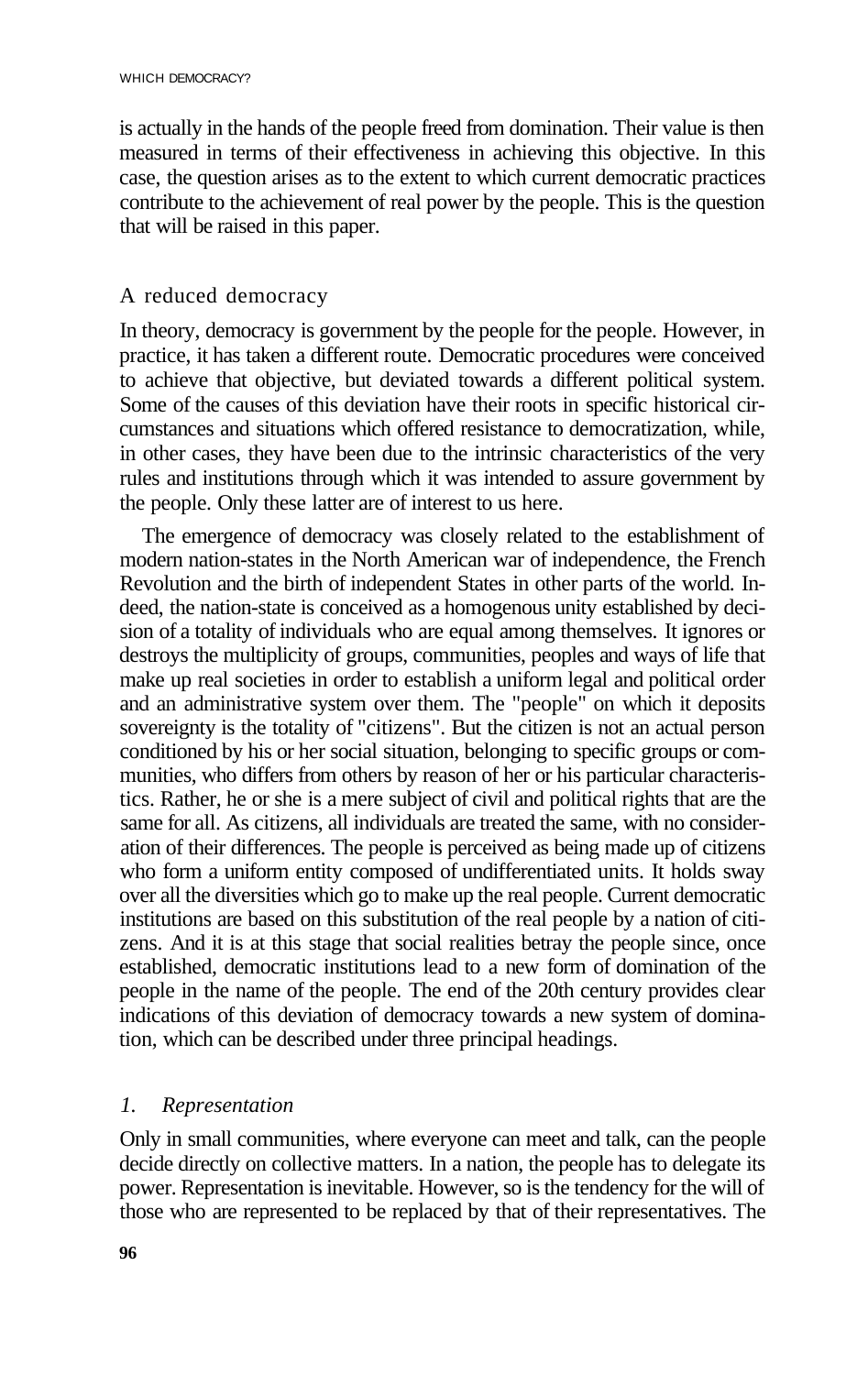deputies elected by the people have no imperative mandate. They are not simply transmitters of the will of their electors, but rather interpreters of their general will. The power of the elector is reduced to voting for specific representatives. Once elected, these individuals take over all decision-making power. Rather than a procedure through which the people expresses its power, democratic elections are a means by which the people establishes power over itself.

In a modern democracy, parties are professional political organizations. They have their own internal rules, selection procedures and training for their leaders, their own hierarchies and clients, as well as their methods of financing. They resemble enterprises devoted almost exclusively to conquering and maintaining power.

If there are many parties, none of them can govern alone. In such cases, the composition of the government is the result of agreements between the leaders of the parties who negotiate the programmes to be pursued among themselves. They may forget their constituents' preferences: the compromises reached are often a result of their power structures, not the opinions of their followers.

If, however, the system only offers possibilities of victory to two or three parties, there is an inevitable alteration of their programmes. In order to achieve an electoral majority, they have to eliminate from their proposals anything which might render consensus difficult to achieve, empty their programmes of radical policies and gain the centre ground of the electorate which, in general, seeks to prevent change. Opposing policies are diluted and the parties converge towards the same centre ground. Political alternatives are reduced in this way. Opposition parties end up presenting proposals on fundamental matters which only differ in small respects. The options for electors are reduced in practice to appointing the team which will implement a consensual policy. This is what is happening in the majority of Western democracies.

Moreover, in order to be successful in modern societies, electoral campaigns require considerable publicity and financial resources. Victory depends to an increasingly small extent on enlightened decisions by voters and the groups which finance campaigns. In electoral battles, the importance of rational arguments on fundamental matters is being reduced to a minimum, faced with the need to present an attractive image in the media and give assurances to groups which provide resources. In the developing countries, the situation is compounded by the ignorance and poverty of much of the population, who are easy prey to the purchase of votes and subject to the manipulation of demagogues and admen.

In conclusion, the party system is ambivalent. It is the only realistic means offered by democratic institutions to represent the will of the various sectors of the population. At the same time, it is a power which obeys its own rules and to a large extent escapes, and indeed supplants public control.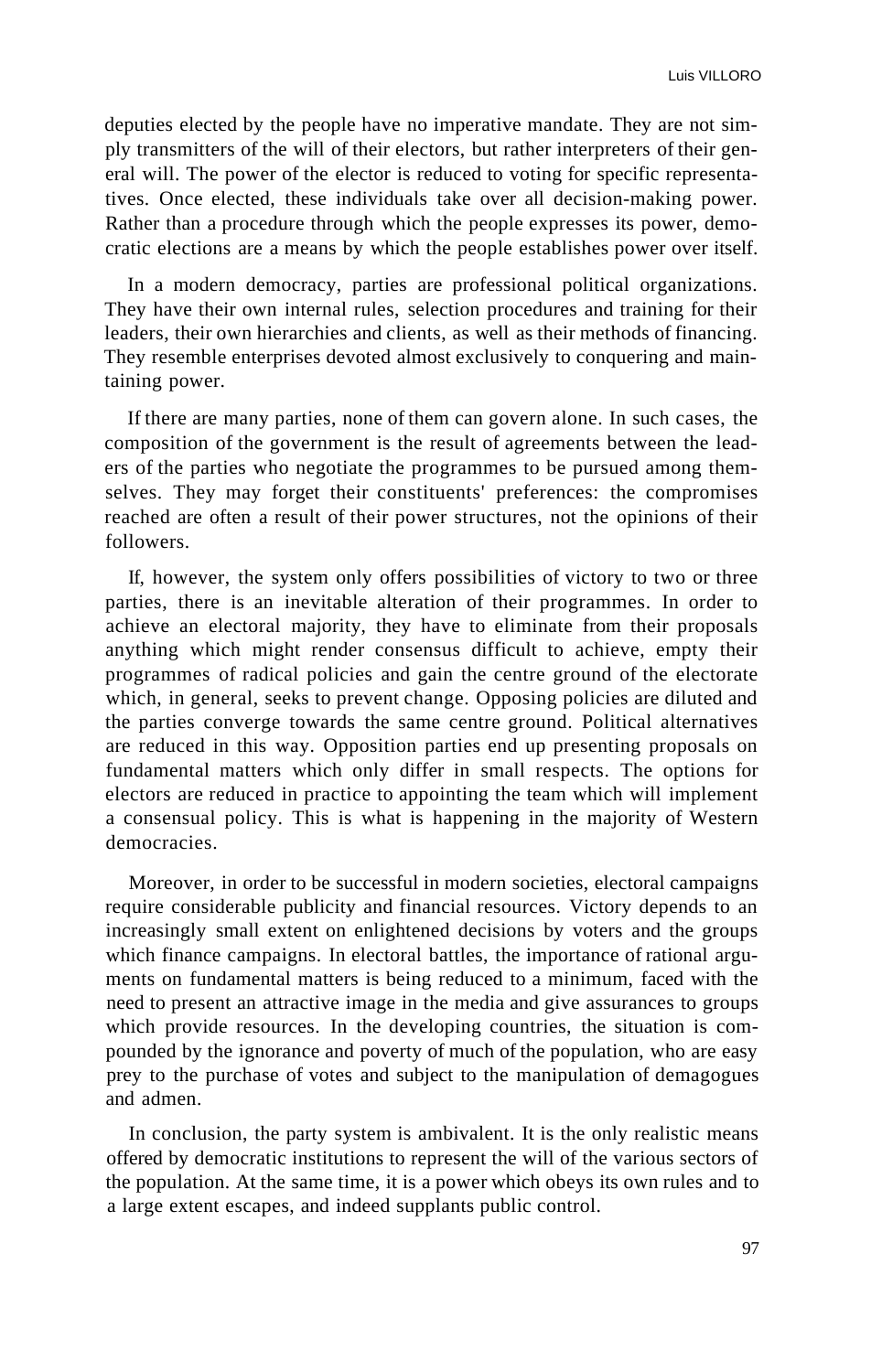### *2. Bureaucracy*

The power of the bureaucracy is added to that of party leaders, who are in turn partially mixed up with the bureaucracy.

The bureaucracy carries out an indispensable function in any nation-state, and is of particular importance in democratic States. A homogenous State requires an effective centralized administration and the welfare state, which is the product of universal suffrage, leads to an extension of public services. Both of these necessities have given rise to an enormous bureaucratic machine, a powerful monster in modern societies.

By its very nature, bureaucratic action works in the opposite direction to democracy. In a bureaucracy, decisions are taken at the top and carried out at the bottom, whereas in a democracy, it is the citizens who decide and the leaders who execute their decisions. The bureaucratic machine requires hierarchies, authoritarian command lines and discipline among its officials, whereas democracy promotes equality, autonomy and the absence of subjection among citizens. The task of bureaucracy is to maintain the system from above, while that of democracy is to question it from below.

### *3. Technocracy*

In modern societies, the development of administrative machinery is compounded by technological progress. The development of our societies is marked by technological advances, which are the underlying factors behind industrial and agricultural production, progress in communications and urban expansion. However, technology is beginning to impinge upon fields that have previously been the reserve of social scientists and politicians. Public administration is increasingly based on planning and distribution techniques and cost-benefit analyses. The economy is becoming a subject for experts, in their fascination with formal models, monetary variables and the behaviour of financial markets. All these technicians base their proposals on considerations relating to output and effectiveness, which are far from being social values.

During the current process of globalization, the decisions made by experts depend increasingly on factors that are external to the nation, including the situation of the international market, economic policies agreed upon by the International Monetary Fund and the World Bank, foreign investment flows and fluctuations in capital movements. Global technological advances also impose fundamental decisions on the industrial development of a nation. Very often, technocrats have to heed external rather internal pressures.

Modern societies are therefore giving rise to an increasing number of problems which require solutions that are outside the competence of the citizen. Only experts are in a position to propose these solutions. The fact that society is becoming more technological has considerably narrowed the range of decisions that can be taken by the man or woman in the street.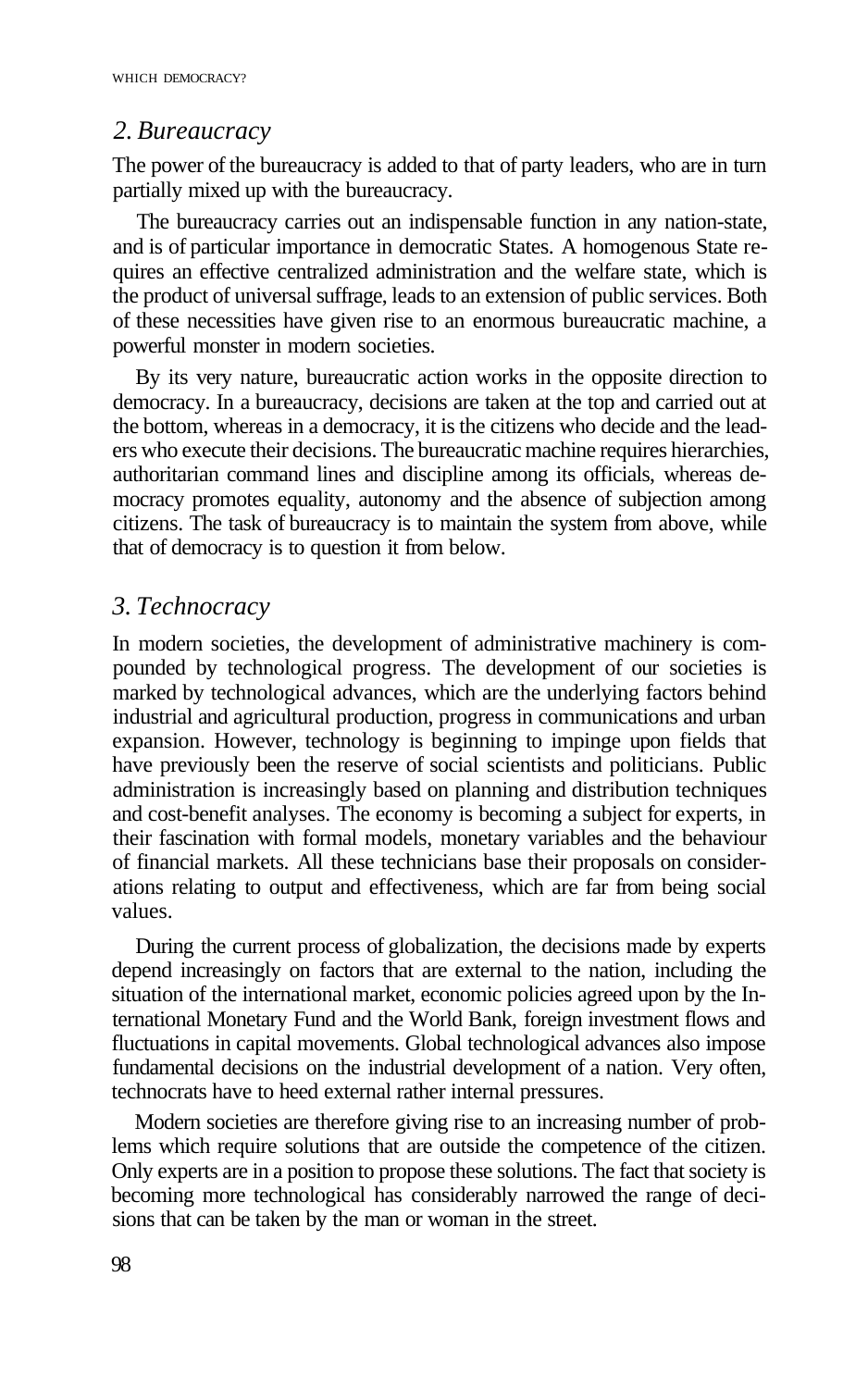The ideal of democracy is to give each member of society the capacity to decide freely on all the matters affecting her life or his. In contrast, technology is making it necessary to abide by the decisions of specialists in increasingly extensive fields. As a result, the role of citizens is being confined to that of obedient consumers of ideas and products, who are incapable of deciding for themselves on the majority of matters of common interest.

Party leaders, bureaucrats and technicians are a dominant professional status responsible for decisions on collective matters. Tensions and conflicts are frequent among them. Opposition between "politicians" and "technocrats" is common in government. Indeed, the interests of party members frequently conflict with the recommendations of technicians and bureaucrats, while the solutions proposed by technocrats may ignore political issues. However, these differences are of less significance than their mutual dependency and, in any event, occur within the body that holds the power of decision and which is now called upon to make decisions on questions that democracy had transferred to the men and women of the people.

If by democracy we mean the power of the real people, we are seeing a decisive reduction in democracy, which is being confiscated from the people with its consent, by an establishment that takes decisions in its stead and which in turn depends partially on outside decisions. This confiscation of the power of the people is not a result of forces that are opposed to democracy, nor of a coup d'etat or a popular revolution, but of the development of the institutions and practices which go to make up democracy itself.

### Radical democracy

Democratic institutions were designed to achieve the ideal of the self-government of the people. Over the years, we have been able to judge the extent to which they have been able to achieve this ideal. However, the record is ambivalent. Real democracy has shown itself in practice to be an indispensable procedure to oppose arbitrary power. It is a necessary alternative to totalitarianism, dictatorship and disguised authoritarian regimes. It is a vital process in any liberation movement from oppressive systems. However, the same institutions that are designed to guarantee democracy have reached the point of restricting it, and even confiscating it from the people. It is not, nevertheless, a question of destroying these institutions, but rather of making them fulfil the functions for which they were conceived. Overcoming the restrictions inherent in democracy is a means of progressing towards radical democracy.

Radical democracy is that which returns to the people their capacity to participate actively in decision-making on all collective matters affecting their lives, with the result that the people only obeys its own soul. However, the real people is not the sum total of the undifferentiated individuals who are supposed to make up the homogenous nation-state. The real people is heterogeneous, made up of a multiplicity of inter-related communities, towns, social organizations, groups, regions, ethnic groups, nationalities, classes, professional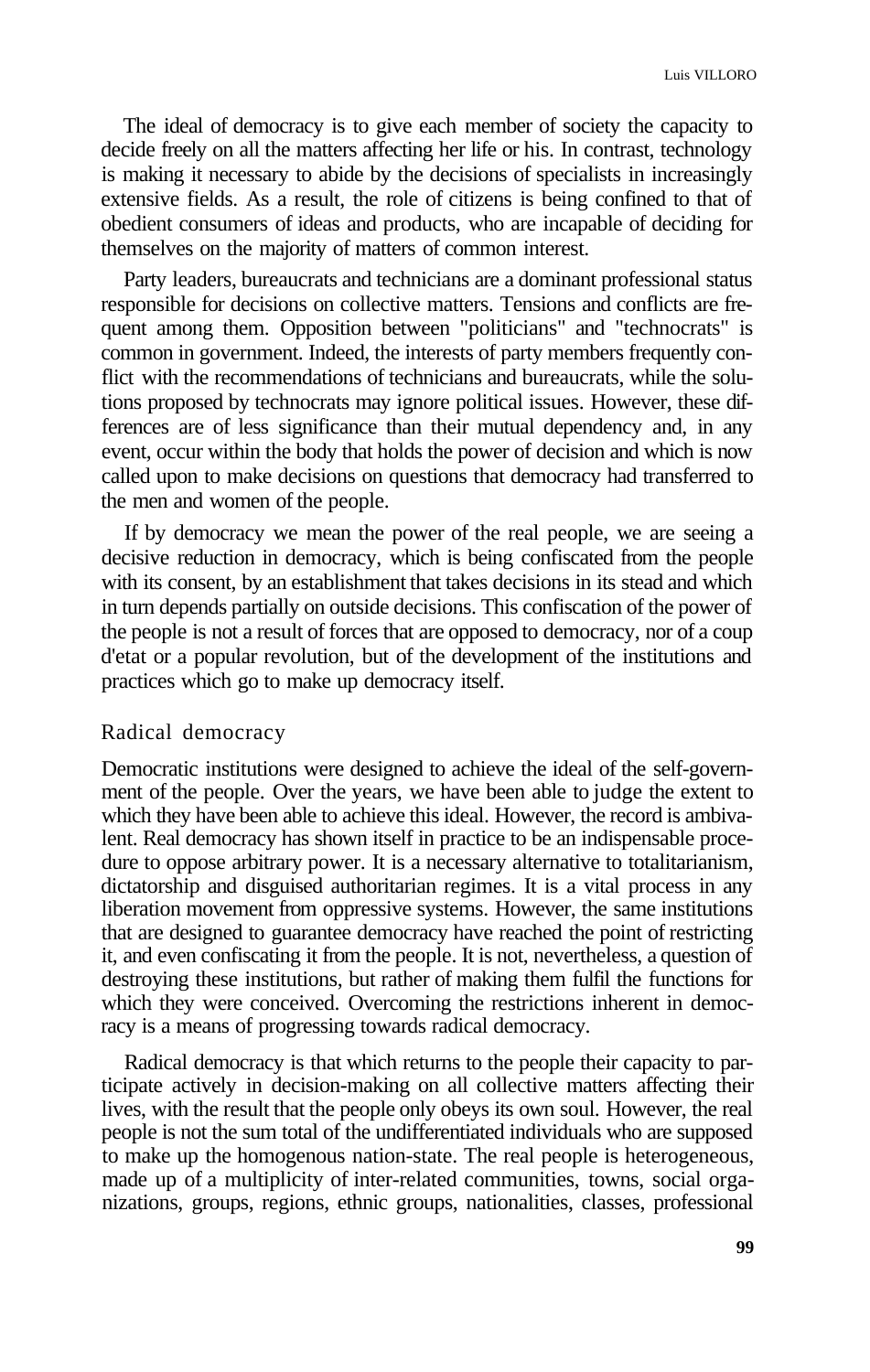associations, confessions, sects and federations, which are all different, and sometimes opposed. A member of the people is an abstract citizen who is equal to all other individuals. He or she is a person who is a member of various social entities, belonging to different groups and cultures, with his or her own characteristics and distinct identity. He or she is a person in a specific situation, in contact with local systems. The exercise of personal independence means the taking of decisions which affect an individual's own life, in a specific context, and therefore participating in collective decisions to the extent that they affect that person's own situation. Radical democracy has its basis in the power of this real people. In this sense, it is an ideal. Its full achievement would probably be impossible. However, it is not possible to come any closer to it if we do not allow it to guide political practice.

The paths which can lead to this distant objective are various. The most important are discussed below.

### *1. The diffusion of power*

Ideal democracy is the antithesis of centralized power imposed from above. It can be achieved through the abolition of any specific form of domination from the centre. Power must be where it can be exercised by the real people, and where they spend their lives. It therefore has to be devolved from the summit to the many places in which men and women work. In practice, the political-bureaucratic-technocratic establishment formed by democratic institutions takes hold of power and endeavours to impose it on the many local forces. In a real democracy, local authorities would place the central instruments of government at their own service.

The development of a modern State prevents local authorities from replacing the national authority, although by doing so they would not disturb its equilibrium. Without abolishing the central authority, the various local authorities could participate in its decisions, be informed of them where appropriate and retain partial control over them.

In countries which have not yet fully achieved modernity, there is a rich collective life in small communities and peoples. In Asia, Africa and Latin America, community life, which is a feature of non-Western cultures, maintains traditional values of individual service to the community. In many cases, collective forms of participation persist in decision-making and forms of direct control by the community over their leaders. Instead of blindly modernizing in accordance with Western models, it is still possible for these countries to preserve and strengthen forms of community life in support of real democracy.

Many States are composed of various ethnic groups and nationalities. They are frequently a product of colonialization and were established under the hegemony of a dominant nationality or ethnic group. The process of democratization should grant the maximum decision-making power that is compatible with the unity of the country to its various constituent peoples. Each people would have the right to determine all matters related to its lifestyle, culture,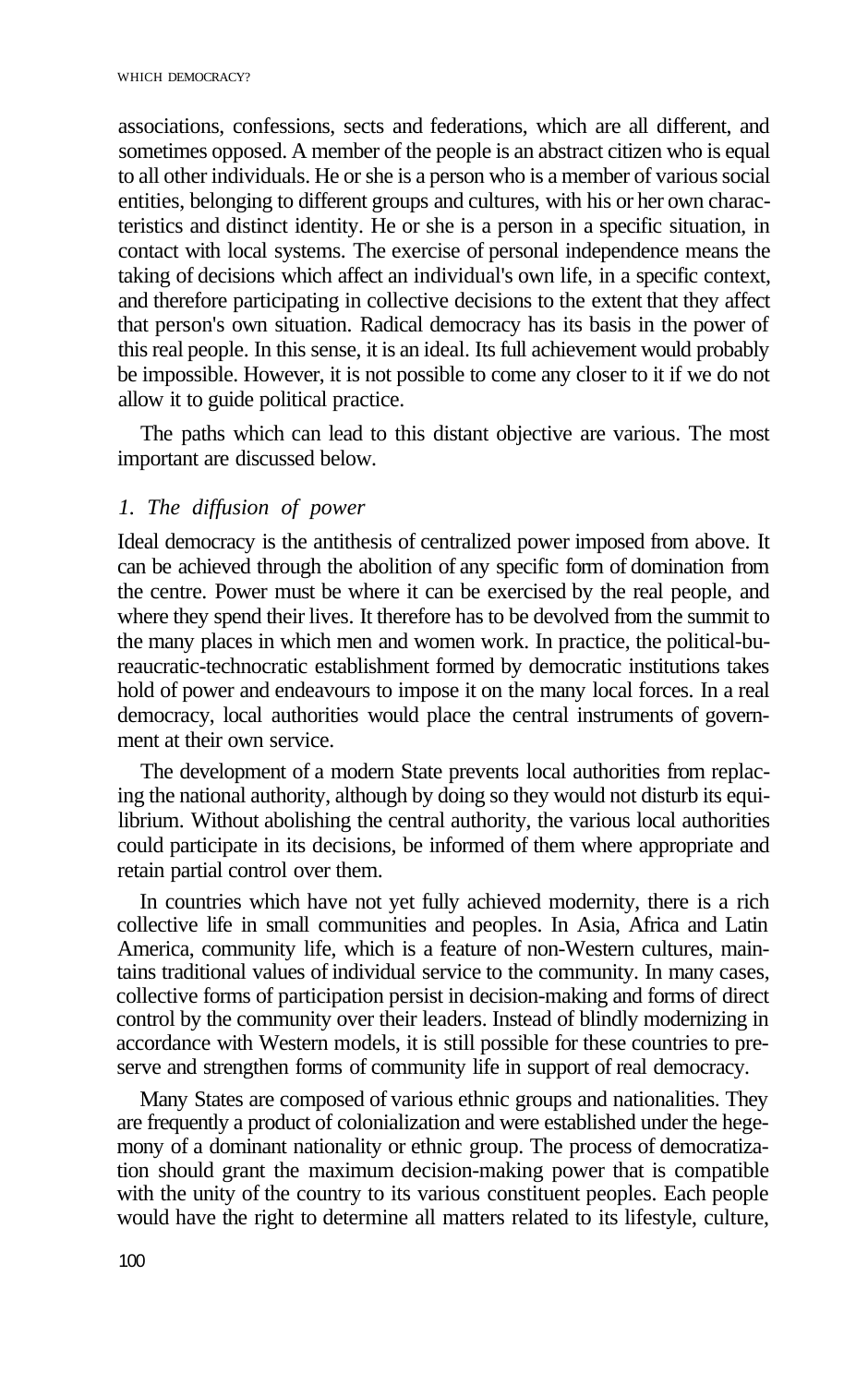institutions, customs and the use of its territory. Autonomy statutes, negotiated with the central authority, would establish the scope of their competence. The State would stop being a homogenous entity and would become a pluralistic association in which the various real communities would share power.

Even in countries where all vestiges of community life have disappeared, they can be renewed. In order to do so, greater decision-making power has to be given to the peoples, towns and regions on all matters which concern them. Even in major cities, local committees can represent the common will much better than any elected official.

Based on the multiplicity of local powers, regional structures could be established which should enjoy the maximum level of autonomy possible with respect to the central government, the functions of which would be confined to national affairs that are of concern to all. Regionalism and federalism all tend to promote the diffusion of unitary power into a multiplicity of power structures. Anything which gives greater recognition *to* the real people constitutes a means of decentralizing government, turning the pyramid upside down, maximizing power at the bottom and minimizing it at the top.

Admittedly, the radical decentralization of power poses substantial problems. There are no global formulas and each solution depends on the specific situation. In the first place, both types of power cannot coexist while the nation-state persists. The areas of competence of each type of power structure have to be clearly demarcated. Taken to its limit, a truly participative democracy would reduce the powers of central government to the following: international relations, defence, the planning of economic policy at the national level and the enactment of the constitutional laws of a many-layered State.

Decentralization would require the transfer of considerable resources to local and regional bodies. The collection and distribution of resources would follow the opposite direction to the one that currently prevails. The lowest levels would decide on how they would be used and the proportion that would be allocated to the higher authorities. In each case, it would be necessary to establish an equilibrium between local and national needs that could be adjusted according to circumstances.

Secondly, the transition to radically decentralized forms of government would have to be gradual and cautious until reliable guarantees were available that democratic practices had taken root at the local level. The transition would have to be carried out in such a way as to avoid two major pitfalls, namely handing power over to local despots under the guise of decentralizing functions, or feeding disputes between local political groups fighting over the new power and the allocation of resources. The function of the State during this transitional process would be to avoid these pitfalls by maintaining power so that it could be transferred as the conditions became favourable for democracy.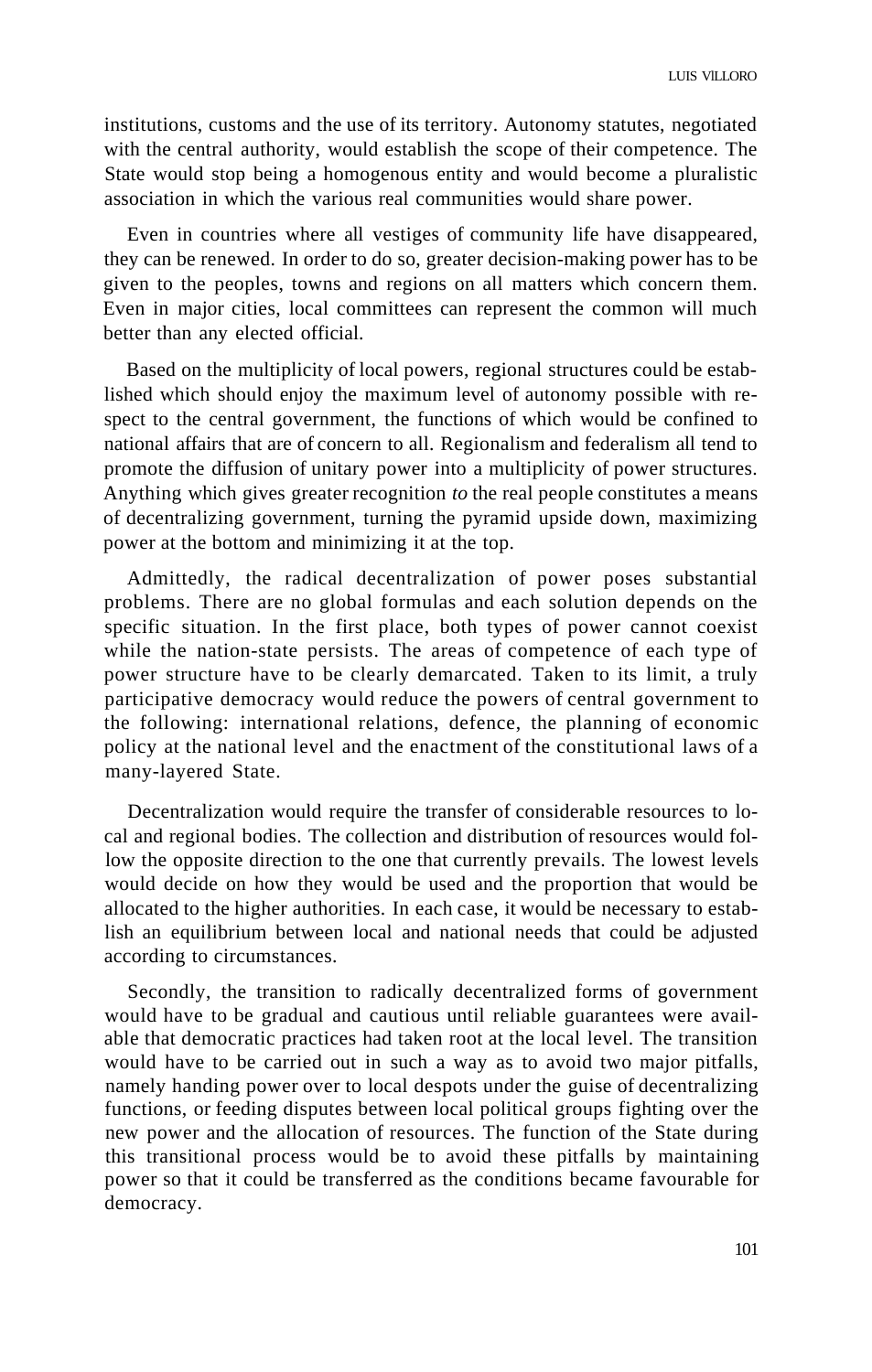## *2. Direct democracy*

The difficulties of direct democracy are well known. They will not be resumed here. When the people of a nation cannot meet to take decisions, direct forms of democracy are incapable of replacing representation. However, there are areas in which they can complement democracy. Each form of democracy offers different institutions. Practical options on limited matters at the community level can be put to local committees, works councils, schools and citizens' associations, where they can be discussed and submitted for collective decision. This is not possible with more complex and general matters. However, most constitutions envisage a procedure for the direct consultation of all citizens, namely the referendum. The practice of holding referenda on precise points should be used frequently and defined with precision. Referenda could be held at the local, regional and national levels.

Elected representatives cannot be held to an imperative mandate. Nevertheless, they can be subject to periodical control by the electorate. Such rules could include procedures for making observations and renewing or revoking their mandate.

These and similar measures can be developed to reconcile representative and direct democracy in certain fields.

## *3. Extended democracy*

A political association is democratic in so far as civil society controls the State. It is through this control that the power of the real people is shown.

There are two concepts of "civil society". It can be understood to mean the forum in which specific interests are opposed and where groups and individuals engage in a permanent struggle, which government is responsible for resolving. The second meaning of civil society is that it includes all the associations and groups of any type which are organized and exercise their functions independently of the State. It is this second meaning that will be used. Civil society, in the second sense, is a power that is built up from below and can resist and control the vertical power of government. It presupposes the existence of many places in the social fabric in which individuals can take action autonomously without being totally subjected to the central authority. With radical democracy, civil society would control the political-bureaucratictechnocratic establishment. This would be a form of "extended democracy" as defined by Norberto Bobbio.<sup>1</sup>

Extended democracy has various dimensions. In particular, it involves the development of associations of every type which are distinct from the State and in which real democracy prevails between their members, who are not subject

<sup>1</sup> El futuro de la democracia, Paza y Jan£s, Barcelona, 1985, pp. 69-71.